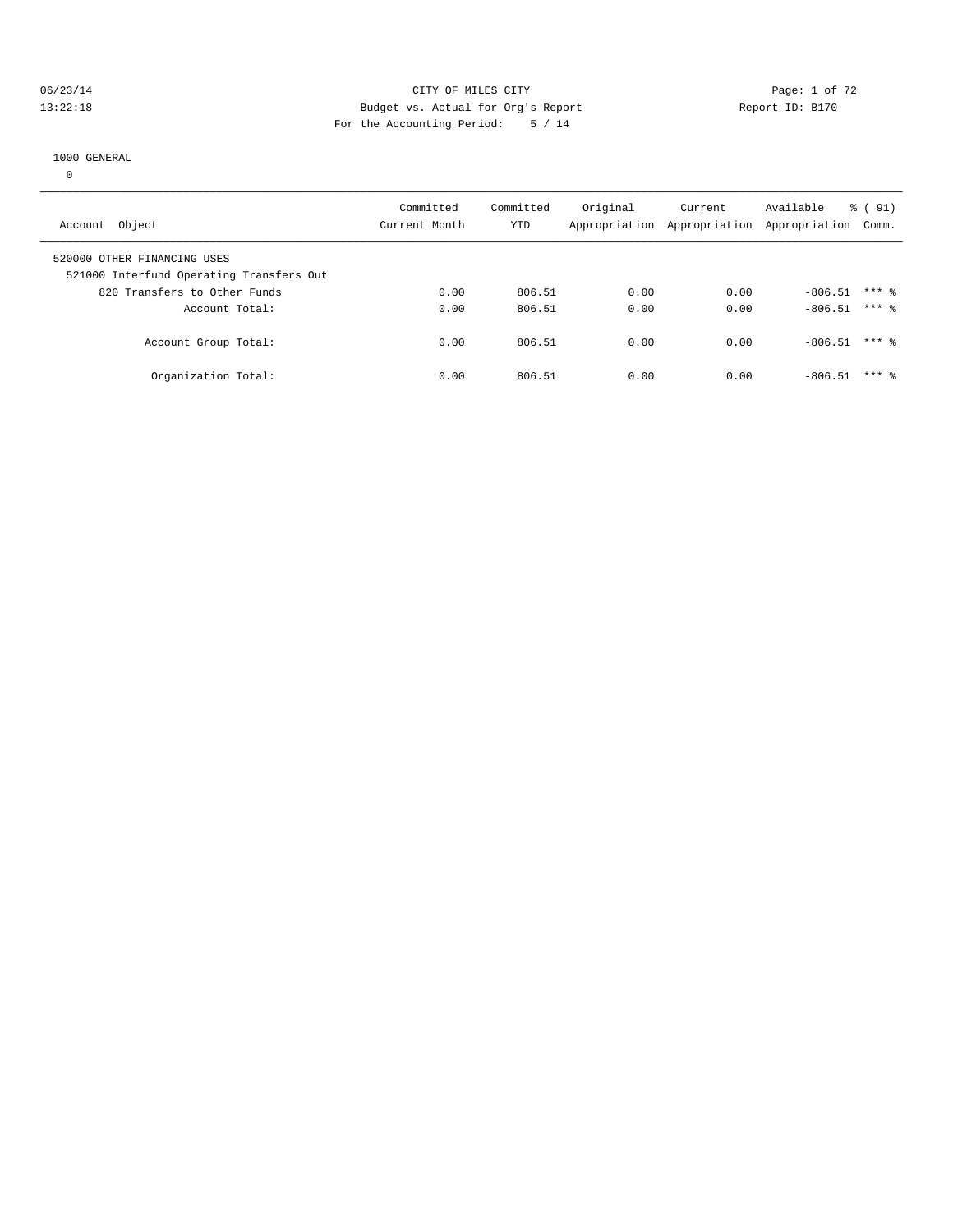## 06/23/14 Page: 2 of 72 13:22:18 Budget vs. Actual for Org's Report Report ID: B170 For the Accounting Period: 5 / 14

#### 1000 GENERAL

1 Mayor

| Account Object                     | Committed<br>Current Month | Committed<br><b>YTD</b> | Original  | Current<br>Appropriation Appropriation Appropriation | Available    | % (91)<br>Comm. |  |
|------------------------------------|----------------------------|-------------------------|-----------|------------------------------------------------------|--------------|-----------------|--|
| 410000 GENERAL GOVERNMENT          |                            |                         |           |                                                      |              |                 |  |
| 410200 Executive Services(01)      |                            |                         |           |                                                      |              |                 |  |
| 111 Salaries and Wages - Permanent | 1,416.68                   | 15,958.48               | 17,000.00 | 17,000.00                                            | 1,041.52     | 94 %            |  |
| 142 Workers' Compensation          | 5.54                       | 62.41                   | 80.00     | 80.00                                                | 17.59        | 78 %            |  |
| 143 Health Insurance               | 0.00                       | 1,237.00                | 0.00      | 0.00                                                 | $-1, 237.00$ | $***$ $_{8}$    |  |
| 144 FICA                           | 108.38                     | 1,213.62                | 1,530.00  | 1,530.00                                             | 316.38       | 79 %            |  |
| 145 PERS                           | 114.32                     | 1,287.79                | 1,414.00  | 1,414.00                                             | 126.21       | 91.8            |  |
| 210 Office Supplies and Materials  | 0.00                       | 50.45                   | 125.00    | 125.00                                               | 74.55        | $40*$           |  |
| 214 Small Items of Equipment       | 0.00                       | 0.00                    | 500.00    | 500.00                                               | 500.00       | 0 <sup>8</sup>  |  |
| 220 Operating Expenses             | 0.00                       | 154.12                  | 0.00      | 0.00                                                 | $-154.12$    | $***$ $%$       |  |
| 311 Postage, Box Rent, Etc.        | 0.00                       | 0.94                    | 0.00      | 0.00                                                 | $-0.94$      | $***$ $%$       |  |
| 345 Telephone                      | 28.58                      | 370.50                  | 550.00    | 550.00                                               | 179.50       | 67 %            |  |
| 347 Internet                       | 0.00                       | 0.00                    | 100.00    | 100.00                                               | 100.00       | 0 <sup>8</sup>  |  |
| 350 Professional Services          | 0.00                       | 83.00                   | 150.00    | 150.00                                               | 67.00        | 55 %            |  |
| 360 Contr R & M                    | 97.14                      | 969.68                  | 650.00    | 650.00                                               | $-319.68$    | $149$ $%$       |  |
| 370 Travel                         | 162.40                     | 571.20                  | 1,500.00  | 1,500.00                                             | 928.80       | 38 %            |  |
| 380 Training Services              | 0.00                       | 170.00                  | 400.00    | 400.00                                               | 230.00       | $43*$           |  |
| Account Total:                     | 1,933.04                   | 22, 129. 19             | 23,999.00 | 23,999.00                                            | 1,869.81     | $92$ $%$        |  |
| Account Group Total:               | 1,933.04                   | 22,129.19               | 23,999.00 | 23,999.00                                            | 1,869.81     | $92$ $%$        |  |
| Organization Total:                | 1,933.04                   | 22, 129. 19             | 23,999.00 | 23,999.00                                            | 1,869.81     | $92*$           |  |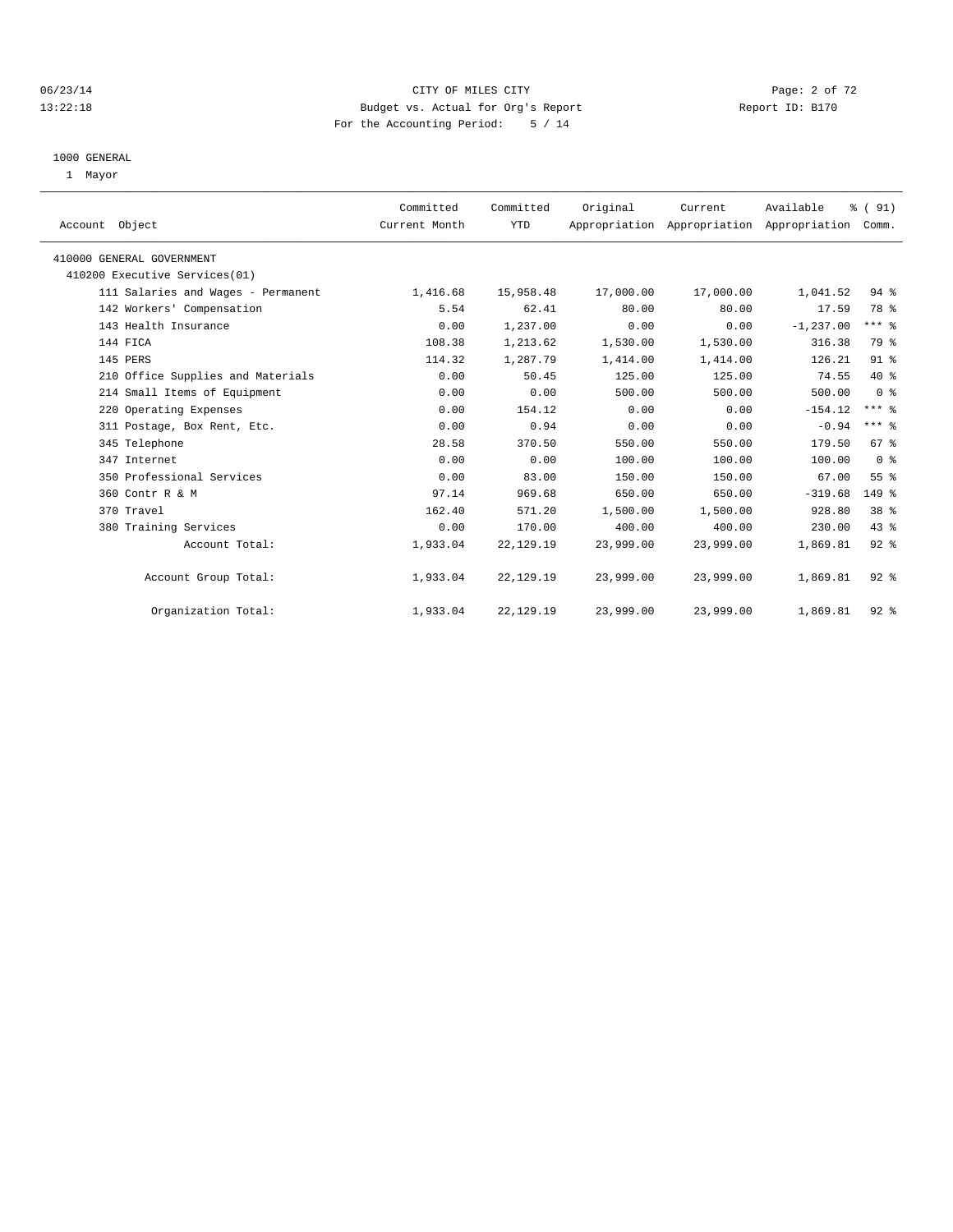## 06/23/14 Page: 3 of 72 13:22:18 Budget vs. Actual for Org's Report Report ID: B170 For the Accounting Period: 5 / 14

#### 1000 GENERAL

2 City Council

|                                          | Committed     | Committed  | Original  | Current                                   | Available       | % (91)         |
|------------------------------------------|---------------|------------|-----------|-------------------------------------------|-----------------|----------------|
| Account Object                           | Current Month | <b>YTD</b> |           | Appropriation Appropriation Appropriation |                 | Comm.          |
| 410000 GENERAL GOVERNMENT                |               |            |           |                                           |                 |                |
| 410100 Legislative Services(02)          |               |            |           |                                           |                 |                |
| 111 Salaries and Wages - Permanent       | 2,000.00      | 22,250.00  | 24,000.00 | 24,000.00                                 | 1,750.00        | $93*$          |
| 141 Unemployment Insurance               | 2.24          | 11.20      | 0.00      | 0.00                                      | $-11.20$        | $***$ $-$      |
| 142 Workers' Compensation                | 7.84          | 87.22      | 94.00     | 94.00                                     | 6.78            | $93*$          |
| 144 FICA                                 | 152.96        | 1,701.68   | 1,836.00  | 1,836.00                                  | 134.32          | 93%            |
| 145 PERS                                 | 40.36         | 575.11     | 636.00    | 636.00                                    | 60.89           | $90*$          |
| 220 Operating Expenses                   | 0.00          | 177.87     | 0.00      | 0.00                                      | $-177.87$       | $***$ 8        |
| 370 Travel                               | 0.00          | 0.00       | 500.00    | 500.00                                    | 500.00          | 0 <sup>8</sup> |
| 380 Training Services                    | 0.00          | 0.00       | 500.00    | 500.00                                    | 500.00          | 0 <sup>8</sup> |
| Account Total:                           | 2,203.40      | 24,803.08  | 27,566.00 | 27,566.00                                 | 2,762.92        | $90*$          |
| 410105 Safety Culture-Supplies           |               |            |           |                                           |                 |                |
| 230 Repair and Maintenance Supplies      | 0.00          | 0.00       | 1,000.00  | 1,000.00                                  | 1,000.00        | 0 <sup>8</sup> |
| Account Total:                           | 0.00          | 0.00       | 1,000.00  | 1,000.00                                  | 1,000.00        | 0 <sup>8</sup> |
| Account Group Total:                     | 2,203.40      | 24,803.08  | 28,566.00 | 28,566.00                                 | 3,762.92        | 87%            |
| 470000 Housing and Community Development |               |            |           |                                           |                 |                |
| 470300 Ecomonic Development              |               |            |           |                                           |                 |                |
| 350 Professional Services                | 0.00          | 13,569.00  | 13,438.00 | 13,438.00                                 | $-131.00$       | $101$ %        |
| Account Total:                           | 0.00          | 13,569.00  | 13,438.00 | 13,438.00                                 | $-131.00$ 101 % |                |
| Account Group Total:                     | 0.00          | 13,569.00  | 13,438.00 | 13,438.00                                 | $-131.00$ 101 % |                |
| 520000 OTHER FINANCING USES              |               |            |           |                                           |                 |                |
| 521000 Interfund Operating Transfers Out |               |            |           |                                           |                 |                |
| 820 Transfers to Other Funds             | 46,000.00     | 46,000.00  | 46,000.00 | 46,000.00                                 | 0.00            | $100*$         |
| Account Total:                           | 46,000.00     | 46,000.00  | 46,000.00 | 46,000.00                                 | 0.00            | $100*$         |
| Account Group Total:                     | 46,000.00     | 46,000.00  | 46,000.00 | 46,000.00                                 | 0.00            | $100*$         |
| Organization Total:                      | 48,203.40     | 84, 372.08 | 88,004.00 | 88,004.00                                 | 3,631.92        | $96*$          |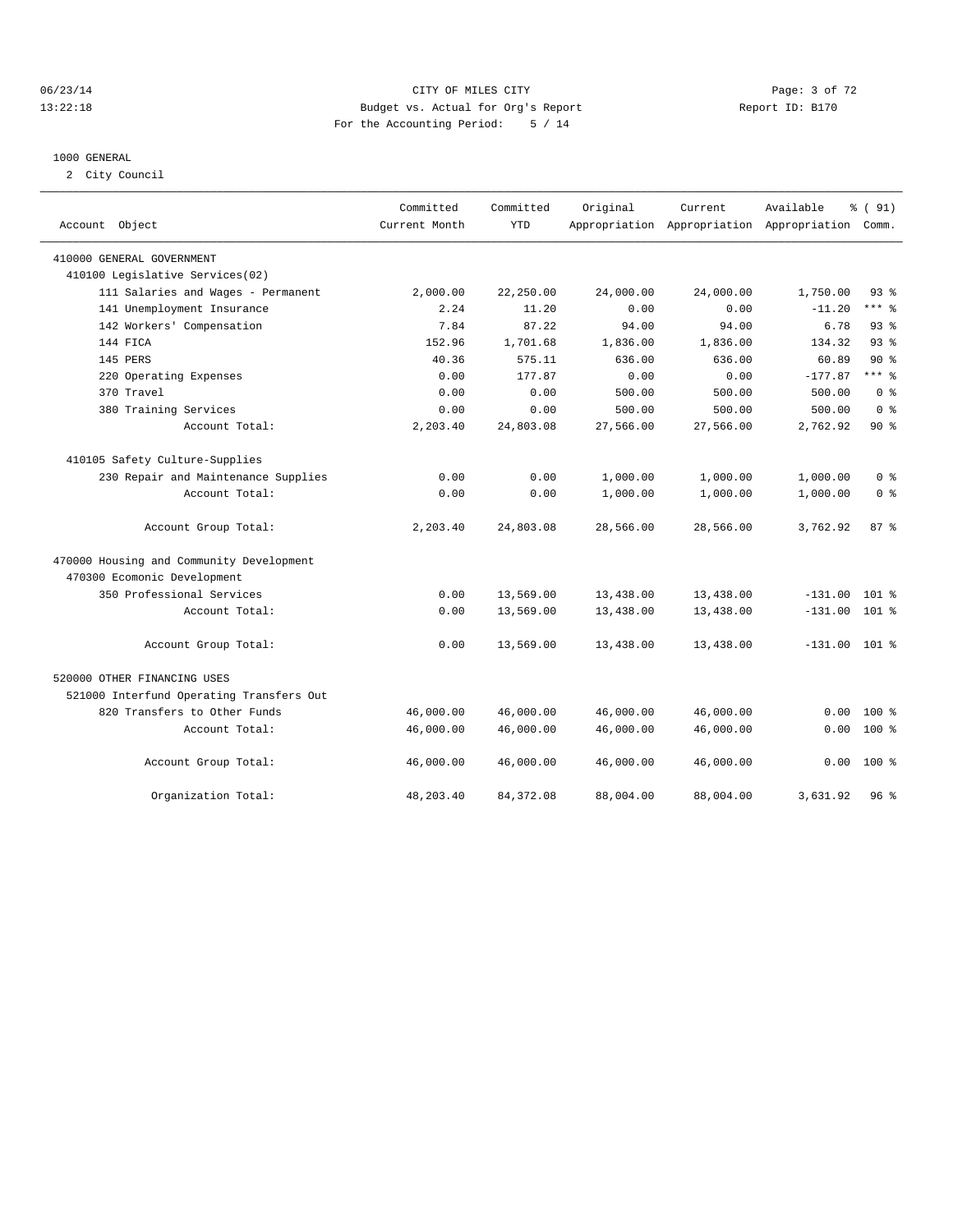## 06/23/14 Page: 4 of 72 13:22:18 Budget vs. Actual for Org's Report Report ID: B170 For the Accounting Period: 5 / 14

#### 1000 GENERAL

3 City Clerk

| Account Object                             | Committed<br>Current Month | Committed<br><b>YTD</b> | Original              | Current               | Available<br>Appropriation Appropriation Appropriation Comm. | % (91)                  |
|--------------------------------------------|----------------------------|-------------------------|-----------------------|-----------------------|--------------------------------------------------------------|-------------------------|
|                                            |                            |                         |                       |                       |                                                              |                         |
| 410000 GENERAL GOVERNMENT                  |                            |                         |                       |                       |                                                              |                         |
| 410500 Financial Services(03)              |                            |                         |                       |                       |                                                              |                         |
| 111 Salaries and Wages - Permanent         | 9,096.17                   | 94,420.64               | 109,195.00            | 109,195.00            | 14,774.36                                                    | 86 %                    |
| 121 OVERTIME-PERMANENT                     | 0.00                       | 0.00                    | 4,267.00              | 4,267.00              | 4,267.00                                                     | 0 <sup>8</sup>          |
| 131 VACATION                               | 145.70                     | 5,088.26                | 5,847.00              | 5,847.00              | 758.74                                                       | 87%                     |
| 132 SICK LEAVE                             | 364.39                     | 2,684.74                | 0.00                  | 0.00                  | $-2,684.74$                                                  | $***$ $%$               |
| 133 OTHER LEAVE PAY                        | 0.00                       | 2,531.27                | 7,212.00              | 7,212.00              | 4,680.73                                                     | $35*$                   |
| 141 Unemployment Insurance                 | 43.22                      | 473.31                  | 569.00                | 569.00<br>1,148.00    | 95.69                                                        | 83%                     |
| 142 Workers' Compensation                  | 88.04                      | 961.76                  | 1,148.00              |                       | 186.24                                                       | 84 %<br>92 <sup>°</sup> |
| 143 Health Insurance<br>144 FICA           | 1,855.15<br>734.46         | 20,406.65<br>8,041.22   | 22,266.00<br>9,678.00 | 22,266.00<br>9,678.00 | 1,859.35                                                     | 83 <sup>8</sup>         |
| 145 PERS                                   | 775.22                     | 8,451.19                | 10,116.00             | 10,116.00             | 1,636.78<br>1,664.81                                         | 84 %                    |
| 196 CLOTHING ALLOTMENT                     | 0.00                       | 450.00                  | 450.00                | 450.00                | 0.00                                                         | $100$ %                 |
| 210 Office Supplies and Materials          | 504.97                     | 2,570.38                | 2,808.00              | 2,808.00              | 237.62                                                       | 92%                     |
| Small Items of Equipment<br>214            | 0.00                       | 298.33                  | 3,050.00              | 3,050.00              | 2,751.67                                                     | $10*$                   |
| Operating Expenses<br>220                  | 112.67                     | 525.27                  | 3,600.00              | 3,600.00              | 3,074.73                                                     | 15 <sup>8</sup>         |
| 230 Repair and Maintenance Supplies        | 0.00                       | 0.00                    | 200.00                | 200.00                | 200.00                                                       | 0 <sup>8</sup>          |
| 311 Postage, Box Rent, Etc.                | $-355.36$                  | $-352.11$               | 3,600.00              | 3,600.00              | 3,952.11                                                     | $-10$ %                 |
| 320 Printing, Duplicating, Typing &        | 0.00                       | 186.83                  | 1,000.00              | 1,000.00              | 813.17                                                       | 19 <sup>°</sup>         |
| Publicity, Subscriptions & Dues<br>330     | 156.67                     | 611.75                  | 1,400.00              | 1,400.00              | 788.25                                                       | 44 %                    |
| 334 Memberships, Registrations & Dues      | 0.00                       | 2,858.00                | 3,400.00              | 3,400.00              | 542.00                                                       | 84 %                    |
| 345 Telephone                              | 50.11                      | 621.73                  | 750.00                | 750.00                | 128.27                                                       | $83*$                   |
| 347 Internet                               | 19.52                      | 217.07                  | 250.00                | 250.00                | 32.93                                                        | 87%                     |
| 350 Professional Services                  | 0.00                       | 23, 175.85              | 35,000.00             | 35,000.00             | 11,824.15                                                    | 66 %                    |
| 360 Contr R & M                            | 791.43                     | 12,572.38               | 8,000.00              | 8,000.00              | $-4,572.38$                                                  | 157 <sub>8</sub>        |
| 370 Travel                                 | 257.83                     | 787.62                  | 1,200.00              | 1,200.00              | 412.38                                                       | 66 %                    |
| 380 Training Services                      | 0.00                       | 829.67                  | 1,000.00              | 1,000.00              | 170.33                                                       | $83*$                   |
| 382 Books                                  | 0.00                       | 12.67                   | 200.00                | 200.00                | 187.33                                                       | 6 %                     |
| 521 Surety Bonds for Officials & Employees | 0.00                       | 983.00                  | 983.00                | 983.00                | 0.00                                                         | 100 %                   |
| Account Total:                             | 14,640.19                  | 189, 407. 48            | 237,189.00            | 237,189.00            | 47,781.52                                                    | $80*$                   |
| 411101 Labor Negotiations                  |                            |                         |                       |                       |                                                              |                         |
| 350 Professional Services                  | 2,668.75                   | 5,215.00                | 12,000.00             | 12,000.00             | 6,785.00                                                     | 43 %                    |
| Account Total:                             | 2,668.75                   | 5,215.00                | 12,000.00             | 12,000.00             | 6,785.00                                                     | 43 %                    |
|                                            |                            |                         |                       |                       |                                                              |                         |
| Account Group Total:                       | 17,308.94                  | 194,622.48              | 249,189.00            | 249,189.00            | 54,566.52                                                    | 78 %                    |
| 510000 MISCELLANEOUS                       |                            |                         |                       |                       |                                                              |                         |
| 510330 Comprehensive Liability Insurance   |                            |                         |                       |                       |                                                              |                         |
| 513 Liability                              | 0.00                       | 63,584.37               | 63,584.00             | 63,584.00             |                                                              | $-0.37$ 100 %           |
| Account Total:                             | 0.00                       | 63,584.37               | 63,584.00             | 63,584.00             |                                                              | $-0.37$ 100 %           |
|                                            |                            |                         |                       |                       |                                                              |                         |
| Account Group Total:                       | 0.00                       | 63,584.37               | 63,584.00             | 63,584.00             |                                                              | $-0.37$ 100 %           |
| Organization Total:                        | 17,308.94                  | 258,206.85              | 312,773.00            | 312,773.00            | 54,566.15                                                    | 83 %                    |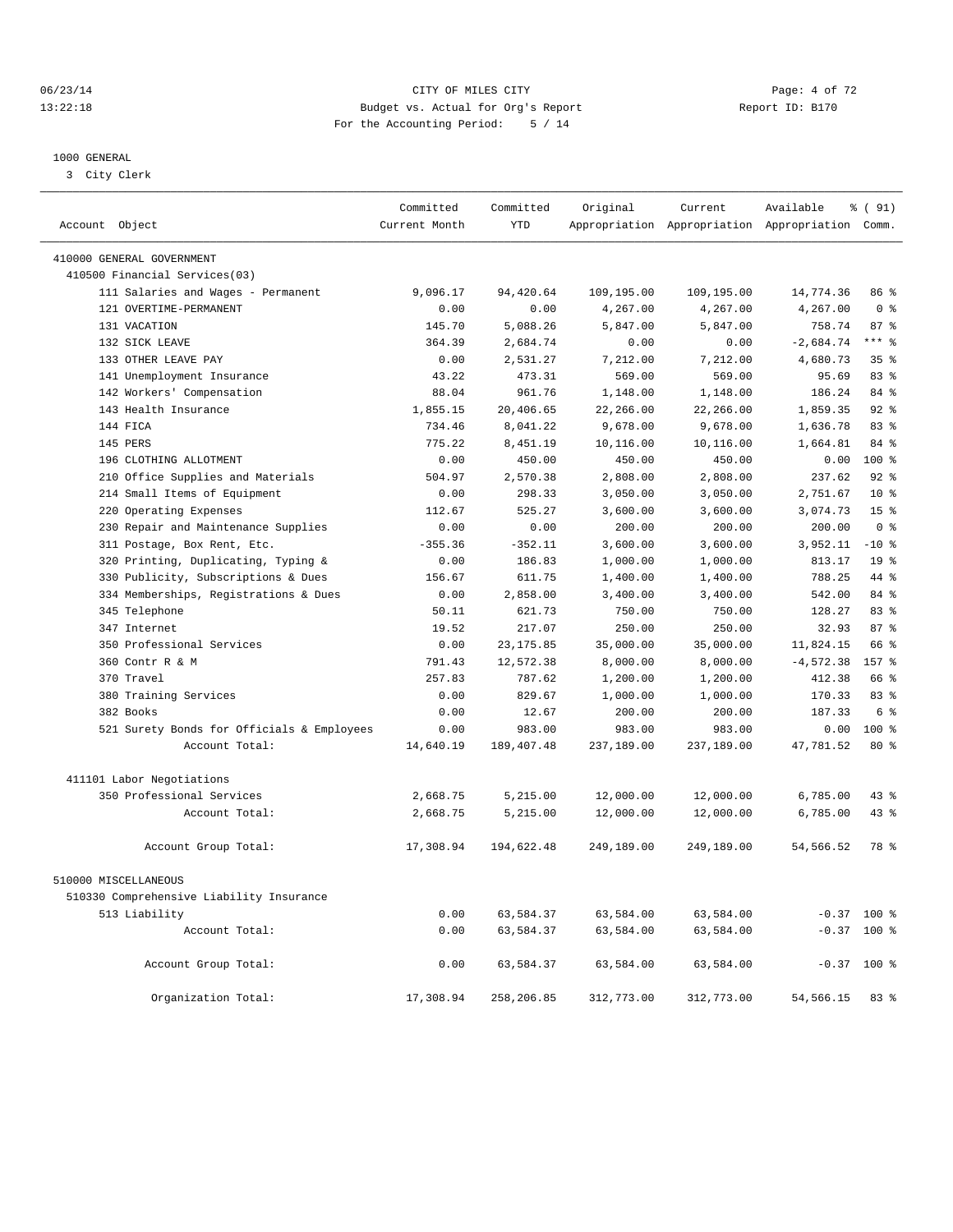#### 06/23/14 Page: 5 of 72 13:22:18 Budget vs. Actual for Org's Report Report ID: B170 For the Accounting Period: 5 / 14

# 1000 GENERAL

4 Attorney

| Account Object                     | Committed<br>Current Month | Committed<br><b>YTD</b> | Original  | Current   | Available<br>Appropriation Appropriation Appropriation | % (91)<br>Comm.     |
|------------------------------------|----------------------------|-------------------------|-----------|-----------|--------------------------------------------------------|---------------------|
| 410000 GENERAL GOVERNMENT          |                            |                         |           |           |                                                        |                     |
| 411100 Legal Services(04)          |                            |                         |           |           |                                                        |                     |
| 111 Salaries and Wages - Permanent | 6,640.07                   | 78,537.89               | 78,098.00 | 78,098.00 | $-439.89$                                              | $101$ %             |
| 131 VACATION                       | 63.88                      | 2,879.38                | 0.00      | 0.00      | $-2,879.38$                                            | $***$ $%$           |
| 132 SICK LEAVE                     | 0.00                       | 31.94                   | 0.00      | 0.00      | $-31.94$                                               | $***$ $%$           |
| 141 Unemployment Insurance         | 30.17                      | 366.68                  | 352.00    | 352.00    | $-14.68$                                               | 104 %               |
| 142 Workers' Compensation          | 36.35                      | 1,668.22                | 395.00    | 395.00    | $-1, 273.22$                                           | $422$ %             |
| 144 FICA                           | 512.85                     | 6,233.71                | 5,975.00  | 5,975.00  | $-258.71$ 104 %                                        |                     |
| 145 PERS                           | 541.02                     | 6,573.01                | 6, 303.00 | 6,303.00  | $-270.01$ 104 %                                        |                     |
| 196 CLOTHING ALLOTMENT             | 0.00                       | 37.50                   | 56.00     | 56.00     | 18.50                                                  | 67 %                |
| 210 Office Supplies and Materials  | 326.26                     | 1,565.15                | 250.00    | 250.00    | $-1, 315.15$                                           | $626$ %             |
| 214 Small Items of Equipment       | 0.00                       | 0.00                    | 200.00    | 200.00    | 200.00                                                 | 0 <sup>8</sup>      |
| 220 Operating Expenses             | 60.50                      | 664.58                  | 300.00    | 300.00    | $-364.58$                                              | $222$ %             |
| 311 Postage, Box Rent, Etc.        | 47.62                      | 733.97                  | 300.00    | 300.00    | $-433.97$                                              | $245$ $\frac{6}{5}$ |
| 345 Telephone                      | 2.22                       | 80.57                   | 120.00    | 120.00    | 39.43                                                  | 67 <sup>8</sup>     |
| 347 Internet                       | 0.00                       | 0.00                    | 120.00    | 120.00    | 120.00                                                 | 0 <sup>8</sup>      |
| 350 Professional Services          | 2,728.00                   | 6,664.45                | 1,200.00  | 1,200.00  | $-5,464.45$                                            | 555 %               |
| 360 Contr R & M                    | 0.00                       | 0.00                    | 200.00    | 200.00    | 200.00                                                 | 0 <sup>8</sup>      |
| 370 Travel                         | 392.16                     | 392.16                  | 550.00    | 550.00    | 157.84                                                 | 71.8                |
| Account Total:                     | 11,381.10                  | 106,429.21              | 94,419.00 | 94,419.00 | $-12,010.21$ 113 %                                     |                     |
| Account Group Total:               | 11,381.10                  | 106,429.21              | 94,419.00 | 94,419.00 | $-12,010.21$ 113 %                                     |                     |
| Organization Total:                | 11,381.10                  | 106,429.21              | 94,419.00 | 94,419.00 | $-12,010.21$ 113 %                                     |                     |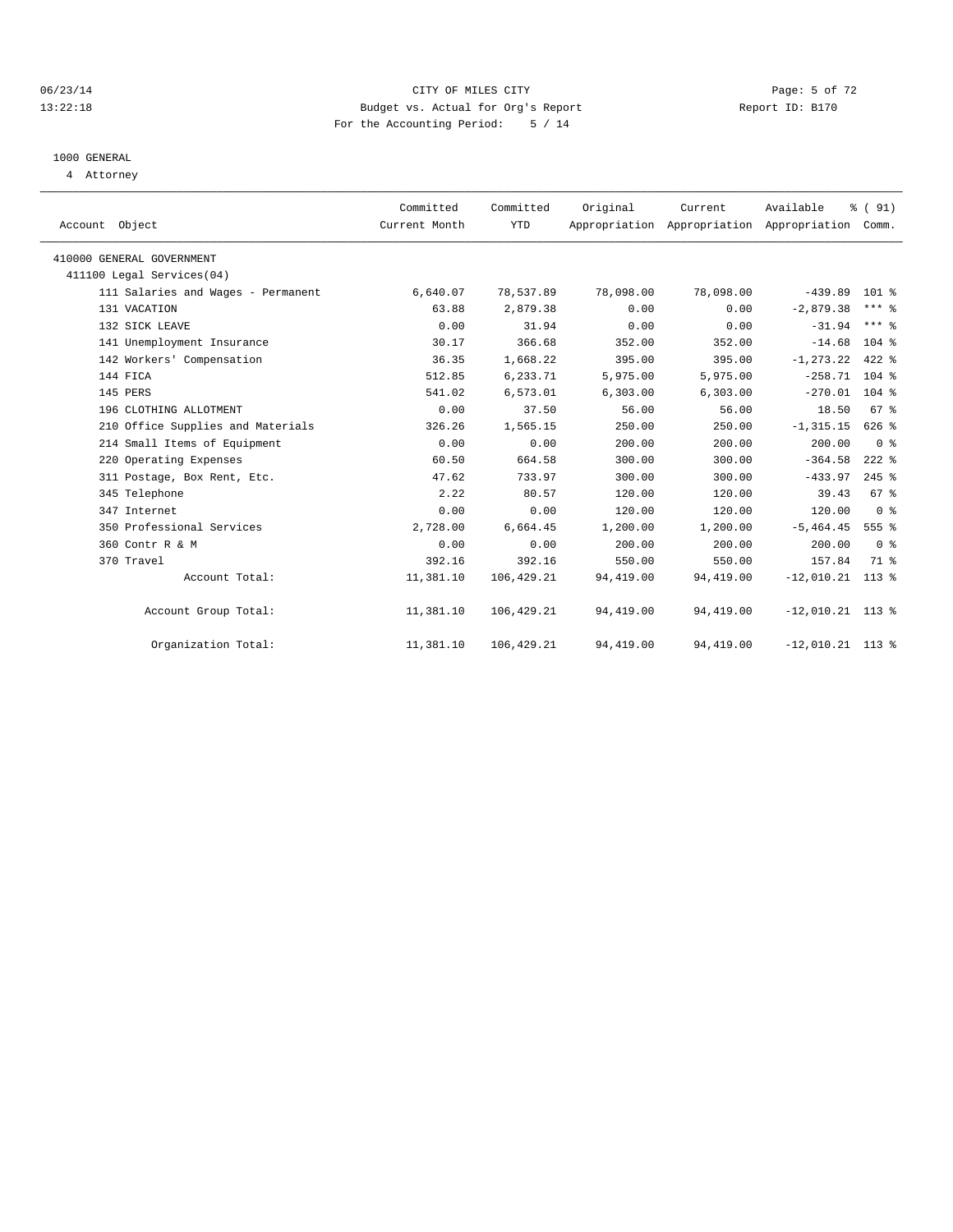#### 06/23/14 Page: 6 of 72 13:22:18 Budget vs. Actual for Org's Report Report ID: B170 For the Accounting Period: 5 / 14

#### 1000 GENERAL

5 Police

|                                             | Committed     | Committed  | Original     | Current      | Available                                       | % (91)           |  |
|---------------------------------------------|---------------|------------|--------------|--------------|-------------------------------------------------|------------------|--|
| Account Object                              | Current Month | <b>YTD</b> |              |              | Appropriation Appropriation Appropriation Comm. |                  |  |
|                                             |               |            |              |              |                                                 |                  |  |
| 420000 PUBLIC SAFETY                        |               |            |              |              |                                                 |                  |  |
| 420140 Crime Control and Investigation (05) |               |            |              |              |                                                 |                  |  |
| 111 Salaries and Wages - Permanent          | 40,951.65     | 478,530.18 | 619,418.00   | 619,418.00   | 140,887.82                                      | $77*$            |  |
| 121 OVERTIME-PERMANENT                      | 4,846.58      | 28,556.17  | 21,504.00    | 21,504.00    | $-7,052.17$                                     | $133$ %          |  |
| 131 VACATION                                | 3,185.43      | 26,798.98  | 30,000.00    | 30,000.00    | 3,201.02                                        | 89 %             |  |
| 132 SICK LEAVE                              | 926.98        | 16,914.31  | 7,500.00     | 7,500.00     | $-9,414.31$                                     | $226$ %          |  |
| 133 OTHER LEAVE PAY                         | 60.12         | 1,555.65   | 8,004.00     | 8,004.00     | 6,448.35                                        | 19 <sup>°</sup>  |  |
| 134 HOLIDAY PAY                             | 310.98        | 18,621.42  | 21,504.00    | 21,504.00    | 2,882.58                                        | 87%              |  |
| 141 Unemployment Insurance                  | 226.28        | 2,635.38   | 3,186.00     | 3,186.00     | 550.62                                          | 83 %             |  |
| 142 Workers' Compensation                   | 2,189.59      | 25, 433.99 | 32,326.00    | 32,326.00    | 6,892.01                                        | 79 %             |  |
| 143 Health Insurance                        | 6,281.67      | 72,797.71  | 111,306.00   | 111,306.00   | 38,508.29                                       | 65 %             |  |
| 144 FICA                                    | 718.07        | 8,674.30   | 13,631.00    | 13,631.00    | 4,956.70                                        | 64 %             |  |
| 146 Police Pension                          | 6,252.72      | 71,974.02  | 94,431.00    | 94,431.00    | 22,456.98                                       | 76 %             |  |
| 196 CLOTHING ALLOTMENT                      | 0.00          | 12,330.00  | 12,960.00    | 12,960.00    | 630.00                                          | 95%              |  |
| Office Supplies and Materials<br>210        | 597.39        | 4,312.81   | 5,000.00     | 5,000.00     | 687.19                                          | 86 %             |  |
| 214 Small Items of Equipment                | 2,481.79      | 12,879.29  | 19,600.00    | 19,600.00    | 6,720.71                                        | 66 %             |  |
| 220 Operating Expenses                      | 1,031.85      | 12,774.79  | 13,125.00    | 13, 125.00   | 350.21                                          | 97%              |  |
| 226 Clothing and Uniforms                   | 23.18         | 444.41     | 500.00       | 500.00       | 55.59                                           | 89 %             |  |
| 227 Firearm Supplies                        | 0.00          | 1,220.00   | 4,800.00     | 4,800.00     | 3,580.00                                        | 25%              |  |
| Repair and Maintenance Supplies<br>230      | 1,403.07      | 7,831.70   | 6,000.00     | 6,000.00     | $-1,831.70$                                     | $131*$           |  |
| 231 Gas, Oil, Diesel Fuel, Grease, etc.     | 3,357.70      | 34,010.89  | 32,000.00    | 32,000.00    | $-2,010.89$                                     | $106$ %          |  |
| 311 Postage, Box Rent, Etc.                 | 50.53         | 762.55     | 600.00       | 600.00       | $-162.55$                                       | $127$ %          |  |
| 330 Publicity, Subscriptions & Dues         | 0.00          | 110.00     | 300.00       | 300.00       | 190.00                                          | 37%              |  |
| 334 Memberships, Registrations & Dues       | 234.00        | 1,679.00   | 1,800.00     | 1,800.00     | 121.00                                          | 93%              |  |
| 345 Telephone                               | 310.69        | 3,473.58   | 4,500.00     | 4,500.00     | 1,026.42                                        | 77.8             |  |
| 346 Garbage Service                         | 43.00         | 473.00     | 500.00       | 500.00       | 27.00                                           | 95%              |  |
| 347 Internet                                | 65.60         | 721.60     | 800.00       | 800.00       | 78.40                                           | $90*$            |  |
| 350 Professional Services                   | 1,585.50      | 9,614.25   | 9,000.00     | 9,000.00     | $-614.25$                                       | 107 <sub>8</sub> |  |
| 360 Contr R & M                             | 16.06         | 176.86     | 1,500.00     | 1,500.00     | 1,323.14                                        | $12*$            |  |
| 366 R&M Vehicles - Police/Animal Control    | 427.51        | 12,776.50  | 18,000.00    | 18,000.00    | 5,223.50                                        | 71 %             |  |
| 370 Travel                                  | 411.53        | 3,902.88   | 5,500.00     | 5,500.00     | 1,597.12                                        | 71 %             |  |
| 380 Training Services                       | 247.50        | 3,637.50   | 9,000.00     | 9,000.00     | 5,362.50                                        | 40 %             |  |
| 381 BOOKS(POP&MILES) (correct)              | 0.00          | 0.00       | 500.00       | 500.00       | 500.00                                          | 0 <sup>8</sup>   |  |
| 512 Insurance on Vehicles & Equipment       | 0.00          | 1,474.59   | 1,475.00     | 1,475.00     | 0.41                                            | $100*$           |  |
| 700 Grants, Contributions & Indemnities     | 0.00          | 15,970.00  | 15,970.00    | 15,970.00    | 0.00                                            | $100*$           |  |
| Account Total:                              | 78,236.97     | 893,068.31 | 1,126,240.00 | 1,126,240.00 | 233, 171.69                                     | 79 %             |  |
|                                             |               |            |              |              |                                                 |                  |  |
| 420142 Drug Enforcement                     |               |            |              |              |                                                 |                  |  |
| 111 Salaries and Wages - Permanent          | 12,833.30     | 116,479.98 | 45,263.00    | 45,263.00    | $-71, 216.98$ 257 %                             |                  |  |
| 121 OVERTIME-PERMANENT                      | 935.47        | 7,118.43   | 1,274.00     | 1,274.00     | $-5,844.43$                                     | 559 %            |  |
| 131 VACATION                                | 528.44        | 2,642.97   | 1,070.00     | 1,070.00     | $-1,572.97$                                     | 247 %            |  |
| 132 SICK LEAVE                              | 439.20        | 1,562.84   | 700.00       | 700.00       | $-862.84$ 223 %                                 |                  |  |
| 133 OTHER LEAVE PAY                         | 178.70        | 178.70     | 531.00       | 531.00       | 352.30                                          | $34$ $%$         |  |
| 134 HOLIDAY PAY                             | 0.00          | 6,533.64   | 212.00       | 212.00       | $-6,321.64$                                     | $***$ $-$        |  |
| 141 Unemployment Insurance                  | 67.11         | 605.30     | 219.00       | 219.00       | $-386.30$                                       | $276$ %          |  |
| 142 Workers' Compensation                   | 663.01        | 5,822.53   | 2,219.00     | 2,219.00     | $-3,603.53$                                     | $262$ %          |  |
| 143 Health Insurance                        | 2,431.70      | 22, 424.28 | 7,422.00     | 7,422.00     | $-15,002.28$                                    | $302$ $%$        |  |
| 144 FICA                                    | 215.49        | 1,944.63   | 705.00       | 705.00       | $-1, 239.63$ 276 %                              |                  |  |
| 146 Police Pension                          | 1,993.25      | 17,031.07  | 6,762.00     | 6,762.00     | $-10, 269.07$ 252 %                             |                  |  |
| 196 CLOTHING ALLOTMENT                      | 0.00          | 0.00       | 720.00       | 720.00       | 720.00                                          | $0$ %            |  |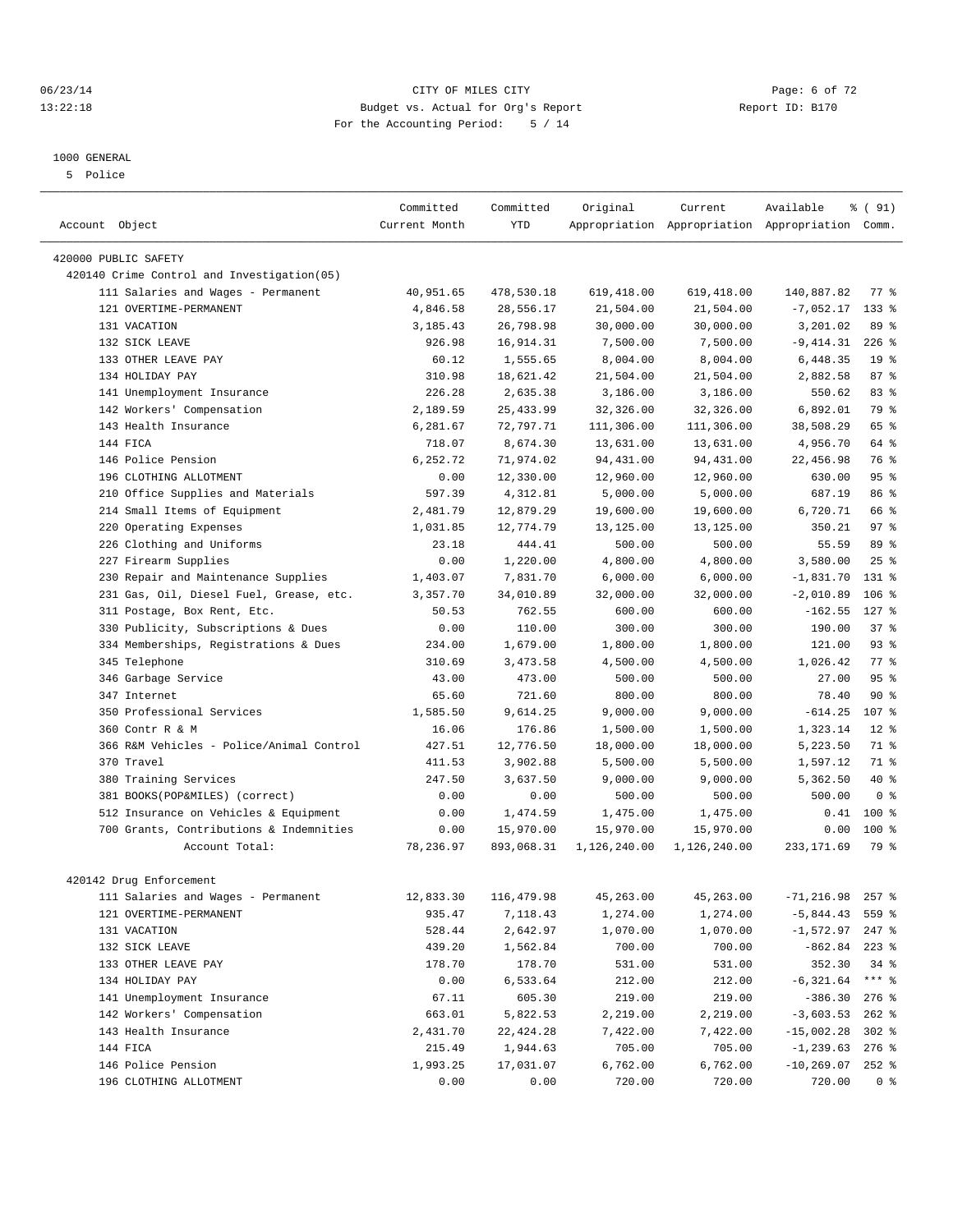#### 06/23/14 Page: 7 of 72 13:22:18 Budget vs. Actual for Org's Report Report ID: B170 For the Accounting Period: 5 / 14

#### 1000 GENERAL

5 Police

| Account Object                           | Committed<br>Current Month | Committed<br><b>YTD</b> | Original     | Current      | Available<br>Appropriation Appropriation Appropriation Comm. | % ( 91)        |  |
|------------------------------------------|----------------------------|-------------------------|--------------|--------------|--------------------------------------------------------------|----------------|--|
| Account Total:                           | 20,285.67                  | 182,344.37              | 67,097.00    | 67,097.00    | $-115, 247.37$ 272 %                                         |                |  |
| 420144 School Resource Officer           |                            |                         |              |              |                                                              |                |  |
| 111 Salaries and Wages - Permanent       | 4,318.77                   | 37,772.10               | 29,463.00    | 29,463.00    | $-8,309.10$                                                  | 128 %          |  |
| 121 OVERTIME-PERMANENT                   | 0.00                       | 0.00                    | 1,500.00     | 1,500.00     | 1,500.00                                                     | 0 <sup>8</sup> |  |
| 131 VACATION                             | 0.00                       | 0.00                    | 3,976.00     | 3,976.00     | 3,976.00                                                     | 0 <sup>8</sup> |  |
| 132 SICK LEAVE                           | 0.00                       | 0.00                    | 1,300.00     | 1,300.00     | 1,300.00                                                     | 0 <sup>8</sup> |  |
| 133 OTHER LEAVE PAY                      | 0.00                       | 0.00                    | 2,500.00     | 2,500.00     | 2,500.00                                                     | 0 <sup>8</sup> |  |
| 134 HOLIDAY PAY                          | 0.00                       | 0.00                    | 500.00       | 500.00       | 500.00                                                       | 0 <sup>8</sup> |  |
| 141 Unemployment Insurance               | 19.43                      | 169.98                  | 177.00       | 177.00       | 7.02                                                         | 96%            |  |
| 142 Workers' Compensation                | 190.92                     | 1,676.82                | 1,792.00     | 1,792.00     | 115.18                                                       | $94$ $%$       |  |
| 143 Health Insurance                     | 617.41                     | 5,565.41                | 5,202.00     | 5,202.00     | $-363.41$                                                    | 107 %          |  |
| 144 FICA                                 | 61.18                      | 534.63                  | 569.00       | 569.00       | 34.37                                                        | 94 %           |  |
| 146 Police Pension                       | 555.60                     | 5,081.86                | 5,236.00     | 5,236.00     | 154.14                                                       | 97%            |  |
| Account Total:                           | 5,763.31                   | 50,800.80               | 52,215.00    | 52, 215.00   | 1,414.20                                                     | 97%            |  |
|                                          |                            |                         |              |              |                                                              |                |  |
| 420160 Communications-Dispatch           |                            |                         |              |              |                                                              |                |  |
| 111 Salaries and Wages - Permanent       | 19,726.94                  | 217,068.77              | 243,149.00   | 243,149.00   | 26,080.23                                                    | 89 %           |  |
| 121 OVERTIME-PERMANENT                   | 684.81                     | 5,726.83                | 6,000.00     | 6,000.00     | 273.17                                                       | 95%            |  |
| 131 VACATION                             | 304.41                     | 10,286.56               | 12,000.00    | 12,000.00    | 1,713.44                                                     | 86 %           |  |
| 132 SICK LEAVE                           | 83.93                      | 8,905.01                | 4,500.00     | 4,500.00     | $-4, 405.01$                                                 | 198 %          |  |
| 133 OTHER LEAVE PAY                      | 381.13                     | 3,336.50                | 3,500.00     | 3,500.00     | 163.50                                                       | 95%            |  |
| 134 HOLIDAY PAY                          | 0.00                       | 10,666.54               | 12,620.00    | 12,620.00    | 1,953.46                                                     | 85%            |  |
| 141 Unemployment Insurance               | 95.31                      | 1,160.31                | 1,265.00     | 1,265.00     | 104.69                                                       | $92$ $%$       |  |
| 142 Workers' Compensation                | 957.06                     | 11,295.92               | 12,929.00    | 12,929.00    | 1,633.08                                                     | 87%            |  |
| 143 Health Insurance                     | 3,097.12                   | 34,062.59               | 44,532.00    | 44,532.00    | 10,469.41                                                    | 76 %           |  |
| 144 FICA                                 | 1,608.48                   | 19,597.71               | 21,509.00    | 21,509.00    | 1,911.29                                                     | $91$ %         |  |
| 145 PERS                                 | 1,708.89                   | 20,656.83               | 20,676.00    | 20,676.00    | 19.17                                                        | $100*$         |  |
| 146 Police Pension                       | 0.79                       | 2.88                    | 0.00         | 0.00         | $-2.88$                                                      | $***$ $-$      |  |
| 196 CLOTHING ALLOTMENT                   | 0.00                       | 1,866.66                | 2,400.00     | 2,400.00     | 533.34                                                       | 78 %           |  |
| 210 Office Supplies and Materials        | 228.96                     | 1,546.99                | 3,000.00     | 3,000.00     | 1,453.01                                                     | $52$ $%$       |  |
| 214 Small Items of Equipment             | 0.00                       | 0.00                    | 200.00       | 200.00       | 200.00                                                       | 0 <sup>8</sup> |  |
| 220 Operating Expenses                   | 0.00                       | 1,395.98                | 1,000.00     | 1,000.00     | $-395.98$                                                    | $140*$         |  |
| 226 Clothing and Uniforms                | 0.00                       | 96.45                   | 100.00       | 100.00       | 3.55                                                         | 96%            |  |
| 231 Gas, Oil, Diesel Fuel, Grease, etc.  | 0.00                       | 578.79                  | 500.00       | 500.00       | $-78.79$                                                     | $116$ %        |  |
| 311 Postage, Box Rent, Etc.              | 18.74                      | 62.86                   | 75.00        | 75.00        | 12.14                                                        | 84 %           |  |
| 320 Printing, Duplicating, Typing &      | 0.00                       | 0.00                    | 100.00       | 100.00       | 100.00                                                       | 0 <sup>8</sup> |  |
| 330 Publicity, Subscriptions & Dues      | 0.00                       | 0.00                    | 150.00       | 150.00       | 150.00                                                       | 0 <sup>8</sup> |  |
| 334 Memberships, Registrations & Dues    | 0.00                       | 381.00                  | 400.00       | 400.00       | 19.00                                                        | 95%            |  |
| 345 Telephone                            | 308.79                     | 5,687.47                | 4,000.00     | 4,000.00     | $-1,687.47$                                                  | 142 %          |  |
| 350 Professional Services                | 0.00                       | 664.00                  | 500.00       | 500.00       | $-164.00$                                                    | 133 %          |  |
| 366 R&M Vehicles - Police/Animal Control | 0.00                       | 568.66                  | 200.00       | 200.00       | $-368.66$                                                    | 284 %          |  |
| 370 Travel                               | 110.00                     | 1,842.46                | 1,000.00     | 1,000.00     | $-842.46$                                                    | 184 %          |  |
| 380 Training Services                    | 0.00                       | 562.50                  | 1,000.00     | 1,000.00     | 437.50                                                       | 56 %           |  |
| Account Total:                           | 29, 315.36                 | 358,020.27              | 397,305.00   | 397,305.00   | 39, 284. 73                                                  | 90%            |  |
| Account Group Total:                     |                            | 133,601.31 1,484,233.75 | 1,642,857.00 | 1,642,857.00 | 158,623.25                                                   | 90%            |  |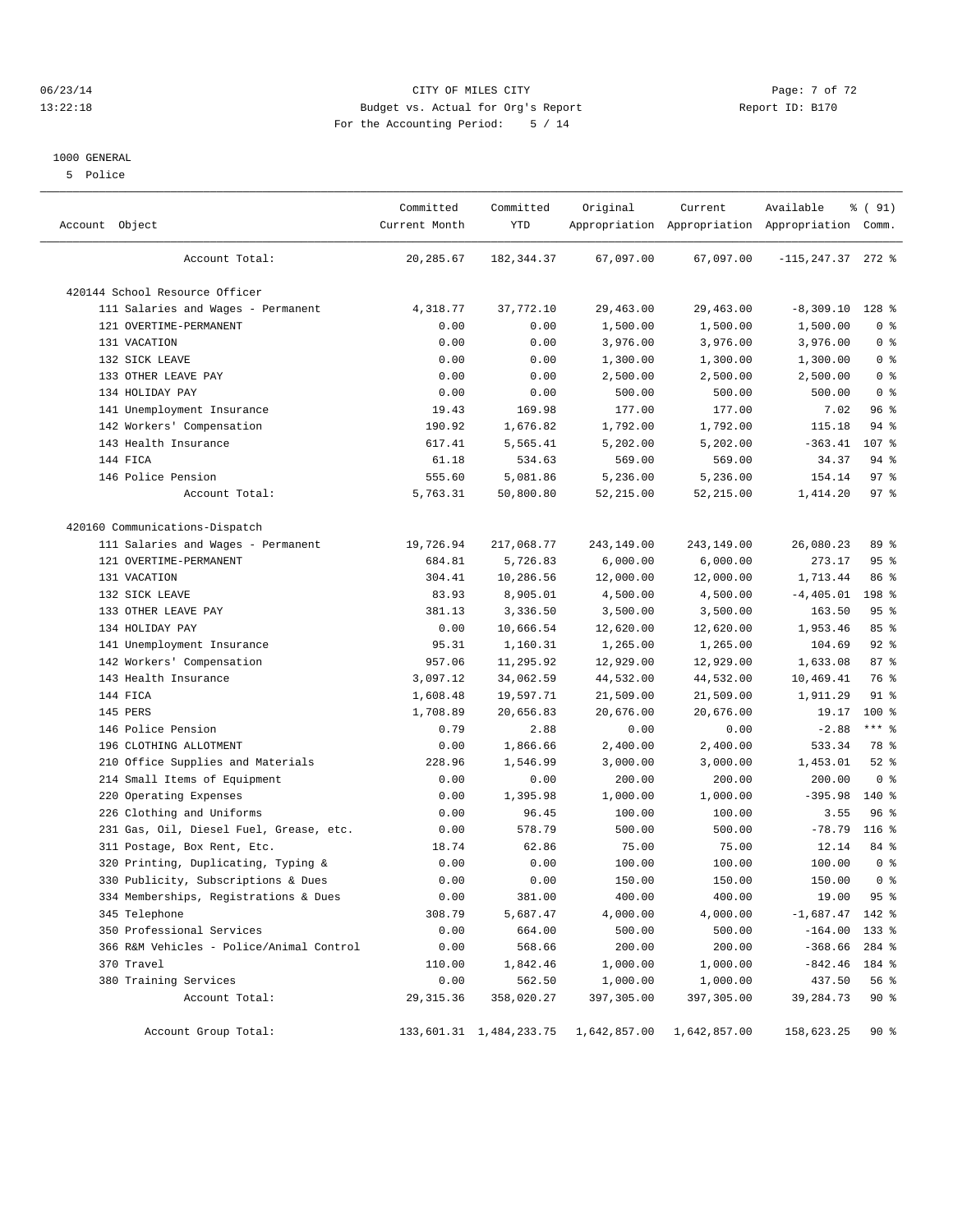#### 06/23/14 CITY OF MILES CITY Page: 8 of 72 13:22:18 Budget vs. Actual for Org's Report Report ID: B170 For the Accounting Period: 5 / 14

#### 1000 GENERAL

5 Police

| Account Object                                            | Committed<br>Current Month | Committed<br><b>YTD</b> | Original<br>Appropriation | Current<br>Appropriation | Available<br>Appropriation | % (91)<br>Comm. |
|-----------------------------------------------------------|----------------------------|-------------------------|---------------------------|--------------------------|----------------------------|-----------------|
| 490000 DEBT SERVICE<br>490500 Other Debt Service Payments |                            |                         |                           |                          |                            |                 |
| 610 Principal-Police Cars                                 | 0.00                       | 18,005.61               | 18,006.00                 | 18,006.00                | 0.39                       | $100$ %         |
| 620 Interest-Police Cars                                  | 0.00                       | 226.26                  | 227.00                    | 227.00                   |                            | $0.74$ 100 %    |
| Account Total:                                            | 0.00                       | 18,231.87               | 18,233.00                 | 18,233.00                | 1.13                       | $100*$          |
| Account Group Total:                                      | 0.00                       | 18, 231.87              | 18,233.00                 | 18,233.00                | 1.13                       | $100$ %         |
| Organization Total:                                       | 133,601.31                 | 1,502,465.62            | 1,661,090.00              | 1,661,090.00             | 158,624.38                 | 90%             |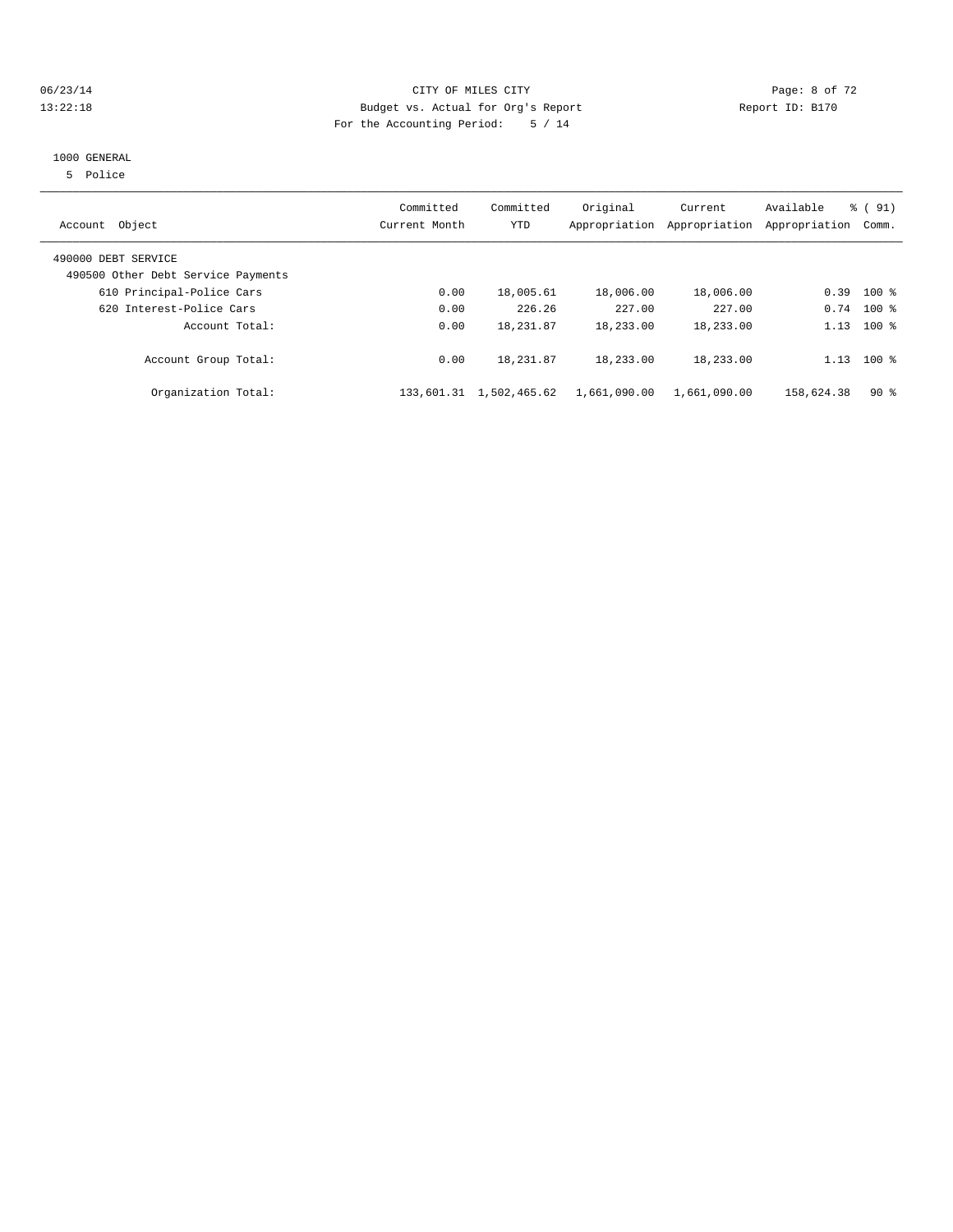#### 06/23/14 Page: 9 of 72 13:22:18 Budget vs. Actual for Org's Report Report ID: B170 For the Accounting Period: 5 / 14

#### 1000 GENERAL

6 Police Judge

| Account Object                        | Committed<br>Current Month | Committed<br><b>YTD</b> | Original   | Current<br>Appropriation Appropriation Appropriation Comm. | Available    | % (91)           |
|---------------------------------------|----------------------------|-------------------------|------------|------------------------------------------------------------|--------------|------------------|
| 410000 GENERAL GOVERNMENT             |                            |                         |            |                                                            |              |                  |
| 410300 Judicial Services(06)          |                            |                         |            |                                                            |              |                  |
| 111 Salaries and Wages - Permanent    | 6,457.66                   | 74,944.54               | 92,725.00  | 92,725.00                                                  | 17,780.46    | $81*$            |
| 121 OVERTIME-PERMANENT                | 0.00                       | 98.04                   | 600.00     | 600.00                                                     | 501.96       | 16 <sup>8</sup>  |
| 131 VACATION                          | 131.12                     | 2,328.70                | 0.00       | 0.00                                                       | $-2,328.70$  | $***$ $%$        |
| 132 SICK LEAVE                        | 131.12                     | 2,058.64                | 0.00       | 0.00                                                       | $-2,058.64$  | $***$ $%$        |
| 141 Unemployment Insurance            | 22.73                      | 276.27                  | 300.00     | 300.00                                                     | 23.73        | $92$ $%$         |
| 142 Workers' Compensation             | 64.79                      | 791.88                  | 924.00     | 924.00                                                     | 132.12       | 86 %             |
| 143 Health Insurance                  | 1,236.30                   | 13,599.30               | 14,504.00  | 14,504.00                                                  | 904.70       | $94$ $%$         |
| 144 FICA                              | 509.18                     | 6,045.62                | 7,139.00   | 7,139.00                                                   | 1,093.38     | 85%              |
| 145 PERS                              | 407.80                     | 4,909.99                | 6,598.00   | 6,598.00                                                   | 1,688.01     | 74 %             |
| 196 CLOTHING ALLOTMENT                | 0.00                       | 300.00                  | 300.00     | 300.00                                                     | 0.00         | $100*$           |
| 210 Office Supplies and Materials     | 0.00                       | 333.72                  | 1,800.00   | 1,800.00                                                   | 1,466.28     | 19 <sup>°</sup>  |
| 214 Small Items of Equipment          | 0.00                       | 6, 113.00               | 1,000.00   | 1,000.00                                                   | $-5, 113.00$ | 611 %            |
| 220 Operating Expenses                | 43.76                      | 220.75                  | 350.00     | 350.00                                                     | 129.25       | 63 %             |
| 230 Repair and Maintenance Supplies   | 0.00                       | 40.00                   | 100.00     | 100.00                                                     | 60.00        | 40 %             |
| 311 Postage, Box Rent, Etc.           | 93.99                      | 1,594.87                | 1,200.00   | 1,200.00                                                   | $-394.87$    | $133$ $%$        |
| 330 Publicity, Subscriptions & Dues   | 0.00                       | 0.00                    | 800.00     | 800.00                                                     | 800.00       | 0 <sup>8</sup>   |
| 334 Memberships, Registrations & Dues | 0.00                       | 1,125.00                | 1,500.00   | 1,500.00                                                   | 375.00       | 75 %             |
| 345 Telephone                         | 232.41                     | 2,175.69                | 0.00       | 0.00                                                       | $-2, 175.69$ | $***$ 8          |
| 347 Internet                          | 0.00                       | 109.15                  | 2,000.00   | 2,000.00                                                   | 1,890.85     | 5 <sup>8</sup>   |
| 350 Professional Services             | 0.00                       | 579.99                  | 500.00     | 500.00                                                     | $-79.99$     | $116$ %          |
| 360 Contr R & M                       | 0.00                       | 2,164.46                | 2,000.00   | 2,000.00                                                   | $-164.46$    | 108 %            |
| 370 Travel                            | 0.00                       | 3, 211.75               | 3,000.00   | 3,000.00                                                   | $-211.75$    | 107 <sub>8</sub> |
| 380 Training Services                 | 0.00                       | 0.00                    | 400.00     | 400.00                                                     | 400.00       | 0 <sup>8</sup>   |
| 382 Books                             | 0.00                       | 340.00                  | 800.00     | 800.00                                                     | 460.00       | $43$ $%$         |
| 394 Jury and Witness Fees             | $-50.00$                   | 730.00                  | 0.00       | 0.00                                                       | $-730.00$    | $***$ $-$        |
| 533 Machinery and Equipment Rental    | 83.51                      | 270.42                  | 1,000.00   | 1,000.00                                                   | 729.58       | $27*$            |
| Account Total:                        | 9,364.37                   | 124, 361.78             | 139,540.00 | 139,540.00                                                 | 15, 178. 22  | 89 %             |
| Account Group Total:                  | 9,364.37                   | 124,361.78              | 139,540.00 | 139,540.00                                                 | 15, 178. 22  | $89*$            |
| Organization Total:                   | 9,364.37                   | 124, 361.78             | 139,540.00 | 139,540.00                                                 | 15, 178. 22  | 89 %             |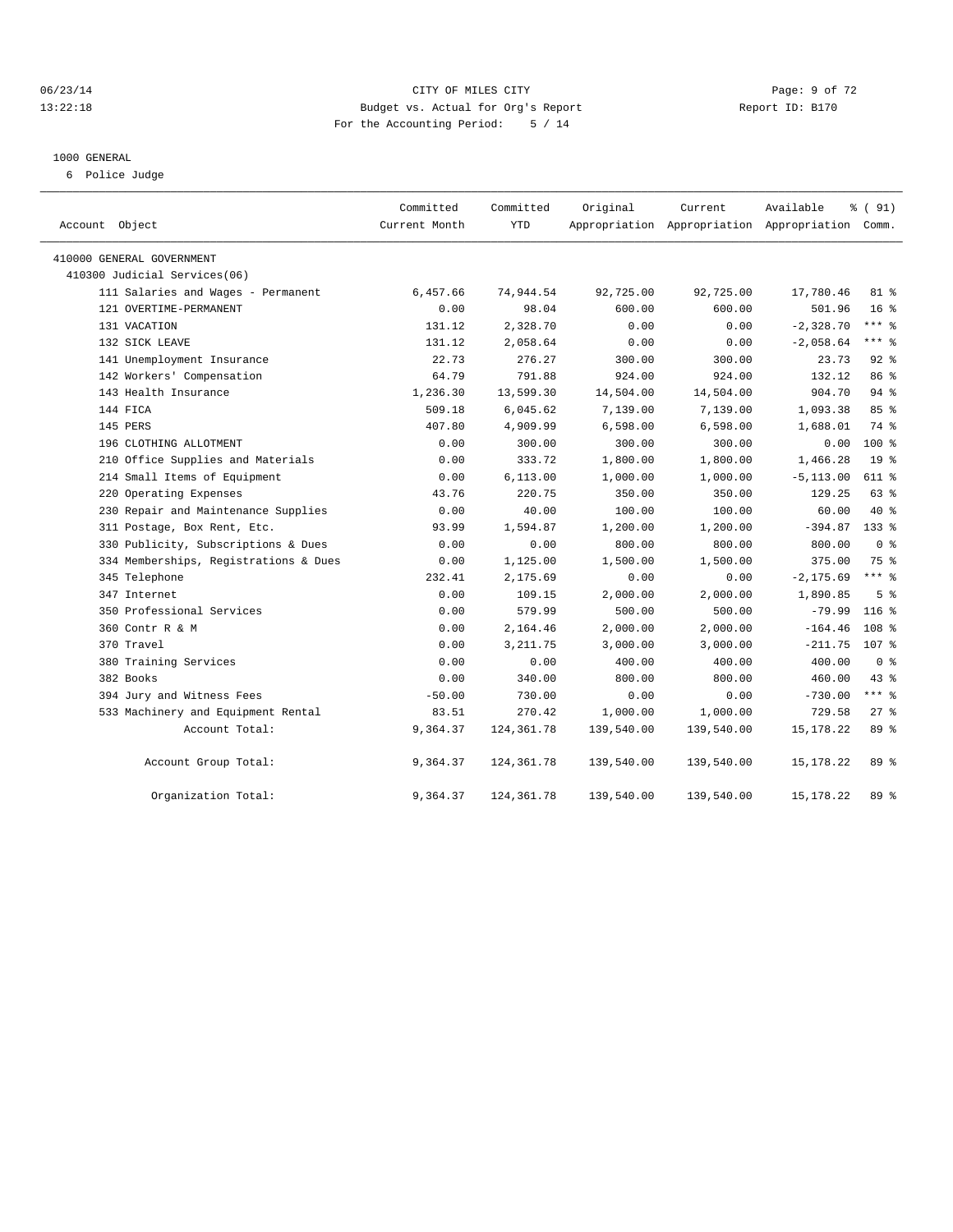#### 06/23/14 Page: 10 of 72 13:22:18 Budget vs. Actual for Org's Report Report ID: B170 For the Accounting Period: 5 / 14

————————————————————————————————————————————————————————————————————————————————————————————————————————————————————————————————————

#### 1000 GENERAL

7 Fire

|                                         | Committed     | Committed  | Original   | Current    | Available                                       | % ( 91)         |  |
|-----------------------------------------|---------------|------------|------------|------------|-------------------------------------------------|-----------------|--|
| Account Object                          | Current Month | YTD        |            |            | Appropriation Appropriation Appropriation Comm. |                 |  |
| 420000 PUBLIC SAFETY                    |               |            |            |            |                                                 |                 |  |
| 420460 Fire Suppression(07)             |               |            |            |            |                                                 |                 |  |
| 111 Salaries and Wages - Permanent      | 34,871.63     | 343,577.37 | 349,089.00 | 435,792.00 | 92, 214.63                                      | 79 %            |  |
| 112 SALARIES AND WAGES - PART PAID      | 0.00          | 1,362.54   | 6,000.00   | 6,000.00   | 4,637.46                                        | $23$ $%$        |  |
| 121 OVERTIME-PERMANENT                  | 1,743.21      | 24,607.56  | 23,000.00  | 23,000.00  | $-1,607.56$                                     | 107 %           |  |
| 131 VACATION                            | 351.30        | 13,679.82  | 15,550.00  | 15,550.00  | 1,870.18                                        | 88 %            |  |
| 132 SICK LEAVE                          | 2,009.31      | 16,962.88  | 15,000.00  | 15,000.00  | $-1,962.88$                                     | $113*$          |  |
| 133 OTHER LEAVE PAY                     | 0.00          | 12.74      | 3,000.00   | 3,000.00   | 2,987.26                                        | 0 <sup>8</sup>  |  |
| 134 HOLIDAY PAY                         | 0.00          | 6,887.54   | 8,500.00   | 8,500.00   | 1,612.46                                        | 81 %            |  |
| 141 Unemployment Insurance              | 175.39        | 1,888.61   | 1,559.00   | 1,949.00   | 60.39                                           | 97%             |  |
| 142 Workers' Compensation               | 1,356.41      | 15,608.36  | 12,271.00  | 15,319.00  | $-289.36$                                       | 102 %           |  |
| 143 Health Insurance                    | 6,229.09      | 61,367.01  | 59,228.00  | 73,775.00  | 12,407.99                                       | 83%             |  |
| 144 FICA                                | 563.78        | 6,155.68   | 5,061.00   | 6,318.00   | 162.32                                          | 97%             |  |
| 147 Firemen's Pension                   | 5,083.21      | 54, 556.44 | 50,129.00  | 62,580.00  | 8,023.56                                        | 87%             |  |
| 210 Office Supplies and Materials       | 0.00          | 49.20      | 900.00     | 900.00     | 850.80                                          | 5 <sup>8</sup>  |  |
| 211 Clothing Allotment                  | 0.00          | 5,925.88   | 7,900.00   | 7,900.00   | 1,974.12                                        | 75 %            |  |
| 214 Small Items of Equipment            | 98.88         | 1,316.68   | 4,500.00   | 4,500.00   | 3,183.32                                        | $29$ %          |  |
| 220 Operating Expenses                  | 0.00          | 2,752.17   | 3,500.00   | 3,500.00   | 747.83                                          | 79 %            |  |
| 226 Clothing and Uniforms               | 0.00          | 2,284.64   | 5,000.00   | 5,000.00   | 2,715.36                                        | 46 %            |  |
| 230 Repair and Maintenance Supplies     | 2.91          | 2,707.00   | 5,000.00   | 5,000.00   | 2,293.00                                        | 54 %            |  |
| 231 Gas, Oil, Diesel Fuel, Grease, etc. | 889.47        | 6,754.41   | 6,000.00   | 6,000.00   | $-754.41$                                       | $113*$          |  |
| 241 Consumable Tools                    | 0.00          | 0.00       | 350.00     | 350.00     | 350.00                                          | 0 <sup>8</sup>  |  |
| 311 Postage, Box Rent, Etc.             | 25.96         | 29.05      | 150.00     | 150.00     | 120.95                                          | 19 <sup>°</sup> |  |
| 320 Printing, Duplicating, Typing &     | 28.95         | 92.84      | 100.00     | 100.00     | 7.16                                            | 93%             |  |
| 330 Publicity, Subscriptions & Dues     | 0.00          | 265.00     | 500.00     | 500.00     | 235.00                                          | 53%             |  |
| 334 Memberships, Registrations & Dues   | 0.00          | 1,200.00   | 1,200.00   | 1,200.00   | 0.00                                            | 100 %           |  |
| 341 Electric Utility Services           | 249.08        | 3,336.71   | 3,300.00   | 3,300.00   | $-36.71$                                        | 101 %           |  |
| 342 Water Utility Services              | 33.22         | 335.43     | 450.00     | 450.00     | 114.57                                          | 75 %            |  |
| 343 Sewer Utility Services              | 18.52         | 201.15     | 300.00     | 300.00     | 98.85                                           | 67%             |  |
| 344 Gas Utility Service                 | 86.79         | 1,919.40   | 2,000.00   | 2,000.00   | 80.60                                           | 96 %            |  |
| 345 Telephone                           | 159.42        | 2,829.91   | 3,000.00   | 3,000.00   | 170.09                                          | 94 %            |  |
| 346 Garbage Service                     | 0.00          | 493.42     | 900.00     | 900.00     | 406.58                                          | $55$ $%$        |  |
| 347 Internet                            | 135.60        | 1,398.36   | 1,000.00   | 1,000.00   | $-398.36$                                       | 140 %           |  |
| 350 Professional Services               | 0.00          | 4,801.36   | 5,500.00   | 5,500.00   | 698.64                                          | 87%             |  |
| 360 Contr R & M                         | 0.00          | 450.00     | 2,000.00   | 2,000.00   | 1,550.00                                        | $23$ $%$        |  |
| 364 R&M Vehicles - Fire/Amb             | 83.79         | 6,444.01   | 6,500.00   | 6,500.00   | 55.99                                           | 99 %            |  |
| 370 Travel                              | 331.93        | 1,938.73   | 2,500.00   | 2,500.00   | 561.27                                          | 78 %            |  |
| 380 Training Services                   | 26.90         | 1,480.52   | 2,000.00   | 2,000.00   | 519.48                                          | 74 %            |  |
| 382 Books                               | 0.00          | 1,334.42   | 1,500.00   | 1,500.00   | 165.58                                          | 89 %            |  |
| 400 BUILDING MATERIALS                  | 249.99        | 856.76     | 1,800.00   | 1,800.00   | 943.24                                          | 48 %            |  |
| 511 Insurance on Buildings              | 0.00          | 1,723.07   | 1,723.00   | 1,723.00   | $-0.07$                                         | 100 %           |  |
| 512 Insurance on Vehicles & Equipment   | 0.00          | 5,343.05   | 5,343.00   | 5,343.00   | $-0.05$                                         | 100 %           |  |
| Account Total:                          | 54,804.74     | 604,929.72 | 623,303.00 | 741,699.00 | 136,769.28                                      | 82 %            |  |
| Account Group Total:                    | 54,804.74     | 604,929.72 | 623,303.00 | 741,699.00 | 136,769.28                                      | 82 %            |  |
| Organization Total:                     | 54,804.74     | 604,929.72 | 623,303.00 | 741,699.00 | 136,769.28                                      | 82 %            |  |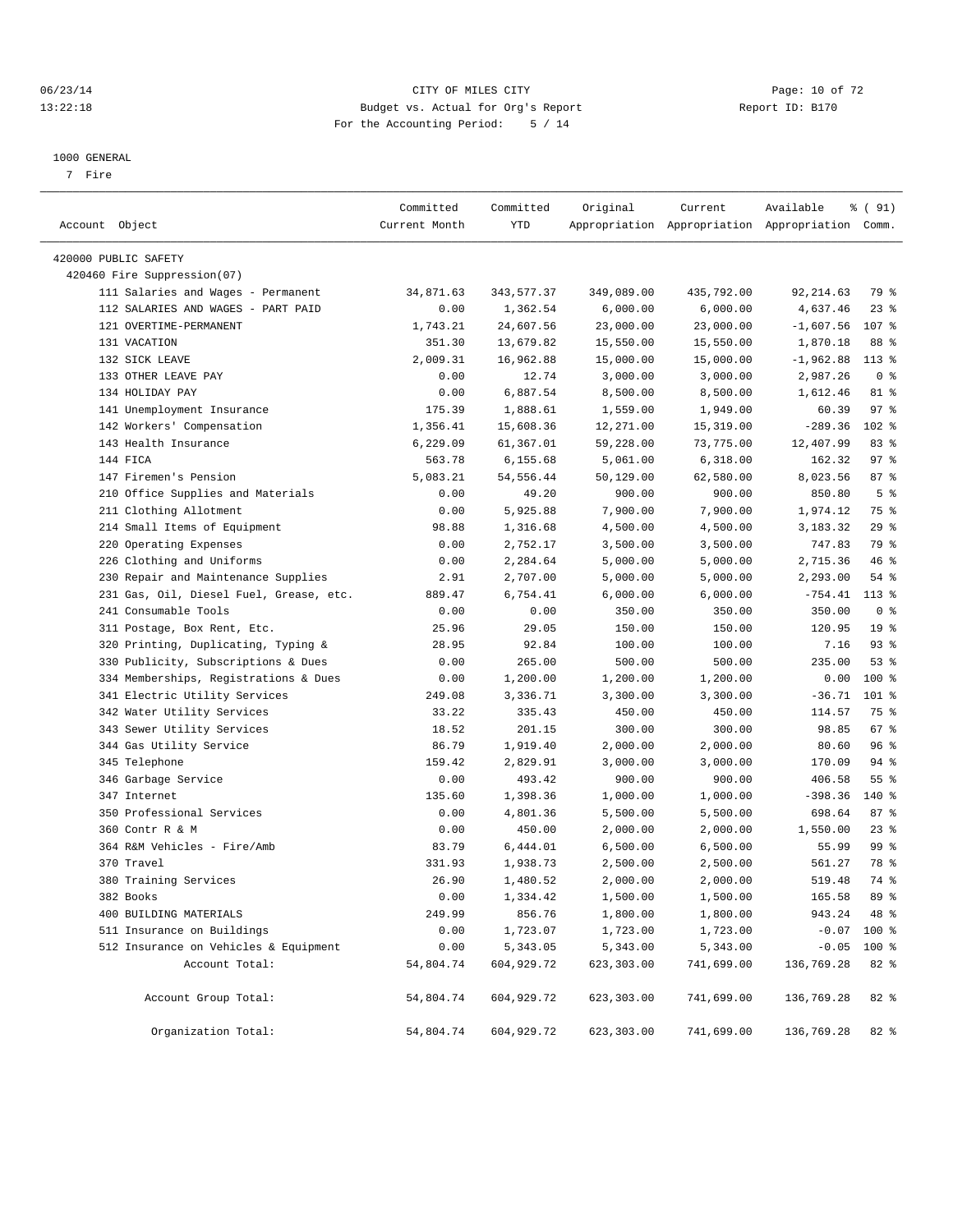#### 06/23/14 Page: 11 of 72 13:22:18 Budget vs. Actual for Org's Report Report ID: B170 For the Accounting Period: 5 / 14

#### 1000 GENERAL

8 City Hall Maintenance

| Account Object                        | Committed<br>Current Month | Committed<br><b>YTD</b> | Original  | Current   | Available<br>Appropriation Appropriation Appropriation | % (91)<br>Comm. |  |
|---------------------------------------|----------------------------|-------------------------|-----------|-----------|--------------------------------------------------------|-----------------|--|
| 410000 GENERAL GOVERNMENT             |                            |                         |           |           |                                                        |                 |  |
| 411230 City Hall                      |                            |                         |           |           |                                                        |                 |  |
| 214 Small Items of Equipment          | 0.00                       | 0.00                    | 400.00    | 400.00    | 400.00                                                 | 0 <sup>8</sup>  |  |
| 220 Operating Expenses                | 263.94                     | 2,361.77                | 2,500.00  | 2,500.00  | 138.23                                                 | $94$ %          |  |
| 230 Repair and Maintenance Supplies   | 133.60                     | 643.23                  | 1,000.00  | 1,000.00  | 356.77                                                 | 64 %            |  |
| 341 Electric Utility Services         | 264.52                     | 4,819.45                | 5,500.00  | 5,500.00  | 680.55                                                 | 88 %            |  |
| 342 Water Utility Services            | 51.52                      | 575.16                  | 750.00    | 750.00    | 174.84                                                 | 77.8            |  |
| 343 Sewer Utility Services            | 32.50                      | 357.50                  | 370.00    | 370.00    | 12.50                                                  | 97 <sub>8</sub> |  |
| 344 Gas Utility Service               | 157.11                     | 3,424.71                | 5,000.00  | 5,000.00  | 1,575.29                                               | 68 %            |  |
| 346 Garbage Service                   | 0.00                       | 47.41                   | 200.00    | 200.00    | 152.59                                                 | $24$ $%$        |  |
| 360 Contr R & M                       | 7,038.75                   | 17,429.27               | 29,000.00 | 29,000.00 | 11,570.73                                              | $60*$           |  |
| 400 BUILDING MATERIALS                | 0.00                       | 0.00                    | 300.00    | 300.00    | 300.00                                                 | 0 <sup>8</sup>  |  |
| 511 Insurance on Buildings            | 0.00                       | 2,482.57                | 2,483.00  | 2,483.00  | 0.43                                                   | $100*$          |  |
| 930 Improvements Other than Buildings | 0.00                       | 9,950.00                | 0.00      | 0.00      | $-9,950,00$                                            | $***$ $-$       |  |
| Account Total:                        | 7,941.94                   | 42,091.07               | 47,503.00 | 47,503.00 | 5, 411.93                                              | 89 <sup>8</sup> |  |
| Account Group Total:                  | 7,941.94                   | 42,091.07               | 47,503.00 | 47,503.00 | 5, 411.93                                              | 89 %            |  |
| Organization Total:                   | 7,941.94                   | 42,091.07               | 47,503.00 | 47,503.00 | 5, 411.93                                              | 89 %            |  |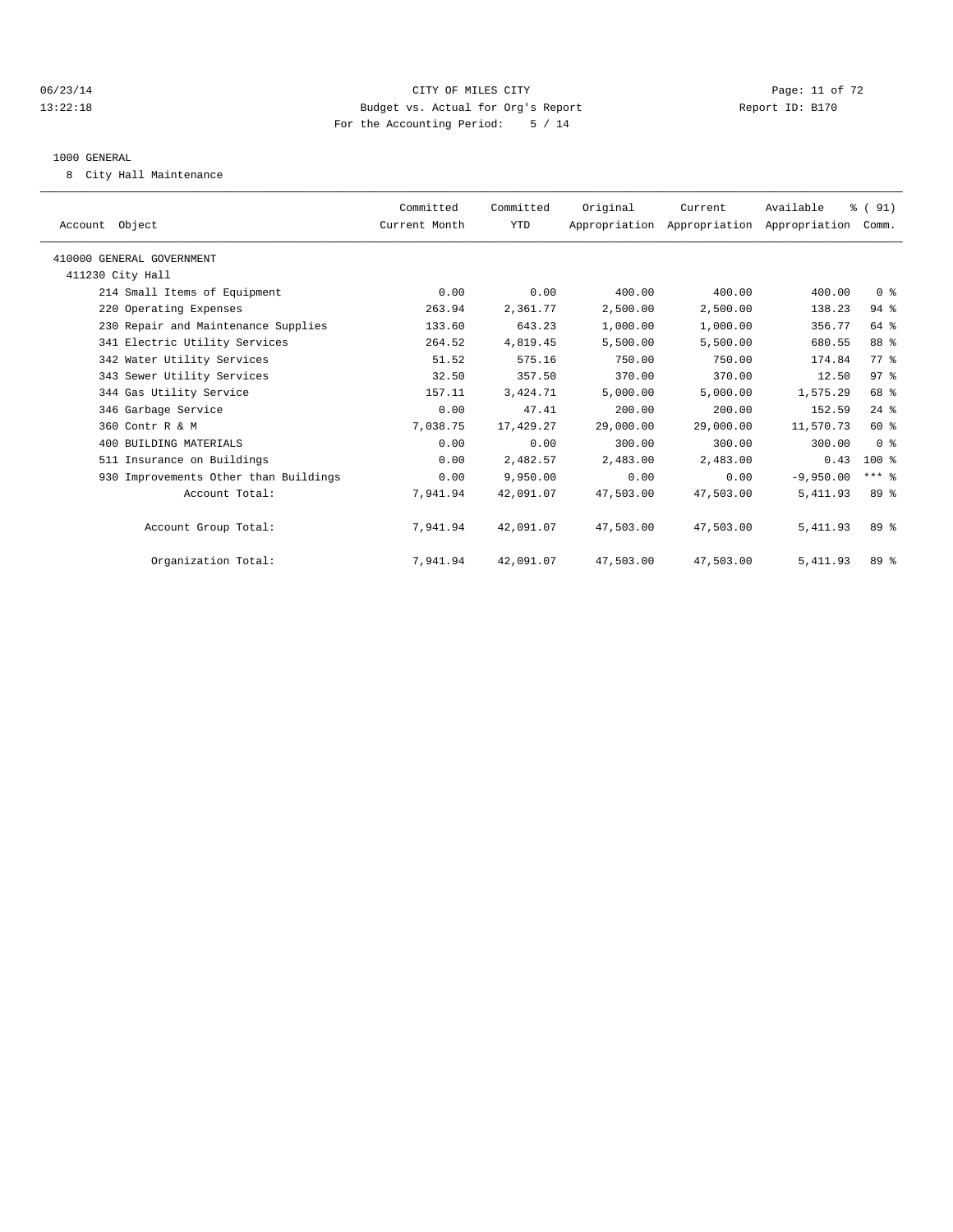#### 06/23/14 Page: 12 of 72 13:22:18 Budget vs. Actual for Org's Report Report ID: B170 For the Accounting Period: 5 / 14

#### 1000 GENERAL

9 Treasurer

| Account Object                     | Committed<br>Current Month | Committed<br>YTD | Original  | Current<br>Appropriation Appropriation | Available<br>Appropriation | $\frac{1}{6}$ (91)<br>Comm. |  |
|------------------------------------|----------------------------|------------------|-----------|----------------------------------------|----------------------------|-----------------------------|--|
|                                    |                            |                  |           |                                        |                            |                             |  |
| 410000 GENERAL GOVERNMENT          |                            |                  |           |                                        |                            |                             |  |
| 410540 City Treasurer(09)          |                            |                  |           |                                        |                            |                             |  |
| 111 Salaries and Wages - Permanent | 1,666.66                   | 18,333.26        | 20,000.00 | 20,000.00                              | 1,666.74                   | $92$ $%$                    |  |
| 142 Workers' Compensation          | 6.52                       | 71.72            | 78.00     | 78.00                                  | 6.28                       | $92$ $%$                    |  |
| 144 FICA                           | 127.50                     | 1,402.50         | 1,530.00  | 1,530.00                               | 127.50                     | $92$ $%$                    |  |
| 145 PERS                           | 134.50                     | 1,479.50         | 1,614.00  | 1,614.00                               | 134.50                     | $92$ $%$                    |  |
| 345 Telephone                      | 2.22                       | 80.41            | 100.00    | 100.00                                 | 19.59                      | $80*$                       |  |
| 350 Professional Services          | 0.00                       | 83.00            | 83.00     | 83.00                                  | 0.00                       | $100$ %                     |  |
| 360 Contr R & M                    | 109.29                     | 1,050.39         | 840.00    | 840.00                                 | $-210.39$                  | $125$ $%$                   |  |
| 369 Other Repair and Maintenance   | 0.00                       | 0.00             | 450.00    | 450.00                                 | 450.00                     | 0 <sup>8</sup>              |  |
| Account Total:                     | 2,046.69                   | 22,500.78        | 24,695.00 | 24,695.00                              | 2,194.22                   | $91$ $8$                    |  |
|                                    |                            |                  |           |                                        |                            |                             |  |
| Account Group Total:               | 2,046.69                   | 22,500.78        | 24,695.00 | 24,695.00                              | 2,194.22                   | $91$ %                      |  |
|                                    | 2,046.69                   | 22,500.78        | 24,695.00 | 24,695.00                              | 2,194.22                   | $91$ %                      |  |
| Organization Total:                |                            |                  |           |                                        |                            |                             |  |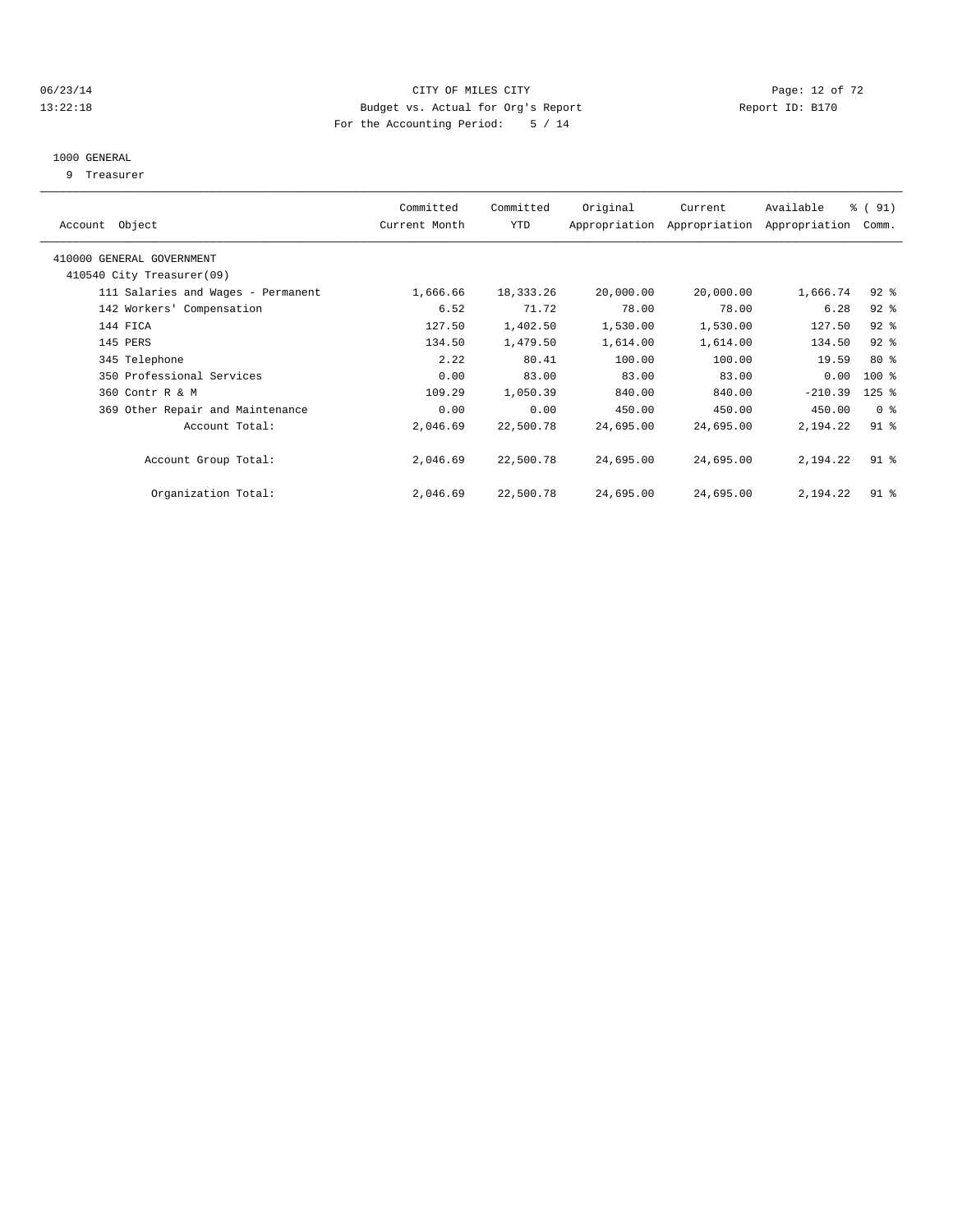#### 06/23/14 Page: 13 of 72 13:22:18 Budget vs. Actual for Org's Report Report ID: B170 For the Accounting Period: 5 / 14

#### 1000 GENERAL

11 Historic Preservation

| Object<br>Account                                                       | Committed<br>Current Month | Committed<br>YTD | Original<br>Appropriation | Current<br>Appropriation | Available<br>Appropriation | $\frac{1}{6}$ (91)<br>Comm. |
|-------------------------------------------------------------------------|----------------------------|------------------|---------------------------|--------------------------|----------------------------|-----------------------------|
| 520000 OTHER FINANCING USES<br>521000 Interfund Operating Transfers Out |                            |                  |                           |                          |                            |                             |
| 820 Transfers to Other Funds                                            | 0.00                       | 8,000.00         | 8,000.00                  | 8,000.00                 | 0.00                       | $100$ %                     |
| Account Total:                                                          | 0.00                       | 8,000.00         | 8,000.00                  | 8,000.00                 | 0.00                       | $100*$                      |
| Account Group Total:                                                    | 0.00                       | 8.000.00         | 8.000.00                  | 8.000.00                 | 0.00                       | $100*$                      |
| Organization Total:                                                     | 0.00                       | 8,000.00         | 8.000.00                  | 8.000.00                 | 0.00                       | $100$ $\approx$             |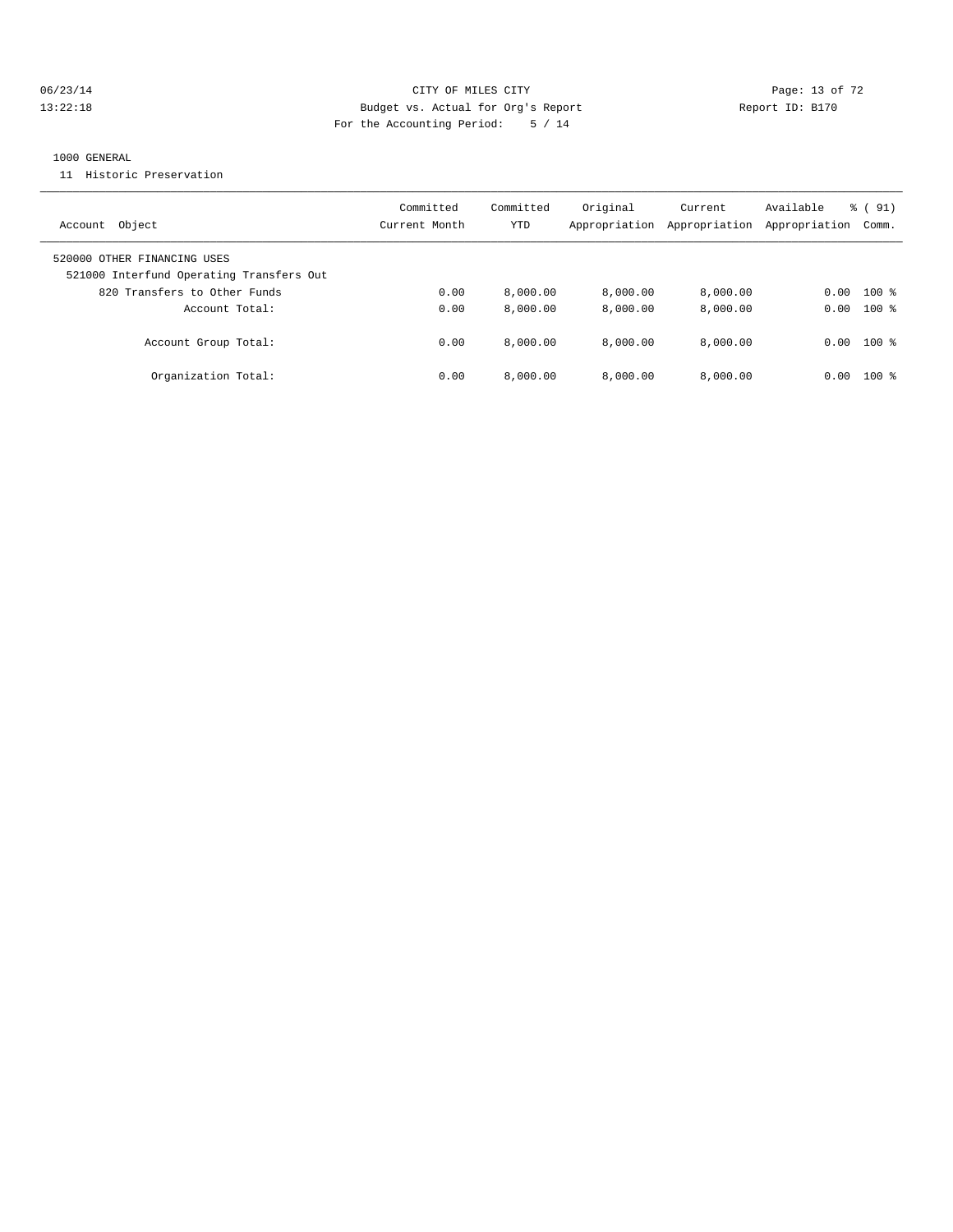#### 06/23/14 Page: 14 of 72 13:22:18 Budget vs. Actual for Org's Report Report ID: B170 For the Accounting Period: 5 / 14

————————————————————————————————————————————————————————————————————————————————————————————————————————————————————————————————————

#### 1000 GENERAL

13 Park

| Account Object                             | Committed<br>Current Month | Committed<br>YTD | Original   | Current    | Available<br>Appropriation Appropriation Appropriation Comm. | % ( 91)         |
|--------------------------------------------|----------------------------|------------------|------------|------------|--------------------------------------------------------------|-----------------|
| 460000 CULTURE AND RECREATION              |                            |                  |            |            |                                                              |                 |
| 460432 Lion Shelter                        |                            |                  |            |            |                                                              |                 |
| 230 Repair and Maintenance Supplies        | 0.00                       | 0.00             | 5,000.00   | 5,000.00   | 5,000.00                                                     | 0 <sup>8</sup>  |
| Account Total:                             | 0.00                       | 0.00             | 5,000.00   | 5,000.00   | 5,000.00                                                     | 0 <sup>8</sup>  |
| 460433 Park Operations(13)                 |                            |                  |            |            |                                                              |                 |
| 111 Salaries and Wages - Permanent         | 11,626.12                  | 119,143.88       | 129,796.00 | 129,796.00 | 10,652.12                                                    | 92 %            |
| 121 OVERTIME-PERMANENT                     | 344.87                     | 5,487.33         | 6,000.00   | 6,000.00   | 512.67                                                       | $91$ %          |
| 131 VACATION                               | 35.52                      | 7,411.03         | 10,500.00  | 10,500.00  | 3,088.97                                                     | 71 %            |
| 132 SICK LEAVE                             | 450.25                     | 4,894.76         | 5,000.00   | 5,000.00   | 105.24                                                       | 98 %            |
| 134 HOLIDAY PAY                            | 231.34                     | 2,997.52         | 3,000.00   | 3,000.00   | 2.48                                                         | 100 %           |
| 141 Unemployment Insurance                 | 57.14                      | 631.79           | 694.00     | 694.00     | 62.21                                                        | $91$ %          |
| 142 Workers' Compensation                  | 652.38                     | 7,389.35         | 8,051.00   | 8,051.00   | 661.65                                                       | $92$ $%$        |
| 143 Health Insurance                       | 2,003.59                   | 21,934.18        | 24,047.00  | 24,047.00  | 2,112.82                                                     | $91$ %          |
| 144 FICA                                   | 923.22                     | 10,220.69        | 11,804.00  | 11,804.00  | 1,583.31                                                     | 87%             |
| 145 PERS                                   | 923.26                     | 10,656.44        | 11,670.00  | 11,670.00  | 1,013.56                                                     | 91 %            |
| 196 CLOTHING ALLOTMENT                     | 0.00                       | 457.50           | 450.00     | 450.00     | $-7.50$                                                      | $102*$          |
| 210 Office Supplies and Materials          | $-3,074.38$                | 85.76            | 150.00     | 150.00     | 64.24                                                        | 57%             |
| 214 Small Items of Equipment               | 3,674.36                   | 4,445.78         | 7,500.00   | 7,500.00   | 3,054.22                                                     | 59 %            |
| 220 Operating Expenses                     | 0.00                       | 1,720.27         | 2,200.00   | 2,200.00   | 479.73                                                       | 78 %            |
| 222 Chemicals, Lab & Med Supplies          | 1,517.98                   | 1,617.98         | 8,920.00   | 8,920.00   | 7,302.02                                                     | 18 <sup>°</sup> |
| 226 Clothing and Uniforms                  | 0.00                       | 270.01           | 500.00     | 500.00     | 229.99                                                       | 54 %            |
| 230 Repair and Maintenance Supplies        | 925.94                     | 6,532.44         | 10,000.00  | 10,000.00  | 3,467.56                                                     | 65 %            |
| 231 Gas, Oil, Diesel Fuel, Grease, etc.    | 519.58                     | 6,581.90         | 8,000.00   | 8,000.00   | 1,418.10                                                     | $82$ $%$        |
| 334 Memberships, Registrations & Dues      | 200.00                     | 345.00           | 500.00     | 500.00     | 155.00                                                       | 69 %            |
| 341 Electric Utility Services              | 573.63                     | 8,007.90         | 7,500.00   | 7,500.00   | $-507.90$                                                    | 107 %           |
| 342 Water Utility Services                 | 35.58                      | 16,964.13        | 22,000.00  | 22,000.00  | 5,035.87                                                     | $77$ $%$        |
| 343 Sewer Utility Services                 | 21.33                      | 597.21           | 1,000.00   | 1,000.00   | 402.79                                                       | 60 %            |
| 344 Gas Utility Service                    | 135.24                     | 3,593.08         | 2,400.00   | 2,400.00   | $-1, 193.08$                                                 | $150*$          |
| 345 Telephone                              | 38.28                      | 473.76           | 500.00     | 500.00     | 26.24                                                        | 95%             |
| 346 Garbage Service                        | 0.00                       | 237.06           | 850.00     | 850.00     | 612.94                                                       | $28$ %          |
| 347 Internet                               | 37.60                      | 413.60           | 450.00     | 450.00     | 36.40                                                        | $92$ $%$        |
| 350 Professional Services                  | 2,024.00                   | 2,760.20         | 10,000.00  | 10,000.00  | 7,239.80                                                     | $28$ %          |
| 360 Contr R & M                            | 1,778.13                   | 2,277.08         | 9,000.00   | 9,000.00   | 6,722.92                                                     | $25$ $%$        |
| 363 R&M Vehicles/Equip/Labor-PW            | 44.71                      | 6,793.13         | 17,300.00  | 17,300.00  | 10,506.87                                                    | 39 %            |
| 370 Travel                                 | 0.00                       | 129.39           | 600.00     | 600.00     | 470.61                                                       | $22$ %          |
| 380 Training Services                      | 0.00                       | 61.77            | 1,000.00   | 1,000.00   | 938.23                                                       | 6 <sup>°</sup>  |
| 511 Insurance on Buildings                 | 0.00                       | 2,382.75         | 2,383.00   | 2,383.00   | 0.25                                                         | 100 %           |
| 512 Insurance on Vehicles & Equipment      | 0.00                       | 450.51           | 451.00     | 451.00     | 0.49                                                         | $100*$          |
| 514 Other Insurance (Boilers)              | 0.00                       | 0.00             | 800.00     | 800.00     | 800.00                                                       | 0 <sup>8</sup>  |
| 936 Parks and Recreation Facilities        | 0.00                       | 1,899.22         | 89,177.00  | 89,177.00  | 87, 277.78                                                   | 2 <sup>8</sup>  |
| Account Total:                             | 25,699.67                  | 259,864.40       | 414,193.00 | 414,193.00 | 154,328.60                                                   | 63 %            |
| 460434 Fish, Wildlife Trailways            |                            |                  |            |            |                                                              |                 |
| 740 Awards and Indemnities                 | 0.00                       | 6,466.61         | 16,953.00  | 16,953.00  | 10,486.39                                                    | 38 %            |
| Account Total:                             | 0.00                       | 6,466.61         | 16,953.00  | 16,953.00  | 10,486.39                                                    | 38 <sup>8</sup> |
| 460439 Riverside Park Tennis Court Project |                            |                  |            |            |                                                              |                 |
| 350 Professional Services                  | 0.00                       | 33.77            | 0.00       | 0.00       | $-33.77$ *** %                                               |                 |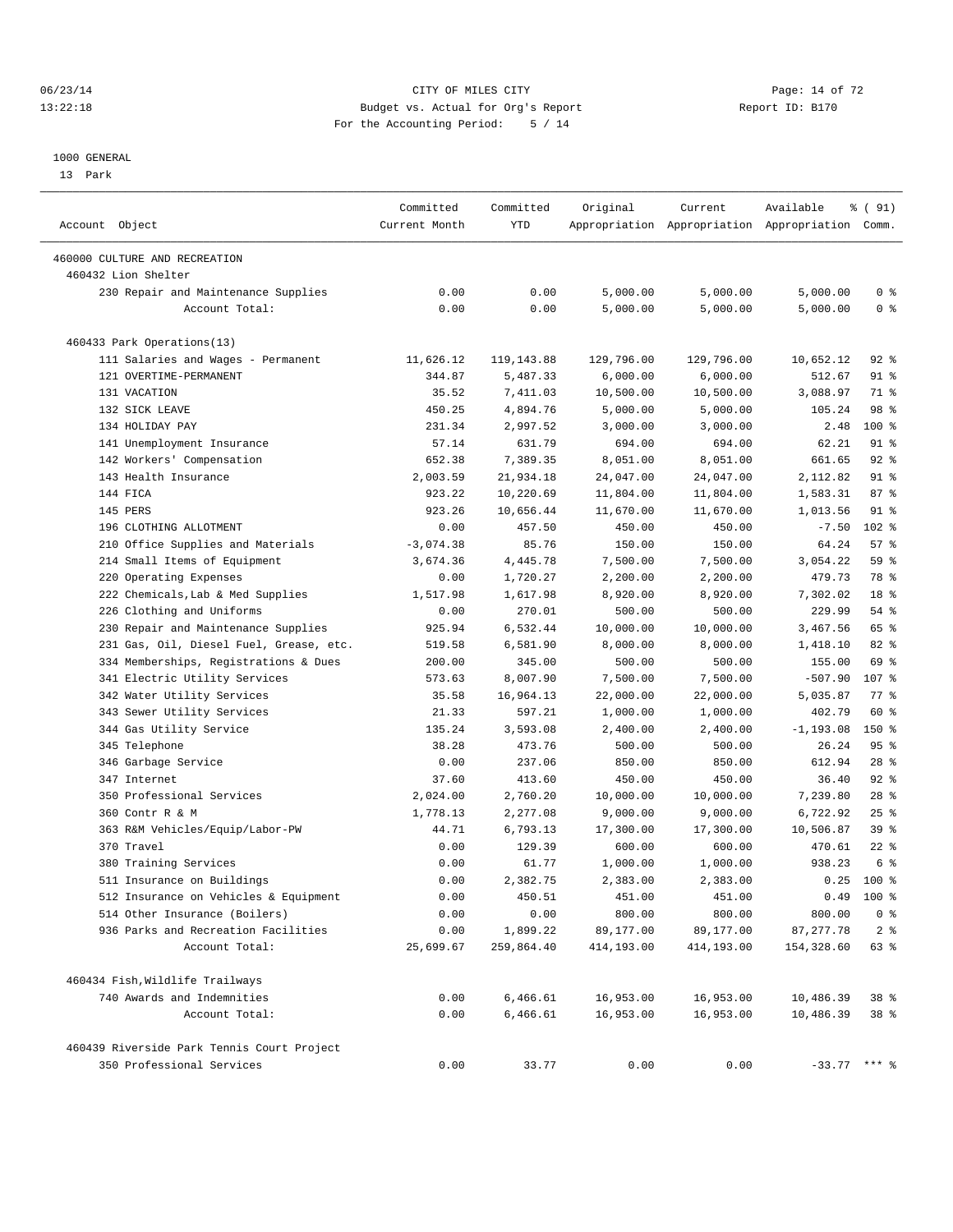#### 06/23/14 Page: 15 of 72 13:22:18 Budget vs. Actual for Org's Report Report ID: B170 For the Accounting Period: 5 / 14

#### 1000 GENERAL

13 Park

| Account | Object               | Committed<br>Current Month | Committed<br>YTD | Original<br>Appropriation | Current<br>Appropriation | Available<br>Appropriation Comm. | $\frac{1}{6}$ (91) |
|---------|----------------------|----------------------------|------------------|---------------------------|--------------------------|----------------------------------|--------------------|
|         | Account Total:       | 0.00                       | 33.77            | 0.00                      | 0.00                     | $-33.77$ *** $%$                 |                    |
|         | Account Group Total: | 25,699.67                  | 266,364.78       | 436,146.00                | 436,146.00               | 169,781.22                       | 61 %               |
|         | Organization Total:  | 25,699.67                  | 266,364.78       | 436,146.00                | 436,146.00               | 169,781.22                       | 61 %               |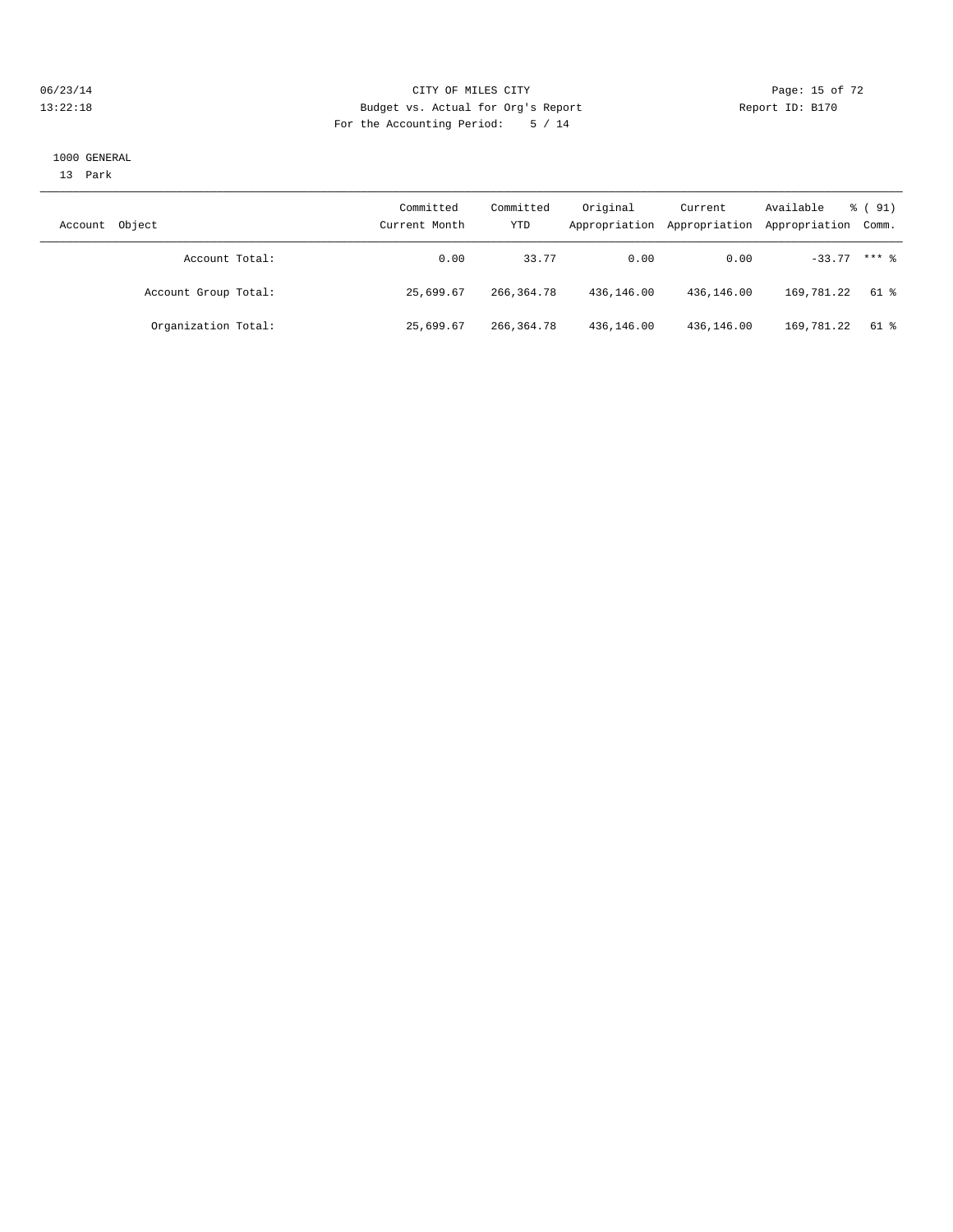#### 06/23/14 Page: 16 of 72 13:22:18 Budget vs. Actual for Org's Report Report ID: B170 For the Accounting Period: 5 / 14

#### 1000 GENERAL

14 Swim Pool

| Account Object                      | Committed<br>Current Month | Committed<br><b>YTD</b> | Original  | Current<br>Appropriation Appropriation Appropriation Comm. | Available   | % (91)          |
|-------------------------------------|----------------------------|-------------------------|-----------|------------------------------------------------------------|-------------|-----------------|
| 460000 CULTURE AND RECREATION       |                            |                         |           |                                                            |             |                 |
| 460445 Swimming Pool                |                            |                         |           |                                                            |             |                 |
| 111 Salaries and Wages - Permanent  | 163.06                     | 34, 316.10              | 50,000.00 | 50,000.00                                                  | 15,683.90   | 69 %            |
| 141 Unemployment Insurance          | 0.73                       | 154.42                  | 69.00     | 69.00                                                      | $-85.42$    | $224$ $%$       |
| 142 Workers' Compensation           | 8.54                       | 1,796.80                | 797.00    | 797.00                                                     | $-999.80$   | $225$ %         |
| 144 FICA                            | 12.47                      | 2,625.17                | 1,165.00  | 1,165.00                                                   | $-1,460.17$ | $225$ %         |
| 145 PERS                            | 13.16                      | 382.36                  | 127.00    | 127.00                                                     | $-255.36$   | $301$ %         |
| 214 Small Items of Equipment        | 0.00                       | 0.00                    | 200.00    | 200.00                                                     | 200.00      | 0 <sup>8</sup>  |
| 220 Operating Expenses              | 0.00                       | 35.81                   | 900.00    | 900.00                                                     | 864.19      | 4%              |
| 222 Chemicals, Lab & Med Supplies   | 2,901.28                   | 2,942.94                | 3,000.00  | 3,000.00                                                   | 57.06       | 98 %            |
| 226 Clothing and Uniforms           | 0.00                       | 336.00                  | 0.00      | 0.00                                                       | $-336.00$   | $***$ $_{8}$    |
| 230 Repair and Maintenance Supplies | 0.00                       | 21.99                   | 1,000.00  | 1,000.00                                                   | 978.01      | 2 <sup>8</sup>  |
| 341 Electric Utility Services       | 268.53                     | 1,296.80                | 1,000.00  | 1,000.00                                                   | $-296.80$   | $130*$          |
| 342 Water Utility Services          | 0.00                       | 239.67                  | 300.00    | 300.00                                                     | 60.33       | 80%             |
| 343 Sewer Utility Services          | 0.00                       | 85.32                   | 85.00     | 85.00                                                      | $-0.32$     | $100*$          |
| 345 Telephone                       | 0.00                       | 34.17                   | 130.00    | 130.00                                                     | 95.83       | 26%             |
| 350 Professional Services           | 0.00                       | 0.00                    | 250.00    | 250.00                                                     | 250.00      | 0 <sup>8</sup>  |
| 360 Contr R & M                     | 0.00                       | 0.00                    | 500.00    | 500.00                                                     | 500.00      | 0 <sup>8</sup>  |
| 363 R&M Vehicles/Equip/Labor-PW     | 0.00                       | 0.00                    | 1,000.00  | 1,000.00                                                   | 1,000.00    | 0 <sup>8</sup>  |
| 380 Training Services               | 0.00                       | 421.00                  | 1,200.00  | 1,200.00                                                   | 779.00      | 35 <sup>8</sup> |
| 540 Special Assessments             | 0.00                       | 562.50                  | 678.00    | 678.00                                                     | 115.50      | 83%             |
| Account Total:                      | 3,367.77                   | 45, 251.05              | 62,401.00 | 62,401.00                                                  | 17,149.95   | 73.8            |
| Account Group Total:                | 3,367.77                   | 45, 251.05              | 62,401.00 | 62,401.00                                                  | 17,149.95   | 73 %            |
| Organization Total:                 | 3,367.77                   | 45, 251.05              | 62,401.00 | 62,401.00                                                  | 17,149.95   | 73 %            |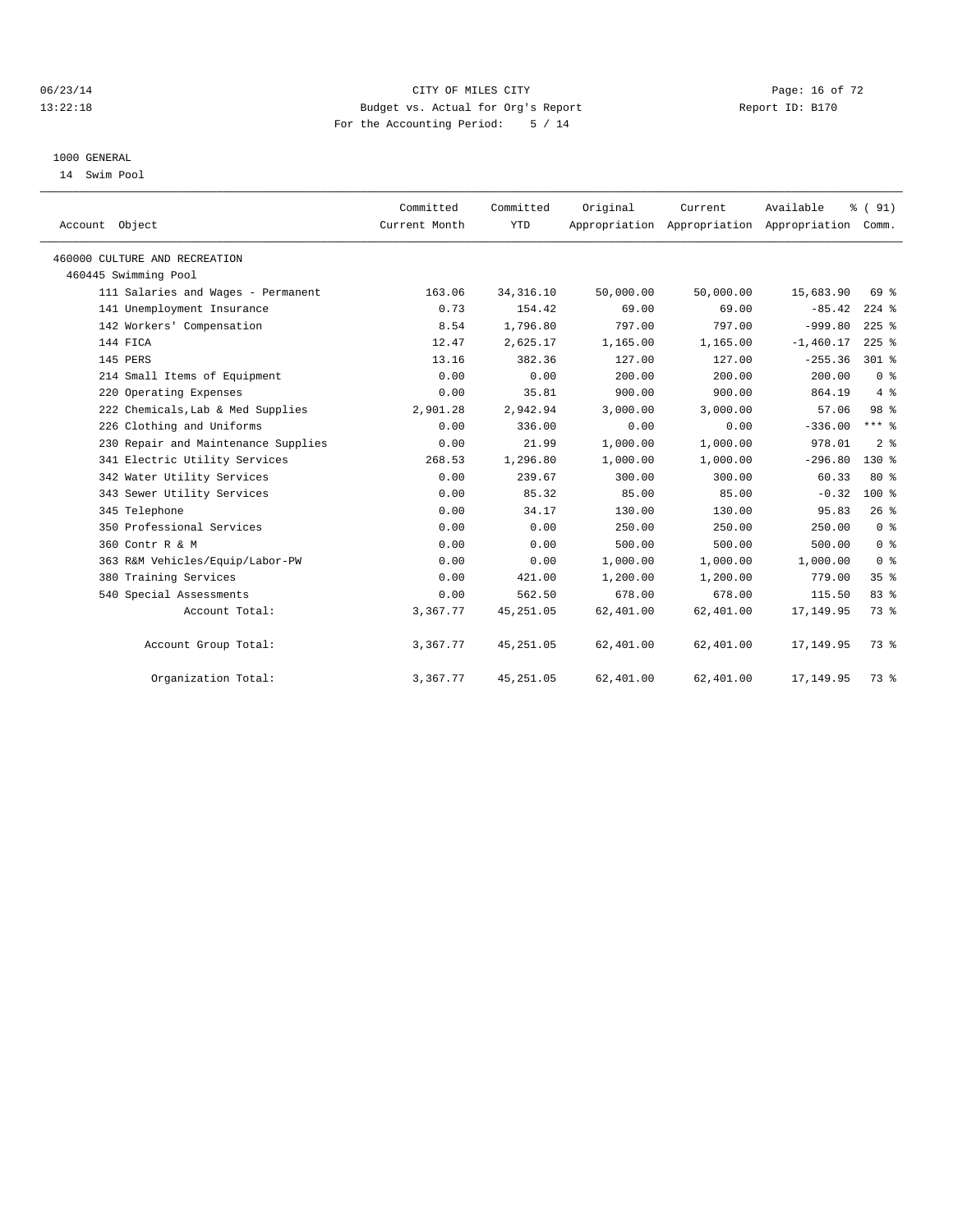#### 06/23/14 Page: 17 of 72 13:22:18 Budget vs. Actual for Org's Report Report ID: B170 For the Accounting Period: 5 / 14

## 1000 GENERAL 16 Library

|                                          | Committed     | Committed  | Original      | Current       | Available     | $\frac{1}{6}$ (91) |
|------------------------------------------|---------------|------------|---------------|---------------|---------------|--------------------|
| Object<br>Account                        | Current Month | <b>YTD</b> | Appropriation | Appropriation | Appropriation | Comm.              |
| 520000 OTHER FINANCING USES              |               |            |               |               |               |                    |
| 521000 Interfund Operating Transfers Out |               |            |               |               |               |                    |
| 820 Transfers to Other Funds             | 23,623.91     | 259,863.01 | 283,487.00    | 283,487.00    | 23,623.99     | $92$ $%$           |
| Account Total:                           | 23,623.91     | 259,863.01 | 283,487.00    | 283,487.00    | 23,623.99     | $92$ $%$           |
| Account Group Total:                     | 23,623.91     | 259,863.01 | 283,487.00    | 283,487.00    | 23,623.99     | $92$ $%$           |
| Organization Total:                      | 23,623.91     | 259,863.01 | 283,487.00    | 283,487.00    | 23,623.99     | $92$ $%$           |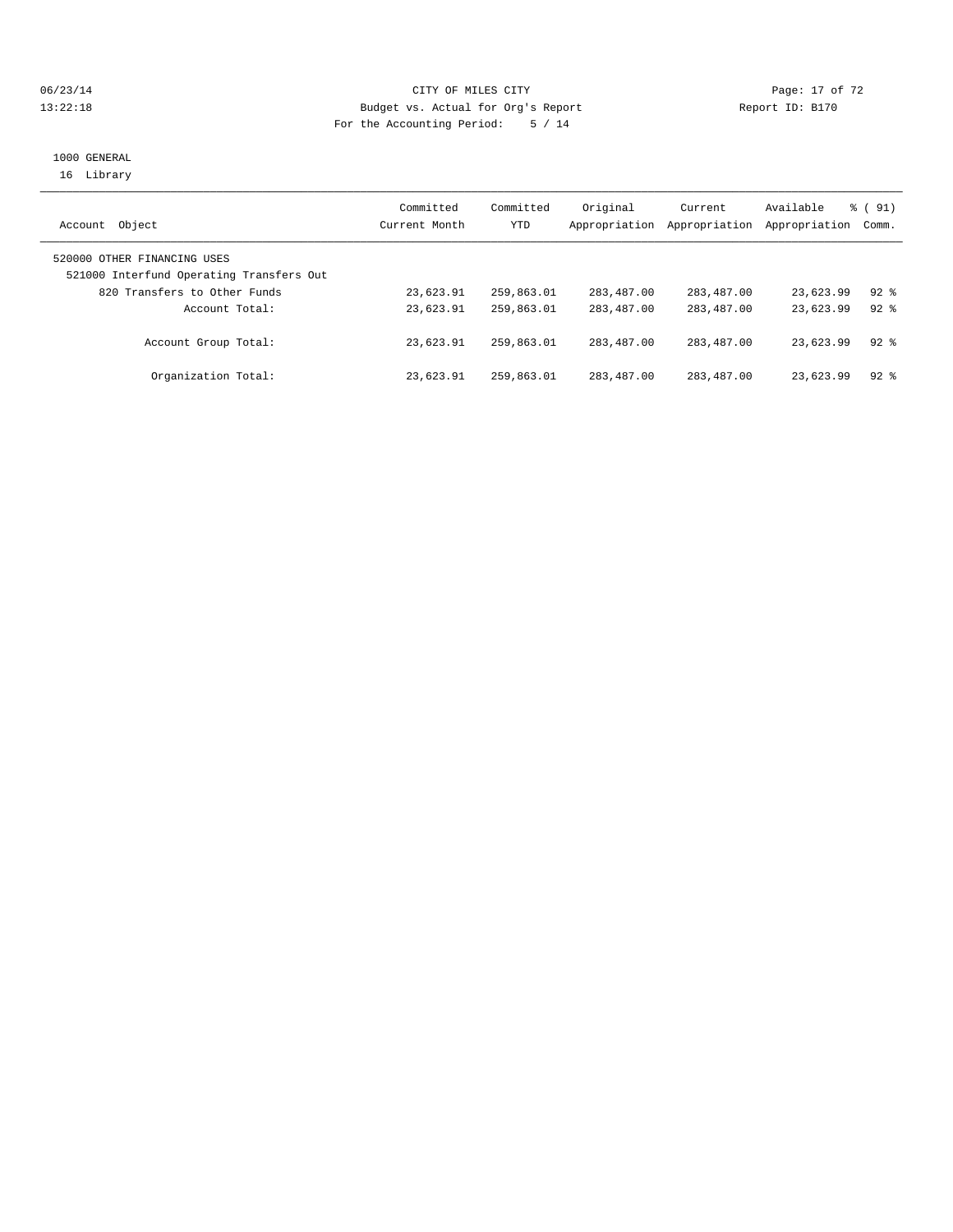#### 06/23/14 Page: 18 of 72 13:22:18 Budget vs. Actual for Org's Report Report ID: B170 For the Accounting Period: 5 / 14

## 1000 GENERAL

18 BUILDING INSPECTION

| Account Object                                     | Committed<br>Current Month | Committed<br>YTD | Original | Current<br>Appropriation Appropriation Appropriation | Available | % (91)<br>Comm. |
|----------------------------------------------------|----------------------------|------------------|----------|------------------------------------------------------|-----------|-----------------|
| 420000 PUBLIC SAFETY<br>420531 Building Inspection |                            |                  |          |                                                      |           |                 |
| 220 Operating Expenses                             | $-71.40$                   | 0.00             | 0.00     | 0.00                                                 | 0.00      | 0 <sup>8</sup>  |
| Account Total:                                     | $-71.40$                   | 0.00             | 0.00     | 0.00                                                 | 0.00      | 0 <sup>8</sup>  |
| Account Group Total:                               | $-71.40$                   | 0.00             | 0.00     | 0.00                                                 | 0.00      | 0 <sup>8</sup>  |
| Organization Total:                                | $-71.40$                   | 0.00             | 0.00     | 0.00                                                 | 0.00      | 0 <sup>8</sup>  |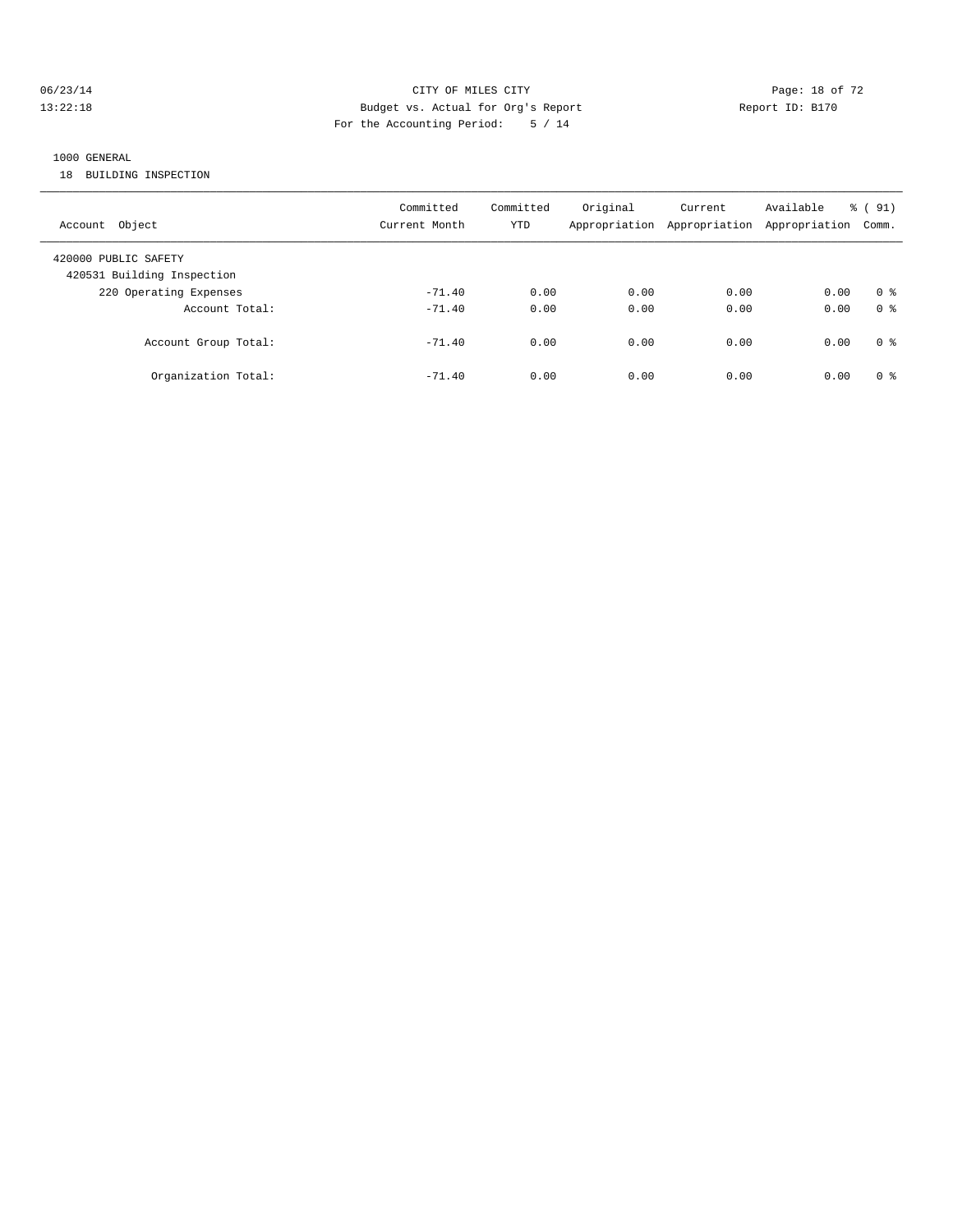#### 06/23/14 Page: 19 of 72 13:22:18 Budget vs. Actual for Org's Report Report ID: B170 For the Accounting Period: 5 / 14

#### 1000 GENERAL

21 Animal Control

| Account Object                           | Committed<br>Current Month | Committed<br><b>YTD</b> | Original  | Current<br>Appropriation Appropriation Appropriation Comm. | Available    | % (91)          |
|------------------------------------------|----------------------------|-------------------------|-----------|------------------------------------------------------------|--------------|-----------------|
| 440000 PUBLIC HEALTH                     |                            |                         |           |                                                            |              |                 |
| 440600 Animal Control Services (21)      |                            |                         |           |                                                            |              |                 |
| 111 Salaries and Wages - Permanent       | 2,662.70                   | 34,089.52               | 42,864.00 | 42,864.00                                                  | 8,774.48     | $80*$           |
| 131 VACATION                             | 585.30                     | 4,331.22                | 0.00      | 0.00                                                       | $-4, 331.22$ | $***$ 8         |
| 132 SICK LEAVE                           | 156.08                     | 757.36                  | 0.00      | 0.00                                                       | $-757.36$    | $***$ $_{8}$    |
| 134 HOLIDAY PAY                          | 0.00                       | 352.00                  | 0.00      | 0.00                                                       | $-352.00$    | $***$ $_{8}$    |
| 141 Unemployment Insurance               | 15.31                      | 177.90                  | 101.00    | 101.00                                                     | $-76.90$     | 176 %           |
| 142 Workers' Compensation                | 178.23                     | 2,058.64                | 1,177.00  | 1,177.00                                                   | $-881.64$    | $175$ %         |
| 143 Health Insurance                     | 618.50                     | 6,803.50                | 7,422.00  | 7,422.00                                                   | 618.50       | $92$ $%$        |
| 144 FICA                                 | 260.42                     | 3,024.05                | 1,720.00  | 1,720.00                                                   | $-1, 304.05$ | $176$ %         |
| 145 PERS                                 | 264.51                     | 3,012.32                | 1,643.00  | 1,643.00                                                   | $-1, 369.32$ | 183 %           |
| 196 CLOTHING ALLOTMENT                   | 0.00                       | 0.00                    | 720.00    | 720.00                                                     | 720.00       | 0 <sup>8</sup>  |
| 210 Office Supplies and Materials        | 0.00                       | 0.00                    | 150.00    | 150.00                                                     | 150.00       | 0 <sup>8</sup>  |
| 211 Clothing Allotment                   | 0.00                       | 0.00                    | 150.00    | 150.00                                                     | 150.00       | 0 <sup>8</sup>  |
| 214 Small Items of Equipment             | 0.00                       | 11.99                   | 400.00    | 400.00                                                     | 388.01       | 3 <sup>8</sup>  |
| 220 Operating Expenses                   | 34.99                      | 838.52                  | 1,200.00  | 1,200.00                                                   | 361.48       | 70 %            |
| 230 Repair and Maintenance Supplies      | 5.87                       | 5.87                    | 250.00    | 250.00                                                     | 244.13       | 2 <sup>8</sup>  |
| 231 Gas, Oil, Diesel Fuel, Grease, etc.  | 118.72                     | 1,185.85                | 1,400.00  | 1,400.00                                                   | 214.15       | 85%             |
| 311 Postage, Box Rent, Etc.              | 0.00                       | 0.00                    | 20.00     | 20.00                                                      | 20.00        | 0 <sup>8</sup>  |
| 320 Printing, Duplicating, Typing &      | 0.00                       | 0.00                    | 25.00     | 25.00                                                      | 25.00        | 0 <sup>8</sup>  |
| 330 Publicity, Subscriptions & Dues      | 0.00                       | 0.00                    | 25.00     | 25.00                                                      | 25.00        | 0 <sup>8</sup>  |
| 341 Electric Utility Services            | 27.09                      | 523.16                  | 350.00    | 350.00                                                     | $-173.16$    | 149 %           |
| 342 Water Utility Services               | 20.94                      | 234.90                  | 350.00    | 350.00                                                     | 115.10       | 67 %            |
| 343 Sewer Utility Services               | 12.95                      | 142.45                  | 150.00    | 150.00                                                     | 7.55         | 95 <sup>8</sup> |
| 344 Gas Utility Service                  | 45.38                      | 456.09                  | 600.00    | 600.00                                                     | 143.91       | 76 %            |
| 345 Telephone                            | 40.03                      | 442.35                  | 500.00    | 500.00                                                     | 57.65        | 88 %            |
| 347 Internet                             | 0.00                       | 0.00                    | 20.00     | 20.00                                                      | 20.00        | 0 <sup>8</sup>  |
| 350 Professional Services                | 231.00                     | 2,283.00                | 3,000.00  | 3,000.00                                                   | 717.00       | 76 %            |
| 360 Contr R & M                          | 0.00                       | 0.00                    | 100.00    | 100.00                                                     | 100.00       | 0 <sup>8</sup>  |
| 366 R&M Vehicles - Police/Animal Control | 0.00                       | 0.00                    | 100.00    | 100.00                                                     | 100.00       | 0 <sup>8</sup>  |
| 370 Travel                               | 0.00                       | 0.00                    | 200.00    | 200.00                                                     | 200.00       | 0 <sup>8</sup>  |
| 380 Training Services                    | 0.00                       | 0.00                    | 100.00    | 100.00                                                     | 100.00       | 0 <sup>8</sup>  |
| 511 Insurance on Buildings               | 0.00                       | 68.36                   | 68.00     | 68.00                                                      | $-0.36$      | $101$ %         |
| Account Total:                           | 5,278.02                   | 60,799.05               | 64,805.00 | 64,805.00                                                  | 4,005.95     | $94$ $%$        |
|                                          |                            |                         |           |                                                            |              |                 |
| Account Group Total:                     | 5,278.02                   | 60,799.05               | 64,805.00 | 64,805.00                                                  | 4,005.95     | $94$ %          |
| Organization Total:                      | 5,278.02                   | 60,799.05               | 64,805.00 | 64,805.00                                                  | 4,005.95     | $94$ $%$        |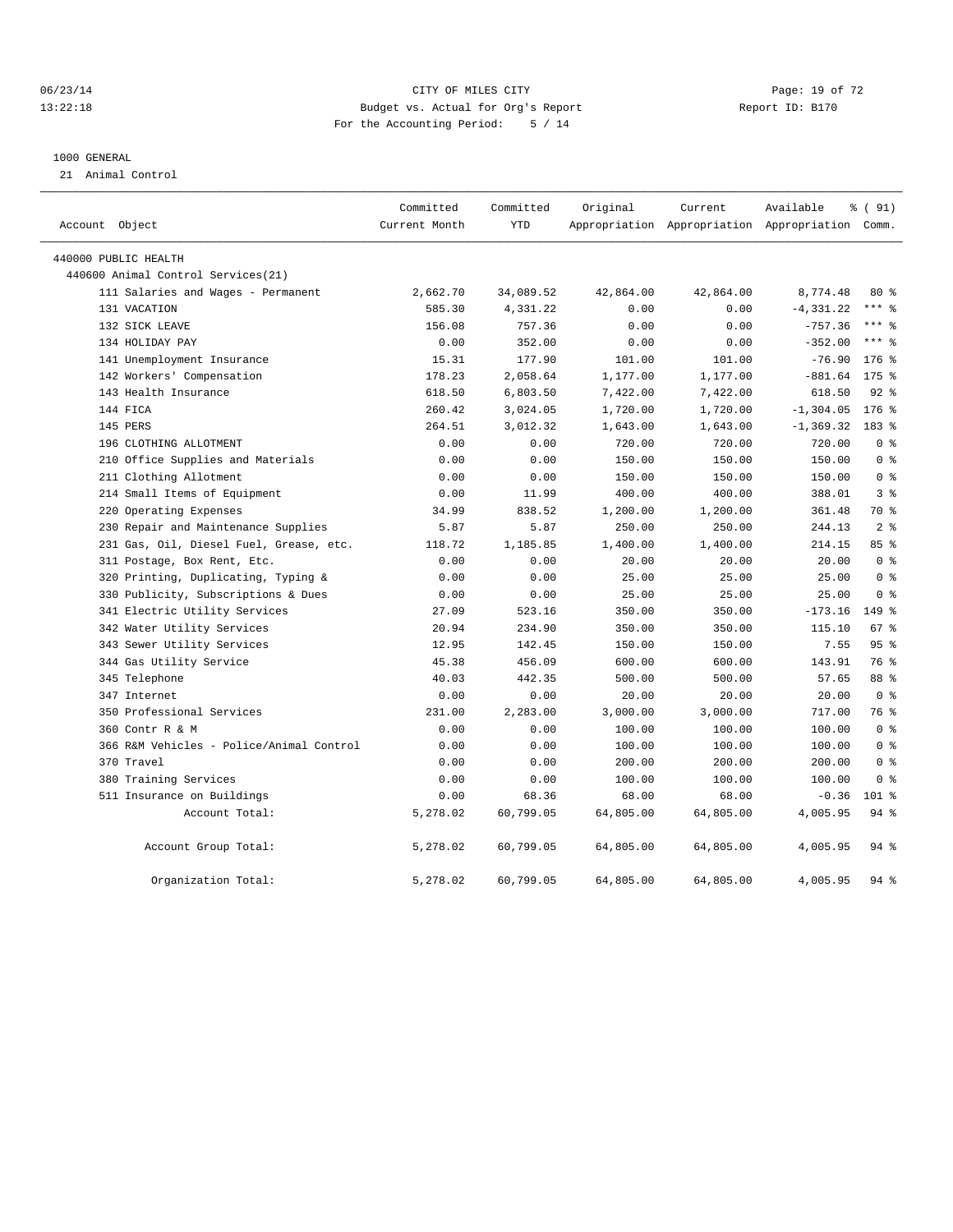#### 06/23/14 Page: 20 of 72 13:22:18 Budget vs. Actual for Org's Report Report ID: B170 For the Accounting Period: 5 / 14

#### 1000 GENERAL

36 Planning & Community Services

| Account Object                            | Committed<br>Current Month | Committed<br><b>YTD</b> | Original  | Current<br>Appropriation Appropriation Appropriation Comm. | Available         | % (91)           |
|-------------------------------------------|----------------------------|-------------------------|-----------|------------------------------------------------------------|-------------------|------------------|
| 410000 GENERAL GOVERNMENT                 |                            |                         |           |                                                            |                   |                  |
| 411020 Community Services & Planning      |                            |                         |           |                                                            |                   |                  |
| 111 Salaries and Wages - Permanent        | 2,790.93                   | 33,648.48               | 34,356.00 | 34,356.00                                                  | 707.52            | 98 %             |
| 121 OVERTIME-PERMANENT                    | 9.79                       | 83.32                   | 0.00      | 0.00                                                       | $-83.32$          | $***$ $%$        |
| 131 VACATION                              | 288.43                     | 4,675.81                | 396.00    | 396.00                                                     | $-4, 279.81$      | $***$ 8          |
| 132 SICK LEAVE                            | 47.52                      | 2,282.06                | 198.00    | 198.00                                                     | $-2,084.06$       | $***$ 8          |
| 133 OTHER LEAVE PAY                       | 0.00                       | 951.81                  | 0.00      | 0.00                                                       | $-951.81$         | $***$ $%$        |
| 141 Unemployment Insurance                | 14.10                      | 188.65                  | 155.00    | 155.00                                                     | $-33.65$          | $122$ $%$        |
| 142 Workers' Compensation                 | 14.26                      | 221.75                  | 1,799.00  | 1,799.00                                                   | 1,577.25          | $12*$            |
| 143 Health Insurance                      | 673.81                     | 8,030.70                | 7,422.00  | 7,422.00                                                   | $-608.70$         | 108 <sup>8</sup> |
| 144 FICA                                  | 236.07                     | 3,166.09                | 2,628.00  | 2,628.00                                                   | $-538.09$         | $120$ %          |
| 145 PERS                                  | 253.11                     | 3,360.50                | 2,772.00  | 2,772.00                                                   | $-588.50$         | $121$ %          |
| 196 CLOTHING ALLOTMENT                    | 0.00                       | 313.50                  | 314.00    | 314.00                                                     | 0.50              | $100*$           |
| 210 Office Supplies and Materials         | 0.00                       | 313.60                  | 850.00    | 850.00                                                     | 536.40            | 37%              |
| 214 Small Items of Equipment              | 0.00                       | 212.47                  | 1,200.00  | 1,200.00                                                   | 987.53            | 18 <sup>°</sup>  |
| 220 Operating Expenses                    | 0.00                       | 71.40                   | 100.00    | 100.00                                                     | 28.60             | 71 %             |
| 311 Postage, Box Rent, Etc.               | 9.04                       | 114.95                  | 200.00    | 200.00                                                     | 85.05             | 57%              |
| 320 Printing, Duplicating, Typing &       | 0.00                       | 0.00                    | 500.00    | 500.00                                                     | 500.00            | 0 <sup>8</sup>   |
| 327 Map Printing                          | 0.00                       | 0.00                    | 250.00    | 250.00                                                     | 250.00            | 0 <sup>8</sup>   |
| 330 Publicity, Subscriptions & Dues       | 33.00                      | 33.00                   | 0.00      | 0.00                                                       | $-33.00$          | $***$ 8          |
| 331 Publication of Formal & Legal Notices | 0.00                       | 0.00                    | 275.00    | 275.00                                                     | 275.00            | 0 <sup>8</sup>   |
| 345 Telephone                             | 75.15                      | 873.51                  | 900.00    | 900.00                                                     | 26.49             | 97 <sub>8</sub>  |
| 347 Internet                              | 0.00                       | 0.00                    | 100.00    | 100.00                                                     | 100.00            | 0 <sup>8</sup>   |
| 350 Professional Services                 | 2,525.25                   | 26,018.86               | 20,500.00 | 20,500.00                                                  | $-5,518.86$       | $127$ %          |
| 360 Contr R & M                           | 97.14                      | 2,028.98                | 2,000.00  | 2,000.00                                                   | $-28.98$          | $101$ %          |
| 370 Travel                                | 0.00                       | 404.62                  | 800.00    | 800.00                                                     | 395.38            | $51$ %           |
| 380 Training Services                     | 0.00                       | 175.00                  | 700.00    | 700.00                                                     | 525.00            | $25$ %           |
| 382 Books                                 | 0.00                       | 57.50                   | 250.00    | 250.00                                                     | 192.50            | $23$ $%$         |
| Account Total:                            | 7,067.60                   | 87,226.56               | 78,665.00 | 78,665.00                                                  | $-8,561.56$       | 111 %            |
| Account Group Total:                      | 7,067.60                   | 87,226.56               | 78,665.00 | 78,665.00                                                  | $-8,561.56$ 111 % |                  |
| Organization Total:                       | 7,067.60                   | 87,226.56               | 78,665.00 | 78,665.00                                                  | $-8,561.56$ 111 % |                  |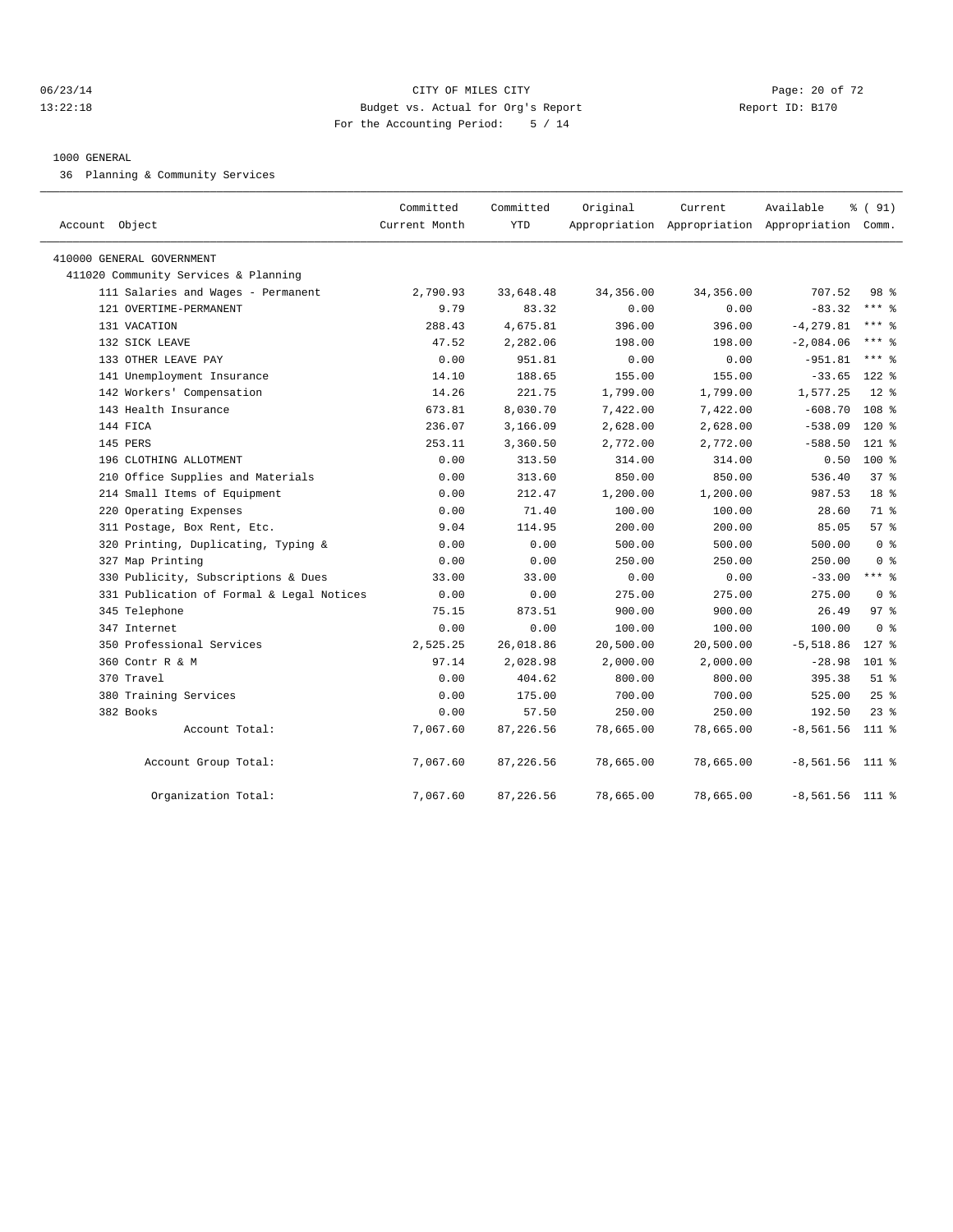#### 06/23/14 Page: 21 of 72 13:22:18 Budget vs. Actual for Org's Report Report ID: B170 For the Accounting Period: 5 / 14

## 1000 GENERAL

37 CITY HEALTH

| Object<br>Account                                                       | Committed<br>Current Month | Committed<br>YTD | Original<br>Appropriation | Current<br>Appropriation | Available<br>Appropriation | $\frac{6}{6}$ (91)<br>Comm. |
|-------------------------------------------------------------------------|----------------------------|------------------|---------------------------|--------------------------|----------------------------|-----------------------------|
| 520000 OTHER FINANCING USES<br>521000 Interfund Operating Transfers Out |                            |                  |                           |                          |                            |                             |
| 820 Transfers to Other Funds                                            | 0.00                       | 30,000.00        | 30,000.00                 | 30,000.00                | 0.00                       | $100*$                      |
| Account Total:                                                          | 0.00                       | 30,000.00        | 30,000.00                 | 30,000.00                | 0.00                       | $100*$                      |
| Account Group Total:                                                    | 0.00                       | 30,000.00        | 30,000.00                 | 30,000.00                | 0.00                       | $100$ %                     |
| Organization Total:                                                     | 0.00                       | 30,000.00        | 30,000.00                 | 30,000.00                | 0.00                       | 100 %                       |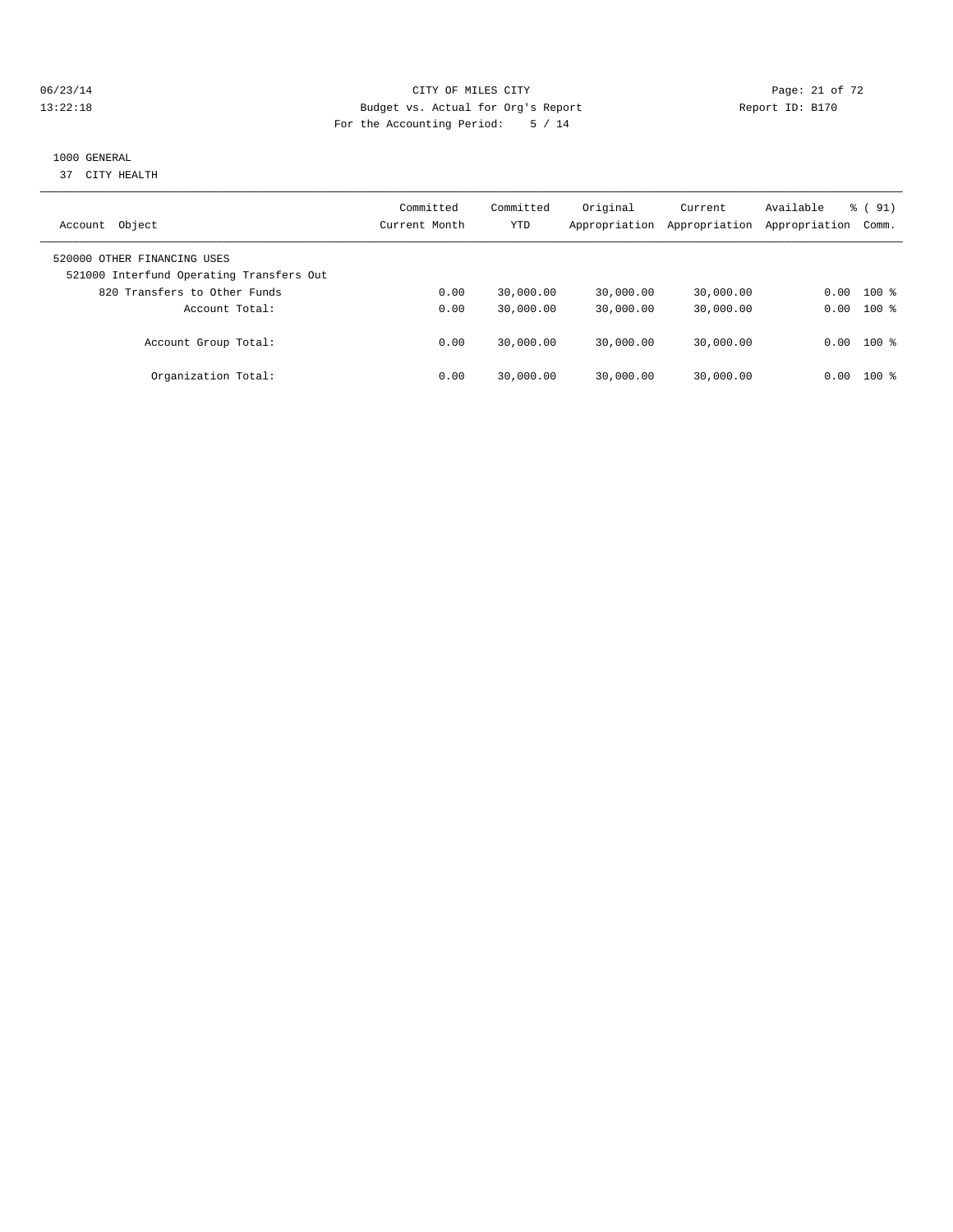## 06/23/14 Page: 22 of 72 13:22:18 Budget vs. Actual for Org's Report Report ID: B170 For the Accounting Period: 5 / 14

#### 1000 GENERAL

201 Flood Prevention

| Account Object                            | Committed<br>Current Month | Committed<br><b>YTD</b> | Original   | Current<br>Appropriation Appropriation Appropriation Comm. | Available    | % (91)           |
|-------------------------------------------|----------------------------|-------------------------|------------|------------------------------------------------------------|--------------|------------------|
| 430000 Public Works                       |                            |                         |            |                                                            |              |                  |
| 431200 Flood Control                      |                            |                         |            |                                                            |              |                  |
| 111 Salaries and Wages - Permanent        | 1,174.89                   | 12,459.06               | 12,213.00  | 12,213.00                                                  | $-246.06$    | $102$ %          |
| 131 VACATION                              | 29.02                      | 561.35                  | 2,200.00   | 2,200.00                                                   | 1,638.65     | $26$ %           |
| 132 SICK LEAVE                            | 57.87                      | 846.68                  | 700.00     | 700.00                                                     | $-146.68$    | 121 %            |
| 133 OTHER LEAVE PAY                       | 0.00                       | 0.00                    | 728.00     | 728.00                                                     | 728.00       | 0 <sup>8</sup>   |
| 141 Unemployment Insurance                | 5.67                       | 62.49                   | 72.00      | 72.00                                                      | 9.51         | 87%              |
| 142 Workers' Compensation                 | 66.05                      | 829.01                  | 838.00     | 838.00                                                     | 8.99         | 99 %             |
| 143 Health Insurance                      | 247.41                     | 2,721.46                | 2,969.00   | 2,969.00                                                   | 247.54       | $92$ $%$         |
| 144 FICA                                  | 96.51                      | 1,065.35                | 1,212.00   | 1,212.00                                                   | 146.65       | 88 %             |
| 145 PERS                                  | 101.82                     | 1,118.96                | 1,279.00   | 1,279.00                                                   | 160.04       | 87 <sup>8</sup>  |
| 196 CLOTHING ALLOTMENT                    | 0.00                       | 60.00                   | 60.00      | 60.00                                                      | 0.00         | $100*$           |
| 210 Office Supplies and Materials         | 0.00                       | 322.53                  | 250.00     | 250.00                                                     | $-72.53$     | $129$ %          |
| 214 Small Items of Equipment              | 0.00                       | 12.49                   | 1,500.00   | 1,500.00                                                   | 1,487.51     | 1 <sup>8</sup>   |
| 220 Operating Expenses                    | 0.00                       | 231.40                  | 250.00     | 250.00                                                     | 18.60        | 93%              |
| 311 Postage, Box Rent, Etc.               | 275.74                     | 1,105.18                | 300.00     | 300.00                                                     | $-805.18$    | 368 <sup>8</sup> |
| 327 Map Printing                          | 0.00                       | 0.00                    | 150.00     | 150.00                                                     | 150.00       | 0 <sup>8</sup>   |
| 330 Publicity, Subscriptions & Dues       | 88.00                      | 269.50                  | 100.00     | 100.00                                                     | $-169.50$    | $270*$           |
| 331 Publication of Formal & Legal Notices | 0.00                       | 132.00                  | 2,000.00   | 2,000.00                                                   | 1,868.00     | 7 %              |
| 334 Memberships, Registrations & Dues     | 0.00                       | 170.00                  | 250.00     | 250.00                                                     | 80.00        | 68 %             |
| 345 Telephone                             | 0.00                       | 0.00                    | 100.00     | 100.00                                                     | 100.00       | 0 <sup>8</sup>   |
| 350 Professional Services                 | 17,938.39                  | 71,038.07               | 198,500.00 | 198,500.00                                                 | 127, 461.93  | 36%              |
| 370 Travel                                | 0.00                       | 33.16                   | 2,000.00   | 2,000.00                                                   | 1,966.84     | 2 <sup>8</sup>   |
| 380 Training Services                     | 150.00                     | $-412.13$               | 500.00     | 500.00                                                     | 912.13       | $-82$ %          |
| 382 Books                                 | 0.00                       | 0.00                    | 100.00     | 100.00                                                     | 100.00       | 0 <sup>8</sup>   |
| 513 Liability                             | 0.00                       | 1,152.45                | 0.00       | 0.00                                                       | $-1, 152.45$ | $***$ 8          |
| 533 Machinery and Equipment Rental        | 0.00                       | 0.00                    | 250.00     | 250.00                                                     | 250.00       | 0 <sup>8</sup>   |
| 540 Special Assessments                   | 0.00                       | 0.00                    | 250.00     | 250.00                                                     | 250.00       | 0 <sup>8</sup>   |
| Account Total:                            | 20, 231.37                 | 93,779.01               | 228,771.00 | 228,771.00                                                 | 134,991.99   | $41*$            |
| Account Group Total:                      | 20, 231.37                 | 93,779.01               | 228,771.00 | 228,771.00                                                 | 134,991.99   | 41 %             |
| Organization Total:                       | 20, 231.37                 | 93,779.01               | 228,771.00 | 228,771.00                                                 | 134,991.99   | 41 %             |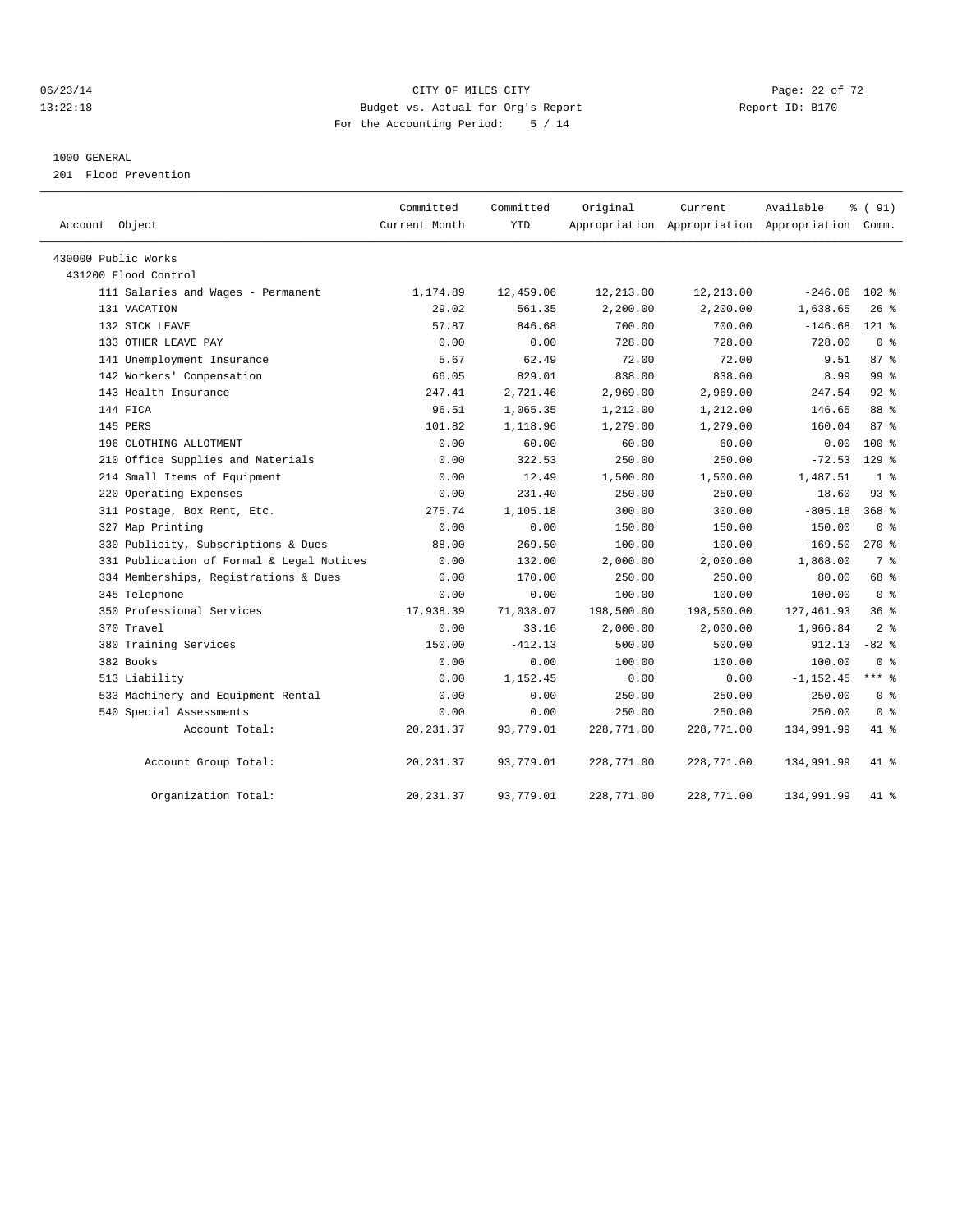#### 06/23/14 Page: 23 of 72 13:22:18 Budget vs. Actual for Org's Report Report ID: B170 For the Accounting Period: 5 / 14

# 1000 GENERAL

301 Elections

| 410000 GENERAL GOVERNMENT<br>410600 Elections                                     |        |
|-----------------------------------------------------------------------------------|--------|
| PURCHASED SERVICES<br>0.00<br>4,382.01<br>9,500.00<br>5,117.99<br>300<br>9,500.00 | $46$ % |
| 0.00<br>4,382.01<br>9.500.00<br>9.500.00<br>5, 117, 99<br>Account Total:          | $46*$  |
| 0.00<br>4,382.01<br>Account Group Total:<br>9.500.00<br>9,500.00<br>5,117.99      | $46*$  |
| 4,382.01<br>Organization Total:<br>0.00<br>9.500.00<br>9,500.00<br>5, 117, 99     | $46*$  |

Fund Total: 371,782.47 3,623,958.28 4,217,101.00 4,335,497.00 711,538.72 84 %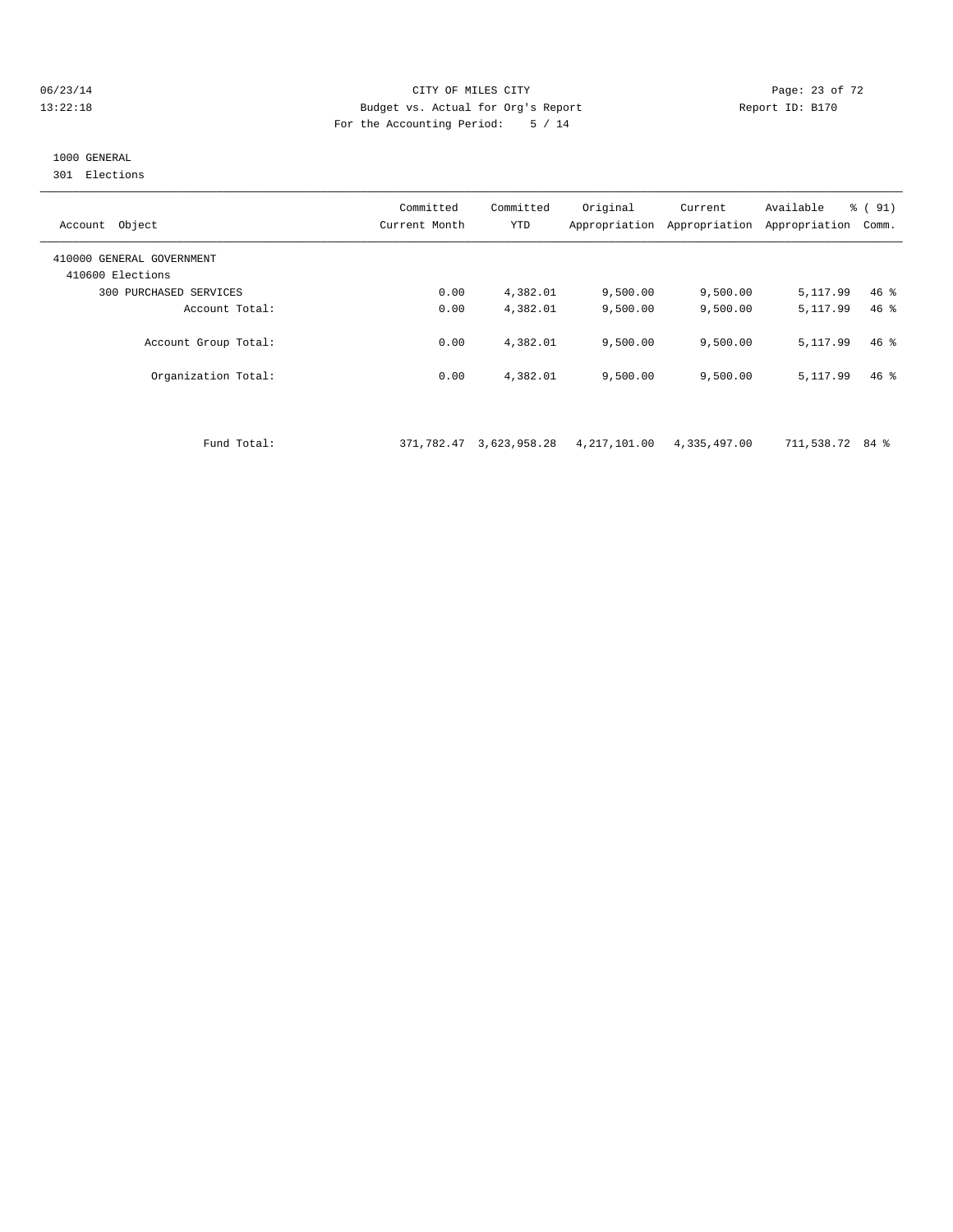#### 06/23/14 Page: 24 of 72 13:22:18 Budget vs. Actual for Org's Report Report ID: B170 For the Accounting Period: 5 / 14

————————————————————————————————————————————————————————————————————————————————————————————————————————————————————————————————————

# 2220 LIBRARY

16 Library

|                                                              | Committed     | Committed  | Original   | Current    | Available                                       | 8 ( 91)         |
|--------------------------------------------------------------|---------------|------------|------------|------------|-------------------------------------------------|-----------------|
| Account Object                                               | Current Month | YTD        |            |            | Appropriation Appropriation Appropriation Comm. |                 |
|                                                              |               |            |            |            |                                                 |                 |
| 460000 CULTURE AND RECREATION<br>460100 Library Services(16) |               |            |            |            |                                                 |                 |
| 111 Salaries and Wages - Permanent                           | 13,895.37     | 158,566.52 | 191,938.00 | 191,938.00 | 33, 371.48                                      | 83%             |
| 131 VACATION                                                 | 962.29        | 12,449.04  | 0.00       | 0.00       | $-12,449.04$                                    | $***$ $_{8}$    |
| 132 SICK LEAVE                                               | 678.66        | 4,090.98   | 0.00       | 0.00       | $-4,090.98$                                     | $***$ $-$       |
| 133 OTHER LEAVE PAY                                          | 0.00          | 666.90     | 0.00       | 0.00       | $-666.90$                                       | $***$ $-$       |
| 141 Unemployment Insurance                                   | 69.93         | 794.72     | 864.00     | 864.00     | 69.28                                           | $92$ $%$        |
| 142 Workers' Compensation                                    | 60.70         | 689.69     | 750.00     | 750.00     | 60.31                                           | $92$ %          |
| 143 Health Insurance                                         | 3,091.80      | 34,009.80  | 37,110.00  | 37,110.00  | 3,100.20                                        | $92$ $%$        |
| 144 FICA                                                     | 1,177.90      | 12,956.59  | 14,683.00  | 14,683.00  | 1,726.41                                        | 88 %            |
| 145 PERS                                                     | 1,253.77      | 14, 184.89 | 15,489.00  | 15,489.00  | 1,304.11                                        | $92$ $%$        |
| 196 CLOTHING ALLOTMENT                                       | 0.00          | 750.00     | 900.00     | 900.00     | 150.00                                          | 83%             |
| 210 Office Supplies and Materials                            | 100.40        | 692.61     | 1,500.00   | 1,500.00   | 807.39                                          | 46%             |
| 214 Small Items of Equipment                                 | 0.00          | 368.39     | 0.00       | 0.00       | $-368.39$                                       | $***$ $-$       |
| 220 Operating Expenses                                       | 0.00          | 0.00       | 1,000.00   | 1,000.00   | 1,000.00                                        | 0 <sup>8</sup>  |
| 224 Janitorial Supplies                                      | 0.00          | 389.62     | 500.00     | 500.00     | 110.38                                          | 78 %            |
| 311 Postage, Box Rent, Etc.                                  | 101.68        | 1,261.12   | 2,000.00   | 2,000.00   | 738.88                                          | 63 %            |
| 320 Printing, Duplicating, Typing &                          | 50.17         | 1,013.94   | 1,000.00   | 1,000.00   | $-13.94$                                        | 101 %           |
| 334 Memberships, Registrations & Dues                        | 0.00          | 0.00       | 1,000.00   | 1,000.00   | 1,000.00                                        | 0 <sup>8</sup>  |
| 341 Electric Utility Services                                | 364.86        | 6,192.59   | 6,500.00   | 6,500.00   | 307.41                                          | 95%             |
| 342 Water Utility Services                                   | 24.07         | 262.59     | 500.00     | 500.00     | 237.41                                          | 53%             |
| 343 Sewer Utility Services                                   | 12.95         | 142.45     | 300.00     | 300.00     | 157.55                                          | 47 %            |
| 344 Gas Utility Service                                      | 88.92         | 2,094.62   | 4,000.00   | 4,000.00   | 1,905.38                                        | $52$ $%$        |
| 345 Telephone                                                | 56.46         | 617.18     | 1,500.00   | 1,500.00   | 882.82                                          | 41 %            |
| 346 Garbage Service                                          | 0.00          | 0.00       | 500.00     | 500.00     | 500.00                                          | 0 <sup>8</sup>  |
| 347 Internet                                                 | 66.06         | 809.19     | 1,500.00   | 1,500.00   | 690.81                                          | $54$ $%$        |
| 350 Professional Services                                    | 5,923.39      | 6,888.39   | 7,000.00   | 7,000.00   | 111.61                                          | 98 %            |
| 360 Contr R & M                                              | 325.00        | 5,437.81   | 8,000.00   | 8,000.00   | 2,562.19                                        | 68 %            |
| 370 Travel                                                   | 789.98        | 2,064.79   | 2,000.00   | 2,000.00   | $-64.79$                                        | $103$ %         |
| 380 Training Services                                        | 0.00          | 370.00     | 1,500.00   | 1,500.00   | 1,130.00                                        | $25$ $%$        |
| 382 Books                                                    | 485.67        | 6,236.44   | 15,000.00  | 15,000.00  | 8,763.56                                        | 42 %            |
| 511 Insurance on Buildings                                   | 0.00          | 3,055.16   | 3,055.00   | 3,055.00   | $-0.16$                                         | $100$ %         |
| Account Total:                                               | 29,580.03     | 277,056.02 | 320,089.00 | 320,089.00 | 43,032.98                                       | 87%             |
| Account Group Total:                                         | 29,580.03     | 277,056.02 | 320,089.00 | 320,089.00 | 43,032.98                                       | 87 <sub>8</sub> |
|                                                              |               |            |            |            |                                                 |                 |
| 510000 MISCELLANEOUS                                         |               |            |            |            |                                                 |                 |
| 510330 Comprehensive Liability Insurance                     |               |            |            |            |                                                 |                 |
| 511 Insurance on Buildings                                   | 0.00          | 0.00       | 4,000.00   | 4,000.00   | 4,000.00                                        | 0 <sup>8</sup>  |
| 513 Liability                                                | 0.00          | 3,621.96   | 3,622.00   | 3,622.00   |                                                 | $0.04$ 100 %    |
| Account Total:                                               | 0.00          | 3,621.96   | 7,622.00   | 7,622.00   | 4,000.04                                        | 48 %            |
| Account Group Total:                                         | 0.00          | 3,621.96   | 7,622.00   | 7,622.00   | 4,000.04                                        | 48 %            |
| 520000 OTHER FINANCING USES                                  |               |            |            |            |                                                 |                 |
| 521000 Interfund Operating Transfers Out                     |               |            |            |            |                                                 |                 |
| 820 Transfers to Other Funds                                 | 1,548.05      | 17,028.55  | 18,576.00  | 18,576.00  | 1,547.45                                        | $92$ $%$        |
| 920 Buildings                                                | 0.00          | 0.00       | 18,000.00  | 18,000.00  | 18,000.00                                       | 0 <sup>8</sup>  |
| Account Total:                                               | 1,548.05      | 17,028.55  | 36,576.00  | 36,576.00  | 19,547.45                                       | 47 %            |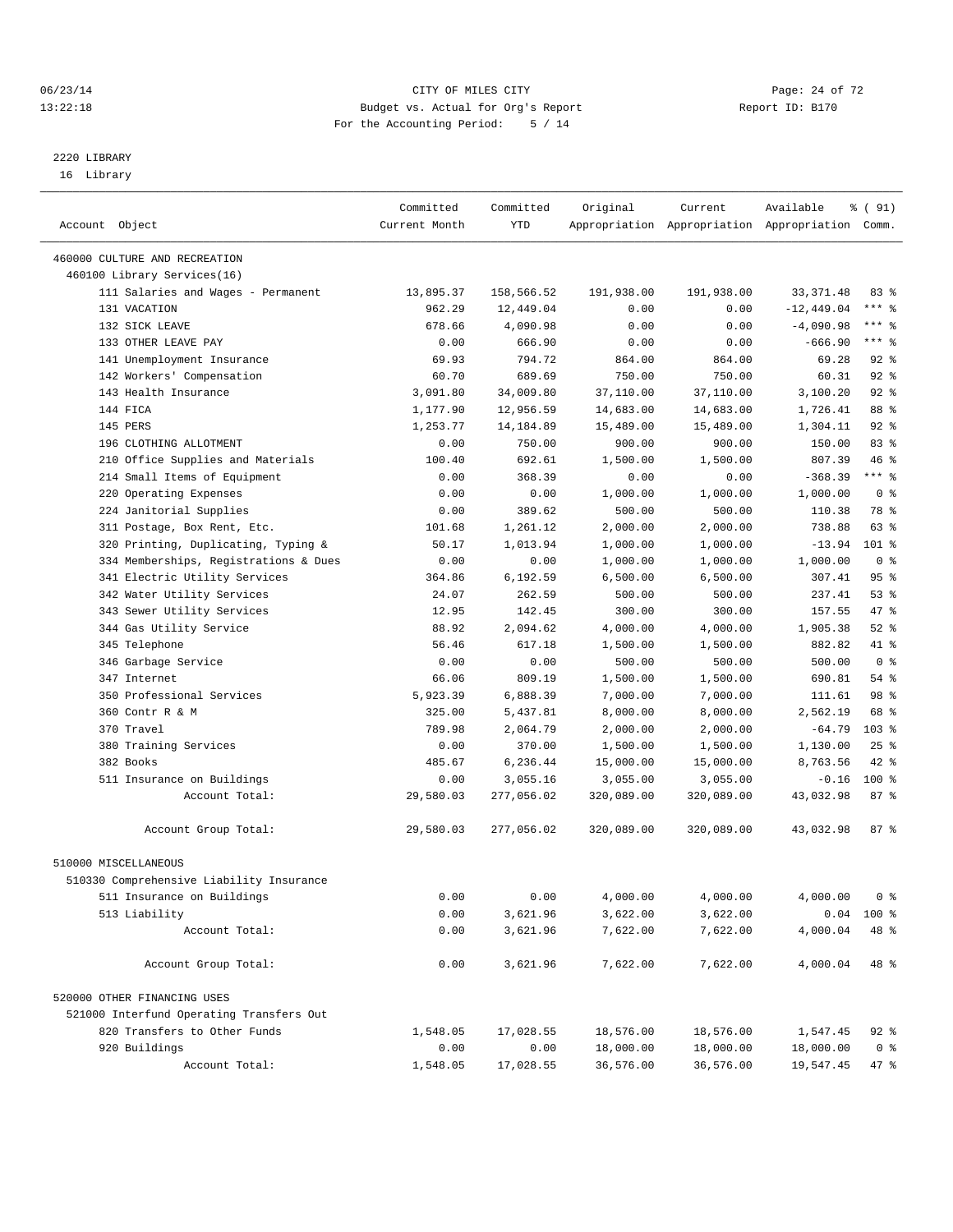#### 06/23/14 Page: 25 of 72 13:22:18 Budget vs. Actual for Org's Report Report ID: B170 For the Accounting Period: 5 / 14

## 2220 LIBRARY 16 Library

| Object<br>Account    | Committed<br>Current Month | Committed<br><b>YTD</b> | Original<br>Appropriation | Current<br>Appropriation | Available<br>Appropriation | $\frac{6}{6}$ (91)<br>Comm. |
|----------------------|----------------------------|-------------------------|---------------------------|--------------------------|----------------------------|-----------------------------|
| Account Group Total: | 1,548.05                   | 17,028.55               | 36,576.00                 | 36,576.00                | 19,547.45                  | 47.8                        |
| Organization Total:  | 31,128.08                  | 297,706.53              | 364, 287, 00              | 364, 287, 00             | 66,580.47                  | $82*$                       |
| Fund Total:          | 31,128.08                  | 297,706.53              | 364, 287, 00              | 364, 287, 00             | 66,580.47 82 %             |                             |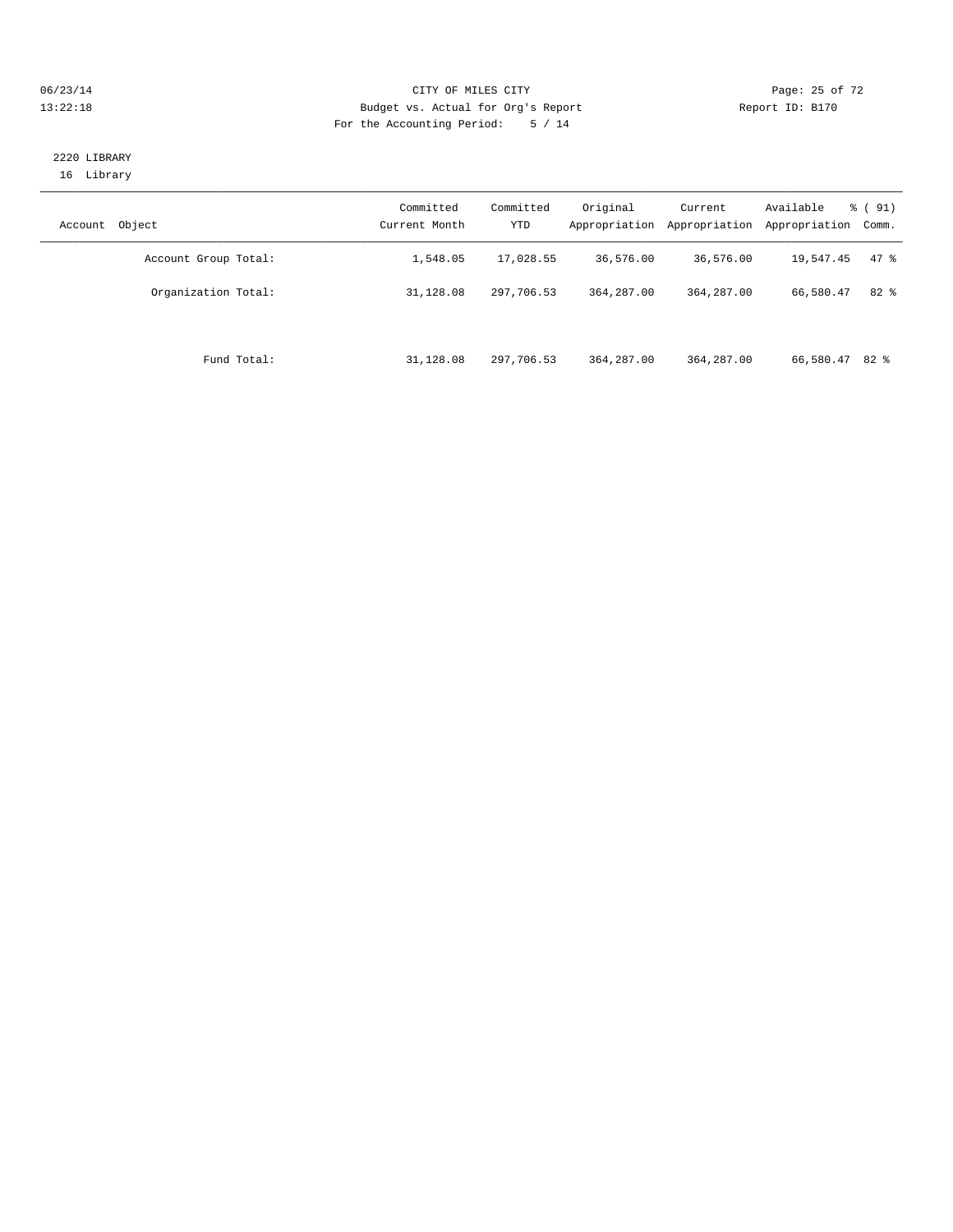#### 06/23/14 Page: 26 of 72 13:22:18 Budget vs. Actual for Org's Report Report ID: B170 For the Accounting Period: 5 / 14

# 2270 Health

37 CITY HEALTH

| Account Object                     | Committed<br>Current Month | Committed<br>YTD | Original  | Current<br>Appropriation Appropriation | Available<br>Appropriation | $\frac{1}{6}$ (91)<br>Comm. |
|------------------------------------|----------------------------|------------------|-----------|----------------------------------------|----------------------------|-----------------------------|
| 440000 PUBLIC HEALTH               |                            |                  |           |                                        |                            |                             |
| 440140 Registration and Inspection |                            |                  |           |                                        |                            |                             |
| 311 Postage, Box Rent, Etc.        | 1.92                       | 58.50            | 200.00    | 200.00                                 | 141.50                     | $29$ $%$                    |
| 350 Professional Services          | 2,750.00                   | 30,250.00        | 35,000.00 | 35,000.00                              | 4,750.00                   | 86 %                        |
| Account Total:                     | 2,751.92                   | 30,308.50        | 35,200.00 | 35,200.00                              | 4,891.50                   | 86 %                        |
| Account Group Total:               | 2,751.92                   | 30,308.50        | 35,200.00 | 35,200.00                              | 4,891.50                   | 86 <sup>8</sup>             |
| Organization Total:                | 2,751.92                   | 30,308.50        | 35,200.00 | 35,200.00                              | 4,891.50                   | 86 %                        |
|                                    |                            |                  |           |                                        |                            |                             |
| Fund Total:                        | 2,751.92                   | 30,308.50        | 35,200.00 | 35,200.00                              | 4,891.50                   | 86 %                        |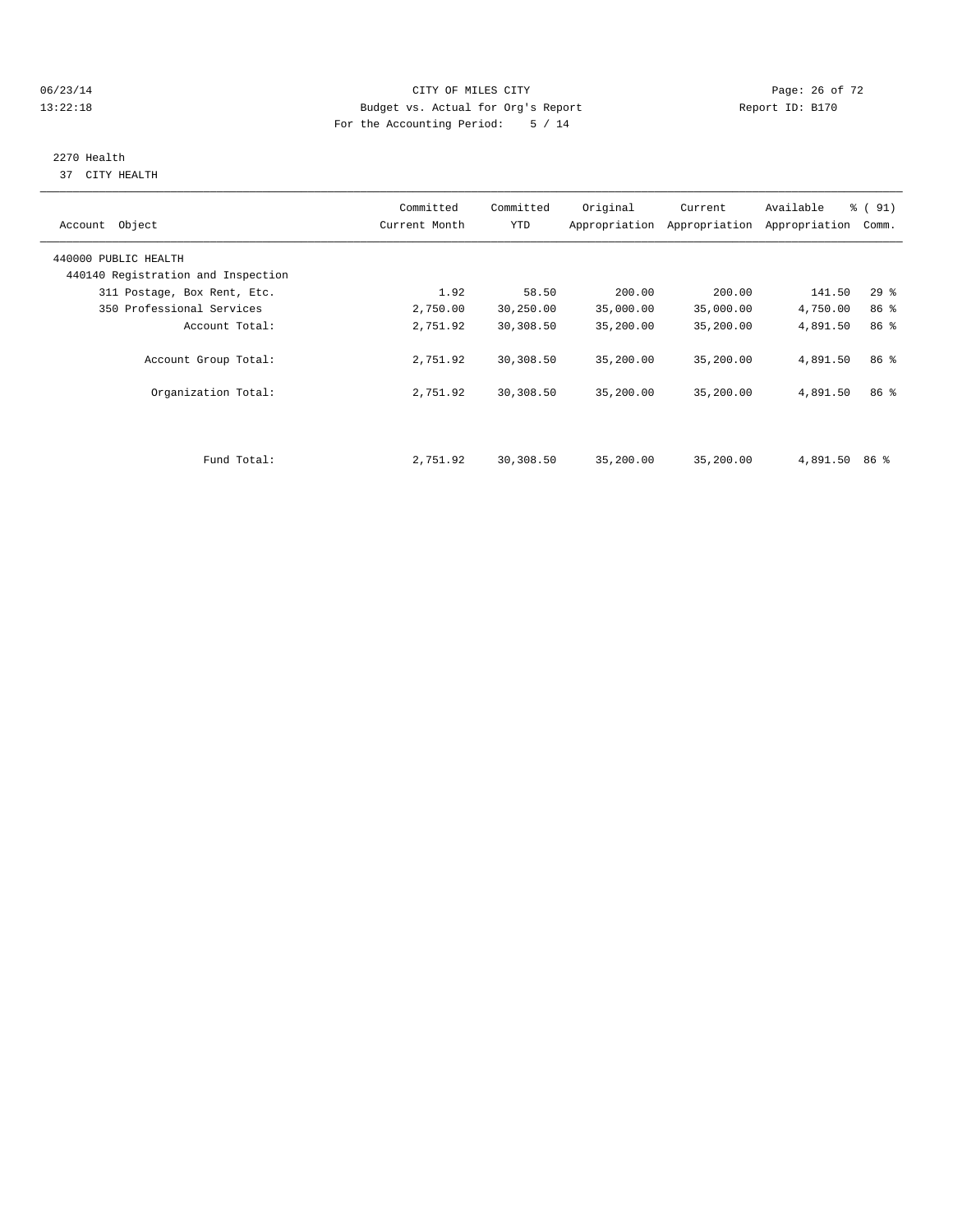#### 06/23/14 Page: 27 of 72 13:22:18 Budget vs. Actual for Org's Report Report ID: B170 For the Accounting Period: 5 / 14

 2372 Permissive Medical Levy 20 Permissive Medical Levy

| Object<br>Account                        | Committed<br>Current Month | Committed<br>YTD | Original<br>Appropriation | Current<br>Appropriation | Available<br>Appropriation | % (91)<br>Comm. |
|------------------------------------------|----------------------------|------------------|---------------------------|--------------------------|----------------------------|-----------------|
| 520000 OTHER FINANCING USES              |                            |                  |                           |                          |                            |                 |
| 521000 Interfund Operating Transfers Out |                            |                  |                           |                          |                            |                 |
| 820 Transfers to Other Funds             | 0.00                       | 72,526.50        | 145,053.00                | 145,053.00               | 72,526.50                  | $50*$           |
| Account Total:                           | 0.00                       | 72,526.50        | 145,053.00                | 145,053.00               | 72,526.50                  | $50*$           |
| Account Group Total:                     | 0.00                       | 72,526.50        | 145,053.00                | 145,053.00               | 72,526.50                  | $50*$           |
| Organization Total:                      | 0.00                       | 72,526.50        | 145,053.00                | 145,053.00               | 72,526.50                  | $50*$           |
| Fund Total:                              | 0.00                       | 72,526.50        | 145,053.00                | 145,053.00               | 72,526.50                  | 50 %            |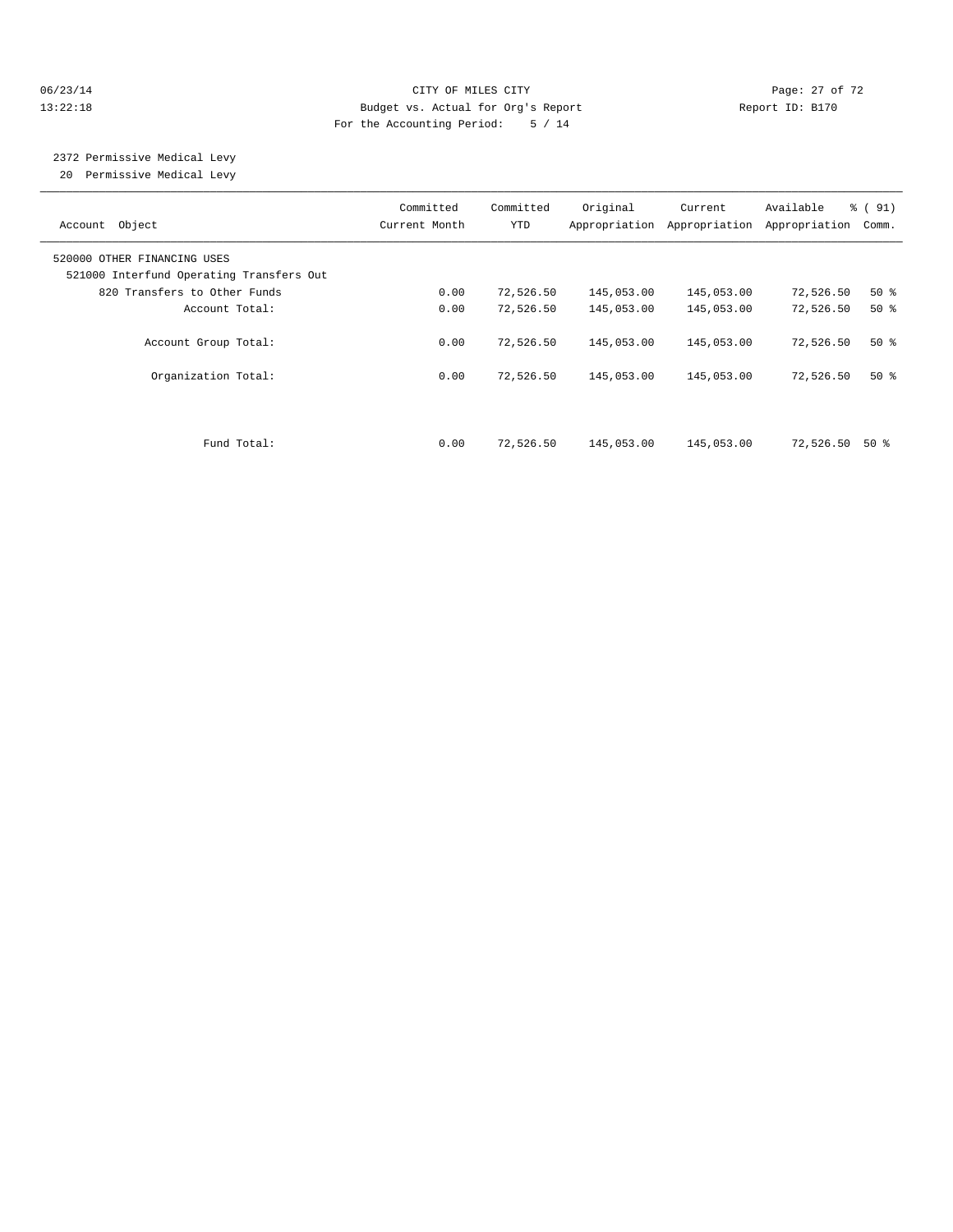#### 06/23/14 Page: 28 of 72 13:22:18 Budget vs. Actual for Org's Report Report ID: B170 For the Accounting Period: 5 / 14

————————————————————————————————————————————————————————————————————————————————————————————————————————————————————————————————————

# 2394 BUILDING CODE ENFORCEMENT

18 BUILDING INSPECTION

|                                          | Committed     | Committed  | Original   | Current    | Available                                       | % ( 91)        |
|------------------------------------------|---------------|------------|------------|------------|-------------------------------------------------|----------------|
| Account Object                           | Current Month | YTD        |            |            | Appropriation Appropriation Appropriation Comm. |                |
| 420000 PUBLIC SAFETY                     |               |            |            |            |                                                 |                |
| 420531 Building Inspection               |               |            |            |            |                                                 |                |
| 111 Salaries and Wages - Permanent       | 553.69        | 6,116.51   | 6,973.00   | 6,973.00   | 856.49                                          | 88 %           |
| 121 OVERTIME-PERMANENT                   | 10.88         | 92.55      | 100.00     | 100.00     | 7.45                                            | $93$ $%$       |
| 131 VACATION                             | 36.32         | 478.73     | 567.00     | 567.00     | 88.27                                           | 84 %           |
| 132 SICK LEAVE                           | 30.83         | 355.03     | 44.00      | 44.00      | $-311.03$                                       | 807 %          |
| 133 OTHER LEAVE PAY                      | 0.00          | 0.00       | 150.00     | 150.00     | 150.00                                          | 0 <sup>8</sup> |
| 141 Unemployment Insurance               | 2.85          | 31.89      | 27.00      | 27.00      | $-4.89$                                         | 118 %          |
| 142 Workers' Compensation                | 20.12         | 203.04     | 242.00     | 242.00     | 38.96                                           | 84 %           |
| 143 Health Insurance                     | 123.69        | 1,360.76   | 1,480.00   | 1,480.00   | 119.24                                          | $92$ %         |
| 144 FICA                                 | 43.99         | 493.32     | 599.00     | 599.00     | 105.68                                          | 82 %           |
| 145 PERS                                 | 50.97         | 568.36     | 554.00     | 554.00     | $-14.36$                                        | 103 %          |
| 196 CLOTHING ALLOTMENT                   | 0.00          | 30.00      | 30.00      | 30.00      | 0.00                                            | $100*$         |
| 210 Office Supplies and Materials        | 95.43         | 336.65     | 3,000.00   | 3,000.00   | 2,663.35                                        | $11*$          |
| 214 Small Items of Equipment             | 0.00          | 2,809.46   | 12,000.00  | 12,000.00  | 9,190.54                                        | 23%            |
| 220 Operating Expenses                   | 71.40         | 99.40      | 0.00       | 0.00       | $-99.40$                                        | $***$ $-$      |
| 311 Postage, Box Rent, Etc.              | 20.41         | 238.82     | 250.00     | 250.00     | 11.18                                           | 96%            |
| 320 Printing, Duplicating, Typing &      | 0.00          | 225.00     | 300.00     | 300.00     | 75.00                                           | 75 %           |
| 330 Publicity, Subscriptions & Dues      | 0.00          | 116.90     | 50.00      | 50.00      | $-66.90$                                        | $234$ $%$      |
| 334 Memberships, Registrations & Dues    | 0.00          | 175.00     | 300.00     | 300.00     | 125.00                                          | 58 %           |
| 345 Telephone                            | 26.36         | 287.65     | 400.00     | 400.00     | 112.35                                          | 72 %           |
| 350 Professional Services                | 6,956.30      | 89,787.55  | 75,000.00  | 75,000.00  | $-14,787.55$                                    | 120 %          |
| 360 Contr R & M                          | 99.09         | 562.23     | 0.00       | 0.00       | $-562.23$                                       | $***$ $-$      |
| 380 Training Services                    | 0.00          | 25.96      | 1,500.00   | 1,500.00   | 1,474.04                                        | 2 <sup>°</sup> |
| 382 Books                                | 0.00          | 58.26      | 500.00     | 500.00     | 441.74                                          | $12*$          |
| 513 Liability                            | 0.00          | 385.62     | 0.00       | 0.00       | $-385.62$                                       | $***$ 8        |
| 540 Special Assessments                  | 0.00          | 520.41     | 700.00     | 700.00     | 179.59                                          | 74 %           |
| Account Total:                           | 8,142.33      | 105,359.10 | 104,766.00 | 104,766.00 | $-593.10$                                       | 101 %          |
| Account Group Total:                     | 8,142.33      | 105,359.10 | 104,766.00 | 104,766.00 | $-593.10$ 101 %                                 |                |
| 510000 MISCELLANEOUS                     |               |            |            |            |                                                 |                |
| 510330 Comprehensive Liability Insurance |               |            |            |            |                                                 |                |
| 513 Liability                            | 0.00          | 1,171.62   | 1,172.00   | 1,172.00   | 0.38                                            | $100*$         |
| Account Total:                           | 0.00          | 1,171.62   | 1,172.00   | 1,172.00   | 0.38                                            | 100 %          |
|                                          |               |            |            |            |                                                 |                |
| Account Group Total:                     | 0.00          | 1,171.62   | 1,172.00   | 1,172.00   |                                                 | $0.38$ 100 %   |
| 520000 OTHER FINANCING USES              |               |            |            |            |                                                 |                |
| 521000 Interfund Operating Transfers Out |               |            |            |            |                                                 |                |
| 820 Transfers to Other Funds             | 470.11        | 5,171.21   | 5,641.00   | 5,641.00   | 469.79                                          | 92 %           |
| Account Total:                           | 470.11        | 5,171.21   | 5,641.00   | 5,641.00   | 469.79                                          | $92$ $%$       |
| Account Group Total:                     | 470.11        | 5,171.21   | 5,641.00   | 5,641.00   | 469.79                                          | 92 %           |
| Organization Total:                      | 8,612.44      | 111,701.93 | 111,579.00 | 111,579.00 | $-122.93$ 100 %                                 |                |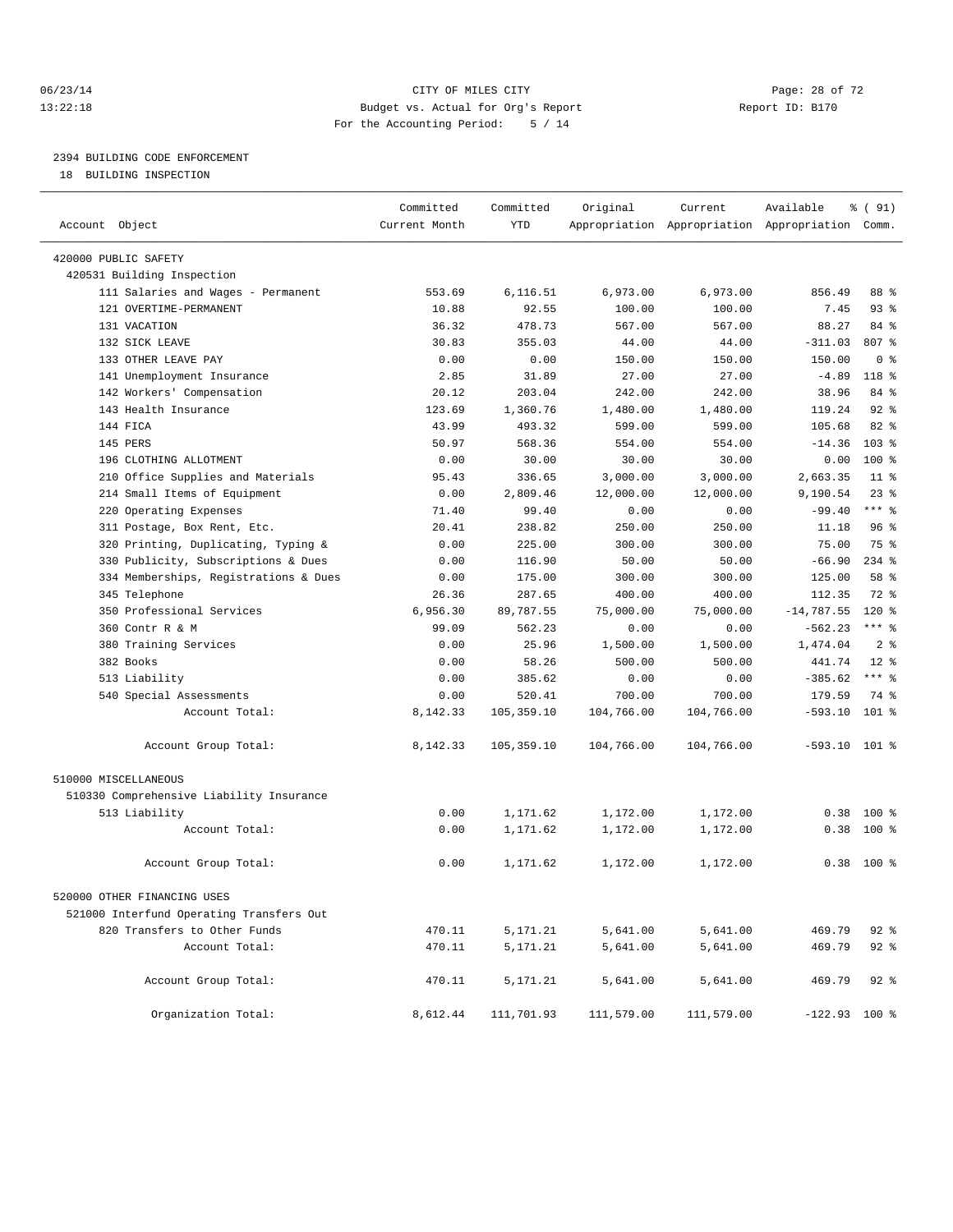## 06/23/14 Page: 29 of 72 13:22:18 Budget vs. Actual for Org's Report Report ID: B170 For the Accounting Period: 5 / 14

# 2394 BUILDING CODE ENFORCEMENT

18 BUILDING INSPECTION

| Account Object |             | Committed<br>Current Month | Committed<br>YTD | Original   | Current    | Available<br>% (91)<br>Appropriation Appropriation Appropriation Comm. |
|----------------|-------------|----------------------------|------------------|------------|------------|------------------------------------------------------------------------|
|                | Fund Total: | 8,612.44                   | 111,701.93       | 111,579.00 | 111,579.00 | $-122.93$ 100 %                                                        |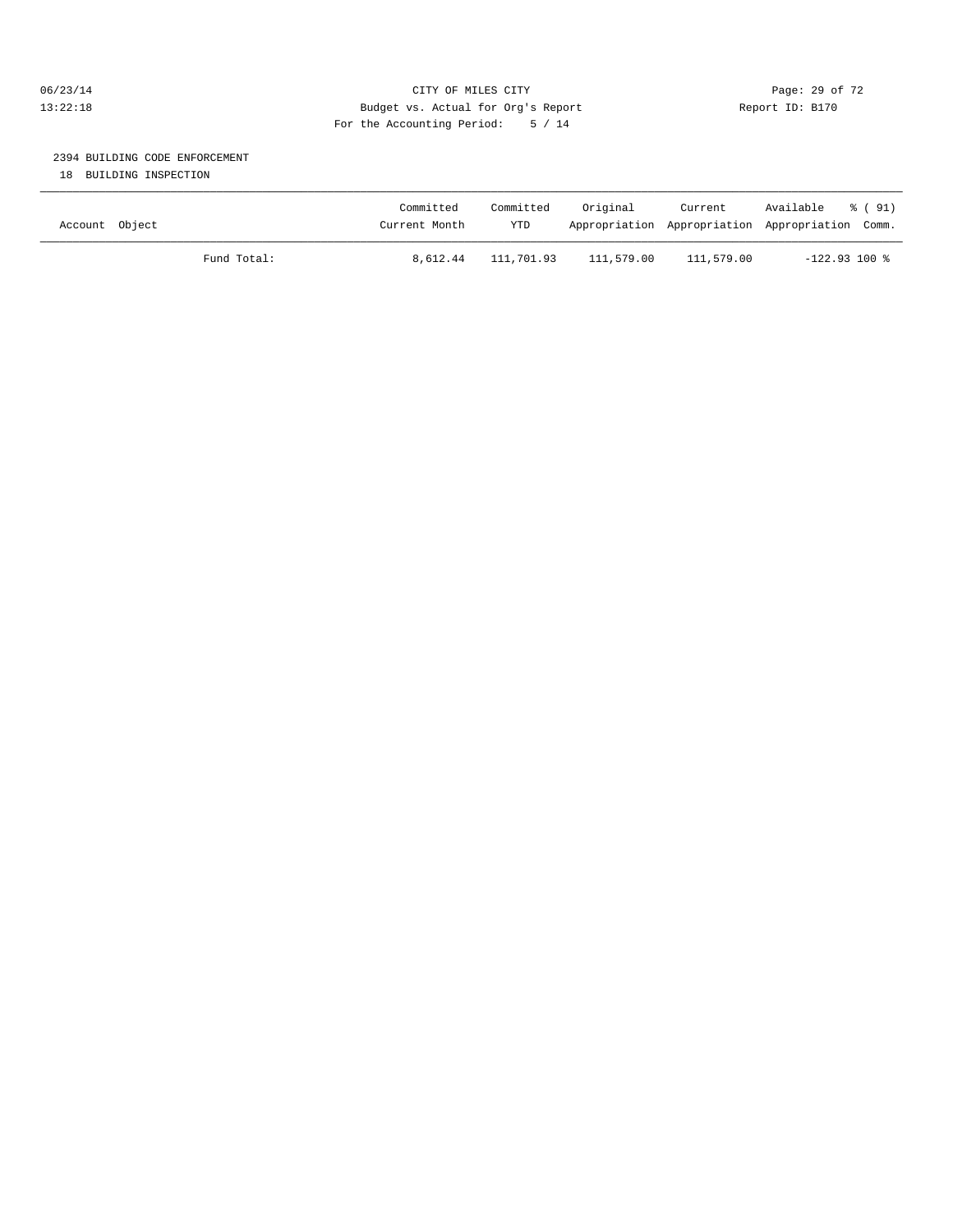#### 06/23/14 Page: 30 of 72 13:22:18 Budget vs. Actual for Org's Report Report ID: B170 For the Accounting Period: 5 / 14

## 2400 LTG M D#165-(Gen City) 46 SID #165

| Account Object                           | Committed<br>Current Month | Committed<br><b>YTD</b> | Original   | Current<br>Appropriation Appropriation Appropriation | Available | % (91)<br>Comm. |  |
|------------------------------------------|----------------------------|-------------------------|------------|------------------------------------------------------|-----------|-----------------|--|
| 430000 Public Works                      |                            |                         |            |                                                      |           |                 |  |
| 430263 STREET LIGHTING                   |                            |                         |            |                                                      |           |                 |  |
| 341 Electric Utility Services            | 14,599.03                  | 107,057.63              | 110,000.00 | 110,000.00                                           | 2,942.37  | 97%             |  |
| 533 Machinery and Equipment Rental       | $-590.28$                  | 46,875.20               | 47,000.00  | 47,000.00                                            | 124.80    | $100*$          |  |
| Account Total:                           | 14,008.75                  | 153,932.83              | 157,000.00 | 157,000.00                                           | 3,067.17  | 98 %            |  |
| Account Group Total:                     | 14,008.75                  | 153,932.83              | 157,000.00 | 157,000.00                                           | 3,067.17  | 98 %            |  |
| 520000 OTHER FINANCING USES              |                            |                         |            |                                                      |           |                 |  |
| 521000 Interfund Operating Transfers Out |                            |                         |            |                                                      |           |                 |  |
| 820 Transfers to Other Funds             | 0.00                       | 1,000.00                | 1,000.00   | 1,000.00                                             | 0.00      | $100*$          |  |
| Account Total:                           | 0.00                       | 1,000.00                | 1,000.00   | 1,000.00                                             | 0.00      | 100 %           |  |
| Account Group Total:                     | 0.00                       | 1,000.00                | 1,000.00   | 1,000.00                                             |           | $0.00$ 100 %    |  |
| Organization Total:                      | 14,008.75                  | 154,932.83              | 158,000.00 | 158,000.00                                           | 3,067.17  | 98 %            |  |
|                                          |                            |                         |            |                                                      |           |                 |  |
| Fund Total:                              | 14,008.75                  | 154,932.83              | 158,000.00 | 158,000.00                                           | 3,067.17  | 98 %            |  |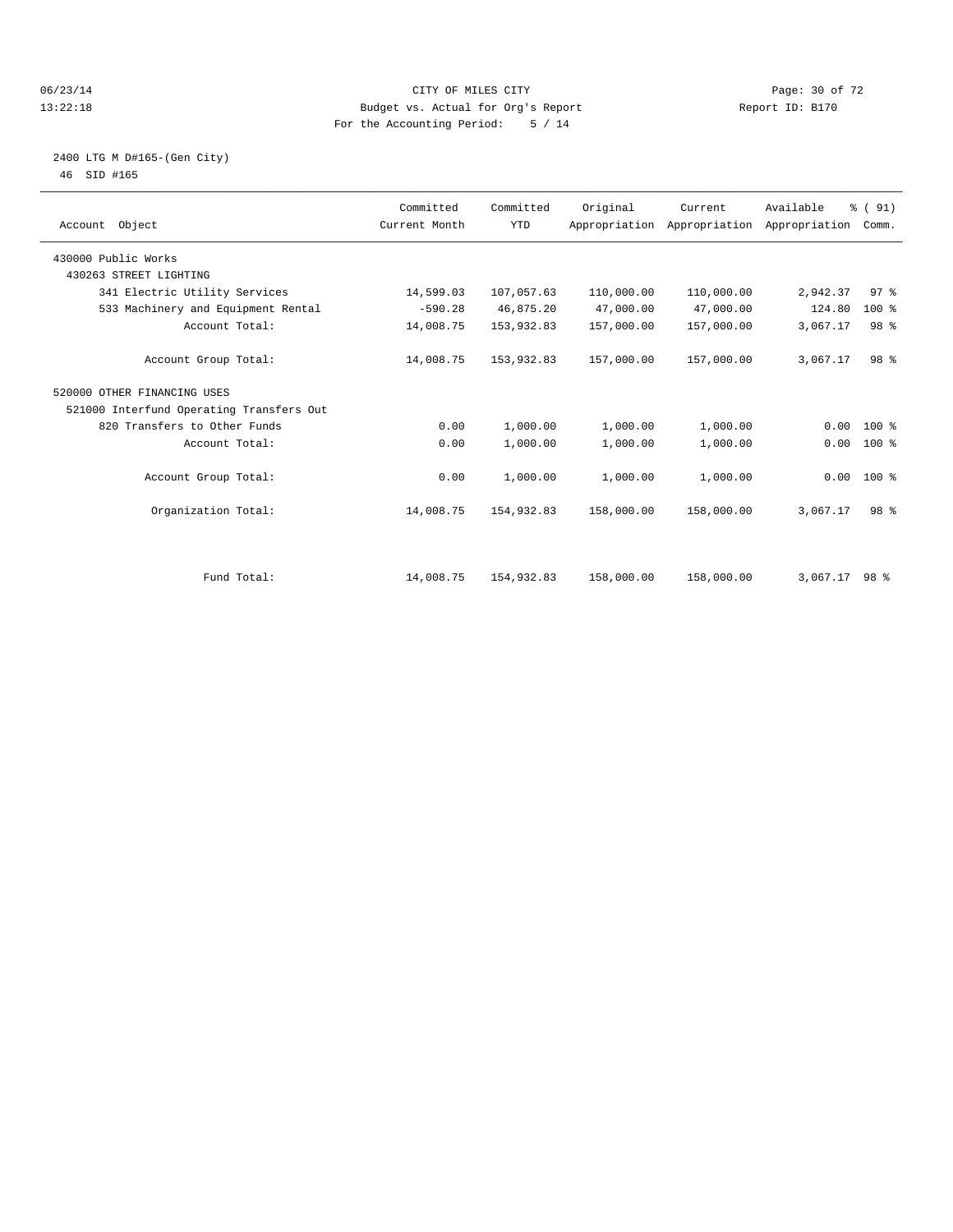#### 06/23/14 Page: 31 of 72 13:22:18 Budget vs. Actual for Org's Report Report ID: B170 For the Accounting Period: 5 / 14

# 2420 LTG M D#167-(MilesAddn Etc)

48 SID #167

| Account Object                           | Committed<br>Current Month | Committed<br><b>YTD</b> | Original  | Current   | Available<br>Appropriation Appropriation Appropriation | % (91)<br>Comm. |  |
|------------------------------------------|----------------------------|-------------------------|-----------|-----------|--------------------------------------------------------|-----------------|--|
| 430000 Public Works                      |                            |                         |           |           |                                                        |                 |  |
| 430263 STREET LIGHTING                   |                            |                         |           |           |                                                        |                 |  |
| 341 Electric Utility Services            | 1,758.53                   | 19,665.04               | 19,900.00 | 19,900.00 | 234.96                                                 | 99 <sup>8</sup> |  |
| 533 Machinery and Equipment Rental       | 675.90                     | 7,354.90                | 9,000.00  | 9,000.00  | 1,645.10                                               | 82 %            |  |
| Account Total:                           | 2,434.43                   | 27,019.94               | 28,900.00 | 28,900.00 | 1,880.06                                               | 93 <sup>8</sup> |  |
| Account Group Total:                     | 2,434.43                   | 27,019.94               | 28,900.00 | 28,900.00 | 1,880.06                                               | 93 <sup>8</sup> |  |
| 520000 OTHER FINANCING USES              |                            |                         |           |           |                                                        |                 |  |
| 521000 Interfund Operating Transfers Out |                            |                         |           |           |                                                        |                 |  |
| 820 Transfers to Other Funds             | 0.00                       | 1,000.00                | 1,000.00  | 1,000.00  | 0.00                                                   | $100*$          |  |
| Account Total:                           | 0.00                       | 1,000.00                | 1,000.00  | 1,000.00  | 0.00                                                   | 100 %           |  |
| Account Group Total:                     | 0.00                       | 1,000.00                | 1,000.00  | 1,000.00  | $0.00$ 100 %                                           |                 |  |
| Organization Total:                      | 2,434.43                   | 28,019.94               | 29,900.00 | 29,900.00 | 1,880.06                                               | $94$ $%$        |  |
|                                          |                            |                         |           |           |                                                        |                 |  |
| Fund Total:                              | 2,434.43                   | 28,019.94               | 29,900.00 | 29,900.00 | 1,880.06 94 %                                          |                 |  |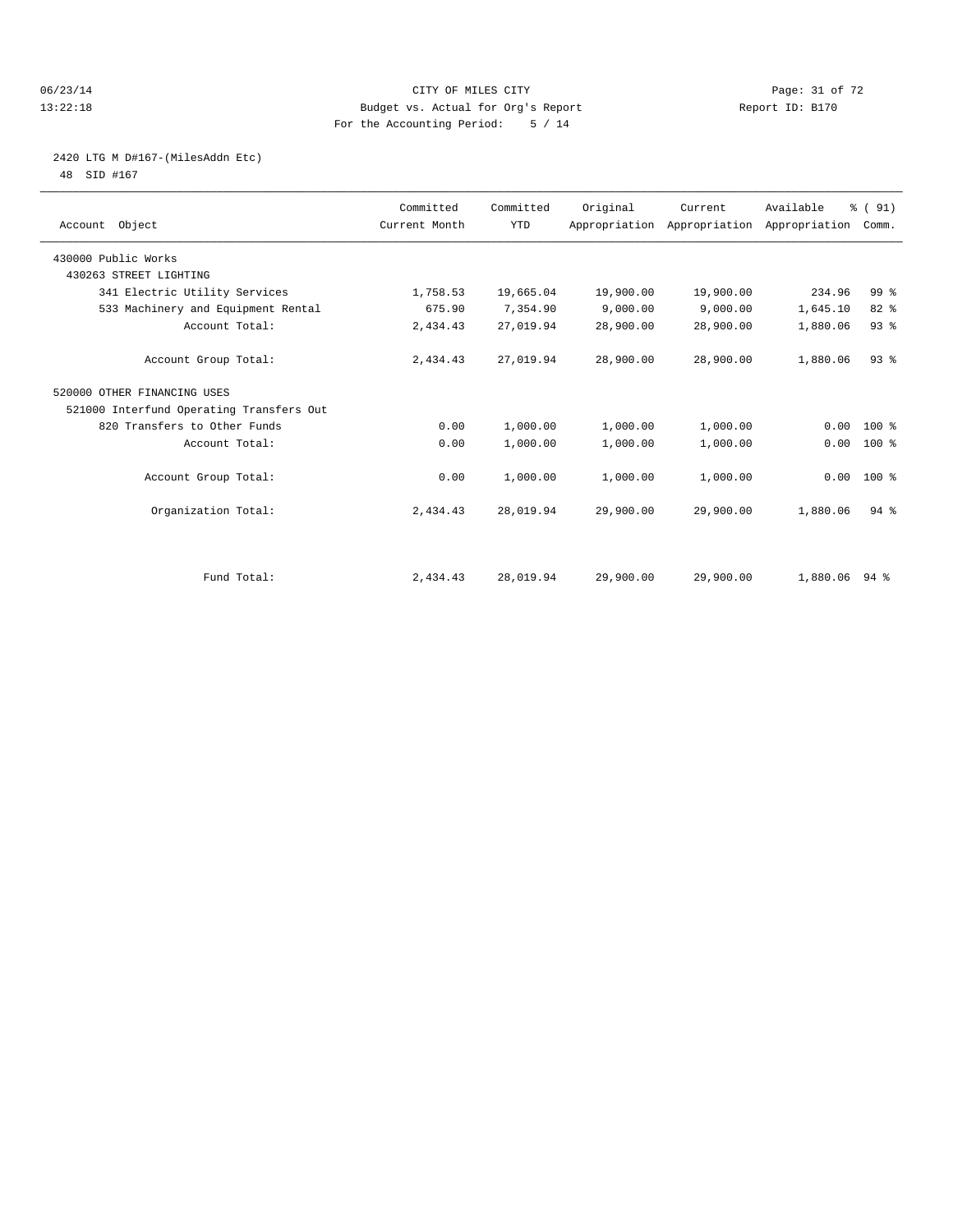#### 06/23/14 Page: 32 of 72 13:22:18 Budget vs. Actual for Org's Report Report ID: B170 For the Accounting Period: 5 / 14

## 2430 LTG M D#171-(Balsam Est) 49 SID #171

| Account Object                           | Committed<br>Current Month | Committed<br><b>YTD</b> | Original | Current  | Available<br>Appropriation Appropriation Appropriation Comm. | % (91)   |  |
|------------------------------------------|----------------------------|-------------------------|----------|----------|--------------------------------------------------------------|----------|--|
| 430000 Public Works                      |                            |                         |          |          |                                                              |          |  |
| 430263 STREET LIGHTING                   |                            |                         |          |          |                                                              |          |  |
| 230 Repair and Maintenance Supplies      | 0.00                       | 305.92                  | 500.00   | 500.00   | 194.08                                                       | $61$ $%$ |  |
| 341 Electric Utility Services            | 125.13                     | 1,394.64                | 1,400.00 | 1,400.00 | 5.36                                                         | $100*$   |  |
| 360 Contr R & M                          | 0.00                       | 122.00                  | 300.00   | 300.00   | 178.00                                                       | $41*$    |  |
| Account Total:                           | 125.13                     | 1,822.56                | 2,200.00 | 2,200.00 | 377.44                                                       | 83%      |  |
| Account Group Total:                     | 125.13                     | 1,822.56                | 2,200.00 | 2,200.00 | 377.44                                                       | 83%      |  |
| 520000 OTHER FINANCING USES              |                            |                         |          |          |                                                              |          |  |
| 521000 Interfund Operating Transfers Out |                            |                         |          |          |                                                              |          |  |
| 820 Transfers to Other Funds             | 0.00                       | 1,000.00                | 1,000.00 | 1,000.00 | 0.00                                                         | $100*$   |  |
| Account Total:                           | 0.00                       | 1,000.00                | 1,000.00 | 1,000.00 | 0.00                                                         | 100 %    |  |
| Account Group Total:                     | 0.00                       | 1,000.00                | 1,000.00 | 1,000.00 | 0.00                                                         | $100*$   |  |
| Organization Total:                      | 125.13                     | 2,822.56                | 3,200.00 | 3,200.00 | 377.44                                                       | 88 %     |  |
|                                          |                            |                         |          |          |                                                              |          |  |
| Fund Total:                              | 125.13                     | 2,822.56                | 3,200.00 | 3,200.00 | $377.44$ 88 %                                                |          |  |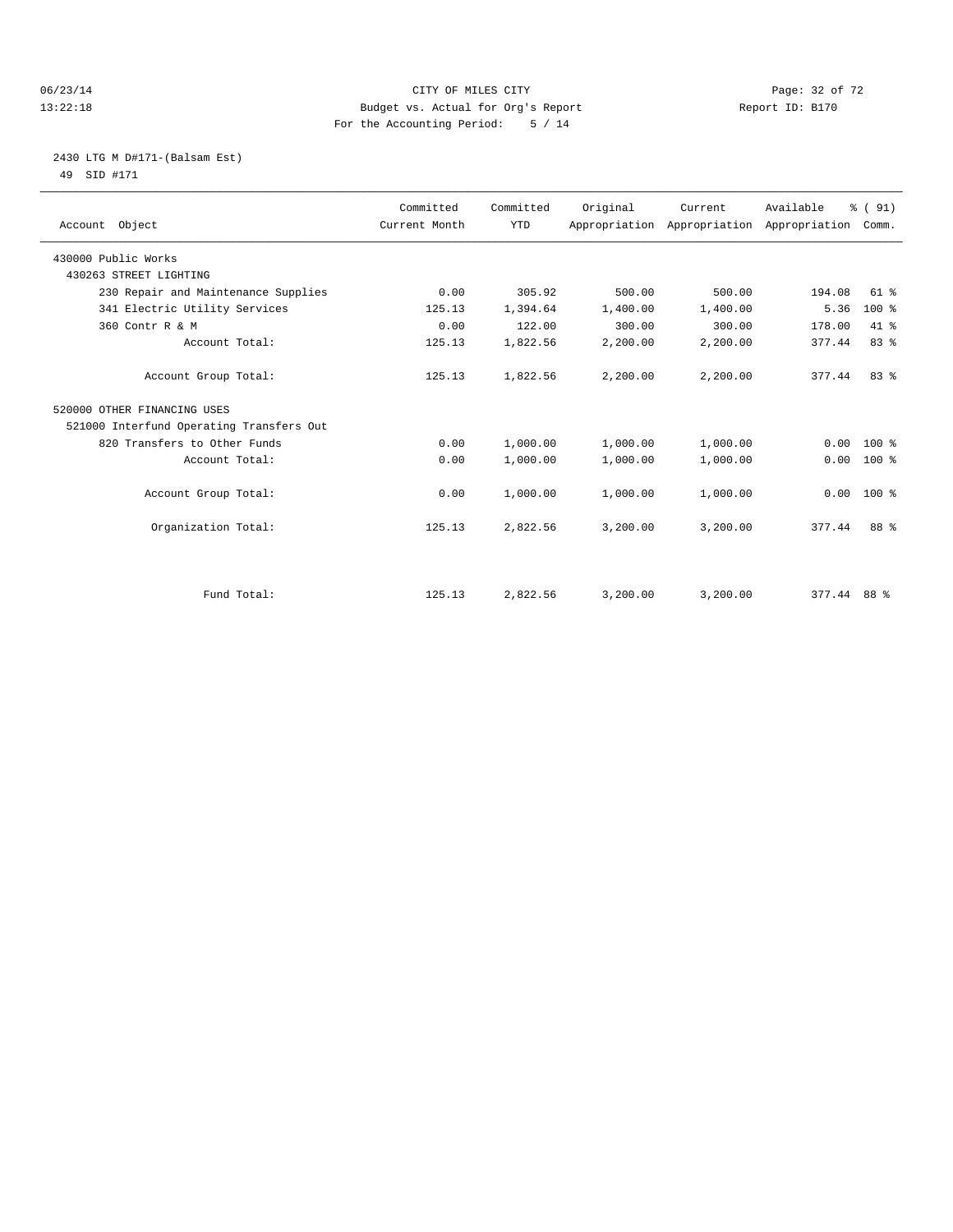#### 06/23/14 Page: 33 of 72 13:22:18 Budget vs. Actual for Org's Report Report ID: B170 For the Accounting Period: 5 / 14

## 2440 LTG M D#172-(Main Str) 50 SID #172

|                                          | Committed     | Committed  | Original  | Current                                   | Available   | % (91)          |  |
|------------------------------------------|---------------|------------|-----------|-------------------------------------------|-------------|-----------------|--|
| Account Object                           | Current Month | <b>YTD</b> |           | Appropriation Appropriation Appropriation |             | Comm.           |  |
| 430000 Public Works                      |               |            |           |                                           |             |                 |  |
| 430263 STREET LIGHTING                   |               |            |           |                                           |             |                 |  |
| 230 Repair and Maintenance Supplies      | 224.69        | 4,527.85   | 5,700.00  | 5,700.00                                  | 1,172.15    | 79 %            |  |
| 341 Electric Utility Services            | 1,094.80      | 12,384.74  | 13,000.00 | 13,000.00                                 | 615.26      | 95%             |  |
| 360 Contr R & M                          | 0.00          | 497.96     | 1,700.00  | 1,700.00                                  | 1,202.04    | 29%             |  |
| Account Total:                           | 1,319.49      | 17,410.55  | 20,400.00 | 20,400.00                                 | 2,989.45    | 85 %            |  |
| Account Group Total:                     | 1,319.49      | 17,410.55  | 20,400.00 | 20,400.00                                 | 2,989.45    | 85 <sup>8</sup> |  |
| 520000 OTHER FINANCING USES              |               |            |           |                                           |             |                 |  |
| 521000 Interfund Operating Transfers Out |               |            |           |                                           |             |                 |  |
| 820 Transfers to Other Funds             | 0.00          | 1,000.00   | 1,000.00  | 1,000.00                                  | 0.00        | $100*$          |  |
| Account Total:                           | 0.00          | 1,000.00   | 1,000.00  | 1,000.00                                  | 0.00        | 100 %           |  |
| Account Group Total:                     | 0.00          | 1,000.00   | 1,000.00  | 1,000.00                                  | 0.00        | $100*$          |  |
| Organization Total:                      | 1,319.49      | 18,410.55  | 21,400.00 | 21,400.00                                 | 2,989.45    | 86 <sup>8</sup> |  |
|                                          |               |            |           |                                           |             |                 |  |
| Fund Total:                              | 1,319.49      | 18,410.55  | 21,400.00 | 21,400.00                                 | 2.989.45 86 |                 |  |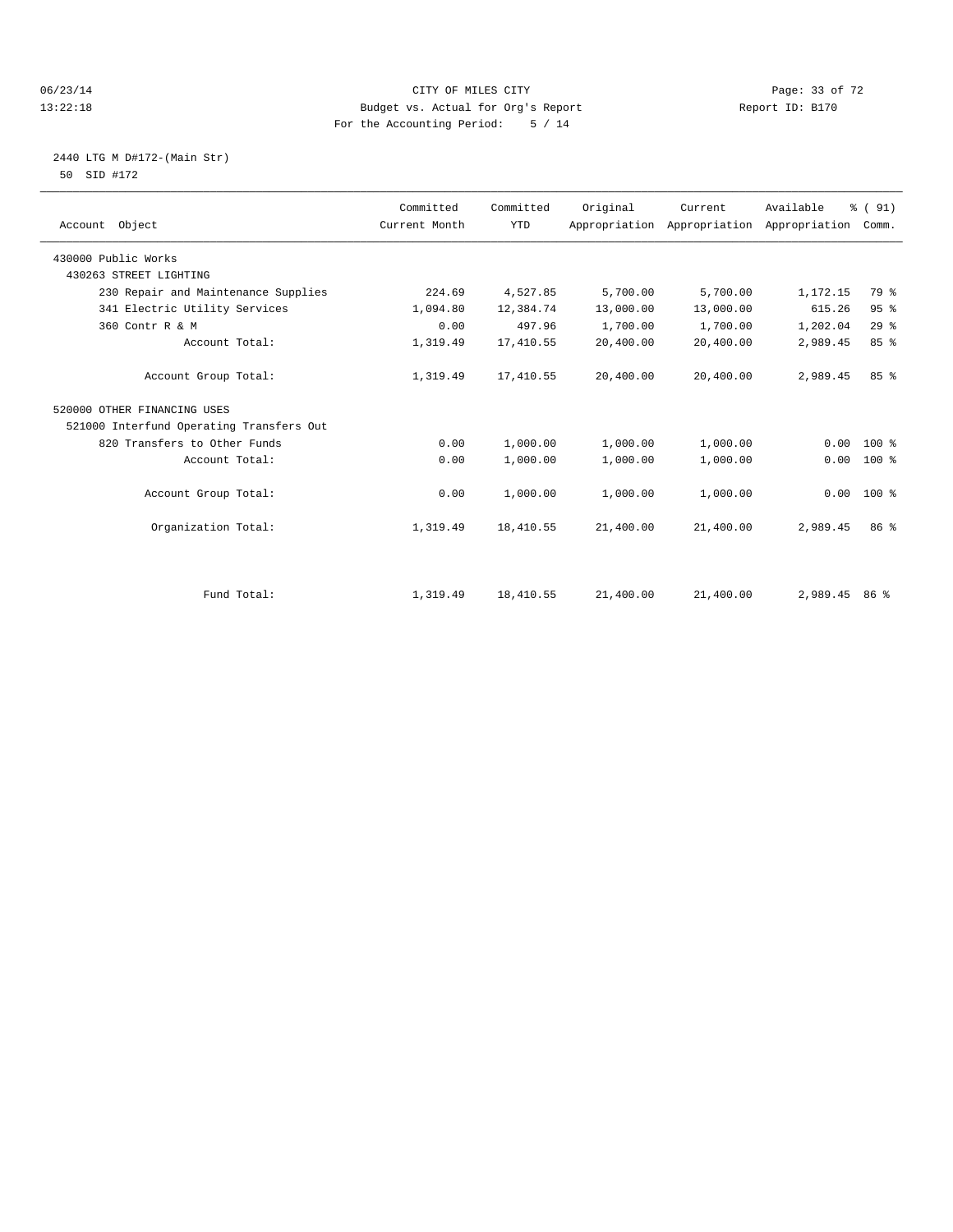#### 06/23/14 Page: 34 of 72 13:22:18 Budget vs. Actual for Org's Report Report ID: B170 For the Accounting Period: 5 / 14

## 2450 LTG M D#195-(SG-Trico) 51 SID #195

| Account Object                           | Committed<br>Current Month | Committed<br><b>YTD</b> | Original | Current  | Available<br>Appropriation Appropriation Appropriation | % (91)<br>Comm. |  |
|------------------------------------------|----------------------------|-------------------------|----------|----------|--------------------------------------------------------|-----------------|--|
| 430000 Public Works                      |                            |                         |          |          |                                                        |                 |  |
| 430263 STREET LIGHTING                   |                            |                         |          |          |                                                        |                 |  |
| 341 Electric Utility Services            | 401.84                     | 4,420.24                | 5,000.00 | 5,000.00 | 579.76                                                 | 88 %            |  |
| Account Total:                           | 401.84                     | 4,420.24                | 5,000.00 | 5,000.00 | 579.76                                                 | 88 %            |  |
| Account Group Total:                     | 401.84                     | 4,420.24                | 5,000.00 | 5,000.00 | 579.76                                                 | 88 %            |  |
| 520000 OTHER FINANCING USES              |                            |                         |          |          |                                                        |                 |  |
| 521000 Interfund Operating Transfers Out |                            |                         |          |          |                                                        |                 |  |
| 820 Transfers to Other Funds             | 0.00                       | 1,000.00                | 1,000.00 | 1,000.00 | $0.00$ 100 %                                           |                 |  |
| Account Total:                           | 0.00                       | 1,000.00                | 1,000.00 | 1,000.00 | 0.00                                                   | $100*$          |  |
| Account Group Total:                     | 0.00                       | 1,000.00                | 1,000.00 | 1,000.00 | 0.00                                                   | $100*$          |  |
| Organization Total:                      | 401.84                     | 5,420.24                | 6,000.00 | 6,000.00 | 579.76                                                 | $90*$           |  |
|                                          |                            |                         |          |          |                                                        |                 |  |
| Fund Total:                              | 401.84                     | 5,420.24                | 6.000.00 | 6.000.00 | $579.76$ 90 %                                          |                 |  |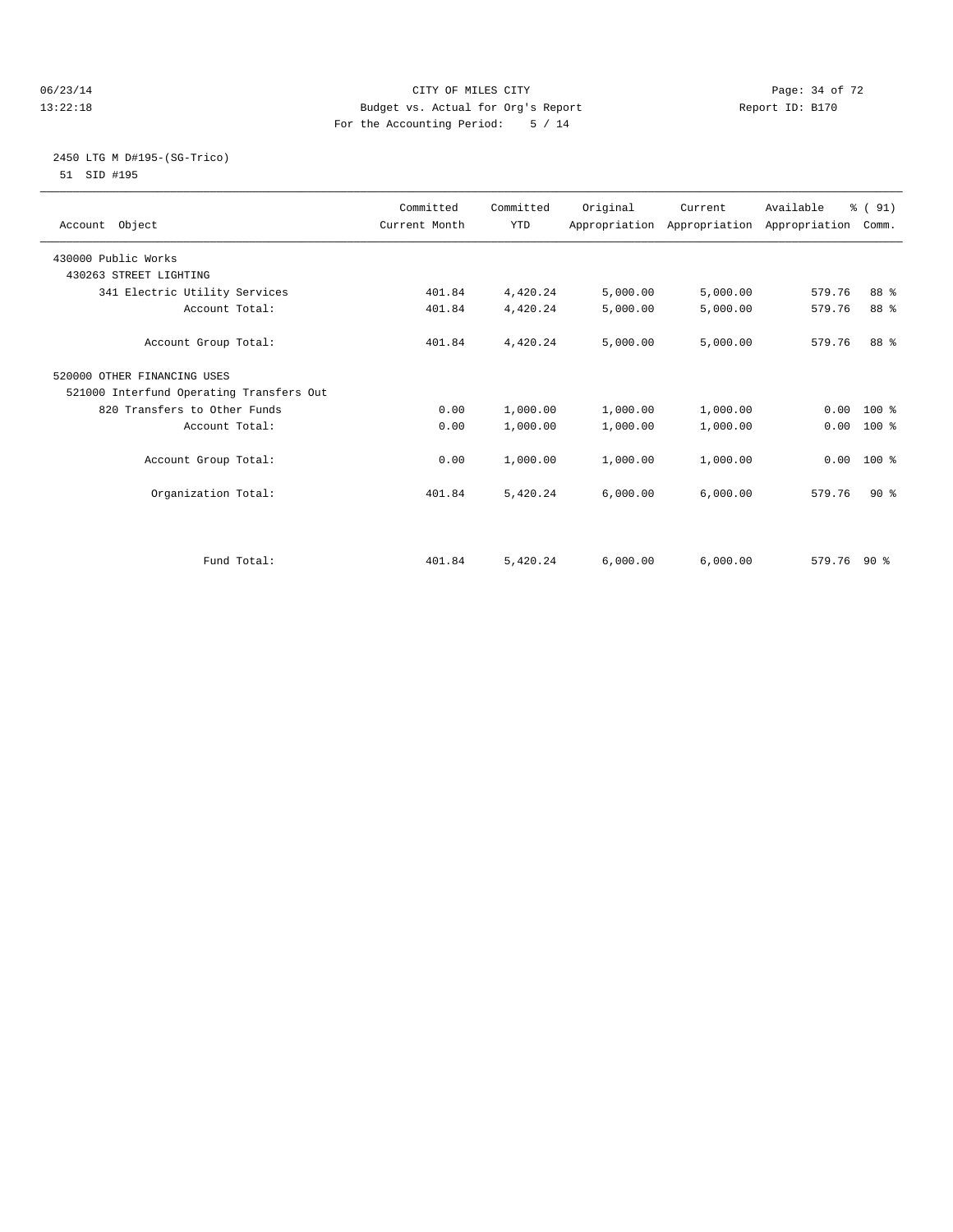#### 06/23/14 Page: 35 of 72 13:22:18 Budget vs. Actual for Org's Report Report ID: B170 For the Accounting Period: 5 / 14

## 2470 LTG M D#202-(SG-MDU&NV) 72 SID #202

| Account Object                           | Committed<br>Current Month | Committed<br><b>YTD</b> | Original | Current<br>Appropriation Appropriation Appropriation | Available     | % (91)<br>Comm. |  |
|------------------------------------------|----------------------------|-------------------------|----------|------------------------------------------------------|---------------|-----------------|--|
|                                          |                            |                         |          |                                                      |               |                 |  |
| 430000 Public Works                      |                            |                         |          |                                                      |               |                 |  |
| 430263 STREET LIGHTING                   |                            |                         |          |                                                      |               |                 |  |
| 341 Electric Utility Services            | 266.37                     | 2,978.53                | 3,650.00 | 3,650.00                                             | 671.47        | $82*$           |  |
| 533 Machinery and Equipment Rental       | 304.12                     | 3, 345. 32              | 3,200.00 | 3,200.00                                             | $-145.32$     | 105%            |  |
| Account Total:                           | 570.49                     | 6,323.85                | 6,850.00 | 6,850.00                                             | 526.15        | $92$ $%$        |  |
| Account Group Total:                     | 570.49                     | 6,323.85                | 6.850.00 | 6,850.00                                             | 526.15        | $92$ $%$        |  |
| 520000 OTHER FINANCING USES              |                            |                         |          |                                                      |               |                 |  |
| 521000 Interfund Operating Transfers Out |                            |                         |          |                                                      |               |                 |  |
| 820 Transfers to Other Funds             | 0.00                       | 1,000.00                | 1,000.00 | 1,000.00                                             | 0.00          | 100 %           |  |
| Account Total:                           | 0.00                       | 1,000.00                | 1,000.00 | 1,000.00                                             | 0.00          | 100 %           |  |
| Account Group Total:                     | 0.00                       | 1,000.00                | 1,000.00 | 1,000.00                                             |               | $0.00$ 100 %    |  |
| Organization Total:                      | 570.49                     | 7,323.85                | 7,850.00 | 7,850.00                                             | 526.15        | 93 <sup>8</sup> |  |
|                                          |                            |                         |          |                                                      |               |                 |  |
| Fund Total:                              | 570.49                     | 7,323.85                | 7,850.00 | 7,850.00                                             | $526.15$ 93 % |                 |  |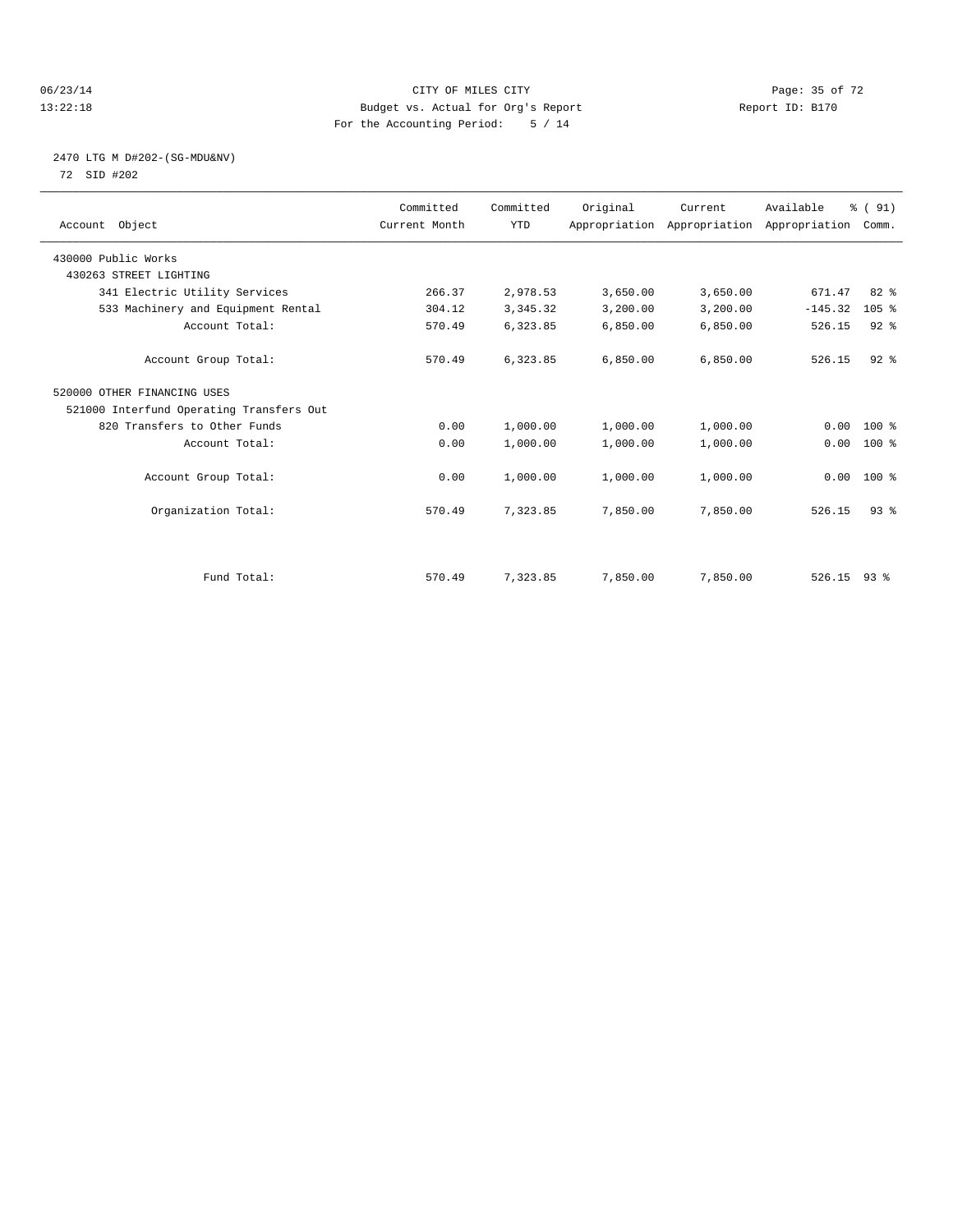#### 06/23/14 Page: 36 of 72 13:22:18 Budget vs. Actual for Org's Report Report ID: B170 For the Accounting Period: 5 / 14

#### 2480 LTG M M#173-(Milestown Estates)

47 SID #173(Ltg-Milestown)

| Account Object                           | Committed<br>Current Month | Committed<br><b>YTD</b> | Original | Current<br>Appropriation Appropriation Appropriation | Available   | % (91)<br>Comm. |  |
|------------------------------------------|----------------------------|-------------------------|----------|------------------------------------------------------|-------------|-----------------|--|
| 430000 Public Works                      |                            |                         |          |                                                      |             |                 |  |
| 430263 STREET LIGHTING                   |                            |                         |          |                                                      |             |                 |  |
| 230 Repair and Maintenance Supplies      | 0.00                       | 34.62                   | 460.00   | 460.00                                               | 425.38      | 8 %             |  |
| 341 Electric Utility Services            | 62.64                      | 651.98                  | 700.00   | 700.00                                               | 48.02       | 93%             |  |
| Account Total:                           | 62.64                      | 686.60                  | 1,160.00 | 1,160.00                                             | 473.40      | 59 <sub>8</sub> |  |
| Account Group Total:                     | 62.64                      | 686.60                  | 1,160.00 | 1,160.00                                             | 473.40      | 59 <sup>8</sup> |  |
| 520000 OTHER FINANCING USES              |                            |                         |          |                                                      |             |                 |  |
| 521000 Interfund Operating Transfers Out |                            |                         |          |                                                      |             |                 |  |
| 820 Transfers to Other Funds             | 0.00                       | 0.00                    | 250.00   | 250.00                                               | 250.00      | 0 <sup>8</sup>  |  |
| Account Total:                           | 0.00                       | 0.00                    | 250.00   | 250.00                                               | 250.00      | 0 <sup>8</sup>  |  |
| Account Group Total:                     | 0.00                       | 0.00                    | 250.00   | 250.00                                               | 250.00      | 0 <sup>8</sup>  |  |
| Organization Total:                      | 62.64                      | 686.60                  | 1,410.00 | 1,410.00                                             | 723.40      | 49.8            |  |
|                                          |                            |                         |          |                                                      |             |                 |  |
| Fund Total:                              | 62.64                      | 686.60                  | 1,410.00 | 1,410.00                                             | 723.40 49 % |                 |  |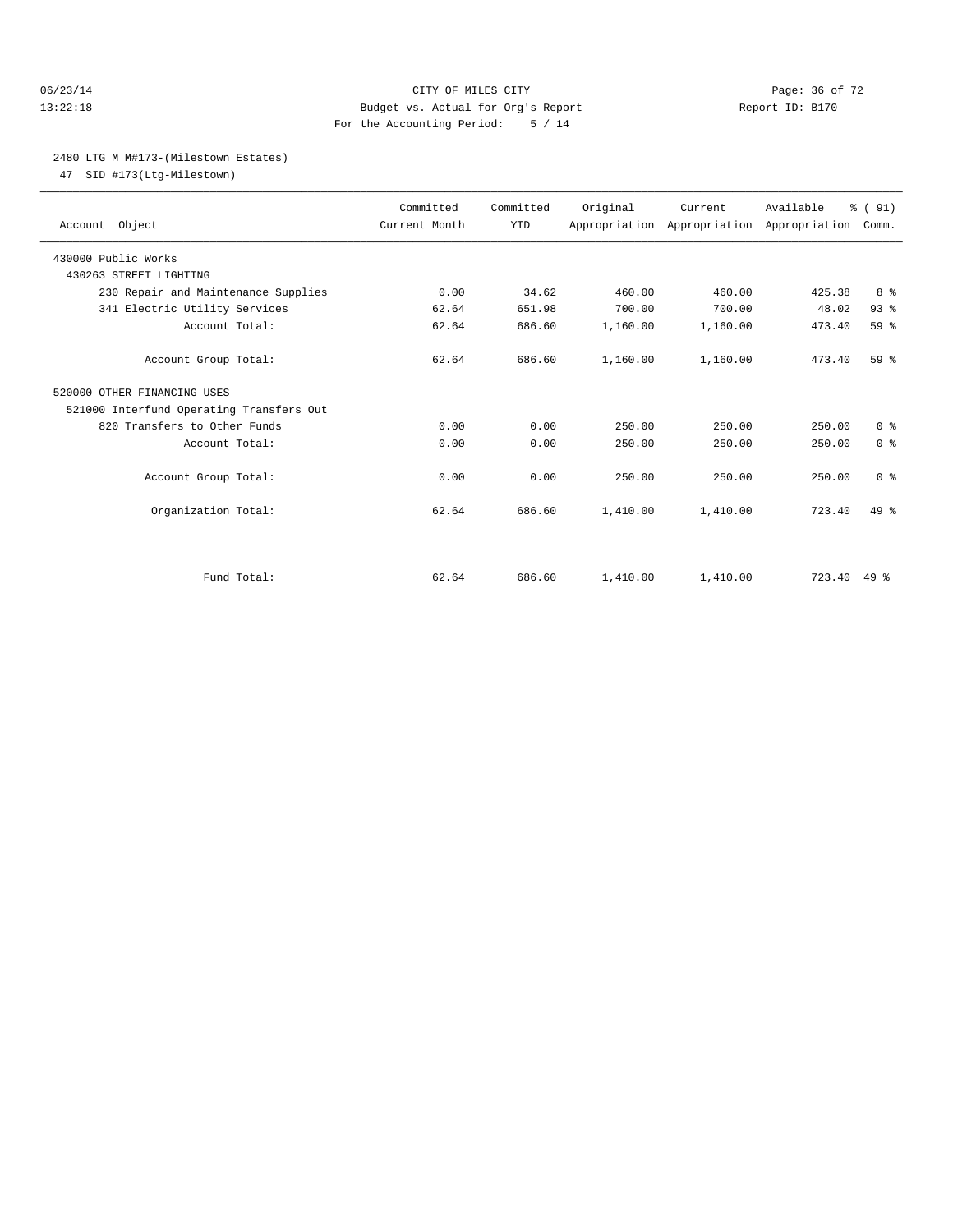#### 06/23/14 Page: 37 of 72 13:22:18 Budget vs. Actual for Org's Report Report ID: B170 For the Accounting Period: 5 / 14

————————————————————————————————————————————————————————————————————————————————————————————————————————————————————————————————————

2510 STR MAINT DIST #204

107 Paved St. Maint. Dist.#204

|                                                                 | Committed     | Committed          | Original           | Current            | Available                                       | % ( 91)                 |
|-----------------------------------------------------------------|---------------|--------------------|--------------------|--------------------|-------------------------------------------------|-------------------------|
| Account Object                                                  | Current Month | YTD                |                    |                    | Appropriation Appropriation Appropriation Comm. |                         |
|                                                                 |               |                    |                    |                    |                                                 |                         |
| 430000 Public Works<br>430220 Operations                        |               |                    |                    |                    |                                                 |                         |
| 111 Salaries and Wages - Permanent                              | 15,579.78     | 164,983.53         | 180,062.00         | 180,062.00         | 15,078.47                                       | $92$ $%$                |
| 121 OVERTIME-PERMANENT                                          | 375.04        | 5,962.72           | 5,119.00           | 5,119.00           | $-843.72$                                       | $116$ %                 |
| 131 VACATION                                                    | 697.91        | 10,020.46          | 14,000.00          | 14,000.00          | 3,979.54                                        | 72 %                    |
| 132 SICK LEAVE                                                  | 319.47        | 3,476.37           | 11,000.00          | 11,000.00          | 7,523.63                                        | $32$ $%$                |
| 133 OTHER LEAVE PAY                                             | 0.00          | 0.00               | 9,480.00           | 9,480.00           | 9,480.00                                        | 0 <sup>8</sup>          |
| 134 HOLIDAY PAY                                                 | 253.44        | 971.63             | 6,446.00           | 6,446.00           | 5,474.37                                        | 15 <sup>8</sup>         |
| 141 Unemployment Insurance                                      | 77.52         | 837.14             | 1,016.00           | 1,016.00           | 178.86                                          | $82$ $%$                |
| 142 Workers' Compensation                                       | 915.77        | 9,912.96           | 11,572.00          | 11,572.00          | 1,659.04                                        | 86 %                    |
| 143 Health Insurance                                            | 2,801.78      | 30,444.88          | 33,622.00          | 33,622.00          | 3,177.12                                        | $91$ %                  |
| 144 FICA                                                        | 1,251.21      | 13,503.57          | 17,266.00          | 17,266.00          | 3,762.43                                        | 78 %                    |
| 145 PERS                                                        | 1,325.85      | 14,579.90          | 17,596.00          | 17,596.00          | 3,016.10                                        | 83%                     |
| 196 CLOTHING ALLOTMENT                                          | 0.00          | 592.50             | 550.00             | 550.00             | $-42.50$                                        | 108 %                   |
| 210 Office Supplies and Materials                               | 6.52          | 479.29             | 500.00             | 500.00             | 20.71                                           | 96%                     |
|                                                                 | 1,378.78      | 3,237.65           | 6,000.00           | 6,000.00           | 2,762.35                                        | 54 %                    |
| 214 Small Items of Equipment<br>220 Operating Expenses          | 16.00         |                    |                    |                    | $-697.86$                                       | 108 <sup>8</sup>        |
| 222 Chemicals, Lab & Med Supplies                               | 0.00          | 9,697.86<br>438.00 | 9,000.00<br>400.00 | 9,000.00<br>400.00 | $-38.00$                                        | 110 %                   |
| 226 Clothing and Uniforms                                       | 0.00          | 455.96             | 550.00             | 550.00             | 94.04                                           | 83%                     |
|                                                                 |               |                    | 18,000.00          |                    |                                                 | 50%                     |
| 230 Repair and Maintenance Supplies                             | 5,184.16      | 9,084.75           |                    | 18,000.00          | 8,915.25                                        |                         |
| 231 Gas, Oil, Diesel Fuel, Grease, etc.<br>241 Consumable Tools | 3,468.02      | 32,771.91          | 35,000.00          | 35,000.00          | 2,228.09                                        | 94 %<br>0 <sup>8</sup>  |
| 242 Sign Parts and Supplies                                     | 0.00          | 0.00               | 50.00              | 50.00              | 50.00                                           |                         |
|                                                                 | 570.60        | 6,552.14           | 7,000.00           | 7,000.00           | 447.86                                          | 94 %<br>$24$ %          |
| 311 Postage, Box Rent, Etc.                                     | 4.56          | 18.24              | 75.00              | 75.00              | 56.76                                           |                         |
| 320 Printing, Duplicating, Typing &                             | 0.00          | 0.00               | 100.00             | 100.00             | 100.00                                          | 0 <sup>8</sup><br>177 % |
| 330 Publicity, Subscriptions & Dues                             | 55.00         | 707.80             | 400.00             | 400.00             | $-307.80$                                       | 0 <sup>8</sup>          |
| 334 Memberships, Registrations & Dues                           | 0.00          | 0.00               | 150.00             | 150.00             | 150.00                                          |                         |
| 341 Electric Utility Services                                   | 105.05        | 1,003.60           | 1,000.00           | 1,000.00           | $-3.60$                                         | $100$ %                 |
| 344 Gas Utility Service                                         | 42.23         | 612.99             | 1,000.00           | 1,000.00           | 387.01                                          | 61 %                    |
| 345 Telephone                                                   | 309.81        | 2,026.26           | 1,500.00           | 1,500.00           | $-526.26$                                       | $135$ %                 |
| 346 Garbage Service                                             | 0.00          | 0.00               | 175.00             | 175.00             | 175.00                                          | 0 <sup>8</sup>          |
| 347 Internet                                                    | 0.00          | 0.00               | 200.00             | 200.00             | 200.00                                          | 0 <sup>8</sup>          |
| 350 Professional Services                                       | 73.60         | 2,301.04           | 2,000.00           | 2,000.00           | $-301.04$                                       | 115 %                   |
| 360 Contr R & M                                                 | 169.69        | 3,840.03           | 6,000.00           | 6,000.00           | 2,159.97                                        | 64 %                    |
| 363 R&M Vehicles/Equip/Labor-PW                                 | 8,575.28      | 77,516.46          | 80,000.00          | 80,000.00          | 2,483.54                                        | 97%                     |
| 370 Travel                                                      | 0.00          | 805.96             | 800.00             | 800.00             | $-5.96$                                         | 101 %                   |
| 380 Training Services                                           | 0.00          | 448.00             | 700.00             | 700.00             | 252.00                                          | 64 %                    |
| 382 Books                                                       | 0.00          | 111.39             | 200.00             | 200.00             | 88.61                                           | 56 %                    |
| 511 Insurance on Buildings                                      | 0.00          | 547.98             | 548.00             | 548.00             | 0.02                                            | $100*$                  |
| 512 Insurance on Vehicles & Equipment                           | 0.00          | 2,448.31           | 2,448.00           | 2,448.00           |                                                 | $-0.31$ 100 %           |
| 513 Liability                                                   | 0.00          | 4,174.48           | 0.00               | 0.00               | $-4, 174.48$                                    | $***$ $_{8}$            |
| 531 Building & Office Rental                                    | 350.00        | 3,850.00           | 4,200.00           | 4,200.00           | 350.00                                          | $92$ $%$                |
| 532 Land Rental                                                 | 0.00          | 4,877.07           | 8,100.00           | 8,100.00           | 3,222.93                                        | 60 %                    |
| Account Total:                                                  | 43,907.07     | 423, 292.83        | 493,825.00         | 493,825.00         | 70,532.17                                       | 86 %                    |
| 430233 Roadway/Re-surfacing                                     |               |                    |                    |                    |                                                 |                         |
| 350 Professional Services                                       | 202.50        | 339,085.28         | 686,990.00         | 686,990.00         | 347,904.72                                      | 49 %                    |
| Account Total:                                                  | 202.50        | 339,085.28         | 686,990.00         | 686,990.00         | 347,904.72                                      | 49 %                    |

430234 CURB AND GUTTER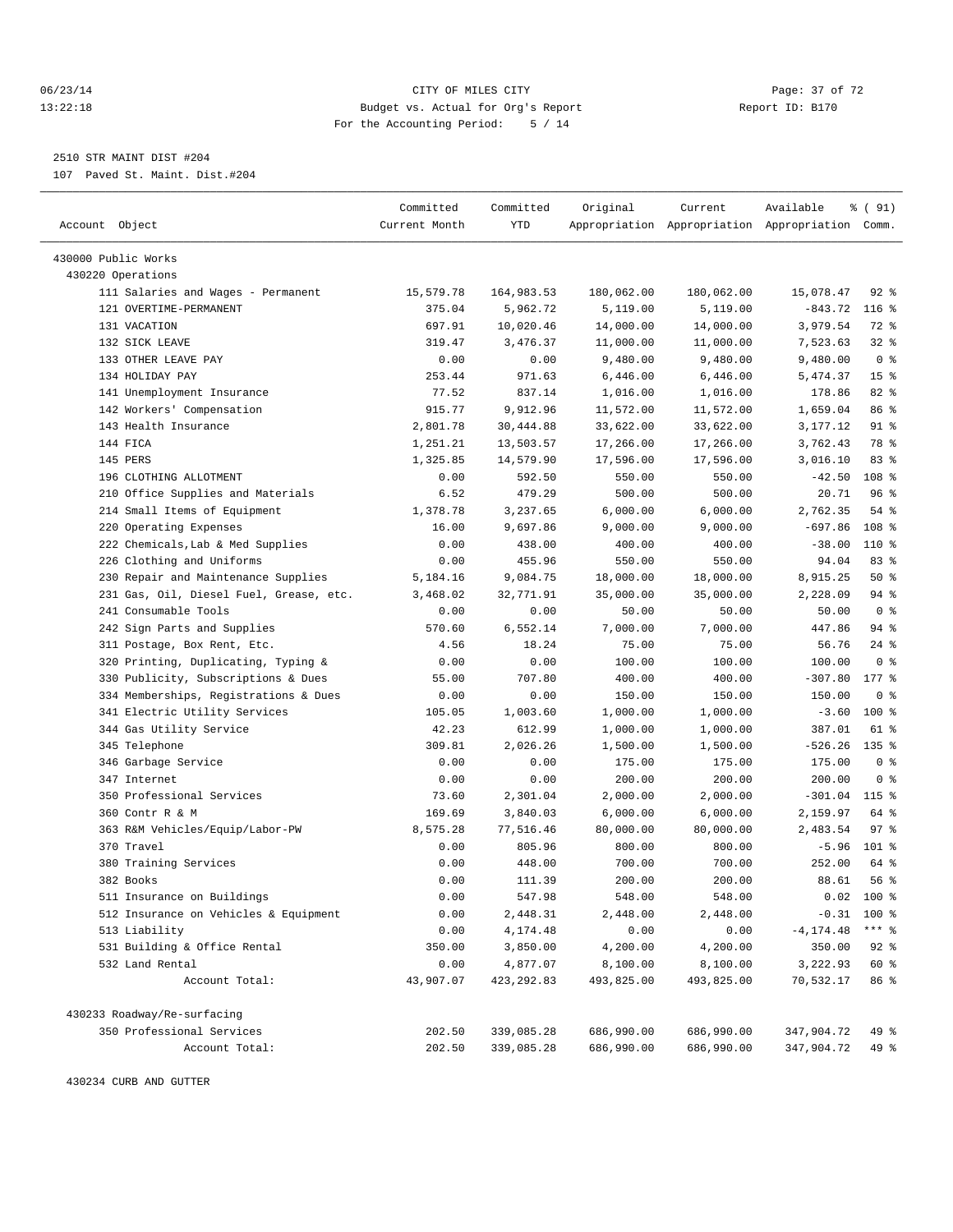#### 06/23/14 Page: 38 of 72 13:22:18 Budget vs. Actual for Org's Report Report ID: B170 For the Accounting Period: 5 / 14

## 2510 STR MAINT DIST #204

107 Paved St. Maint. Dist.#204

| Account Object                           | Committed<br>Current Month | Committed<br><b>YTD</b> | Original     | Current.<br>Appropriation Appropriation Appropriation | Available  | % (91)<br>Comm. |
|------------------------------------------|----------------------------|-------------------------|--------------|-------------------------------------------------------|------------|-----------------|
| 350 Professional Services                | 0.00                       | 700.00                  | 142,000.00   | 142,000.00                                            | 141,300.00 | 0 <sup>8</sup>  |
| Account Total:                           | 0.00                       | 700.00                  | 142,000.00   | 142,000.00                                            | 141,300.00 | 0 <sup>8</sup>  |
| 430235 Storm Drain & Culvert Maintenance |                            |                         |              |                                                       |            |                 |
| 230 Repair and Maintenance Supplies      | 49.98                      | 54, 182.61              | 68,235.00    | 68,235.00                                             | 14,052.39  | 79 %            |
| 350 Professional Services                | 0.00                       | 6.001.63                | 10,000.00    | 10,000.00                                             | 3,998.37   | 60 %            |
| Account Total:                           | 49.98                      | 60,184.24               | 78,235.00    | 78,235.00                                             | 18,050.76  | 77.8            |
| Account Group Total:                     | 44, 159.55                 | 823, 262.35             | 1,401,050.00 | 1,401,050.00                                          | 577,787.65 | 59 <sub>8</sub> |
| 510000 MISCELLANEOUS                     |                            |                         |              |                                                       |            |                 |
| 510330 Comprehensive Liability Insurance |                            |                         |              |                                                       |            |                 |
| 513 Liability                            | 0.00                       | 9,689.94                | 9,690.00     | 9,690.00                                              | 0.06       | $100*$          |
| Account Total:                           | 0.00                       | 9,689.94                | 9,690.00     | 9,690.00                                              | 0.06       | $100*$          |
| Account Group Total:                     | 0.00                       | 9,689.94                | 9,690.00     | 9,690.00                                              |            | $0.06$ 100 %    |
| 520000 OTHER FINANCING USES              |                            |                         |              |                                                       |            |                 |
| 521000 Interfund Operating Transfers Out |                            |                         |              |                                                       |            |                 |
| 820 Transfers to Other Funds             | 17,792.00                  | 43,666.00               | 53, 412.00   | 53, 412.00                                            | 9,746.00   | 82%             |
| Account Total:                           | 17,792.00                  | 43,666.00               | 53, 412.00   | 53, 412.00                                            | 9,746.00   | 82 %            |
| Account Group Total:                     | 17,792.00                  | 43,666.00               | 53, 412.00   | 53, 412.00                                            | 9,746.00   | 82%             |
| Organization Total:                      | 61,951.55                  | 876,618.29              | 1,464,152.00 | 1,464,152.00                                          | 587.533.71 | $60*$           |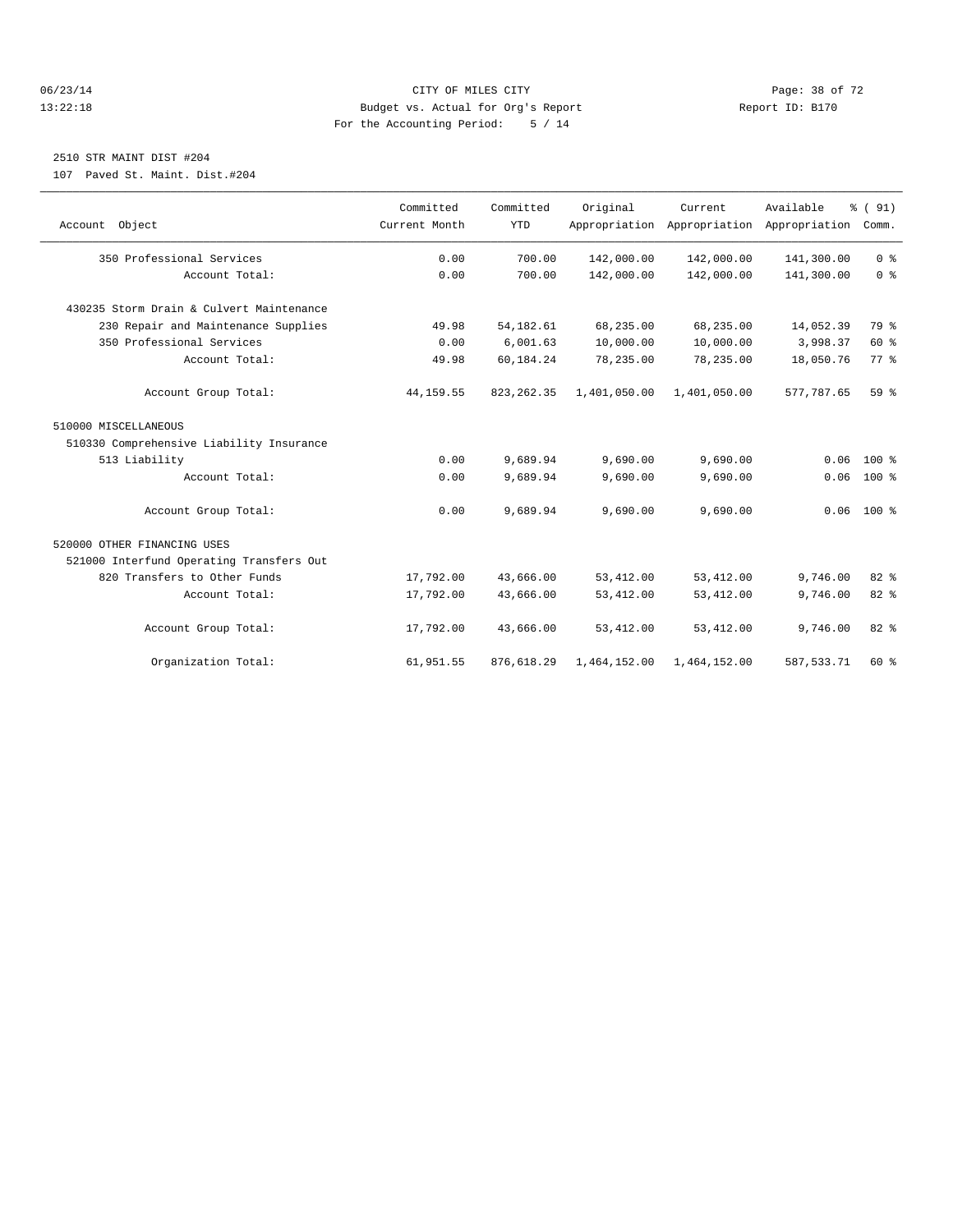#### 06/23/14 Page: 39 of 72 13:22:18 Budget vs. Actual for Org's Report Report ID: B170 For the Accounting Period: 5 / 14

## 2510 STR MAINT DIST #204

108 Unpaved Street Maintenance

| Account Object            | Committed<br>Current Month | Committed<br>YTD | Original                  | Current | Available<br>Appropriation Appropriation Appropriation | $\frac{1}{6}$ (91)<br>Comm. |
|---------------------------|----------------------------|------------------|---------------------------|---------|--------------------------------------------------------|-----------------------------|
| 430000 Public Works       |                            |                  |                           |         |                                                        |                             |
| 430220 Operations         |                            |                  |                           |         |                                                        |                             |
| 350 Professional Services | 0.00                       | 24.83            | 0.00                      | 0.00    | $-24.83$ *** $\frac{6}{3}$                             |                             |
| 370 Travel                | 0.00                       | 98.58            | 0.00                      | 0.00    | $-98.58$ *** %                                         |                             |
| Account Total:            | 0.00                       | 123.41           | 0.00                      | 0.00    | $-123.41$                                              | $***$ 2                     |
| Account Group Total:      | 0.00                       | 123.41           | 0.00                      | 0.00    | $-123.41$ *** &                                        |                             |
| Organization Total:       | 0.00                       | 123.41           | 0.00                      | 0.00    | $-123.41$ *** &                                        |                             |
|                           |                            |                  |                           |         |                                                        |                             |
| Fund Total:               | 61,951.55                  | 876,741.70       | 1,464,152.00 1,464,152.00 |         | 587,410.30                                             | 60 %                        |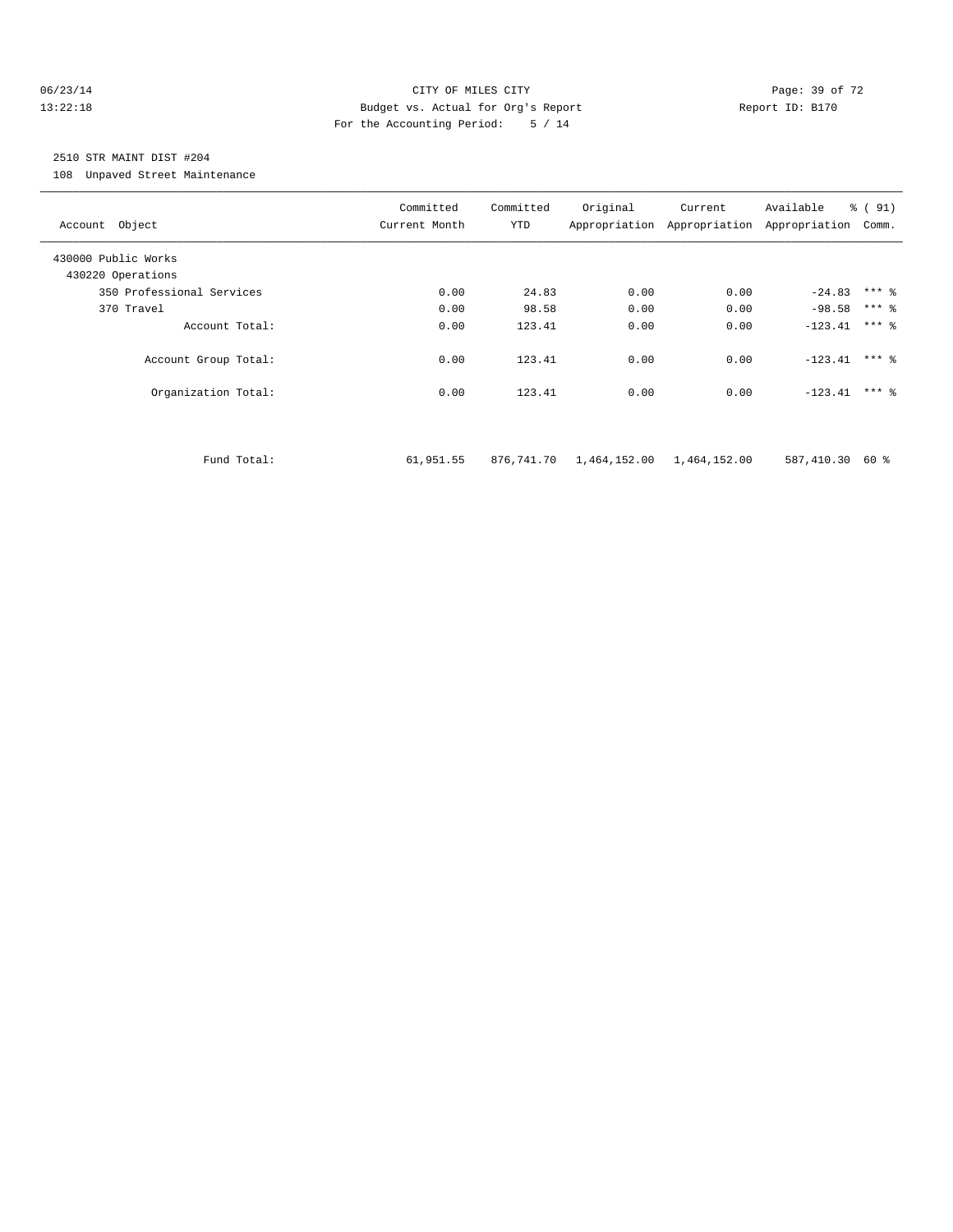#### 06/23/14 Page: 40 of 72 13:22:18 Budget vs. Actual for Org's Report Report ID: B170 For the Accounting Period: 5 / 14

————————————————————————————————————————————————————————————————————————————————————————————————————————————————————————————————————

### 2520 STR MAINT DIST #205

108 Unpaved Street Maintenance

|                                          | Committed     | Committed   | Original   | Current    | Available                                       | $\frac{1}{6}$ (91) |  |
|------------------------------------------|---------------|-------------|------------|------------|-------------------------------------------------|--------------------|--|
| Account Object                           | Current Month | YTD         |            |            | Appropriation Appropriation Appropriation Comm. |                    |  |
| 430000 Public Works                      |               |             |            |            |                                                 |                    |  |
| 430220 Operations                        |               |             |            |            |                                                 |                    |  |
| 111 Salaries and Wages - Permanent       | 4,701.70      | 50,124.02   | 61,360.00  | 61,360.00  | 11,235.98                                       | 82 %               |  |
| 121 OVERTIME-PERMANENT                   | 111.35        | 1,650.27    | 1,296.00   | 1,296.00   | $-354.27$                                       | $127$ %            |  |
| 131 VACATION                             | 220.27        | 3,043.92    | 4,000.00   | 4,000.00   | 956.08                                          | 76 %               |  |
| 132 SICK LEAVE                           | 105.36        | 1,093.41    | 4,000.00   | 4,000.00   | 2,906.59                                        | 27%                |  |
| 133 OTHER LEAVE PAY                      | 0.00          | 0.00        | 2,400.00   | 2,400.00   | 2,400.00                                        | 0 <sup>8</sup>     |  |
| 134 HOLIDAY PAY                          | 64.40         | 247.27      | 1,632.00   | 1,632.00   | 1,384.73                                        | 15 <sup>8</sup>    |  |
| 141 Unemployment Insurance               | 23.43         | 253.65      | 336.00     | 336.00     | 82.35                                           | 75 %               |  |
| 142 Workers' Compensation                | 256.64        | 2,509.53    | 3,611.00   | 3,611.00   | 1,101.47                                        | 69 %               |  |
| 143 Health Insurance                     | 847.37        | 9,046.20    | 11,653.00  | 11,653.00  | 2,606.80                                        | 78 %               |  |
| 144 FICA                                 | 371.81        | 4,023.79    | 5,706.00   | 5,706.00   | 1,682.21                                        | 71 %               |  |
| 145 PERS                                 | 403.63        | 4,435.00    | 5,863.00   | 5,863.00   | 1,428.00                                        | 76 %               |  |
| 196 CLOTHING ALLOTMENT                   | 0.00          | 172.50      | 180.00     | 180.00     | 7.50                                            | 96%                |  |
| 210 Office Supplies and Materials        | 1.63          | 133.86      | 200.00     | 200.00     | 66.14                                           | 67 %               |  |
| 214 Small Items of Equipment             | 344.70        | 809.39      | 3,000.00   | 3,000.00   | 2,190.61                                        | 27%                |  |
| 220 Operating Expenses                   | 4.00          | 2,442.31    | 3,500.00   | 3,500.00   | 1,057.69                                        | 70 %               |  |
| 222 Chemicals, Lab & Med Supplies        | 0.00          | 0.00        | 500.00     | 500.00     | 500.00                                          | 0 <sup>8</sup>     |  |
| 226 Clothing and Uniforms                | 16.84         | 130.83      | 150.00     | 150.00     | 19.17                                           | 87%                |  |
| 230 Repair and Maintenance Supplies      | 1,279.20      | 1,989.99    | 5,000.00   | 5,000.00   | 3,010.01                                        | 40 %               |  |
| 231 Gas, Oil, Diesel Fuel, Grease, etc.  | 866.97        | 8,187.58    | 10,000.00  | 10,000.00  | 1,812.42                                        | $82$ $%$           |  |
| 242 Sign Parts and Supplies              | 591.93        | 2,087.32    | 2,600.00   | 2,600.00   | 512.68                                          | $80*$              |  |
| 311 Postage, Box Rent, Etc.              | 1.14          | 4.55        | 40.00      | 40.00      | 35.45                                           | $11$ %             |  |
| 330 Publicity, Subscriptions & Dues      | 0.00          | 105.20      | 100.00     | 100.00     | $-5.20$                                         | 105 <sub>8</sub>   |  |
| 334 Memberships, Registrations & Dues    | 0.00          | 0.00        | 50.00      | 50.00      | 50.00                                           | 0 <sup>8</sup>     |  |
| 341 Electric Utility Services            | 5.06          | 80.65       | 150.00     | 150.00     | 69.35                                           | 54 %               |  |
| 344 Gas Utility Service                  | 10.56         | 153.26      | 200.00     | 200.00     | 46.74                                           | 77.8               |  |
| 345 Telephone                            | 91.58         | 740.94      | 500.00     | 500.00     | $-240.94$                                       | 148 %              |  |
| 347 Internet                             | 0.00          | 0.00        | 150.00     | 150.00     | 150.00                                          | 0 <sup>8</sup>     |  |
| 350 Professional Services                | 18.40         | 523.43      | 500.00     | 500.00     | $-23.43$                                        | $105$ %            |  |
| 360 Contr R & M                          | 70.59         | 486.61      | 1,000.00   | 1,000.00   | 513.39                                          | 49 %               |  |
| 363 R&M Vehicles/Equip/Labor-PW          | 2,143.82      | 29,705.49   | 35,000.00  | 35,000.00  | 5,294.51                                        | 85%                |  |
| 370 Travel                               | 0.00          | 126.90      | 250.00     | 250.00     | 123.10                                          | $51$ %             |  |
| 380 Training Services                    | 0.00          | 112.00      | 150.00     | 150.00     | 38.00                                           | 75 %               |  |
| 382 Books                                | 0.00          | 27.85       | 100.00     | 100.00     | 72.15                                           | $28$ %             |  |
| 511 Insurance on Buildings               | 0.00          | 137.00      | $-44.00$   | $-44.00$   | $-181.00$                                       | $***$ 8            |  |
| 512 Insurance on Vehicles & Equipment    | 0.00          | 532.37      | 532.00     | 532.00     | $-0.37$                                         | 100 %              |  |
| 513 Liability                            | 0.00          | 283.37      | 0.00       | 0.00       | $-283.37$                                       | $***$ $_{8}$       |  |
| 531 Building & Office Rental             | 166.66        | 1,833.26    | 2,000.00   | 2,000.00   | 166.74                                          | $92$ $%$           |  |
| 532 Land Rental                          | 0.00          | 0.00        | 1,500.00   | 1,500.00   | 1,500.00                                        | 0 <sup>8</sup>     |  |
| Account Total:                           | 12,719.04     | 127, 233.72 | 169,165.00 | 169,165.00 | 41,931.28                                       | 75 %               |  |
| 430233 Roadway/Re-surfacing              |               |             |            |            |                                                 |                    |  |
| 230 Repair and Maintenance Supplies      | $-13, 211.67$ | 0.00        | 12,400.00  | 12,400.00  | 12,400.00                                       | 0 <sup>8</sup>     |  |
| 350 Professional Services                | 13, 211.67    | 13, 211.67  | 125,000.00 | 125,000.00 | 111,788.33                                      | $11*$              |  |
| Account Total:                           | 0.00          | 13, 211.67  | 137,400.00 | 137,400.00 | 124, 188. 33                                    | 10 <sup>°</sup>    |  |
| 430235 Storm Drain & Culvert Maintenance |               |             |            |            |                                                 |                    |  |
| 230 Repair and Maintenance Supplies      | 0.00          | 0.00        | 50,000.00  | 50,000.00  | 50,000.00                                       | 0 <sup>8</sup>     |  |
| 350 Professional Services                | 0.00          | 0.00        | 50,000.00  | 50,000.00  | 50,000.00                                       | 0 <sup>8</sup>     |  |
|                                          |               |             |            |            |                                                 |                    |  |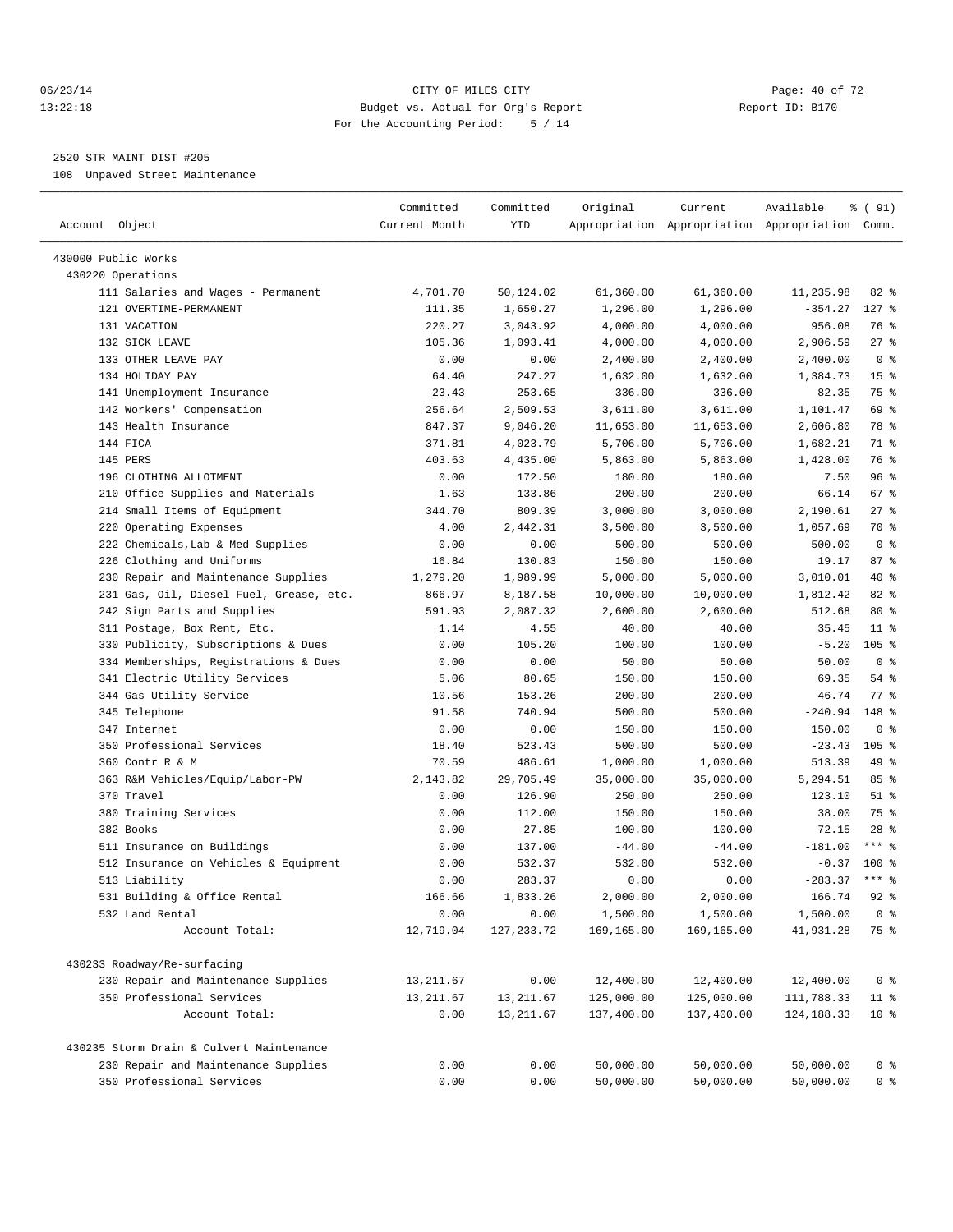#### 06/23/14 Page: 41 of 72 13:22:18 Budget vs. Actual for Org's Report Report ID: B170 For the Accounting Period: 5 / 14

## 2520 STR MAINT DIST #205

108 Unpaved Street Maintenance

| Account Object                           | Committed<br>Current Month | Committed<br><b>YTD</b> | Original   | Current<br>Appropriation Appropriation | Available<br>Appropriation | % (91)<br>Comm. |  |
|------------------------------------------|----------------------------|-------------------------|------------|----------------------------------------|----------------------------|-----------------|--|
| Account Total:                           | 0.00                       | 0.00                    | 100,000.00 | 100,000.00                             | 100,000.00                 | 0 <sup>8</sup>  |  |
| Account Group Total:                     | 12,719.04                  | 140,445.39              | 406,565.00 | 406,565.00                             | 266, 119.61                | 35 <sup>8</sup> |  |
| 510000 MISCELLANEOUS                     |                            |                         |            |                                        |                            |                 |  |
| 510330 Comprehensive Liability Insurance |                            |                         |            |                                        |                            |                 |  |
| 513 Liability                            | 0.00                       | 896.70                  | 897.00     | 897.00                                 | 0.30                       | $100*$          |  |
| Account Total:                           | 0.00                       | 896.70                  | 897.00     | 897.00                                 |                            | $0.30 100$ %    |  |
| Account Group Total:                     | 0.00                       | 896.70                  | 897.00     | 897.00                                 |                            | $0.30$ 100 %    |  |
| 520000 OTHER FINANCING USES              |                            |                         |            |                                        |                            |                 |  |
| 521000 Interfund Operating Transfers Out |                            |                         |            |                                        |                            |                 |  |
| 820 Transfers to Other Funds             | 4,949.76                   | 16, 445.86              | 31,394.00  | 31,394.00                              | 14,948.14                  | $52$ $%$        |  |
| Account Total:                           | 4,949.76                   | 16, 445.86              | 31,394.00  | 31,394.00                              | 14,948.14                  | $52$ $%$        |  |
| Account Group Total:                     | 4,949.76                   | 16,445.86               | 31,394.00  | 31,394.00                              | 14,948.14                  | $52$ $%$        |  |
| Organization Total:                      | 17,668.80                  | 157,787.95              | 438,856.00 | 438,856.00                             | 281,068.05                 | 36 <sup>8</sup> |  |
|                                          |                            |                         |            |                                        |                            |                 |  |
| Fund Total:                              | 17,668.80                  | 157,787.95              | 438,856.00 | 438,856.00                             | 281,068.05                 | $36*$           |  |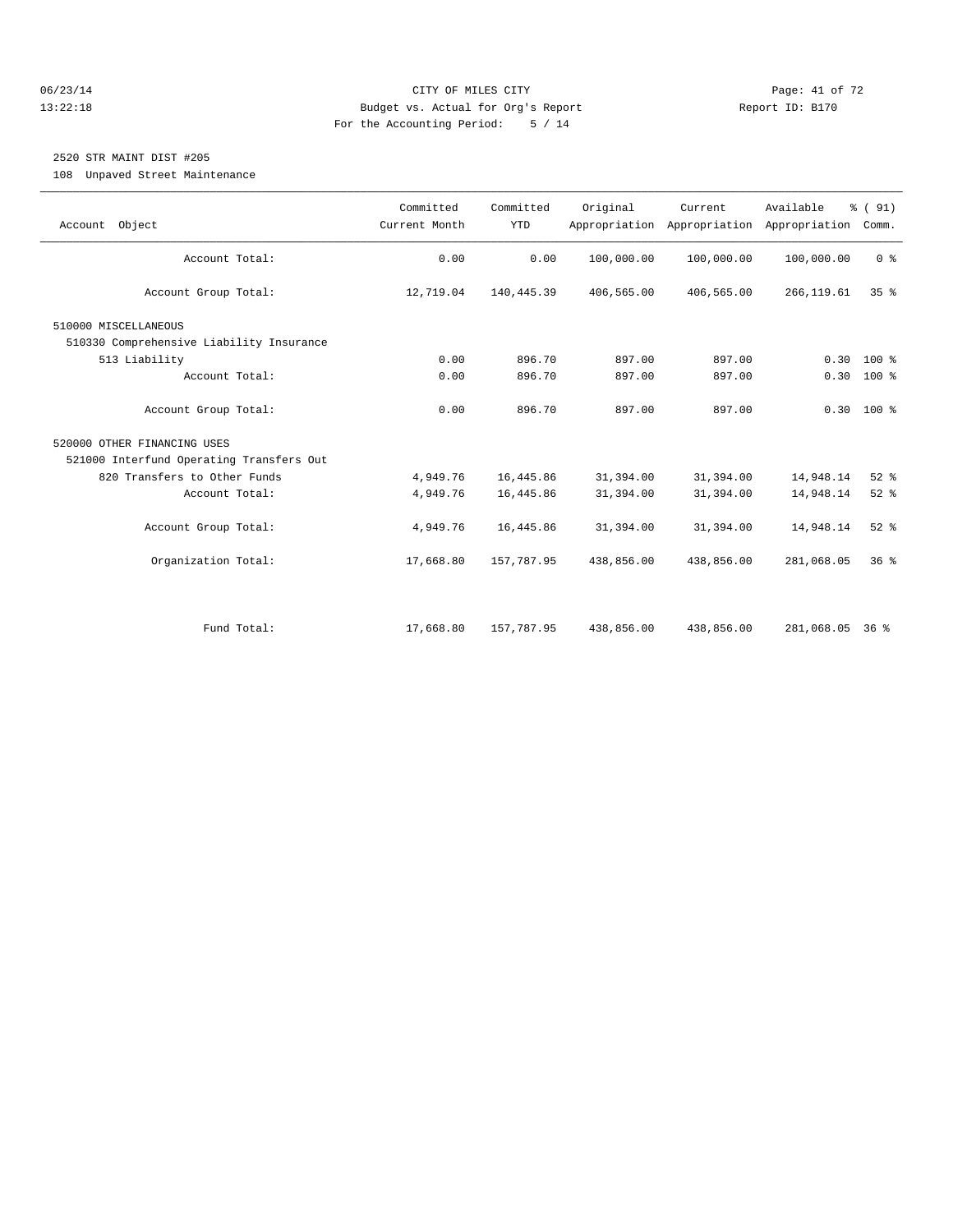#### 06/23/14 Page: 42 of 72 13:22:18 Budget vs. Actual for Org's Report Report ID: B170 For the Accounting Period: 5 / 14

#### 2540 STR MAINT DIST#207-(MILESTOWN ESTATES)

109 Milestown Estates Maintenance Dist.

| Account Object                           | Committed<br>Current Month | Committed<br><b>YTD</b> | Original | Current<br>Appropriation Appropriation Appropriation | Available     | % (91)<br>Comm. |  |
|------------------------------------------|----------------------------|-------------------------|----------|------------------------------------------------------|---------------|-----------------|--|
|                                          |                            |                         |          |                                                      |               |                 |  |
| 430000 Public Works                      |                            |                         |          |                                                      |               |                 |  |
| 430220 Operations                        |                            |                         |          |                                                      |               |                 |  |
| 111 Salaries and Wages - Permanent       | 239.02                     | 2,545.11                | 3,004.00 | 3,004.00                                             | 458.89        | 85%             |  |
| 121 OVERTIME-PERMANENT                   | 5.78                       | 91.44                   | 65.00    | 65.00                                                | $-26.44$      | $141$ %         |  |
| 131 VACATION                             | 11.72                      | 159.22                  | 310.00   | 310.00                                               | 150.78        | $51$ $%$        |  |
| 132 SICK LEAVE                           | 5.41                       | 51.67                   | 100.00   | 100.00                                               | 48.33         | $52$ $%$        |  |
| 133 OTHER LEAVE PAY                      | 0.00                       | 0.00                    | 120.00   | 120.00                                               | 120.00        | 0 <sup>8</sup>  |  |
| 134 HOLIDAY PAY                          | 4.14                       | 16.99                   | 12.00    | 12.00                                                | $-4.99$       | $142$ $%$       |  |
| 141 Unemployment Insurance               | 1.17                       | 12.80                   | 15.00    | 15.00                                                | 2.20          | 85%             |  |
| 142 Workers' Compensation                | 13.12                      | 128.94                  | 160.00   | 160.00                                               | 31.06         | 81 %            |  |
| 143 Health Insurance                     | 43.29                      | 457.70                  | 520.00   | 520.00                                               | 62.30         | 88 %            |  |
| 144 FICA                                 | 19.01                      | 205.82                  | 256.00   | 256.00                                               | 50.18         | $80*$           |  |
| 145 PERS                                 | 20.67                      | 226.12                  | 262.00   | 262.00                                               | 35.88         | 86 %            |  |
| 196 CLOTHING ALLOTMENT                   | 0.00                       | 9.00                    | 8.00     | 8.00                                                 | $-1.00$       | $113*$          |  |
| Account Total:                           | 363.33                     | 3,904.81                | 4,832.00 | 4,832.00                                             | 927.19        | $81*$           |  |
| Account Group Total:                     | 363.33                     | 3,904.81                | 4,832.00 | 4,832.00                                             | 927.19        | $81$ %          |  |
| 510000 MISCELLANEOUS                     |                            |                         |          |                                                      |               |                 |  |
| 510330 Comprehensive Liability Insurance |                            |                         |          |                                                      |               |                 |  |
| 513 Liability                            | 0.00                       | 46.27                   | 46.00    | 46.00                                                | $-0.27$ 101 % |                 |  |
| Account Total:                           | 0.00                       | 46.27                   | 46.00    | 46.00                                                | $-0.27$ 101 % |                 |  |
| Account Group Total:                     | 0.00                       | 46.27                   | 46.00    | 46.00                                                | $-0.27$ 101 % |                 |  |
| Organization Total:                      | 363.33                     | 3,951.08                | 4,878.00 | 4,878.00                                             | 926.92        | $81$ %          |  |
|                                          |                            |                         |          |                                                      |               |                 |  |
| Fund Total:                              | 363.33                     | 3,951.08                | 4,878.00 | 4,878.00                                             | 926.92 81 %   |                 |  |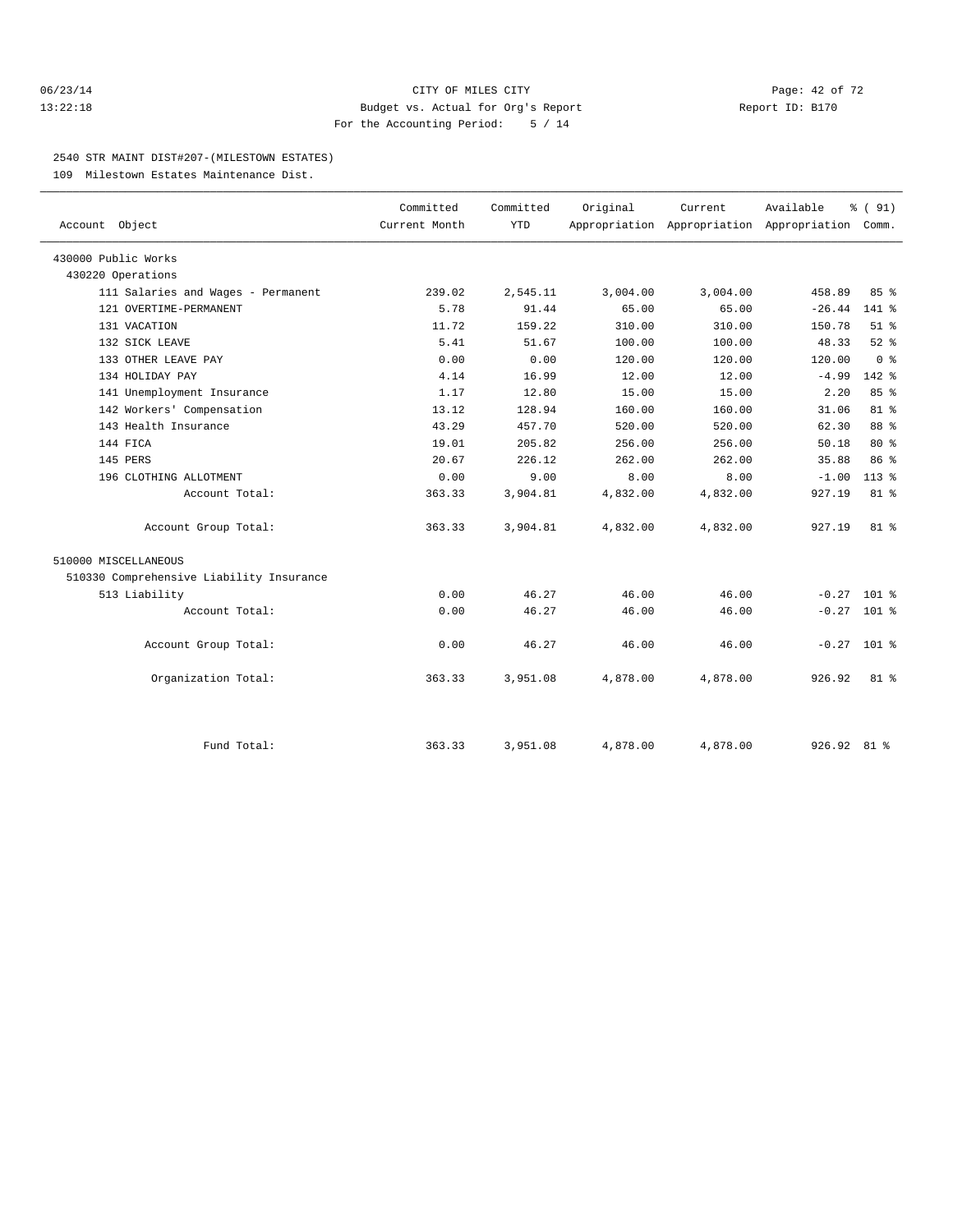#### 06/23/14 Page: 43 of 72 13:22:18 Budget vs. Actual for Org's Report Report ID: B170 For the Accounting Period: 5 / 14

 2820 GAS TAX 34 Gas Tax

| Account Object                           | Committed<br>Current Month | Committed<br><b>YTD</b> | Original   | Current    | Available<br>Appropriation Appropriation Appropriation | % (91)<br>Comm. |  |
|------------------------------------------|----------------------------|-------------------------|------------|------------|--------------------------------------------------------|-----------------|--|
| 520000 OTHER FINANCING USES              |                            |                         |            |            |                                                        |                 |  |
| 521000 Interfund Operating Transfers Out |                            |                         |            |            |                                                        |                 |  |
| 820 Transfers to Other Funds             | 480.39                     | 5,284.29                | 5,765.00   | 5,765.00   | 480.71                                                 | $92$ $%$        |  |
| Account Total:                           | 480.39                     | 5,284.29                | 5,765.00   | 5,765.00   | 480.71                                                 | $92$ $%$        |  |
| 521204 TRANSFER:<br>SID 204              |                            |                         |            |            |                                                        |                 |  |
| 820 Transfers to Other Funds             | 0.00                       | 0.00                    | 90,632.00  | 90,632.00  | 90,632.00                                              | 0 <sup>8</sup>  |  |
| Account Total:                           | 0.00                       | 0.00                    | 90,632.00  | 90,632.00  | 90,632.00                                              | 0 <sup>8</sup>  |  |
| 521205 TRANSFER:<br>SID 205              |                            |                         |            |            |                                                        |                 |  |
| 820 Transfers to Other Funds             | 0.00                       | 0.00                    | 90,633.00  | 90,633.00  | 90,633.00                                              | 0 <sup>8</sup>  |  |
| Account Total:                           | 0.00                       | 0.00                    | 90,633.00  | 90,633.00  | 90,633.00                                              | 0 <sup>8</sup>  |  |
| Account Group Total:                     | 480.39                     | 5,284.29                | 187,030.00 | 187,030.00 | 181,745.71                                             | 3 <sup>8</sup>  |  |
| Organization Total:                      | 480.39                     | 5,284.29                | 187,030.00 | 187,030.00 | 181,745.71                                             | 3 <sup>8</sup>  |  |
|                                          |                            |                         |            |            |                                                        |                 |  |
| Fund Total:                              | 480.39                     | 5,284.29                | 187,030.00 | 187,030.00 | 181,745.71                                             | 3%              |  |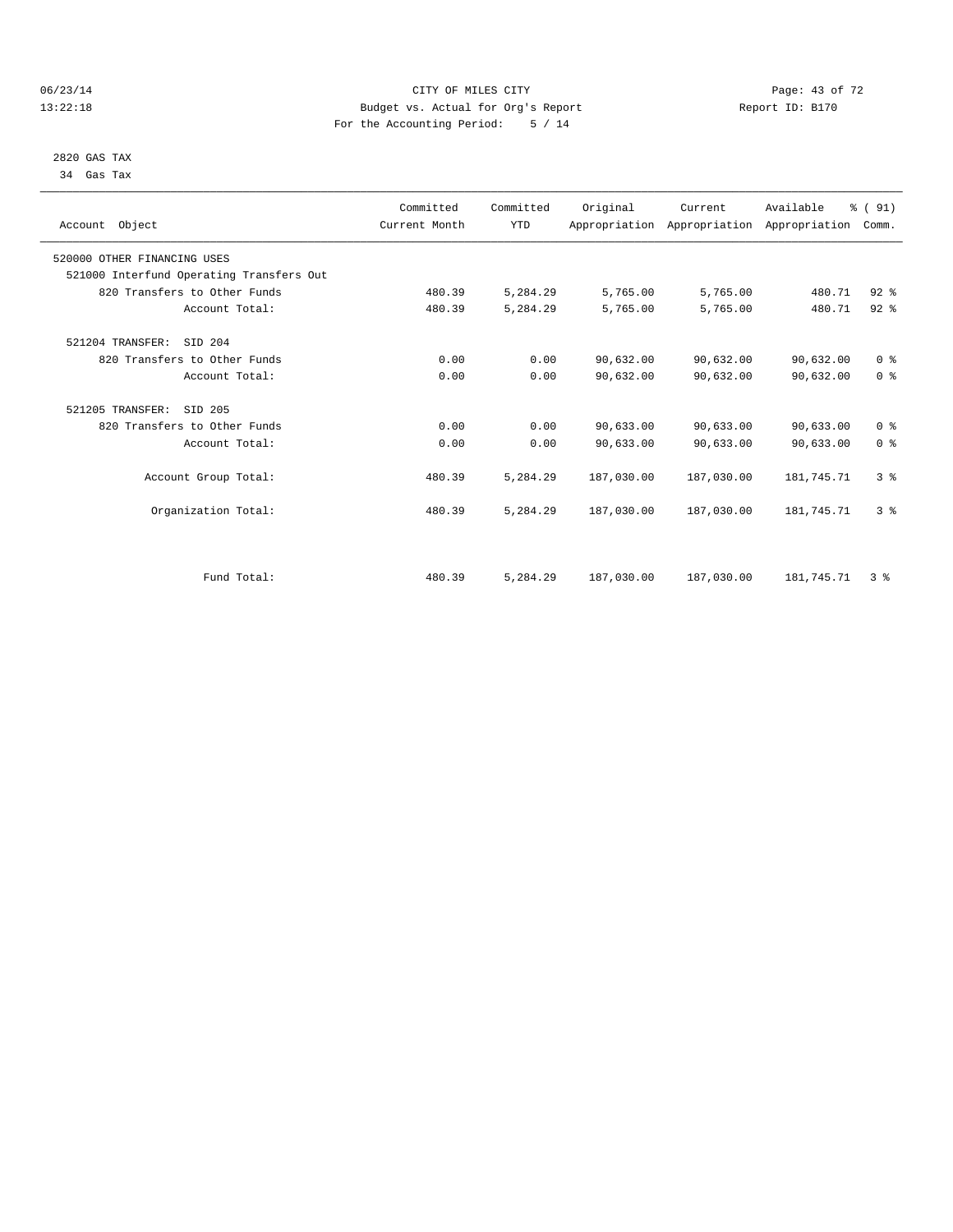#### 06/23/14 Page: 44 of 72 13:22:18 Budget vs. Actual for Org's Report Report ID: B170 For the Accounting Period: 5 / 14

## 2850 911 EMERGENCY

105 Enhanced 911

| Account Object                             | Committed<br>Current Month | Committed<br><b>YTD</b> | Original   | Current    | Available<br>Appropriation Appropriation Appropriation Comm. | % (91)             |
|--------------------------------------------|----------------------------|-------------------------|------------|------------|--------------------------------------------------------------|--------------------|
| 420000 PUBLIC SAFETY                       |                            |                         |            |            |                                                              |                    |
| 420140 Crime Control and Investigation(05) |                            |                         |            |            |                                                              |                    |
| 210 Office Supplies and Materials          | 0.00                       | 0.00                    | 5,000.00   | 5,000.00   | 5,000.00                                                     | 0 <sup>8</sup>     |
| 214 Small Items of Equipment               | 0.00                       | 0.00                    | 10,000.00  | 10,000.00  | 10,000.00                                                    | 0 <sup>8</sup>     |
| 220 Operating Expenses                     | 0.00                       | 9,402.50                | 20,000.00  | 20,000.00  | 10,597.50                                                    | 47 %               |
| 231 Gas, Oil, Diesel Fuel, Grease, etc.    | 0.00                       | 0.00                    | 200.00     | 200.00     | 200.00                                                       | 0 <sup>8</sup>     |
| 311 Postage, Box Rent, Etc.                | 0.00                       | 0.00                    | 500.00     | 500.00     | 500.00                                                       | 0 <sup>8</sup>     |
| 320 Printing, Duplicating, Typing &        | 0.00                       | 0.00                    | 500.00     | 500.00     | 500.00                                                       | 0 <sup>8</sup>     |
| 334 Memberships, Registrations & Dues      | 0.00                       | 0.00                    | 300.00     | 300.00     | 300.00                                                       | 0 <sup>8</sup>     |
| 341 Electric Utility Services              | 45.23                      | 512.02                  | 1,500.00   | 1,500.00   | 987.98                                                       | $34$ $%$           |
| 345 Telephone                              | 2,384.05                   | 19,082.91               | 30,000.00  | 30,000.00  | 10,917.09                                                    | 64 %               |
| 350 Professional Services                  | 2,755.54                   | 32,602.05               | 100,000.00 | 100,000.00 | 67,397.95                                                    | $33$ $%$           |
| 370 Travel                                 | 0.00                       | 450.00                  | 5,000.00   | 5,000.00   | 4,550.00                                                     | 9 <sup>8</sup>     |
| 380 Training Services                      | 225.00                     | 1,012.00                | 5,000.00   | 5,000.00   | 3,988.00                                                     | $20*$              |
| 512 Insurance on Vehicles & Equipment      | 0.00                       | 124.41                  | 124.00     | 124.00     | $-0.41$                                                      | $100*$             |
| 940 Machinery & Equipment                  | 0.00                       | 0.00                    | 35,000.00  | 35,000.00  | 35,000.00                                                    | 0 <sup>8</sup>     |
| 941 911 Eq & Software (2/01)               | 0.00                       | 0.00                    | 23,030.00  | 23,030.00  | 23,030.00                                                    | 0 <sup>8</sup>     |
| Account Total:                             | 5,409.82                   | 63,185.89               | 236,154.00 | 236,154.00 | 172,968.11                                                   | $27$ %             |
| Account Group Total:                       | 5,409.82                   | 63,185.89               | 236,154.00 | 236,154.00 | 172,968.11                                                   | $27*$              |
| 520000 OTHER FINANCING USES                |                            |                         |            |            |                                                              |                    |
| 521000 Interfund Operating Transfers Out   |                            |                         |            |            |                                                              |                    |
| 820 Transfers to Other Funds               | 0.00                       | 85,780.28               | 112,000.00 | 112,000.00 | 26, 219.72                                                   | 77.8               |
| Account Total:                             | 0.00                       | 85,780.28               | 112,000.00 | 112,000.00 | 26, 219.72                                                   | $77$ $\frac{6}{9}$ |
| Account Group Total:                       | 0.00                       | 85,780.28               | 112,000.00 | 112,000.00 | 26, 219.72                                                   | $77$ $\frac{6}{9}$ |
| Organization Total:                        | 5,409.82                   | 148,966.17              | 348,154.00 | 348,154.00 | 199, 187.83                                                  | $43$ %             |
| Fund Total:                                | 5,409.82                   | 148,966.17              | 348,154.00 | 348,154.00 | 199, 187. 83 43 %                                            |                    |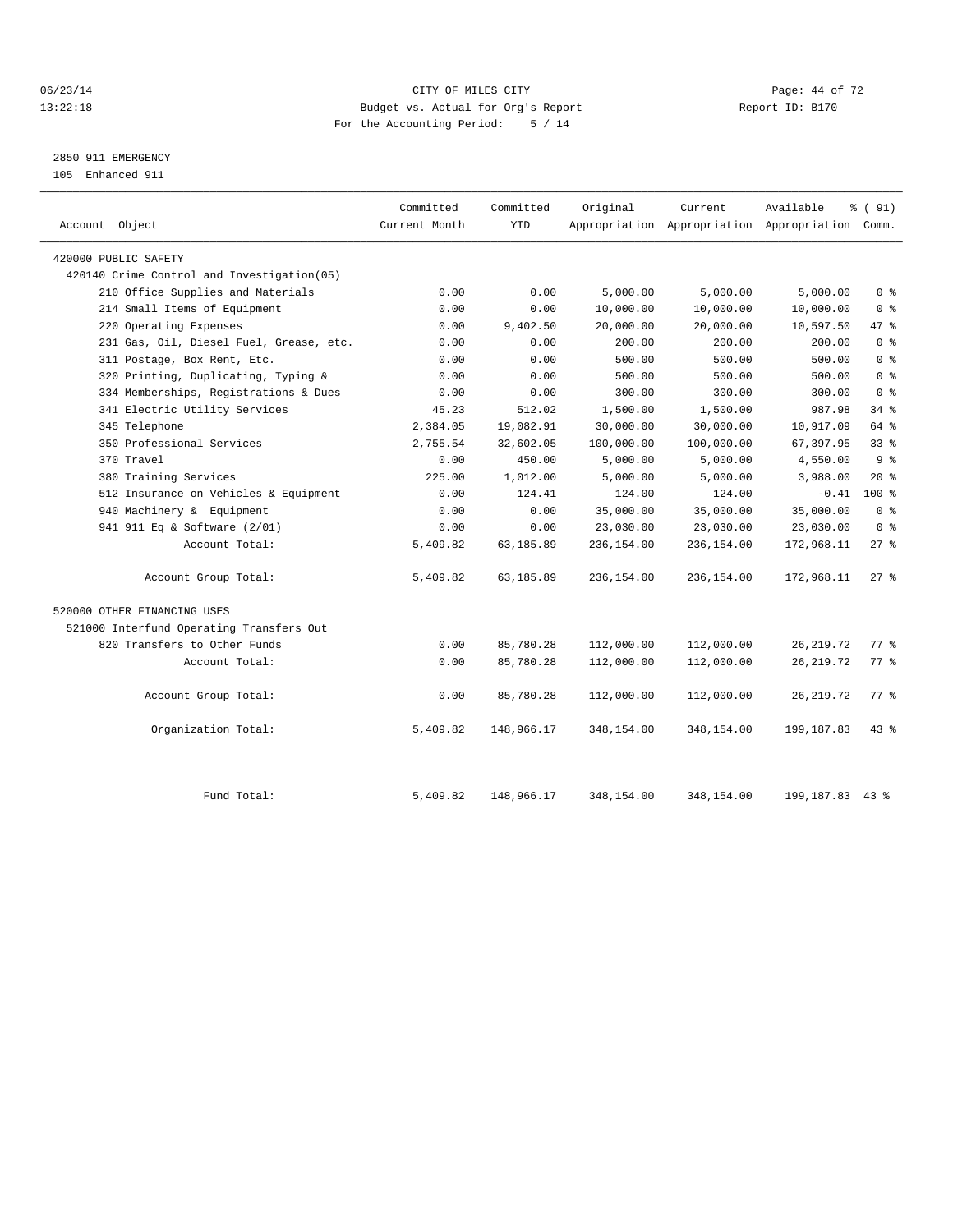#### 06/23/14 Page: 45 of 72 13:22:18 Budget vs. Actual for Org's Report Report ID: B170 For the Accounting Period: 5 / 14

#### 2880 LIBRARY GRANTS

39 HB#193-Interlibrary Loan Reimb

| Object<br>Account                                            | Committed<br>Current Month | Committed<br>YTD | Original<br>Appropriation | Current<br>Appropriation | Available<br>Appropriation | % (91)<br>Comm. |
|--------------------------------------------------------------|----------------------------|------------------|---------------------------|--------------------------|----------------------------|-----------------|
| 460000 CULTURE AND RECREATION<br>460100 Library Services(16) |                            |                  |                           |                          |                            |                 |
| 311 Postage, Box Rent, Etc.                                  | 250.00                     | 2,224.00         | 4,400.00                  | 4,400.00                 | 2,176.00                   | $51$ $%$        |
| 382 Books                                                    | 0.00                       | 0.00             | 100.00                    | 100.00                   | 100.00                     | 0 <sup>8</sup>  |
| Account Total:                                               | 250.00                     | 2,224.00         | 4,500.00                  | 4,500.00                 | 2,276.00                   | $49*$           |
| Account Group Total:                                         | 250.00                     | 2,224.00         | 4,500.00                  | 4,500.00                 | 2,276.00                   | $49*$           |
| Organization Total:                                          | 250.00                     | 2,224.00         | 4,500.00                  | 4,500.00                 | 2,276.00                   | $49*$           |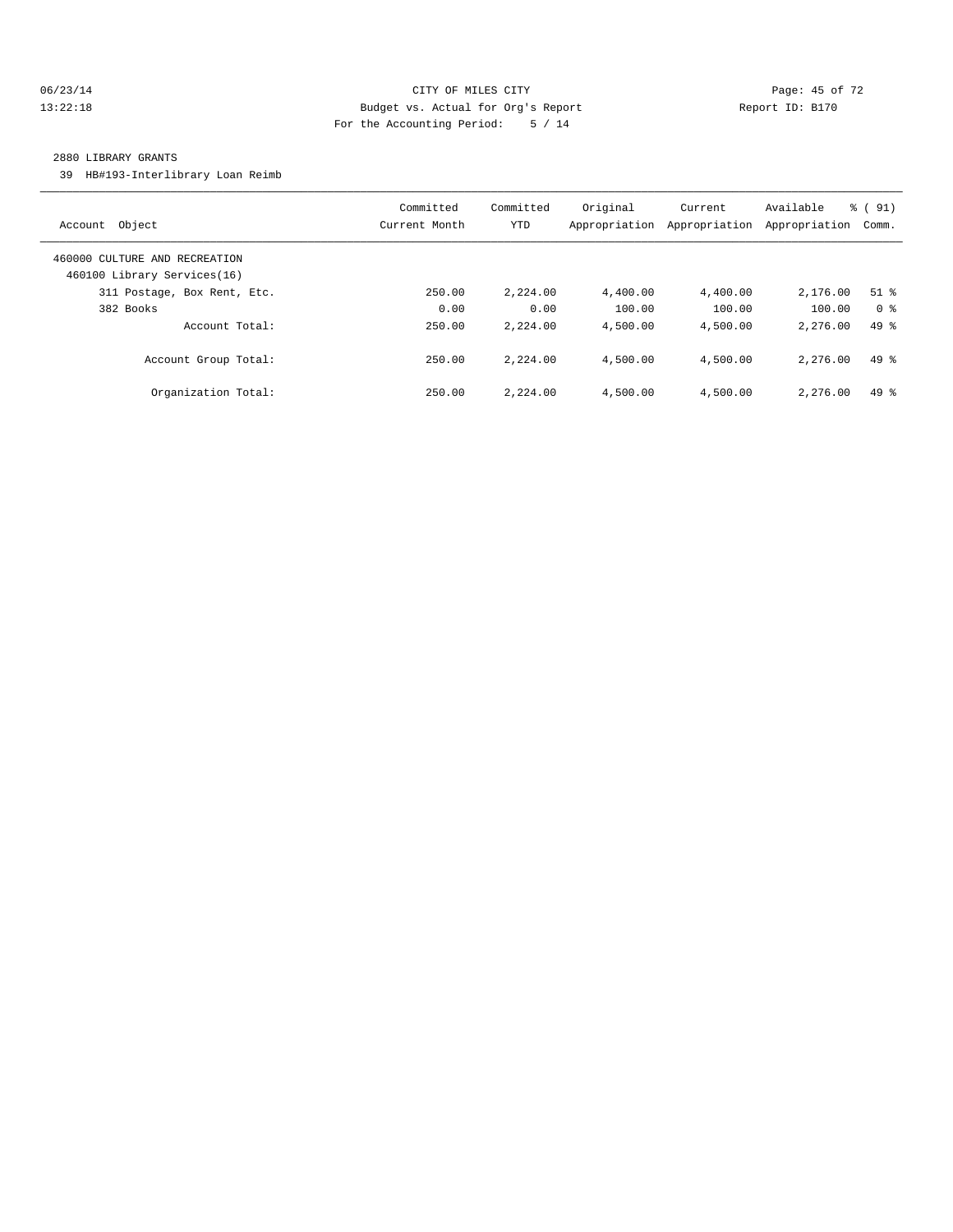#### 06/23/14 Page: 46 of 72 13:22:18 Budget vs. Actual for Org's Report Report ID: B170 For the Accounting Period: 5 / 14

#### 2880 LIBRARY GRANTS

41 Sagebrush Fed/Coal Sev Tax

| Object<br>Account                 | Committed<br>Current Month | Committed<br><b>YTD</b> | Original<br>Appropriation | Current<br>Appropriation | Available<br>Appropriation | $\frac{1}{6}$ (91)<br>Comm. |  |
|-----------------------------------|----------------------------|-------------------------|---------------------------|--------------------------|----------------------------|-----------------------------|--|
| 460000 CULTURE AND RECREATION     |                            |                         |                           |                          |                            |                             |  |
| 460100 Library Services(16)       |                            |                         |                           |                          |                            |                             |  |
| 210 Office Supplies and Materials | 520.66                     | 593.90                  | 150.00                    | 150.00                   | $-443.90$                  | $396$ %                     |  |
| 214 Small Items of Equipment      | 364.00                     | 364.00                  | 0.00                      | 0.00                     | $-364.00$                  | $***$ 8                     |  |
| 350 Professional Services         | 0.00                       | 2,284.00                | 2,484.00                  | 2,484.00                 | 200.00                     | $92$ $%$                    |  |
| 370 Travel                        | 0.00                       | 0.00                    | 2,526.00                  | 2,526.00                 | 2,526.00                   | 0 <sup>8</sup>              |  |
| 380 Training Services             | 0.00                       | 88.95                   | 1,000.00                  | 1,000.00                 | 911.05                     | 9 <sup>8</sup>              |  |
| Account Total:                    | 884.66                     | 3,330.85                | 6.160.00                  | 6,160.00                 | 2,829.15                   | $54$ $%$                    |  |
| Account Group Total:              | 884.66                     | 3,330.85                | 6.160.00                  | 6.160.00                 | 2,829.15                   | $54$ $%$                    |  |
| Organization Total:               | 884.66                     | 3,330.85                | 6,160.00                  | 6,160.00                 | 2,829.15                   | $54$ $%$                    |  |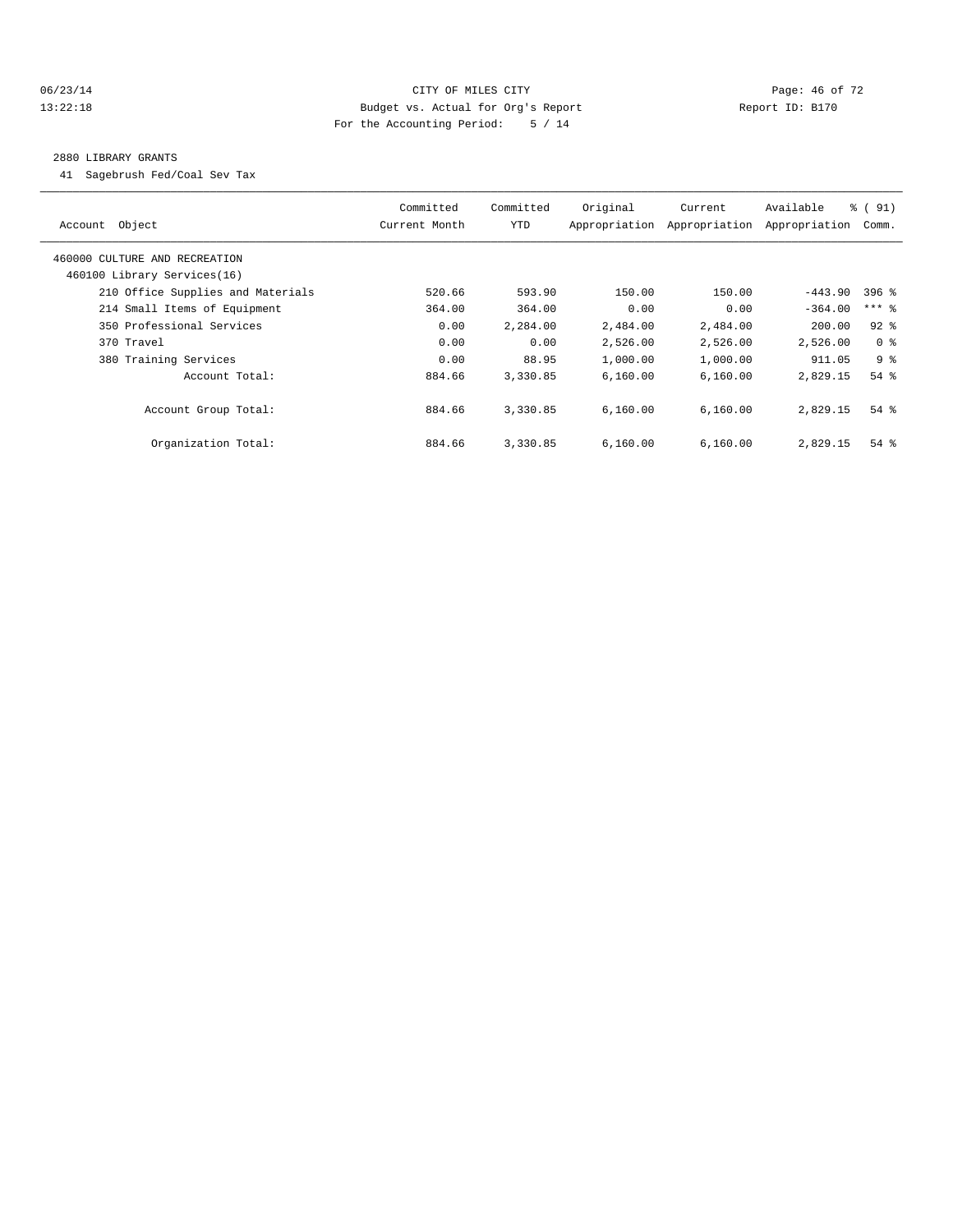#### 06/23/14 Page: 47 of 72 13:22:18 Budget vs. Actual for Org's Report Report ID: B170 For the Accounting Period: 5 / 14

#### 2880 LIBRARY GRANTS

43 State Aid Per Capita-Tech Serv

| Object<br>Account                                            | Committed<br>Current Month | Committed<br><b>YTD</b> | Original<br>Appropriation | Current<br>Appropriation | Available<br>Appropriation | % (91)<br>Comm. |
|--------------------------------------------------------------|----------------------------|-------------------------|---------------------------|--------------------------|----------------------------|-----------------|
| 460000 CULTURE AND RECREATION<br>460100 Library Services(16) |                            |                         |                           |                          |                            |                 |
| 350 Professional Services                                    | 335.00                     | 599.00                  | 0.00                      | 0.00                     | $-599.00$                  | $***$ 2         |
| 360 Contr R & M                                              | 0.00                       | 0.00                    | 6.417.00                  | 6,417.00                 | 6,417.00                   | 0 <sup>8</sup>  |
| Account Total:                                               | 335.00                     | 599.00                  | 6.417.00                  | 6.417.00                 | 5,818.00                   | 9 %             |
| Account Group Total:                                         | 335.00                     | 599.00                  | 6.417.00                  | 6.417.00                 | 5,818.00                   | 9 <sup>°</sup>  |
| Organization Total:                                          | 335.00                     | 599.00                  | 6.417.00                  | 6.417.00                 | 5,818.00                   | 9 <sup>8</sup>  |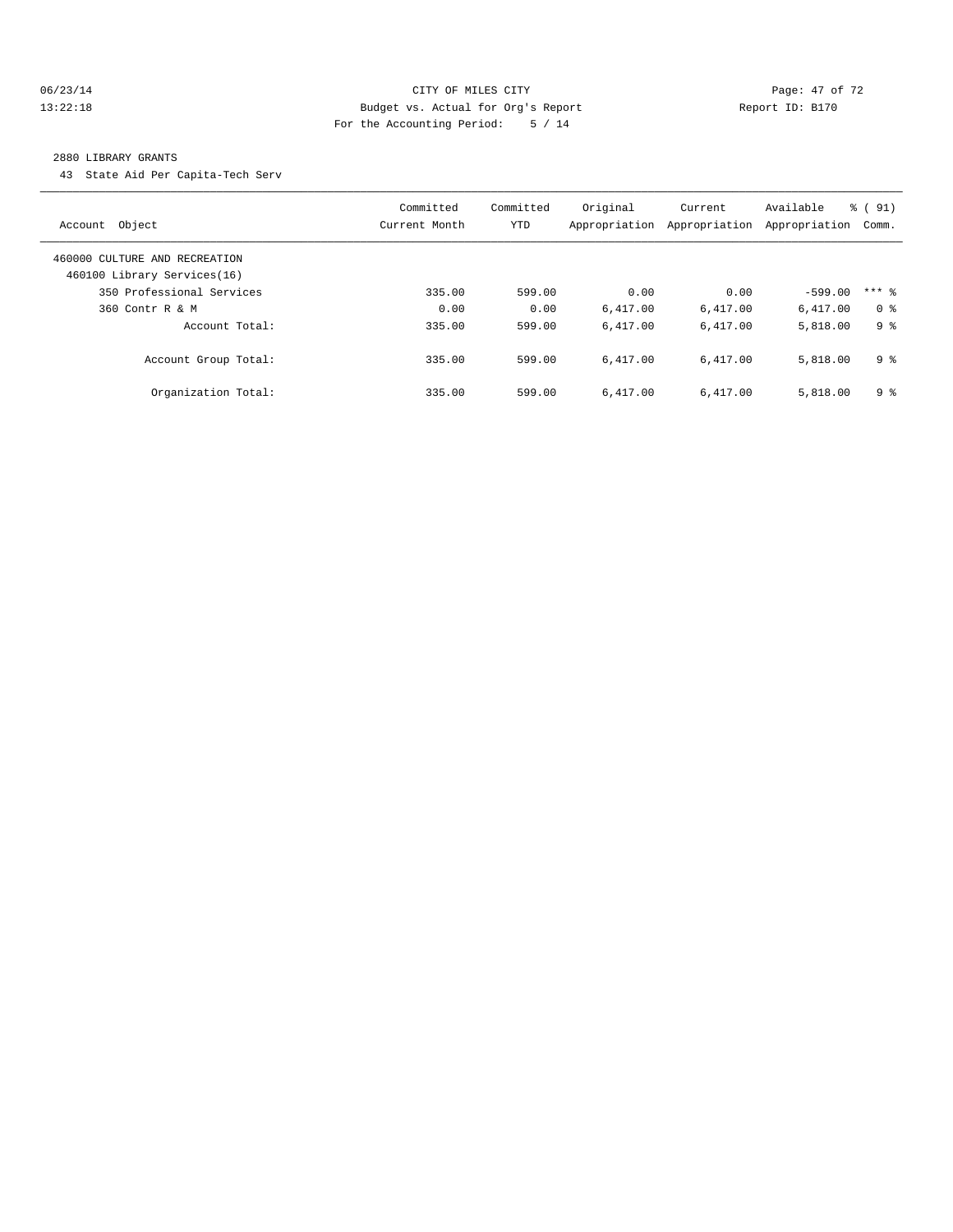#### 06/23/14 Page: 48 of 72 13:22:18 Budget vs. Actual for Org's Report Report ID: B170 For the Accounting Period: 5 / 14

## 2880 LIBRARY GRANTS

44 Humanities Grant

| Account Object                      | Committed<br>Current Month | Committed<br><b>YTD</b> | Original  | Current   | Available<br>Appropriation Appropriation Appropriation | % (91)<br>Comm. |  |
|-------------------------------------|----------------------------|-------------------------|-----------|-----------|--------------------------------------------------------|-----------------|--|
| 460000 CULTURE AND RECREATION       |                            |                         |           |           |                                                        |                 |  |
| 460100 Library Services(16)         |                            |                         |           |           |                                                        |                 |  |
| 210 Office Supplies and Materials   | 0.00                       | 0.00                    | 571.00    | 571.00    | 571.00                                                 | 0 <sup>8</sup>  |  |
| 220 Operating Expenses              | 0.00                       | 0.00                    | 87.00     | 87.00     | 87.00                                                  | 0 <sup>8</sup>  |  |
| 311 Postage, Box Rent, Etc.         | 0.00                       | 0.00                    | 87.00     | 87.00     | 87.00                                                  | 0 <sup>8</sup>  |  |
| 320 Printing, Duplicating, Typing & | 0.00                       | 0.00                    | 159.00    | 159.00    | 159.00                                                 | 0 <sup>8</sup>  |  |
| 330 Publicity, Subscriptions & Dues | 0.00                       | 0.00                    | 250.00    | 250.00    | 250.00                                                 | 0 <sup>8</sup>  |  |
| 350 Professional Services           | 0.00                       | 400.00                  | 1,066.00  | 1,066.00  | 666.00                                                 | 38 <sup>8</sup> |  |
| 370 Travel                          | 0.00                       | 301.63                  | 88.00     | 88.00     | $-213.63$                                              | $343$ $%$       |  |
| 382 Books                           | 0.00                       | 0.00                    | 153.00    | 153.00    | 153.00                                                 | 0 <sup>8</sup>  |  |
| Account Total:                      | 0.00                       | 701.63                  | 2,461.00  | 2,461.00  | 1,759.37                                               | 29%             |  |
| Account Group Total:                | 0.00                       | 701.63                  | 2,461.00  | 2,461.00  | 1,759.37                                               | $29*$           |  |
| Organization Total:                 | 0.00                       | 701.63                  | 2,461.00  | 2,461.00  | 1,759.37                                               | 29 <sup>8</sup> |  |
|                                     |                            |                         |           |           |                                                        |                 |  |
| Fund Total:                         | 1,469.66                   | 6,855.48                | 19,538.00 | 19,538.00 | $12,682.52$ 35 %                                       |                 |  |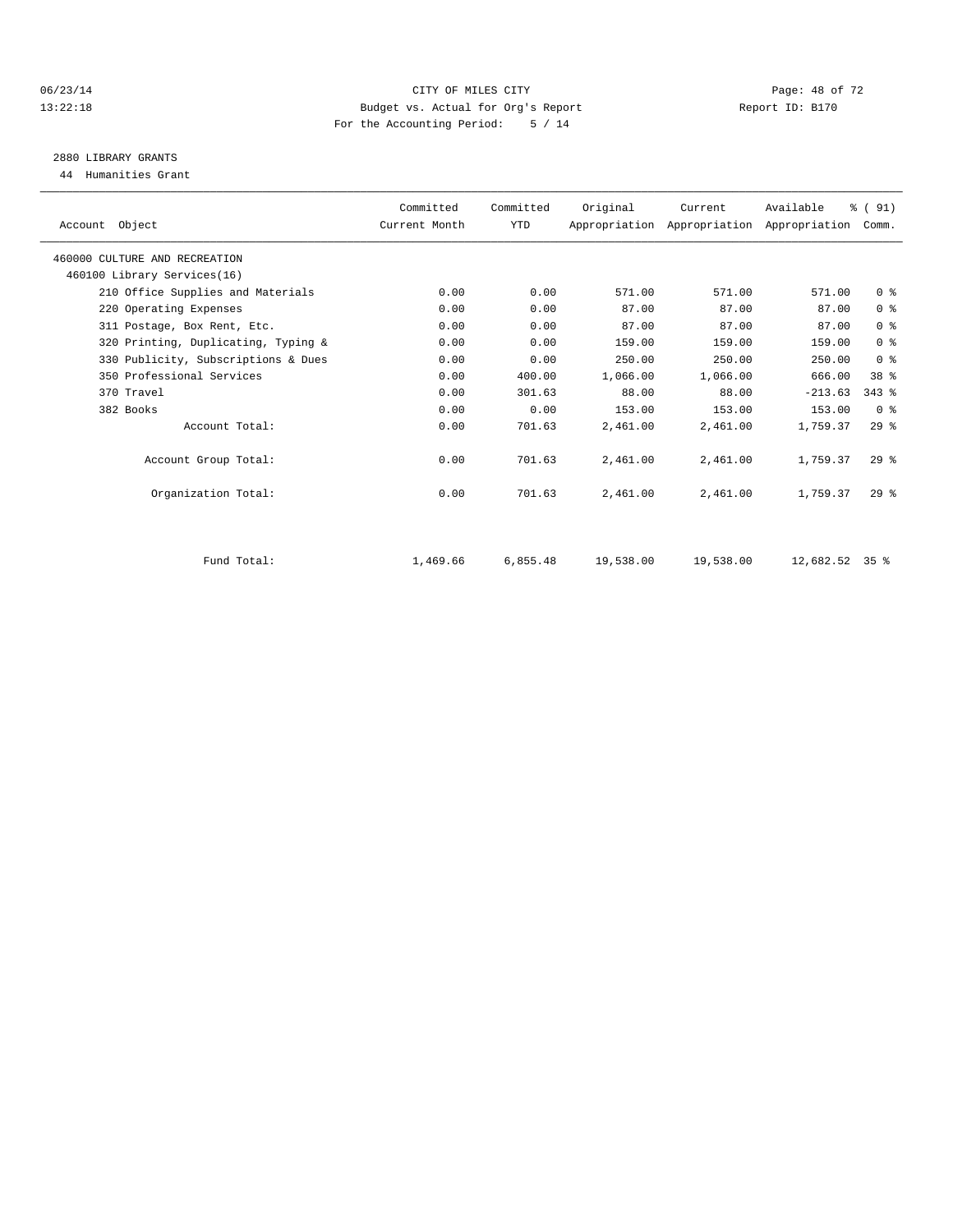#### 06/23/14 Page: 49 of 72 13:22:18 Budget vs. Actual for Org's Report Report ID: B170 For the Accounting Period: 5 / 14

2935 Historic Preservation

11 Historic Preservation

| Account Object                              | Committed<br>Current Month | Committed<br><b>YTD</b> | Original  | Current   | Available<br>Appropriation Appropriation Appropriation Comm. | % (91)          |
|---------------------------------------------|----------------------------|-------------------------|-----------|-----------|--------------------------------------------------------------|-----------------|
| 460000 CULTURE AND RECREATION               |                            |                         |           |           |                                                              |                 |
| 460461 Historic Preservation-Administration |                            |                         |           |           |                                                              |                 |
| 111 Salaries and Wages - Permanent          | 1,126.82                   | 12,683.96               | 15,834.00 | 15,834.00 | 3,150.04                                                     | 80%             |
| 131 VACATION                                | 196.92                     | 828.58                  | 0.00      | 0.00      | $-828.58$                                                    | $***$ $_{8}$    |
| 132 SICK LEAVE                              | 0.00                       | 207.86                  | 0.00      | 0.00      | $-207.86$                                                    | $***$ $-$       |
| 141 Unemployment Insurance                  | 5.96                       | 60.81                   | 71.00     | 71.00     | 10.19                                                        | $86*$           |
| 142 Workers' Compensation                   | 15.27                      | 155.81                  | 183.00    | 183.00    | 27.19                                                        | 85%             |
| 144 FICA                                    | 101.26                     | 1,033.87                | 1,211.00  | 1,211.00  | 177.13                                                       | $85 - 26$       |
| 145 PERS                                    | 106.83                     | 1,090.65                | 1,278.00  | 1,278.00  | 187.35                                                       | 85%             |
| 210 Office Supplies and Materials           | 0.00                       | 283.43                  | 750.00    | 750.00    | 466.57                                                       | 38 <sup>8</sup> |
| 215 Office Supplies- LP Anderson            | 0.00                       | 96.00                   | 0.00      | 0.00      | $-96.00$                                                     | $***$ $=$       |
| 220 Operating Expenses                      | 0.00                       | 0.00                    | 200.00    | 200.00    | 200.00                                                       | 0 <sup>8</sup>  |
| 311 Postage, Box Rent, Etc.                 | 0.00                       | 6.02                    | 0.00      | 0.00      | $-6.02$                                                      | $***$ 8         |
| 320 Printing, Duplicating, Typing &         | 0.00                       | 0.00                    | 200.00    | 200.00    | 200.00                                                       | 0 <sup>8</sup>  |
| 330 Publicity, Subscriptions & Dues         | 0.00                       | 0.00                    | 125.00    | 125.00    | 125.00                                                       | 0 <sup>8</sup>  |
| 345 Telephone                               | 111.64                     | 1,255.20                | 1,380.00  | 1,380.00  | 124.80                                                       | 91 <sub>8</sub> |
| 350 Professional Services                   | 0.00                       | 6,585.00                | 0.00      | 6,585.00  | 0.00                                                         | $100*$          |
| 360 Contr R & M                             | 0.00                       | 0.00                    | 100.00    | 100.00    | 100.00                                                       | 0 <sup>8</sup>  |
| 370 Travel                                  | 0.00                       | 741.49                  | 985.00    | 985.00    | 243.51                                                       | 75 %            |
| 531 Building & Office Rental                | 300.00                     | 3,300.00                | 3,600.00  | 3,600.00  | 300.00                                                       | $92$ $%$        |
| Account Total:                              | 1,964.70                   | 28,328.68               | 25,917.00 | 32,502.00 | 4,173.32                                                     | 87%             |
| 460465 Historic Preservation- CDGB-ED Grant |                            |                         |           |           |                                                              |                 |
| 350 Professional Services                   | 786.25                     | 786.25                  | 0.00      | 0.00      | $-786.25$                                                    | $***$ $%$       |
| Account Total:                              | 786.25                     | 786.25                  | 0.00      | 0.00      | $-786.25$                                                    | $***$ $_{8}$    |
| Account Group Total:                        | 2,750.95                   | 29, 114.93              | 25,917.00 | 32,502.00 | 3,387.07                                                     | $90*$           |
| Organization Total:                         | 2,750.95                   | 29, 114.93              | 25,917.00 | 32,502.00 | 3,387.07                                                     | $90*$           |
| Fund Total:                                 | 2,750.95                   | 29, 114.93              | 25,917.00 | 32,502.00 | 3,387.07 90 %                                                |                 |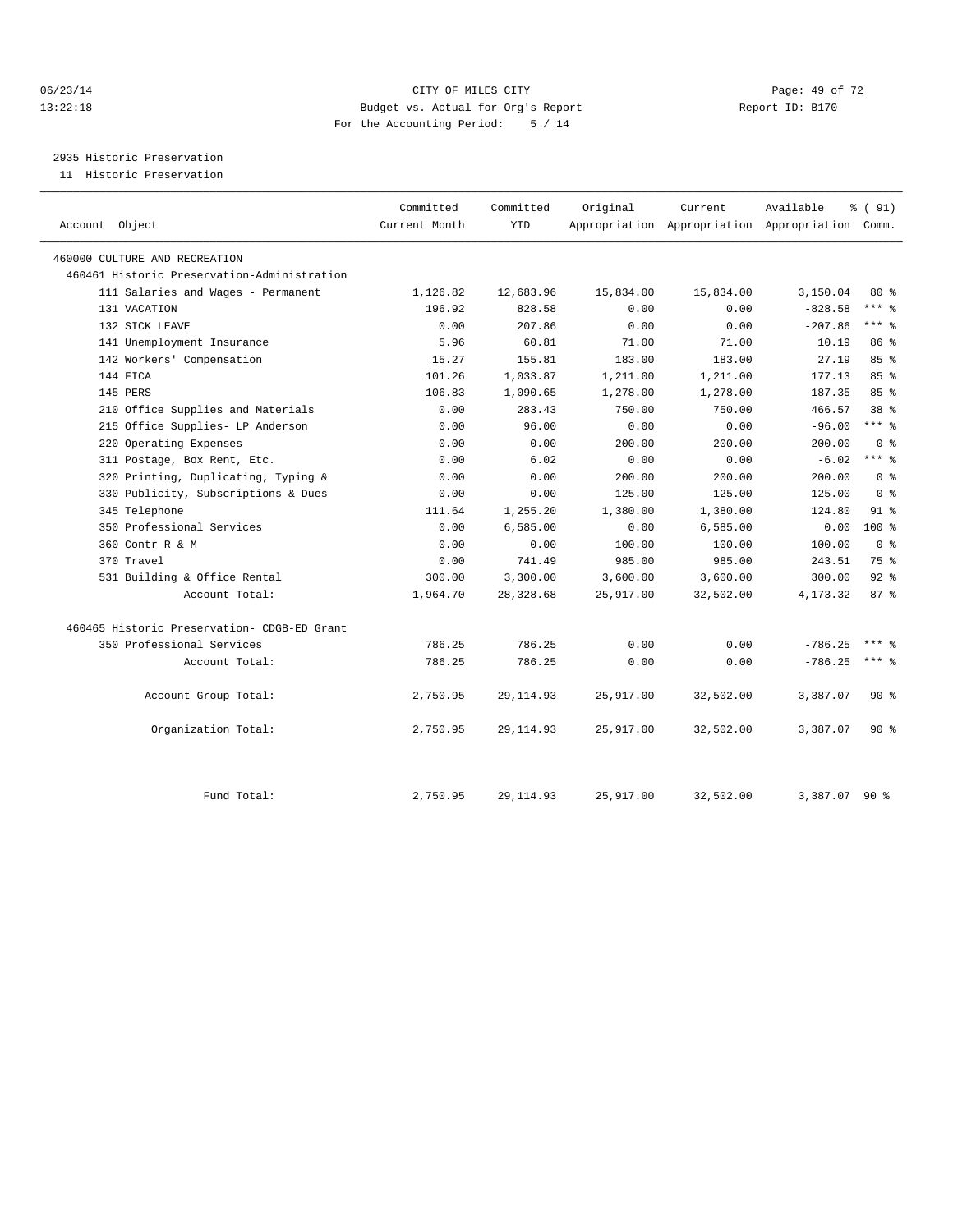#### 06/23/14 Page: 50 of 72 13:22:18 Budget vs. Actual for Org's Report Report ID: B170 For the Accounting Period: 5 / 14

#### 2985 RETIRED SENIOR VOLUNTEER PROG (RSVP)

15 Retired Senior Volunteer Program

|                                       | Committed     | Committed  | Original  | Current   | Available                                       | % (91)           |  |
|---------------------------------------|---------------|------------|-----------|-----------|-------------------------------------------------|------------------|--|
| Account Object                        | Current Month | <b>YTD</b> |           |           | Appropriation Appropriation Appropriation Comm. |                  |  |
| 450000 Social and Economic Services   |               |            |           |           |                                                 |                  |  |
| 450300 RSVP-FEDERAL GRANT- CUSTER     |               |            |           |           |                                                 |                  |  |
| 111 Salaries and Wages - Permanent    | 2,906.43      | 31,664.92  | 40,359.00 | 40,359.00 | 8,694.08                                        | 78 %             |  |
| 131 VACATION                          | 491.48        | 2,084.32   | 0.00      | 0.00      | $-2,084.32$                                     | $***$ 2          |  |
| 132 SICK LEAVE                        | 0.00          | 2,153.38   | 0.00      | 0.00      | $-2, 153.38$                                    | $***$ 2          |  |
| 133 OTHER LEAVE PAY                   | 0.00          | 541.20     | 0.00      | 0.00      | $-541.20$                                       | $***$ 8          |  |
| 141 Unemployment Insurance            | 15.14         | 166.54     | 144.00    | 144.00    | $-22.54$                                        | $116$ %          |  |
| 142 Workers' Compensation             | 38.79         | 426.60     | 452.00    | 452.00    | 25.40                                           | 94 %             |  |
| 143 Health Insurance                  | 618.15        | 6,799.65   | 7,980.00  | 7,980.00  | 1,180.35                                        | 85%              |  |
| 144 FICA                              | 257.28        | 2,830.08   | 3,120.00  | 3,120.00  | 289.92                                          | $91$ $%$         |  |
| 145 PERS                              | 271.42        | 2,985.61   | 2,856.00  | 2,856.00  | $-129.61$                                       | 105 <sub>8</sub> |  |
| 210 Office Supplies and Materials     | 0.00          | 358.99     | 617.00    | 617.00    | 258.01                                          | 58 %             |  |
| 220 Operating Expenses                | 0.00          | 50.00      | 0.00      | 0.00      | $-50.00$                                        | $***$ 8          |  |
| 370 Travel                            | 2,176.56      | 3,904.55   | 4,200.00  | 4,200.00  | 295.45                                          | 93%              |  |
| Account Total:                        | 6,775.25      | 53,965.84  | 59,728.00 | 59,728.00 | 5,762.16                                        | $90*$            |  |
| 450330 RSVP Non-Federal Grant-Custer  |               |            |           |           |                                                 |                  |  |
| 111 Salaries and Wages - Permanent    | 165.35        | 951.50     | 2,825.00  | 2,825.00  | 1,873.50                                        | $34$ $%$         |  |
| 141 Unemployment Insurance            | 0.90          | 1.80       | 14.00     | 14.00     | 12.20                                           | $13*$            |  |
| 142 Workers' Compensation             | 2.31          | 4.62       | 36.00     | 36.00     | 31.38                                           | 13 <sup>°</sup>  |  |
| 144 FICA                              | 15.30         | 30.60      | 240.00    | 240.00    | 209.40                                          | 13 <sup>8</sup>  |  |
| 145 PERS                              | 16.14         | 32.28      | 204.00    | 204.00    | 171.72                                          | 16 <sup>8</sup>  |  |
| 210 Office Supplies and Materials     | 0.00          | 191.79     | 3,870.00  | 3,870.00  | 3,678.21                                        | 5 <sup>°</sup>   |  |
| 220 Operating Expenses                | 1,051.01      | 6,800.19   | 3,750.00  | 3,750.00  | $-3,050.19$                                     | 181 %            |  |
| 311 Postage, Box Rent, Etc.           | 0.00          | 713.69     | 1,150.00  | 1,150.00  | 436.31                                          | 62 %             |  |
| 330 Publicity, Subscriptions & Dues   | 0.00          | 136.80     | 130.00    | 130.00    | $-6.80$                                         | 105 <sub>8</sub> |  |
| 334 Memberships, Registrations & Dues | 0.00          | 50.00      | 0.00      | 0.00      | $-50.00$                                        | $***$ $-$        |  |
| 345 Telephone                         | 138.21        | 1,372.70   | 1,680.00  | 1,680.00  | 307.30                                          | 82%              |  |
| 370 Travel                            | 182.00        | 686.66     | 500.00    | 500.00    | $-186.66$                                       | 137.8            |  |
| 512 Insurance on Vehicles & Equipment | 300.70        | 865.82     | 300.00    | 300.00    | $-565.82$                                       | $289$ $%$        |  |
| 513 Liability                         | 836.89        | 1,409.36   | 0.00      | 0.00      | $-1,409.36$                                     | $***$ 8          |  |
| 530 Rent                              | 0.00          | 1,515.06   | 2,040.00  | 2,040.00  | 524.94                                          | 74 %             |  |
| Account Total:                        | 2,708.81      | 14,762.87  | 16,739.00 | 16,739.00 | 1,976.13                                        | 88 %             |  |
| Account Group Total:                  | 9,484.06      | 68,728.71  | 76,467.00 | 76,467.00 | 7,738.29                                        | 90%              |  |
| Organization Total:                   | 9,484.06      | 68,728.71  | 76,467.00 | 76,467.00 | 7,738.29                                        | $90*$            |  |
| Fund Total:                           | 9,484.06      | 68,728.71  | 76,467.00 | 76,467.00 | 7,738.29 90 %                                   |                  |  |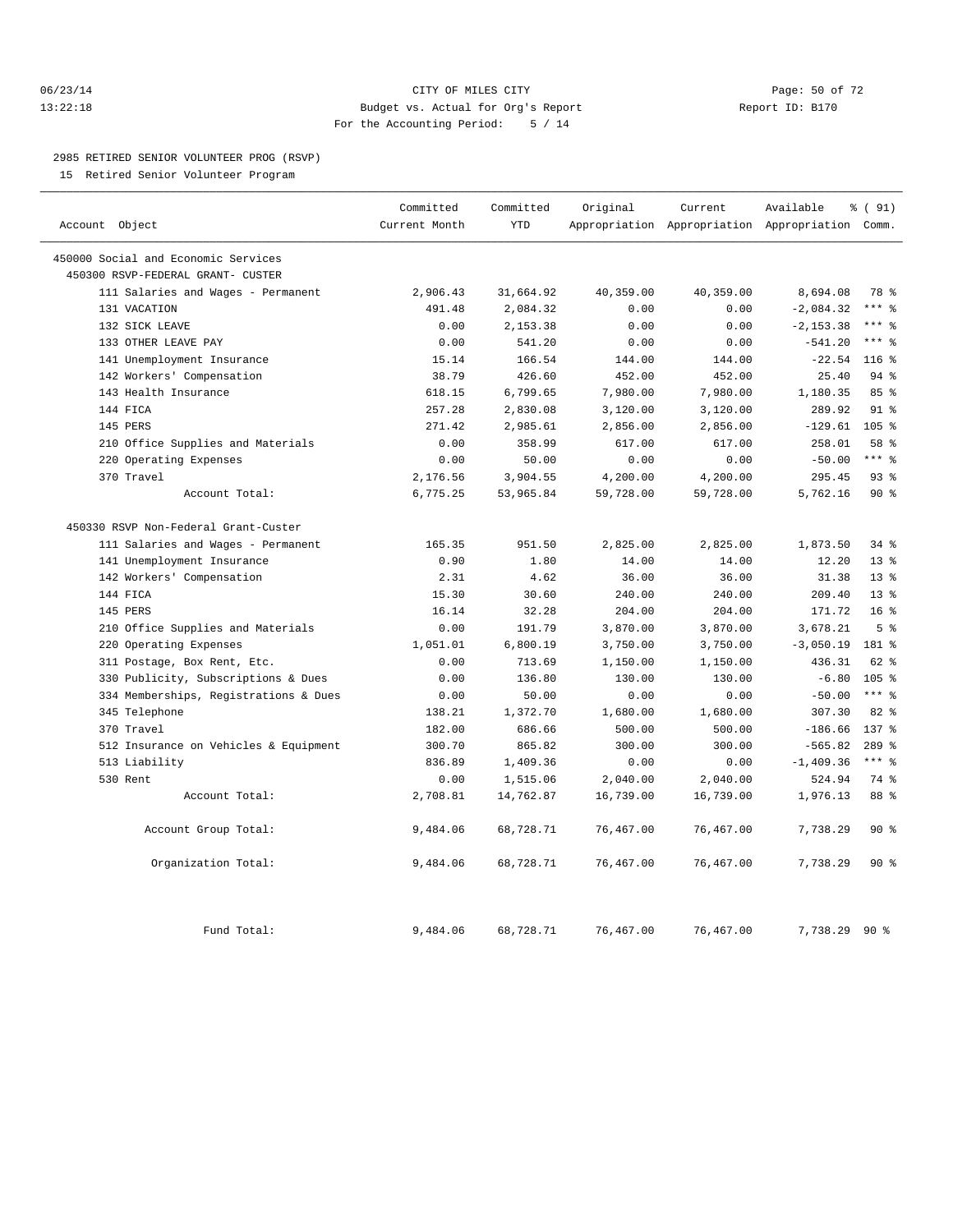#### 06/23/14 Page: 51 of 72 13:22:18 Budget vs. Actual for Org's Report Report ID: B170 For the Accounting Period: 5 / 14

#### 4000 General Fund Capitol Improvement Fund

501 Capital Purchases

| Object<br>Account                                            | Committed<br>Current Month | Committed<br>YTD | Original<br>Appropriation | Current<br>Appropriation | Available<br>Appropriation | % (91)<br>Comm. |
|--------------------------------------------------------------|----------------------------|------------------|---------------------------|--------------------------|----------------------------|-----------------|
| 410000 GENERAL GOVERNMENT<br>410100 Legislative Services(02) |                            |                  |                           |                          |                            |                 |
| 940 Machinery & Equipment                                    | 12,500.00                  | 24, 219.63       | 46,000.00                 | 46,000.00                | 21,780.37                  | $53$ $%$        |
| Account Total:                                               | 12,500.00                  | 24, 219.63       | 46,000.00                 | 46,000.00                | 21,780.37                  | $53$ $%$        |
| Account Group Total:                                         | 12,500.00                  | 24, 219.63       | 46,000.00                 | 46,000.00                | 21,780.37                  | $53$ $%$        |
| Organization Total:                                          | 12,500.00                  | 24, 219.63       | 46,000.00                 | 46,000.00                | 21,780.37                  | 53%             |
|                                                              |                            |                  |                           |                          |                            |                 |
| Fund Total:                                                  | 12,500.00                  | 24, 219.63       | 46,000.00                 | 46,000.00                | 21,780.37                  | 53 %            |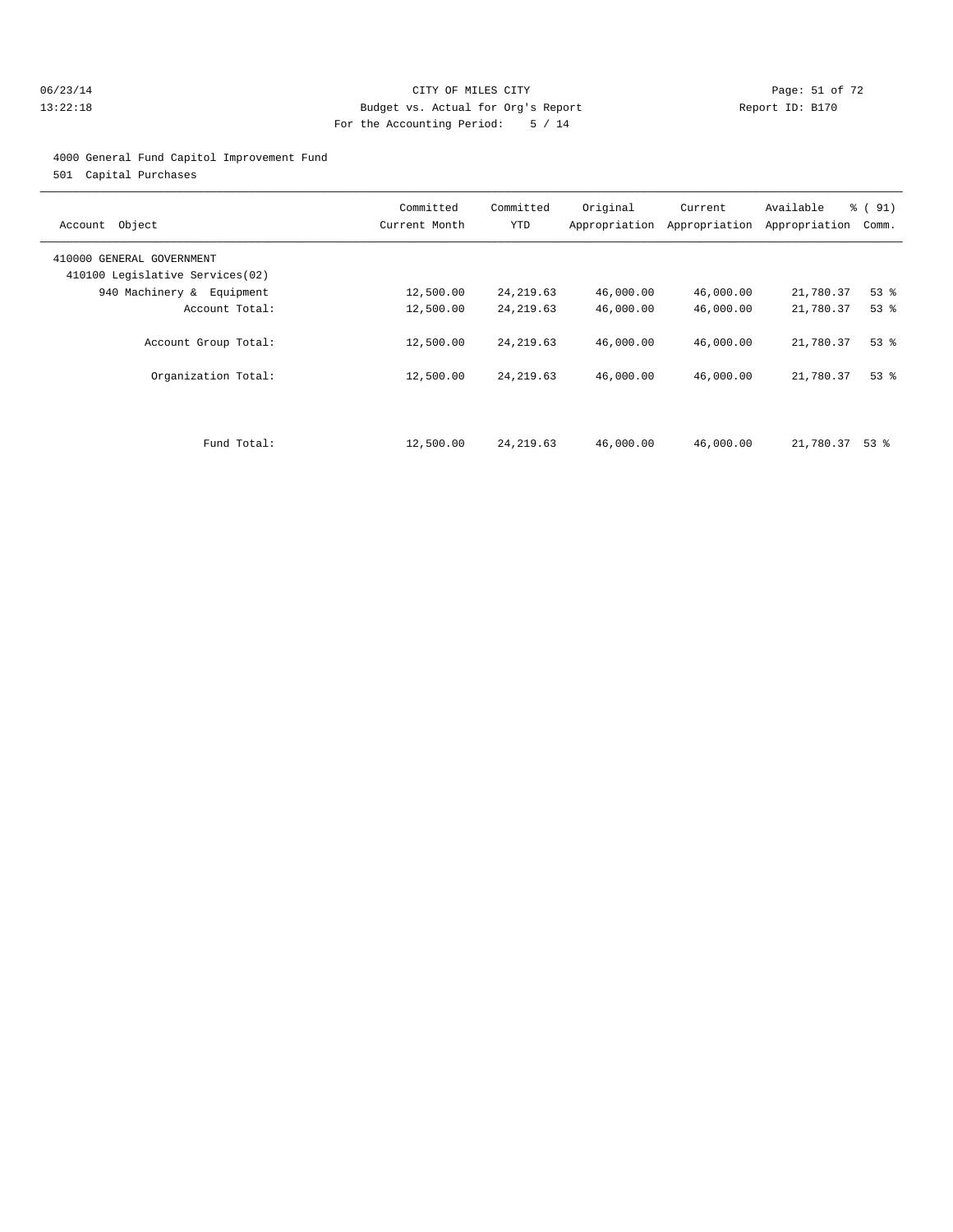#### 06/23/14 Page: 52 of 72 13:22:18 Budget vs. Actual for Org's Report Report ID: B170 For the Accounting Period: 5 / 14

### 4060 CAPITAL IMPROV-PUBLIC WORKS

911 Public Works Operations

| Object<br>Account                                  | Committed<br>Current Month | Committed<br><b>YTD</b> | Original<br>Appropriation | Current<br>Appropriation | Available<br>Appropriation | % (91)<br>Comm. |
|----------------------------------------------------|----------------------------|-------------------------|---------------------------|--------------------------|----------------------------|-----------------|
| 430000 Public Works<br>430233 Roadway/Re-surfacing |                            |                         |                           |                          |                            |                 |
| 940 Machinery & Equipment                          | 0.00                       | 85,061.25               | 119,400.00                | 119,400.00               | 34,338.75                  | 71 %            |
| Account Total:                                     | 0.00                       | 85,061.25               | 119,400.00                | 119,400.00               | 34, 338.75                 | 71 %            |
| Account Group Total:                               | 0.00                       | 85,061.25               | 119,400.00                | 119,400.00               | 34, 338. 75                | 71 %            |
| Organization Total:                                | 0.00                       | 85,061.25               | 119,400.00                | 119,400.00               | 34, 338. 75                | 71 %            |
| Fund Total:                                        | 0.00                       | 85,061.25               | 119,400.00                | 119,400.00               | 34,338.75                  | 71 %            |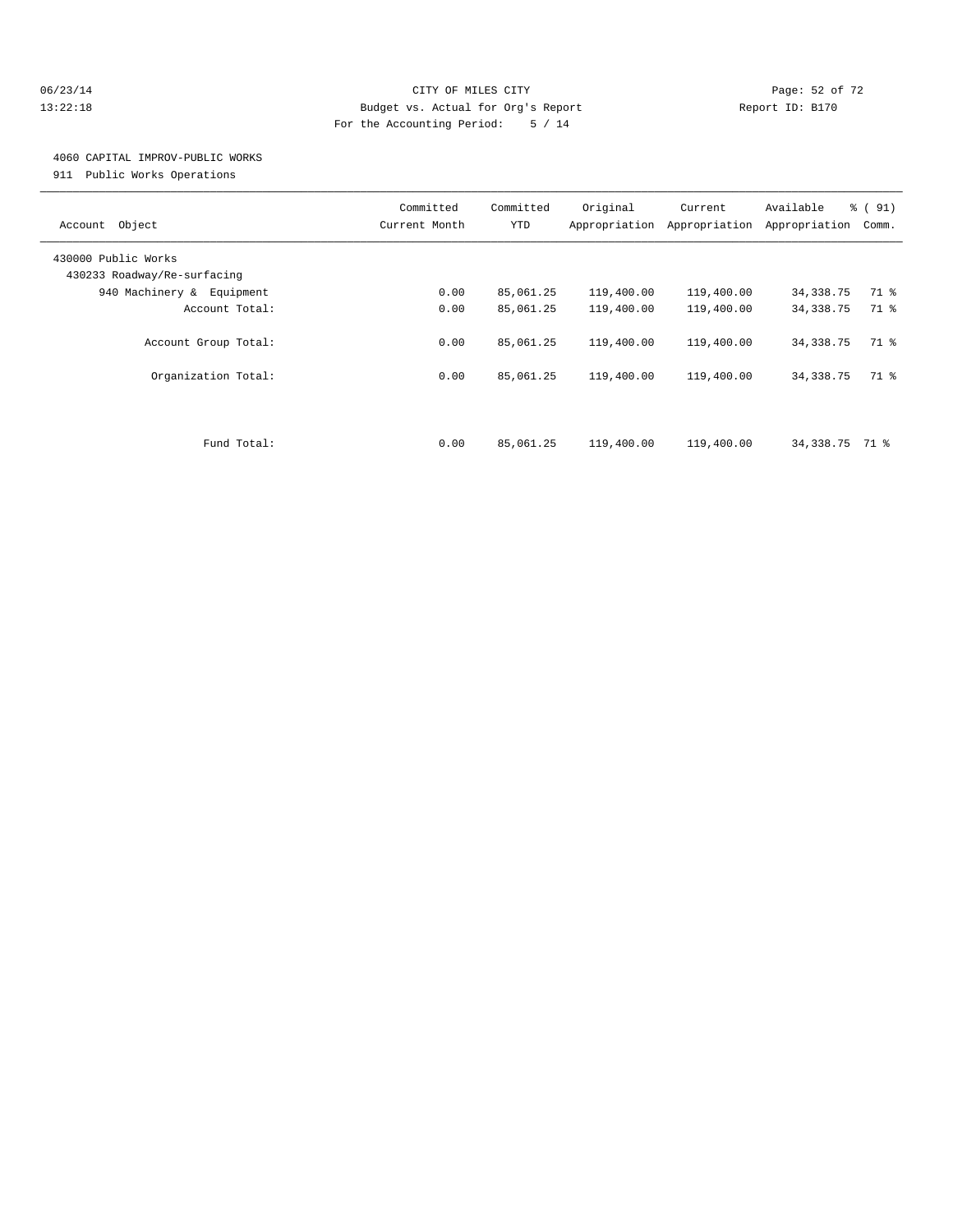#### 06/23/14 Page: 53 of 72 13:22:18 Budget vs. Actual for Org's Report Report ID: B170 For the Accounting Period: 5 / 14

#### 5210 WATER UTILITY

22 Water Plant

| Account Object |                                               | Committed<br>Current Month | Committed<br>YTD | Original   | Current    | Available<br>Appropriation Appropriation Appropriation Comm. | % ( 91)         |
|----------------|-----------------------------------------------|----------------------------|------------------|------------|------------|--------------------------------------------------------------|-----------------|
|                |                                               |                            |                  |            |            |                                                              |                 |
|                | 430000 Public Works                           |                            |                  |            |            |                                                              |                 |
|                | 430530 Water Source of Supply and Pumping(22) |                            |                  |            |            |                                                              |                 |
|                | 111 Salaries and Wages - Permanent            | 17,179.70                  | 173,856.73       | 209,832.00 | 209,832.00 | 35,975.27                                                    | 83%             |
|                | 121 OVERTIME-PERMANENT                        | 397.71                     | 7,446.55         | 16,709.00  | 16,709.00  | 9,262.45                                                     | 45 %            |
|                | 131 VACATION                                  | 799.17                     | 12,976.46        | 15,773.00  | 15,773.00  | 2,796.54                                                     | $82$ $%$        |
|                | 132 SICK LEAVE                                | 38.57                      | 3,469.77         | 7,093.00   | 7,093.00   | 3,623.23                                                     | 49 %            |
|                | 133 OTHER LEAVE PAY                           | 0.00                       | 1,045.66         | 2,516.00   | 2,516.00   | 1,470.34                                                     | 42 %            |
|                | 134 HOLIDAY PAY                               | 0.00                       | 4,146.14         | 5,002.00   | 5,002.00   | 855.86                                                       | 83%             |
|                | 141 Unemployment Insurance                    | 82.92                      | 917.02           | 1,145.00   | 1,145.00   | 227.98                                                       | 80 %            |
|                | 142 Workers' Compensation                     | 1,098.80                   | 12,876.46        | 11,913.00  | 11,913.00  | $-963.46$                                                    | 108 %           |
|                | 143 Health Insurance                          | 3,465.54                   | 34, 514.29       | 41,563.00  | 41,563.00  | 7,048.71                                                     | 83%             |
|                | 144 FICA                                      | 1,301.06                   | 14,397.80        | 19,463.00  | 19,463.00  | 5,065.20                                                     | 74 %            |
|                | 145 PERS                                      | 1,486.06                   | 16,377.55        | 20,531.00  | 20,531.00  | 4,153.45                                                     | $80*$           |
|                | 196 CLOTHING ALLOTMENT                        | 0.00                       | 750.00           | 800.00     | 800.00     | 50.00                                                        | 94 %            |
|                | 210 Office Supplies and Materials             | 53.95                      | 212.11           | 200.00     | 200.00     | $-12.11$                                                     | $106$ %         |
|                | 220 Operating Expenses                        | 76.43                      | 724.98           | 2,000.00   | 2,000.00   | 1,275.02                                                     | 36%             |
|                | 222 Chemicals, Lab & Med Supplies             | 0.00                       | 0.00             | 150.00     | 150.00     | 150.00                                                       | 0 <sup>8</sup>  |
|                | 226 Clothing and Uniforms                     | 81.16                      | 228.16           | 400.00     | 400.00     | 171.84                                                       | 57%             |
|                | 230 Repair and Maintenance Supplies           | 326.35                     | 3, 211.41        | 4,000.00   | 4,000.00   | 788.59                                                       | 80 %            |
|                | 231 Gas, Oil, Diesel Fuel, Grease, etc.       | 83.65                      | 817.04           | 1,300.00   | 1,300.00   | 482.96                                                       | 63 %            |
|                | 241 Consumable Tools                          | 0.00                       | 68.92            | 150.00     | 150.00     | 81.08                                                        | 46 %            |
|                | 311 Postage, Box Rent, Etc.                   | 0.00                       | 0.00             | 50.00      | 50.00      | 50.00                                                        | 0 <sup>8</sup>  |
|                | 330 Publicity, Subscriptions & Dues           | 0.00                       | 0.00             | 500.00     | 500.00     | 500.00                                                       | 0 <sup>8</sup>  |
|                | 334 Memberships, Registrations & Dues         | 0.00                       | 176.00           | 400.00     | 400.00     | 224.00                                                       | 44 %            |
|                | 341 Electric Utility Services                 | 2,996.82                   | 46, 488.83       | 55,000.00  | 55,000.00  | 8,511.17                                                     | 85%             |
|                | 344 Gas Utility Service                       | 518.08                     | 12,788.08        | 20,000.00  | 20,000.00  | 7,211.92                                                     | 64 %            |
|                | 345 Telephone                                 | 73.83                      | 867.14           | 1,200.00   | 1,200.00   | 332.86                                                       | 72 %            |
|                | 346 Garbage Service                           | 0.00                       | 71.12            | 300.00     | 300.00     | 228.88                                                       | $24$ %          |
|                | 347 Internet                                  | 80.25                      | 848.10           | 750.00     | 750.00     | $-98.10$                                                     | $113$ %         |
|                | 350 Professional Services                     | 0.00                       | 561.75           | 400.00     | 400.00     | $-161.75$                                                    | $140*$          |
|                | 352 Wtr/Swr Lab Testing                       | 0.00                       | 0.00             | 1,000.00   | 1,000.00   | 1,000.00                                                     | 0 <sup>8</sup>  |
|                | 357 Architectual, Engineering Serv Etc.       | 0.00                       | 0.00             | 10,000.00  | 10,000.00  | 10,000.00                                                    | 0 <sup>8</sup>  |
|                | 360 Contr R & M                               | 58.51                      | 2,204.52         | 120,300.00 | 120,300.00 | 118,095.48                                                   | 2 <sup>8</sup>  |
|                | 363 R&M Vehicles/Equip/Labor-PW               | 42.09                      | 1,357.28         | 7,000.00   | 7,000.00   | 5,642.72                                                     | 19 <sup>°</sup> |
| 369            | Other Repair and Maintenance                  | 0.00                       | 0.00             | 2,000.00   | 2,000.00   | 2,000.00                                                     | 0 <sup>8</sup>  |
|                | 370 Travel                                    | 0.00                       | 297.60           | 1,000.00   | 1,000.00   | 702.40                                                       | $30*$           |
|                | 380 Training Services                         | 0.00                       | 385.97           | 1,400.00   | 1,400.00   | 1,014.03                                                     | 28%             |
|                | 382 Books                                     | 0.00                       | 0.00             | 200.00     | 200.00     | 200.00                                                       | 0 <sup>8</sup>  |
|                | 400 BUILDING MATERIALS                        | 0.00                       | 0.00             | 500.00     | 500.00     | 500.00                                                       | 0 <sup>8</sup>  |
|                | 511 Insurance on Buildings                    | 0.00                       | 7,235.61         | 7,236.00   | 7,236.00   | 0.39                                                         | 100 %           |
|                | 512 Insurance on Vehicles & Equipment         | 0.00                       | 206.25           | 206.00     | 206.00     | $-0.25$                                                      | 100 %           |
|                | 940 Machinery & Equipment                     | 0.00                       | 0.00             | 45,000.00  | 45,000.00  | 45,000.00                                                    | 0 <sup>8</sup>  |
|                | Account Total:                                | 30,240.65                  | 361,525.30       | 634,982.00 | 634,982.00 | 273, 456.70                                                  | 57%             |
|                | Account Group Total:                          | 30,240.65                  | 361,525.30       | 634,982.00 | 634,982.00 | 273, 456.70                                                  | 57%             |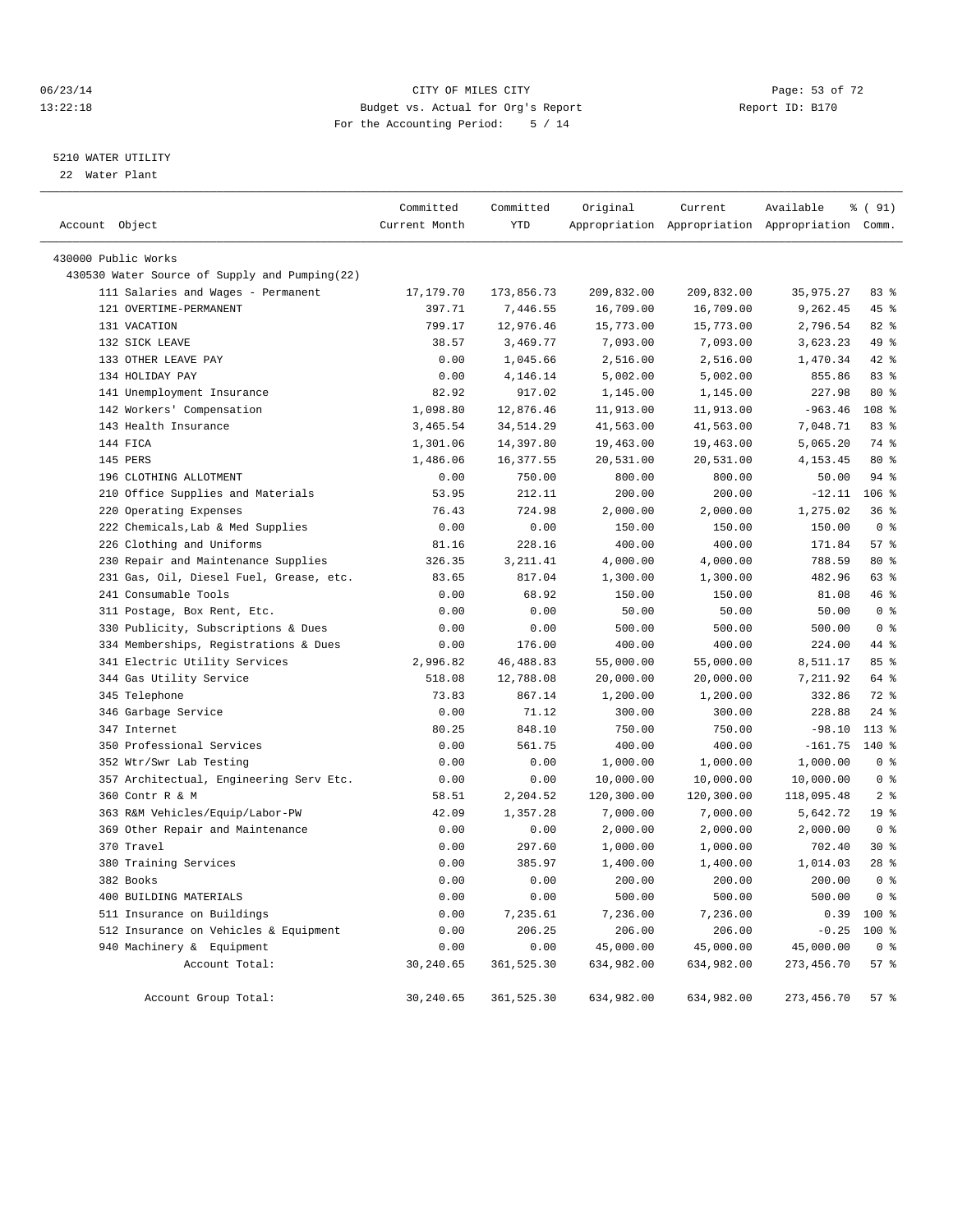#### 06/23/14 Page: 54 of 72 13:22:18 Budget vs. Actual for Org's Report Report ID: B170 For the Accounting Period: 5 / 14

# 5210 WATER UTILITY

22 Water Plant

| Object<br>Account                                                       | Committed<br>Current Month | Committed<br><b>YTD</b> | Original<br>Appropriation | Current<br>Appropriation | Available<br>Appropriation | % (91)<br>Comm. |
|-------------------------------------------------------------------------|----------------------------|-------------------------|---------------------------|--------------------------|----------------------------|-----------------|
| 520000 OTHER FINANCING USES<br>521000 Interfund Operating Transfers Out |                            |                         |                           |                          |                            |                 |
| 820 Transfers to Other Funds                                            | 0.00                       | 0.00                    | 6.419.00                  | 6,419.00                 | 6.419.00                   | 0 <sup>8</sup>  |
| Account Total:                                                          | 0.00                       | 0.00                    | 6.419.00                  | 6.419.00                 | 6.419.00                   | 0 <sup>8</sup>  |
| Account Group Total:                                                    | 0.00                       | 0.00                    | 6.419.00                  | 6.419.00                 | 6.419.00                   | 0 <sup>8</sup>  |
| Organization Total:                                                     | 30,240.65                  | 361,525.30              | 641,401.00                | 641,401.00               | 279,875.70                 | 56%             |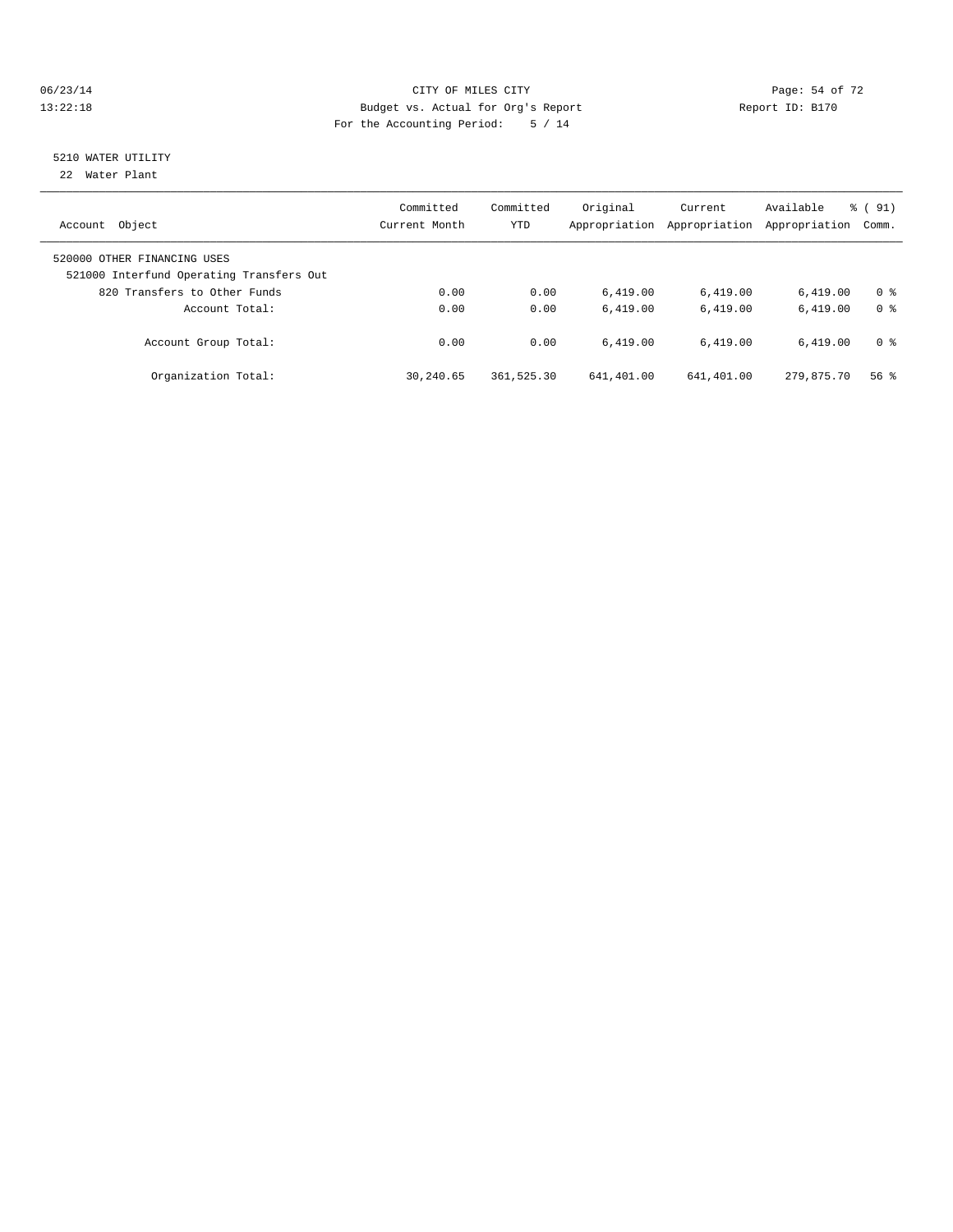#### 06/23/14 Page: 55 of 72 13:22:18 Budget vs. Actual for Org's Report Report ID: B170 For the Accounting Period: 5 / 14

————————————————————————————————————————————————————————————————————————————————————————————————————————————————————————————————————

#### 5210 WATER UTILITY

23 Water Lines

|                                          | Committed      | Committed  | Original         | Current      | Available                                       | % ( 91)        |
|------------------------------------------|----------------|------------|------------------|--------------|-------------------------------------------------|----------------|
| Account Object                           | Current Month  | YTD        |                  |              | Appropriation Appropriation Appropriation Comm. |                |
| 430000 Public Works                      |                |            |                  |              |                                                 |                |
| 430550 Transmission and Distribution(23) |                |            |                  |              |                                                 |                |
| 111 Salaries and Wages - Permanent       | 11,928.94      | 137,292.88 | 163,673.00       | 163,673.00   | 26,380.12                                       | 84 %           |
| 121 OVERTIME-PERMANENT                   | 528.13         | 6,723.74   | 10,598.00        | 10,598.00    | 3,874.26                                        | 63 %           |
| 131 VACATION                             | 496.30         | 20,303.66  | 15,773.00        | 15,773.00    | $-4,530.66$                                     | $129$ %        |
| 132 SICK LEAVE                           | 73.28          | 10,810.10  | 7,093.00         | 7,093.00     | $-3,717.10$                                     | 152 %          |
| 133 OTHER LEAVE PAY                      | 0.00           | 0.00       | 2,738.00         | 2,738.00     | 2,738.00                                        | 0 <sup>8</sup> |
| 134 HOLIDAY PAY                          | 41.72          | 2,431.89   | 4,558.00         | 4,558.00     | 2,126.11                                        | $53$ $%$       |
| 141 Unemployment Insurance               | 58.79          | 801.64     | 954.00           | 954.00       | 152.36                                          | 84 %           |
| 142 Workers' Compensation                | 648.42         | 9,138.81   | 10,891.00        | 10,891.00    | 1,752.19                                        | 84 %           |
| 143 Health Insurance                     | 2,999.16       | 26,886.54  | 32,286.00        | 32,286.00    | 5,399.46                                        | 83 %           |
| 144 FICA                                 | 981.51         | 13,450.65  | 16,215.00        | 16,215.00    | 2,764.35                                        | 83%            |
| 145 PERS                                 | 1,054.64       | 14, 311.84 | 17,106.00        | 17,106.00    | 2,794.16                                        | 84 %           |
| 196 CLOTHING ALLOTMENT                   | 0.00           | 577.50     | 670.00           | 670.00       | 92.50                                           | 86 %           |
| 210 Office Supplies and Materials        | 60.06          | 355.26     | 500.00           | 500.00       | 144.74                                          | 71 %           |
| 214 Small Items of Equipment             | 93.49          | 3,368.18   | 6,000.00         | 6,000.00     | 2,631.82                                        | 56%            |
| 220 Operating Expenses                   | 359.34         | 12,493.18  | 13,000.00        | 13,000.00    | 506.82                                          | 96%            |
| 222 Chemicals, Lab & Med Supplies        | 0.00           | 0.00       | 200.00           | 200.00       | 200.00                                          | 0 <sup>8</sup> |
| 226 Clothing and Uniforms                | 90.98          | 386.19     | 1,000.00         | 1,000.00     | 613.81                                          | 39 %           |
| 230 Repair and Maintenance Supplies      | 534.37         | 19,959.44  | 25,000.00        | 25,000.00    | 5,040.56                                        | 80 %           |
| 231 Gas, Oil, Diesel Fuel, Grease, etc.  | 1,938.22       | 12,745.64  | 12,000.00        | 12,000.00    | $-745.64$                                       | $106$ %        |
| 233 Water/Sewer Main Replacement and     | 0.00           | 1,144.40   | 10,000.00        | 10,000.00    | 8,855.60                                        | $11*$          |
| 234 Hydrant/Manhole Replacement, Valves  | 0.00           | 12,924.89  | 40,000.00        | 40,000.00    | 27,075.11                                       | $32$ $%$       |
| 235 Curb Stop Replacement                | 860.76         | 9,629.16   | 10,000.00        | 10,000.00    | 370.84                                          | 96%            |
| 241 Consumable Tools                     | 212.33         | 212.33     | 200.00           | 200.00       | $-12.33$                                        | $106$ %        |
| 311 Postage, Box Rent, Etc.              | 4.40           | 7.78       | 100.00           | 100.00       | 92.22                                           | 8 %            |
| 320 Printing, Duplicating, Typing &      | 0.00           | 0.00       | 150.00           | 150.00       | 150.00                                          | 0 <sup>8</sup> |
| 330 Publicity, Subscriptions & Dues      | 44.70          | 44.70      | 200.00           | 200.00       | 155.30                                          | $22$ %         |
| 334 Memberships, Registrations & Dues    | 0.00           | 299.00     | 300.00           | 300.00       | 1.00                                            | $100*$         |
| 341 Electric Utility Services            |                | 201.66     | 300.00           | 300.00       | 98.34                                           | 67 %           |
| 344 Gas Utility Service                  | 12.64<br>26.39 | 383.11     |                  | 500.00       | 116.89                                          | 77.8           |
| 345 Telephone                            | 34.54          | 435.92     | 500.00<br>800.00 | 800.00       | 364.08                                          | 54 %           |
| 347 Internet                             | 11.40          | 123.40     | 250.00           | 250.00       | 126.60                                          | 49 %           |
| 350 Professional Services                | 0.00           | 4,431.38   | 6,000.00         | 6,000.00     | 1,568.62                                        | 74 %           |
| 357 Architectual, Engineering Serv Etc.  | 0.00           | 6,566.97   | 20,000.00        | 20,000.00    | 13,433.03                                       | $33$ $%$       |
| 360 Contr R & M                          | 720.88         | 5,386.68   | 8,000.00         | 8,000.00     | 2,613.32                                        | 67 %           |
| 363 R&M Vehicles/Equip/Labor-PW          | 652.33         | 30,156.83  | 25,000.00        | 25,000.00    | $-5, 156.83$                                    | $121$ %        |
| 369 Other Repair and Maintenance         | 0.00           | 0.00       | 1,000.00         | 1,000.00     | 1,000.00                                        | 0 <sup>8</sup> |
| 370 Travel                               | 0.00           | 59.20      | 750.00           | 750.00       | 690.80                                          | 8 %            |
| 380 Training Services                    | 0.00           | 105.00     | 1,000.00         | 1,000.00     | 895.00                                          | $11$ %         |
| 382 Books                                | 0.00           | 69.63      | 200.00           | 200.00       | 130.37                                          | 35%            |
| 400 BUILDING MATERIALS                   | 0.00           | 0.00       | 500.00           | 500.00       | 500.00                                          | 0 <sup>8</sup> |
| 511 Insurance on Buildings               | 0.00           | 3,046.85   | 3,047.00         | 3,047.00     | 0.15                                            | $100$ %        |
| 512 Insurance on Vehicles & Equipment    | 0.00           | 606.15     | 606.00           | 606.00       | $-0.15$                                         | $100$ %        |
| 513 Liability                            | 0.00           | 385.62     | 0.00             | 0.00         | $-385.62$                                       | $***$ $_{8}$   |
| 532 Land Rental                          | 0.00           | 825.39     | 1,500.00         | 1,500.00     | 674.61                                          | 55 %           |
| 533 Machinery and Equipment Rental       | 0.00           | 0.00       | 1,000.00         | 1,000.00     | 1,000.00                                        | 0 <sup>8</sup> |
| 940 Machinery & Equipment                | 0.00           | 52, 228.48 | 164,280.00       | 164,280.00   | 112,051.52                                      | 32 %           |
| 957 Cenex /Dickinson Water Line          | 0.00           | 0.00       | 845, 441.00      | 845, 441.00  | 845, 441.00                                     | 0 <sup>8</sup> |
| 958 Strevell/Merriam Wtr Line Proj       | 322.00         | 359,385.10 | 8,455,441.00     | 8,455,441.00 | 8,096,055.90                                    | 4%             |
|                                          |                |            |                  |              |                                                 |                |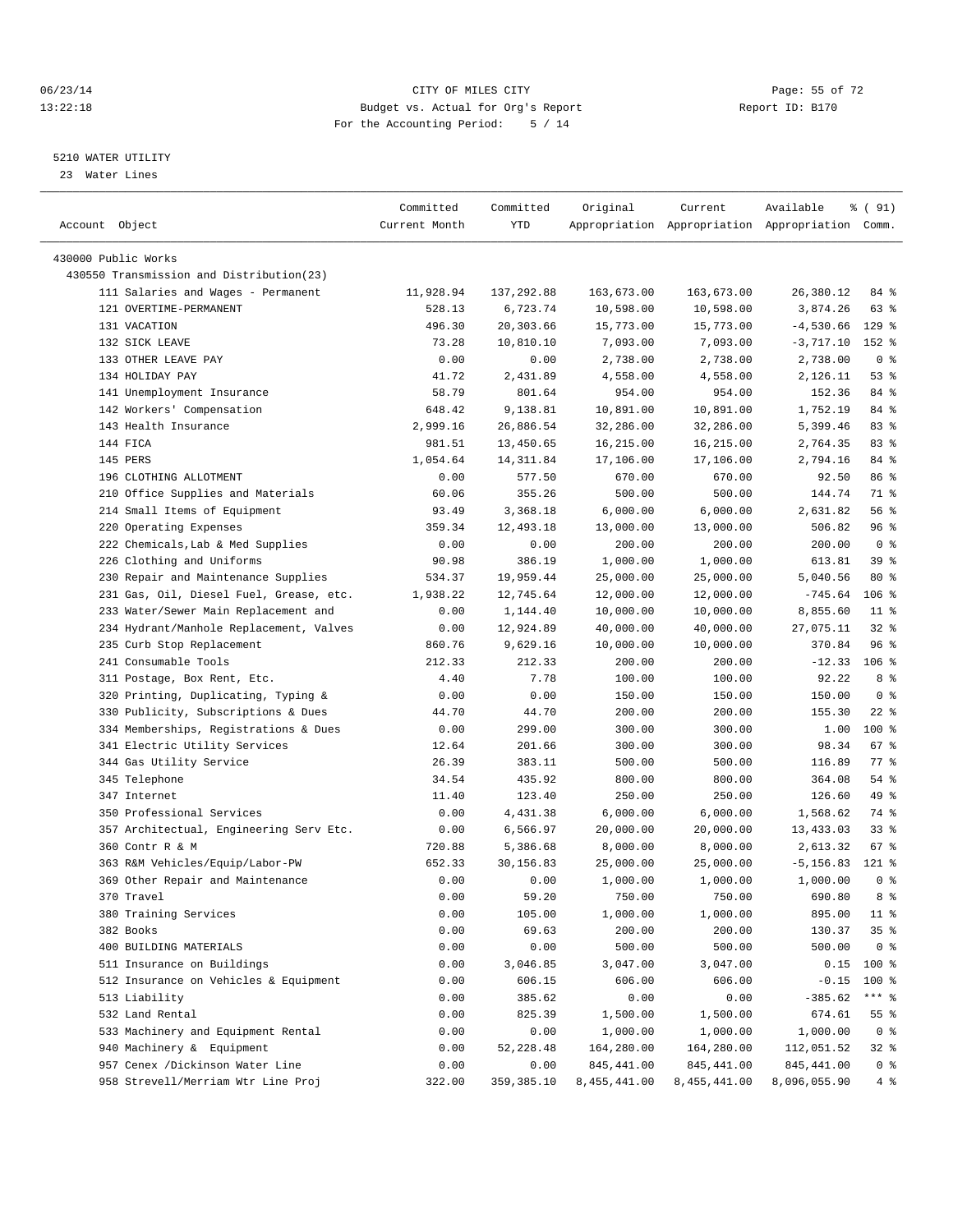#### 06/23/14 Page: 56 of 72 13:22:18 Budget vs. Actual for Org's Report Report ID: B170 For the Accounting Period: 5 / 14

#### 5210 WATER UTILITY

23 Water Lines

| Account Object                             | Committed<br>Current Month | Committed<br><b>YTD</b> | Original                                    | Current      | Available<br>Appropriation Appropriation Appropriation Comm. | % (91)         |
|--------------------------------------------|----------------------------|-------------------------|---------------------------------------------|--------------|--------------------------------------------------------------|----------------|
|                                            |                            |                         |                                             |              |                                                              |                |
| Account Total:                             | 24,789.72                  | 780,696.77              | 9,936,820.00                                | 9,936,820.00 | 9,156,123.23                                                 | 8 %            |
| Account Group Total:                       | 24,789.72                  | 780,696.77              | 9,936,820.00                                | 9,936,820.00 | 9,156,123.23                                                 | 8 %            |
| 490000 DEBT SERVICE                        |                            |                         |                                             |              |                                                              |                |
| 490200 Revenue Bonds                       |                            |                         |                                             |              |                                                              |                |
| 611 Principal-NE Wtr Line Phase II         | 0.00                       | 8,000.00                | 16,000.00                                   | 16,000.00    | 8,000.00                                                     | 50%            |
| 615 Principal-Northeast Water Ln \$2.2     | 0.00                       | 46,000.00               | 52,000.00                                   | 52,000.00    | 6,000.00                                                     | 88 %           |
| 616 Principal-Carbon Hill Water Tank \$2.2 | 0.00                       | 24,268.00               | 52,000.00                                   | 52,000.00    | 27,732.00                                                    | 47.8           |
| 617 Principal - NE Wtr Line \$500k         | 0.00                       | 6,000.00                | 13,000.00                                   | 13,000.00    | 7,000.00                                                     | 46 %           |
| 618 Principal-Carbon Hill \$500k           | 0.00                       | 6,000.00                | 13,000.00                                   | 13,000.00    | 7,000.00                                                     | 46%            |
| 622 Interest-NE Wtr Line Phase II          | 0.00                       | 1,038.75                | 2,078.00                                    | 2,078.00     | 1,039.25                                                     | 50%            |
| 631 Interest - NE Wtr Line \$500k          | 0.00                       | 6,201.25                | 12,320.00                                   | 12,320.00    | 6,118.75                                                     | 50%            |
| 632 Interest - Carbon Hill Wtr Tank \$500k | 0.00                       | 6,201.25                | 12,320.00                                   | 12,320.00    | 6,118.75                                                     | $50*$          |
| 634 Interest-Northeast Wtr Ln \$2.2        | 0.00                       | 43,755.83               | 75, 375.00                                  | 75, 375.00   | 31,619.17                                                    | 58 %           |
| 638 Interest-Carbon Hill Tank \$2.2        | 0.00                       | 42, 141.69              | 75, 375.00                                  | 75, 375.00   | 33, 233. 31                                                  | 56%            |
| Account Total:                             | 0.00                       | 189,606.77              | 323,468.00                                  | 323,468.00   | 133,861.23                                                   | 59%            |
| Account Group Total:                       | 0.00                       | 189,606.77              | 323,468.00                                  | 323,468.00   | 133,861.23                                                   | 59 %           |
| 510000 MISCELLANEOUS                       |                            |                         |                                             |              |                                                              |                |
| 510330 Comprehensive Liability Insurance   |                            |                         |                                             |              |                                                              |                |
| 513 Liability                              | 0.00                       | 0.00                    | 4,775.00                                    | 4,775.00     | 4,775.00                                                     | 0 <sup>8</sup> |
| Account Total:                             | 0.00                       | 0.00                    | 4,775.00                                    | 4,775.00     | 4,775.00                                                     | 0 <sup>8</sup> |
| Account Group Total:                       | 0.00                       | 0.00                    | 4,775.00                                    | 4,775.00     | 4,775.00                                                     | 0 <sup>8</sup> |
| 520000 OTHER FINANCING USES                |                            |                         |                                             |              |                                                              |                |
| 521000 Interfund Operating Transfers Out   |                            |                         |                                             |              |                                                              |                |
| 820 Transfers to Other Funds               | 0.00                       | 0.00                    | 9,943.00                                    | 9,943.00     | 9,943.00                                                     | 0 <sup>8</sup> |
| Account Total:                             | 0.00                       | 0.00                    | 9,943.00                                    | 9,943.00     | 9,943.00                                                     | 0 <sup>8</sup> |
| Account Group Total:                       | 0.00                       | 0.00                    | 9,943.00                                    | 9,943.00     | 9,943.00                                                     | 0 <sup>8</sup> |
| Organization Total:                        | 24,789.72                  |                         | 970, 303.54 10, 275, 006.00 10, 275, 006.00 |              | 9,304,702.46                                                 | 9 <sup>8</sup> |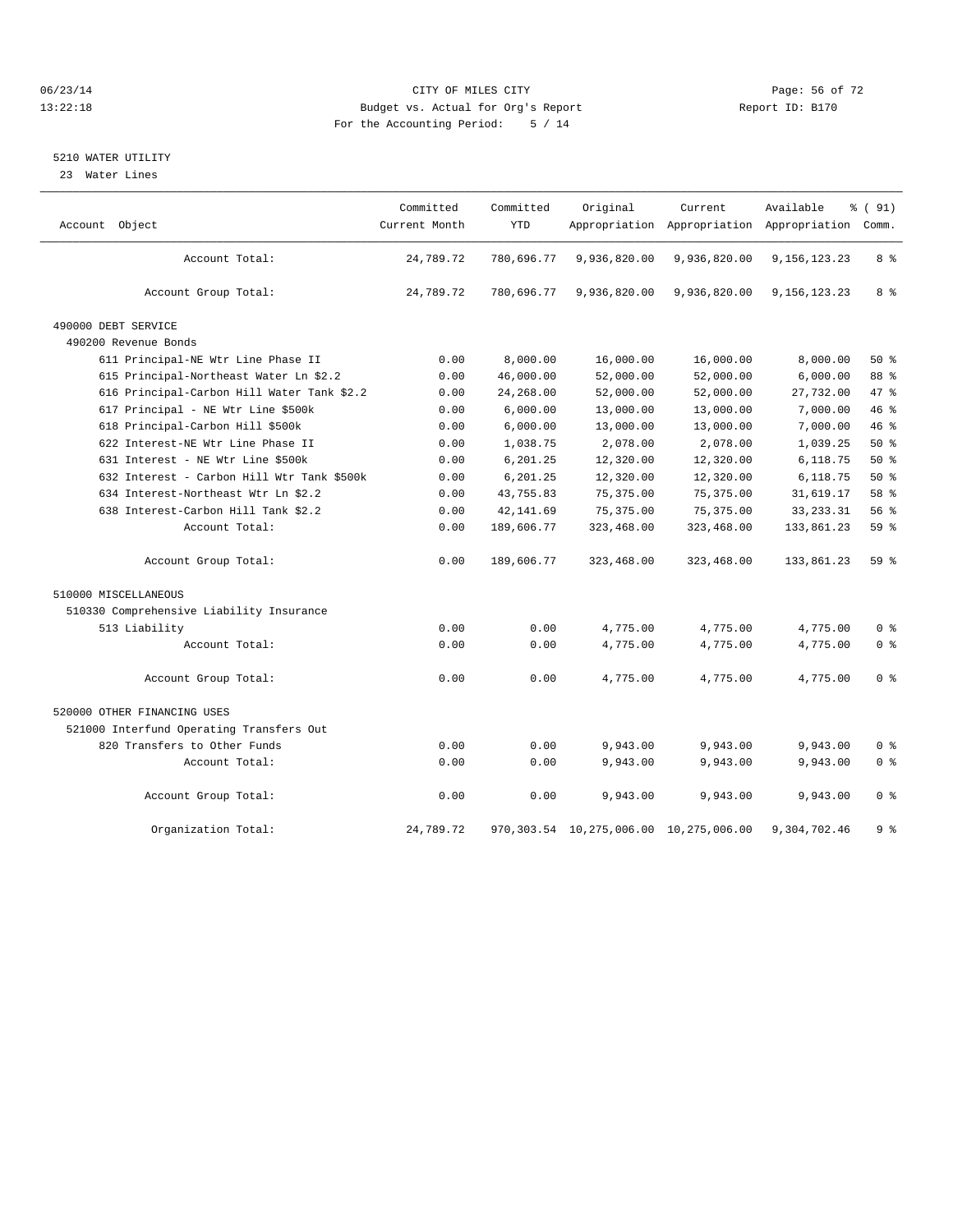#### 06/23/14 Page: 57 of 72 13:22:18 Budget vs. Actual for Org's Report Report ID: B170 For the Accounting Period: 5 / 14

#### 5210 WATER UTILITY

25 Water Administration

| Account Object                             | Committed<br>Current Month | Committed<br><b>YTD</b> | Original               | Current   | Available<br>Appropriation Appropriation Appropriation Comm. | % ( 91)         |  |
|--------------------------------------------|----------------------------|-------------------------|------------------------|-----------|--------------------------------------------------------------|-----------------|--|
| 430000 Public Works                        |                            |                         |                        |           |                                                              |                 |  |
| 430510 Water Administration(25)            |                            |                         |                        |           |                                                              |                 |  |
| 111 Salaries and Wages - Permanent         | 1,896.32                   | 21,786.22               | 26,663.00              | 26,663.00 | 4,876.78                                                     | $82$ $%$        |  |
| 121 OVERTIME-PERMANENT                     | 0.00                       | 191.43                  | 0.00                   | 0.00      | $-191.43$                                                    | $***$ $%$       |  |
| 131 VACATION                               | 67.77                      | 899.36                  | 0.00                   | 0.00      | $-899.36$                                                    | $***$ $-$       |  |
| 132 SICK LEAVE                             | 109.35                     | 625.74                  | 0.00                   | 0.00      | $-625.74$                                                    | $***$ $=$       |  |
| 141 Unemployment Insurance                 | 9.33                       | 106.14                  | 115.00                 | 115.00    | 8.86                                                         | $92$ $%$        |  |
| 142 Workers' Compensation                  | 23.91                      | 296.08                  | 296.00                 | 296.00    | $-0.08$                                                      | $100$ %         |  |
| 143 Health Insurance                       | 309.11                     | 3,399.88                | 3,711.00               | 3,711.00  | 311.12                                                       | $92$ $%$        |  |
| 144 FICA                                   | 158.63                     | 1,806.48                | 1,960.00               | 1,960.00  | 153.52                                                       | $92$ $%$        |  |
| 145 PERS                                   | 108.63                     | 1,249.54                | 2,068.00               | 2,068.00  | 818.46                                                       | 60 %            |  |
| 196 CLOTHING ALLOTMENT                     | 0.00                       | 112.50                  | 128.00                 | 128.00    | 15.50                                                        | 88 %            |  |
| 210 Office Supplies and Materials          | 328.16                     | 2,536.76                | 2,000.00               | 2,000.00  | $-536.76$                                                    | $127$ %         |  |
| 214 Small Items of Equipment               | 0.00                       | 660.83                  | 3,067.00               | 3,067.00  | 2,406.17                                                     | $22$ %          |  |
| Operating Expenses<br>220                  | 112.67                     | 1,047.76                | 1,500.00               | 1,500.00  | 452.24                                                       | 70 %            |  |
| 230 Repair and Maintenance Supplies        | 0.00                       | 0.00                    | 200.00                 | 200.00    | 200.00                                                       | 0 <sup>8</sup>  |  |
| 311 Postage, Box Rent, Etc.                | 585.43                     | 6,829.30                | 10,000.00              | 10,000.00 | 3,170.70                                                     | 68 %            |  |
| 320 Printing, Duplicating, Typing &        | 140.60                     | 327.38                  | 2,100.00               | 2,100.00  | 1,772.62                                                     | 16 <sup>8</sup> |  |
| 330 Publicity, Subscriptions & Dues        | 156.67                     | 611.74                  | 1,000.00               | 1,000.00  | 388.26                                                       | 61 %            |  |
| 345 Telephone                              | 44.72                      | 547.90                  | 600.00                 | 600.00    | 52.10                                                        | $91$ %          |  |
| 347 Internet                               | 10.65                      | 176.30                  | 200.00                 | 200.00    | 23.70                                                        | 88 %            |  |
| 350 Professional Services                  | 46.87                      | 520.01                  | 4,000.00               | 4,000.00  | 3,479.99                                                     | $13*$           |  |
| 360 Contr R & M                            | 163.93                     | 6,148.23                | 4,000.00               | 4,000.00  | $-2, 148.23$                                                 | 154 %           |  |
| 370 Travel                                 | 257.83                     | 257.83                  | 225.00                 | 225.00    | $-32.83$                                                     | 115 %           |  |
| 380 Training Services                      | 0.00                       | 49.67                   | 300.00                 | 300.00    | 250.33                                                       | $17*$           |  |
| 382 Books                                  | 0.00                       | 12.67                   | 0.00                   | 0.00      | $-12.67$                                                     | $***$ $-$       |  |
| 513 Liability                              | 0.00                       | 0.00                    | 200.00                 | 200.00    | 200.00                                                       | 0 <sup>8</sup>  |  |
| 521 Surety Bonds for Officials & Employees | 0.00                       | 0.00                    | 400.00                 | 400.00    | 400.00                                                       | 0 <sup>8</sup>  |  |
| 531 Building & Office Rental               | 500.00                     | 5,500.00                | 6,000.00               | 6,000.00  | 500.00                                                       | $92$ $%$        |  |
| 810 Losses (Bad debt expense - Enterprise  | 0.00                       | 1.00                    | 500.00                 | 500.00    | 499.00                                                       | 0 <sup>8</sup>  |  |
| Account Total:                             | 5,030.58                   | 55,700.75               | 71,233.00              | 71,233.00 | 15,532.25                                                    | 78 %            |  |
| Account Group Total:                       | 5,030.58                   | 55,700.75               | 71,233.00              | 71,233.00 | 15,532.25                                                    | 78 %            |  |
| 510000 MISCELLANEOUS                       |                            |                         |                        |           |                                                              |                 |  |
|                                            |                            |                         |                        |           |                                                              |                 |  |
| 510330 Comprehensive Liability Insurance   |                            |                         |                        | 11,865.00 | 0.28                                                         | $100*$          |  |
| 513 Liability<br>Account Total:            | 0.00<br>0.00               | 11,864.72               | 11,865.00<br>11,865.00 |           | 0.28                                                         | $100*$          |  |
|                                            |                            | 11,864.72               |                        | 11,865.00 |                                                              |                 |  |
| Account Group Total:                       | 0.00                       | 11,864.72               | 11,865.00              | 11,865.00 |                                                              | $0.28$ 100 %    |  |
| 520000 OTHER FINANCING USES                |                            |                         |                        |           |                                                              |                 |  |
| 521000 Interfund Operating Transfers Out   |                            |                         |                        |           |                                                              |                 |  |
| 820 Transfers to Other Funds               | 4,597.52                   | 55,544.22               | 55,170.00              | 55,170.00 | $-374.22$ 101 %                                              |                 |  |
| Account Total:                             | 4,597.52                   | 55,544.22               | 55,170.00              | 55,170.00 | $-374.22$ 101 %                                              |                 |  |
| Account Group Total:                       | 4,597.52                   | 55,544.22               | 55,170.00              | 55,170.00 | $-374.22$ 101 %                                              |                 |  |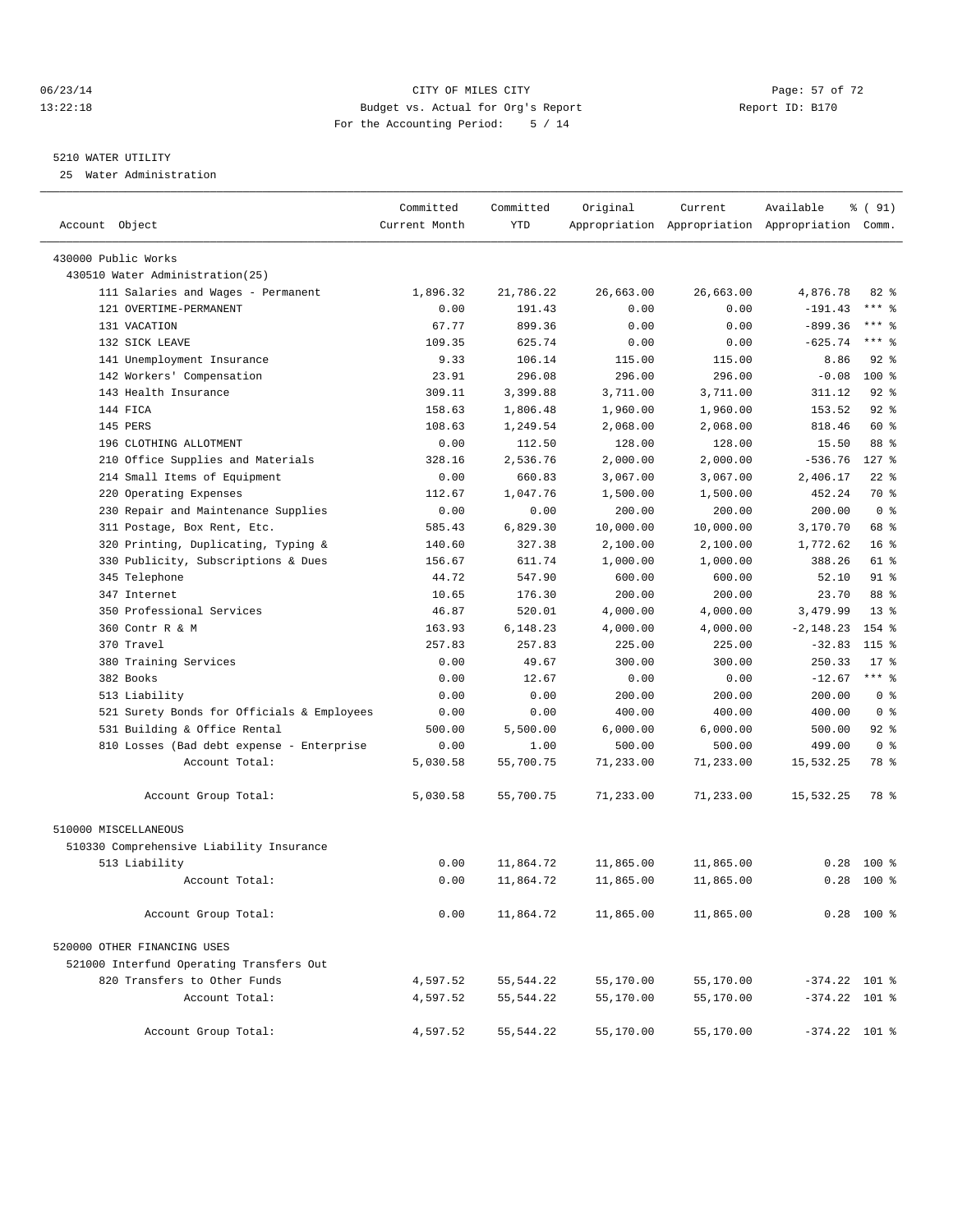#### 06/23/14 Page: 58 of 72 13:22:18 Budget vs. Actual for Org's Report Report ID: B170 For the Accounting Period: 5 / 14

# 5210 WATER UTILITY

25 Water Administration

| Account Object      | Committed<br>Current Month | Committed<br>YTD | Original   | Current<br>Appropriation Appropriation Appropriation Comm. | Available | 8 (91) |
|---------------------|----------------------------|------------------|------------|------------------------------------------------------------|-----------|--------|
| Organization Total: | 9,628.10                   | 123,109.69       | 138,268.00 | 138,268.00                                                 | 15,158.31 | 89 %   |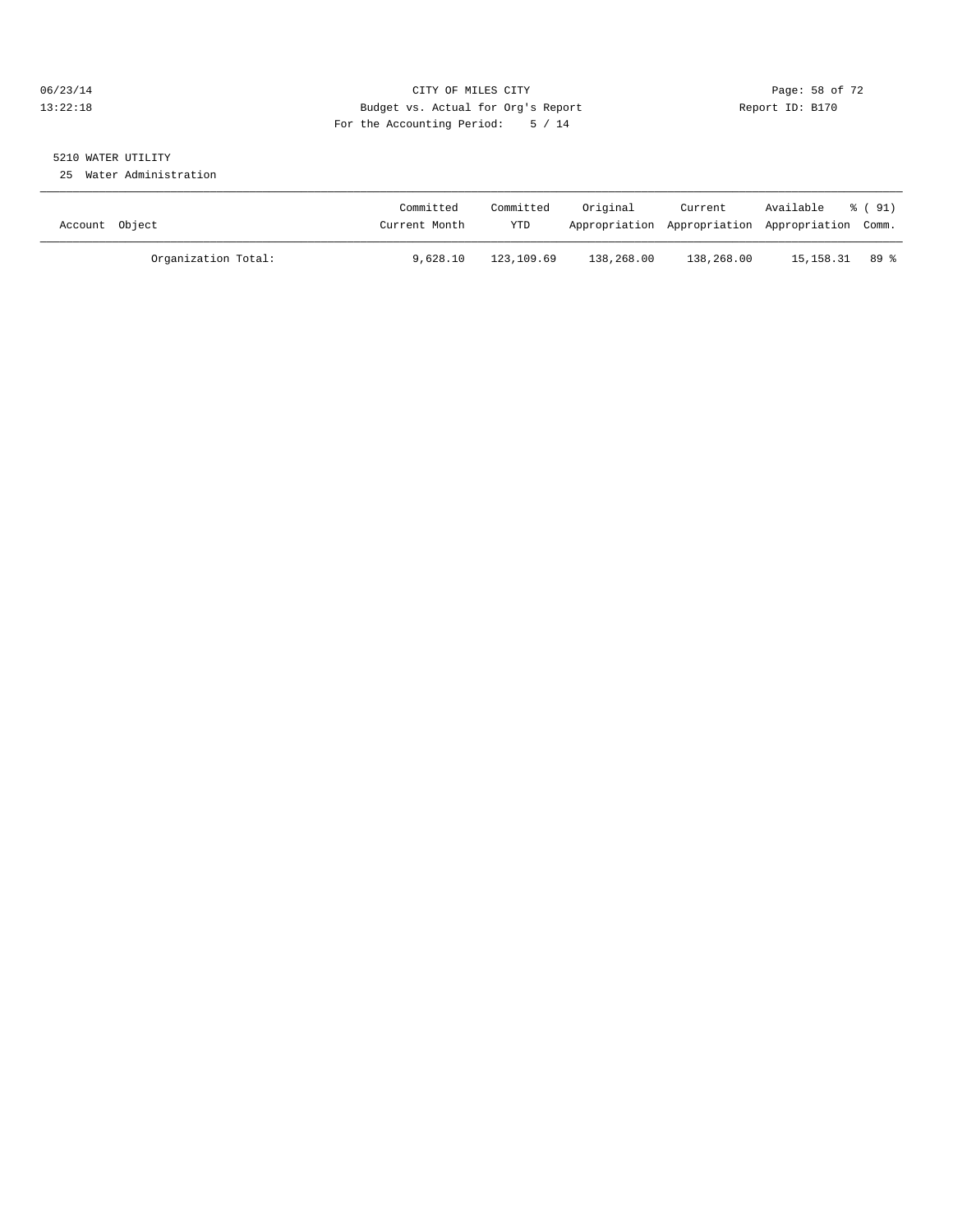#### 06/23/14 Page: 59 of 72 13:22:18 Budget vs. Actual for Org's Report Report ID: B170 For the Accounting Period: 5 / 14

## 5210 WATER UTILITY

80 Water Purification

| Account Object                          | Committed<br>Current Month | Committed<br><b>YTD</b> | Original   | Current    | Available<br>Appropriation Appropriation Appropriation Comm. | $\frac{1}{6}$ (91) |  |
|-----------------------------------------|----------------------------|-------------------------|------------|------------|--------------------------------------------------------------|--------------------|--|
|                                         |                            |                         |            |            |                                                              |                    |  |
| 430000 Public Works                     |                            |                         |            |            |                                                              |                    |  |
| 430540 Water Purification and Treatment |                            |                         |            |            |                                                              |                    |  |
| 210 Office Supplies and Materials       | 53.96                      | 192.67                  | 200.00     | 200.00     | 7.33                                                         | 96%                |  |
| 214 Small Items of Equipment            | 0.00                       | 742.48                  | 17,814.00  | 17,814.00  | 17,071.52                                                    | $4 \text{ }$       |  |
| 220 Operating Expenses                  | 17.62                      | 2,547.92                | 3,000.00   | 3,000.00   | 452.08                                                       | 85%                |  |
| 222 Chemicals, Lab & Med Supplies       | 3,482.06                   | 49,554.11               | 58,350.00  | 58,350.00  | 8,795.89                                                     | 85 %               |  |
| 226 Clothing and Uniforms               | 81.16                      | 228.15                  | 400.00     | 400.00     | 171.85                                                       | $57*$              |  |
| 230 Repair and Maintenance Supplies     | 846.17                     | 4,246.97                | 9,500.00   | 9,500.00   | 5,253.03                                                     | 45%                |  |
| 231 Gas, Oil, Diesel Fuel, Grease, etc. | 387.25                     | 1,211.13                | 1,290.00   | 1,290.00   | 78.87                                                        | $94$ $%$           |  |
| 241 Consumable Tools                    | 0.00                       | 109.27                  | 100.00     | 100.00     | $-9.27$                                                      | 109 <sup>8</sup>   |  |
| 311 Postage, Box Rent, Etc.             | 2.32                       | 18.65                   | 150.00     | 150.00     | 131.35                                                       | $12*$              |  |
| 320 Printing, Duplicating, Typing &     | 0.00                       | 0.00                    | 100.00     | 100.00     | 100.00                                                       | 0 <sup>8</sup>     |  |
| 330 Publicity, Subscriptions & Dues     | 0.00                       | 0.00                    | 400.00     | 400.00     | 400.00                                                       | 0 <sup>8</sup>     |  |
| 334 Memberships, Registrations & Dues   | 0.00                       | 176.00                  | 430.00     | 430.00     | 254.00                                                       | 41 %               |  |
| 345 Telephone                           | 0.00                       | 0.00                    | 200.00     | 200.00     | 200.00                                                       | 0 <sup>8</sup>     |  |
| 352 Wtr/Swr Lab Testing                 | 321.00                     | 5,587.47                | 10,000.00  | 10,000.00  | 4, 412.53                                                    | 56%                |  |
| 357 Architectual, Engineering Serv Etc. | 0.00                       | 0.00                    | 12,000.00  | 12,000.00  | 12,000.00                                                    | 0 <sup>8</sup>     |  |
| 360 Contr R & M                         | 38.40                      | 444.27                  | 6,000.00   | 6,000.00   | 5,555.73                                                     | 7 %                |  |
| 369 Other Repair and Maintenance        | 0.00                       | 0.00                    | 1,500.00   | 1,500.00   | 1,500.00                                                     | 0 <sup>8</sup>     |  |
| 370 Travel                              | 0.00                       | 707.02                  | 1,200.00   | 1,200.00   | 492.98                                                       | 59 <sub>8</sub>    |  |
| 380 Training Services                   | 0.00                       | 189.42                  | 1,000.00   | 1,000.00   | 810.58                                                       | 19 <sup>°</sup>    |  |
| 382 Books                               | 0.00                       | 0.00                    | 200.00     | 200.00     | 200.00                                                       | 0 <sup>8</sup>     |  |
| 533 Machinery and Equipment Rental      | 0.00                       | 0.00                    | 1,000.00   | 1,000.00   | 1,000.00                                                     | 0 <sup>8</sup>     |  |
| Account Total:                          | 5,229.94                   | 65,955.53               | 124,834.00 | 124,834.00 | 58,878.47                                                    | $53*$              |  |
|                                         |                            |                         |            |            |                                                              |                    |  |
| Account Group Total:                    | 5,229.94                   | 65,955.53               | 124,834.00 | 124,834.00 | 58,878.47                                                    | 53%                |  |
|                                         |                            |                         |            |            |                                                              |                    |  |
| Organization Total:                     | 5,229.94                   | 65,955.53               | 124,834.00 | 124,834.00 | 58,878.47                                                    | $53$ $%$           |  |
|                                         |                            |                         |            |            |                                                              |                    |  |

Fund Total: 69,888.41 1,520,894.06 11,179,509.00 11,179,509.00 9,658,614.94 14 %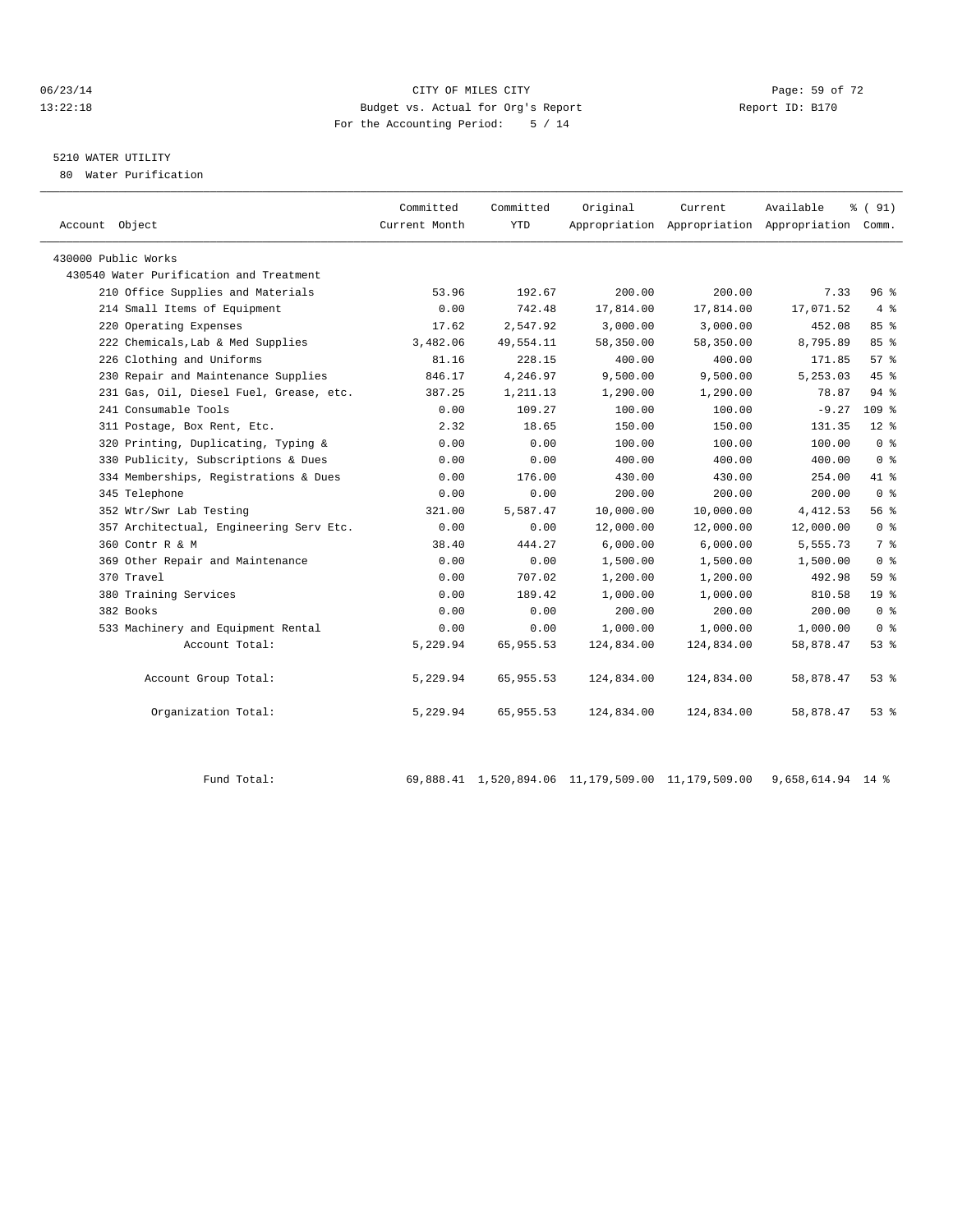#### 06/23/14 Page: 60 of 72 13:22:18 Budget vs. Actual for Org's Report Report ID: B170 For the Accounting Period: 5 / 14

————————————————————————————————————————————————————————————————————————————————————————————————————————————————————————————————————

#### 5310 SEWER UTILITY

29 Sewer Administration

|                                                             | Committed        | Committed         | Original            | Current             | Available                                       | $\frac{1}{6}$ (91) |  |
|-------------------------------------------------------------|------------------|-------------------|---------------------|---------------------|-------------------------------------------------|--------------------|--|
| Account Object                                              | Current Month    | YTD               |                     |                     | Appropriation Appropriation Appropriation Comm. |                    |  |
| 430000 Public Works                                         |                  |                   |                     |                     |                                                 |                    |  |
| 430610 Sewer Administration(29)                             |                  |                   |                     |                     |                                                 |                    |  |
| 111 Salaries and Wages - Permanent                          | 1,896.09         | 21,785.37         | 25,623.00           | 25,623.00           | 3,837.63                                        | 85%                |  |
| 121 OVERTIME-PERMANENT                                      | 0.00             | 190.96            | 0.00                | 0.00                | $-190.96$                                       | $***$ $-$          |  |
| 131 VACATION                                                | 67.60            | 899.21            | 0.00                | 0.00                | $-899.21$                                       | *** 응              |  |
| 132 SICK LEAVE                                              | 109.36           | 625.49            | 0.00                | 0.00                | $-625.49$                                       | $***$ $-$          |  |
| 141 Unemployment Insurance                                  | 9.33             | 106.33            | 115.00              | 115.00              | 8.67                                            | $92$ $%$           |  |
| 142 Workers' Compensation                                   | 23.91            | 247.20            | 296.00              | 296.00              | 48.80                                           | 84 %               |  |
| 143 Health Insurance                                        | 309.04           | 3,399.77          | 3,711.00            | 3,711.00            | 311.23                                          | $92$ $%$           |  |
| 144 FICA                                                    | 158.58           | 1,806.54          | 1,960.00            | 1,960.00            | 153.46                                          | $92$ $%$           |  |
| 145 PERS                                                    | 108.57           | 1,249.38          | 2,068.00            | 2,068.00            | 818.62                                          | 60 %               |  |
| 196 CLOTHING ALLOTMENT                                      | 0.00             | 112.50            | 128.00              | 128.00              | 15.50                                           | 88 %               |  |
| 210 Office Supplies and Materials                           | 328.18           | 2,498.47          | 2,000.00            | 2,000.00            | $-498.47$                                       | $125$ %            |  |
| 214 Small Items of Equipment                                | 0.00             | 660.84            | 3,067.00            | 3,067.00            | 2,406.16                                        | $22$ %             |  |
| 220 Operating Expenses                                      | 112.66           | 1,049.44          | 1,500.00            | 1,500.00            | 450.56                                          | 70 %               |  |
| 230 Repair and Maintenance Supplies                         | 0.00             | 0.00              | 200.00              | 200.00              | 200.00                                          | 0 <sup>8</sup>     |  |
| 311 Postage, Box Rent, Etc.                                 | 585.43           | 6,829.30          | 6,000.00            | 6,000.00            | $-829.30$                                       | 114 %              |  |
| 320 Printing, Duplicating, Typing &                         | 140.60           | 327.38            | 2,100.00            | 2,100.00            | 1,772.62                                        | 16 <sup>°</sup>    |  |
| 330 Publicity, Subscriptions & Dues                         | 156.66           | 611.71            | 1,000.00            | 1,000.00            | 388.29                                          | 61 %               |  |
| 345 Telephone                                               | 44.70            | 547.68            | 600.00              | 600.00              | 52.32                                           | $91$ %             |  |
| 347 Internet                                                | 19.51            | 216.96            | 225.00              | 225.00              | 8.04                                            | 96 <sup>°</sup>    |  |
| 350 Professional Services                                   | 46.88            | 520.03            | 4,000.00            | 4,000.00            | 3,479.97                                        | $13*$              |  |
| 360 Contr R & M                                             | 163.93           | 6,148.22          | 3,000.00            | 3,000.00            | $-3, 148.22$                                    | $205$ %            |  |
| 370 Travel                                                  | 257.84           | 257.84            | 200.00              | 200.00              | $-57.84$                                        | $129$ %            |  |
| 380 Training Services                                       | 0.00             | 49.67             | 300.00              | 300.00              | 250.33                                          | $17$ %             |  |
| 382 Books                                                   |                  | 12.66             |                     |                     | $-12.66$                                        | $***$ $%$          |  |
| 513 Liability                                               | 0.00<br>0.00     | 0.00              | 0.00<br>200.00      | 0.00<br>200.00      | 200.00                                          | 0 <sup>8</sup>     |  |
| 521 Surety Bonds for Officials & Employees                  | 0.00             | 0.00              | 400.00              | 400.00              | 400.00                                          | 0 <sup>8</sup>     |  |
| 531 Building & Office Rental                                | 333.33           | 3,666.63          | 5,500.00            | 5,500.00            | 1,833.37                                        | 67 %               |  |
| 540 Special Assessments                                     | 0.00             | 3,855.00          |                     |                     |                                                 | 74 %               |  |
|                                                             |                  |                   | 5,200.00            | 5,200.00            | 1,345.00<br>499.00                              | 0 <sup>8</sup>     |  |
| 810 Losses (Bad debt expense - Enterprise<br>Account Total: | 0.00<br>4,872.20 | 1.00<br>57,675.58 | 500.00<br>69,893.00 | 500.00<br>69,893.00 | 12, 217.42                                      | 83%                |  |
|                                                             |                  |                   |                     |                     |                                                 |                    |  |
| Account Group Total:                                        | 4,872.20         | 57,675.58         | 69,893.00           | 69,893.00           | 12, 217.42                                      | 83%                |  |
| 490000 DEBT SERVICE                                         |                  |                   |                     |                     |                                                 |                    |  |
| 490200 Revenue Bonds                                        |                  |                   |                     |                     |                                                 |                    |  |
| 608 Prpl-Wastewater Project Phase I                         | 0.00             | 29,000.00         | 58,000.00           | 58,000.00           | 29,000.00                                       | $50*$              |  |
| 626 Interest-Wastewater Project Phase I                     | 0.00             | 10,314.90         | 43,185.00           | 43,185.00           | 32,870.10                                       | $24$ %             |  |
| Account Total:                                              | 0.00             | 39, 314.90        | 101,185.00          | 101,185.00          | 61,870.10                                       | 39 %               |  |
| Account Group Total:                                        | 0.00             | 39, 314.90        | 101,185.00          | 101,185.00          | 61,870.10                                       | 39 <sup>8</sup>    |  |
| 510000 MISCELLANEOUS                                        |                  |                   |                     |                     |                                                 |                    |  |
| 510330 Comprehensive Liability Insurance                    |                  |                   |                     |                     |                                                 |                    |  |
| 513 Liability                                               | 0.00             | 40,152.57         | 40,153.00           | 40,153.00           |                                                 | $0.43$ 100 %       |  |
| Account Total:                                              | 0.00             | 40,152.57         | 40,153.00           | 40,153.00           |                                                 | $0.43$ 100 %       |  |
| Account Group Total:                                        | 0.00             | 40,152.57         | 40,153.00           | 40,153.00           |                                                 | $0.43$ 100 %       |  |
|                                                             |                  |                   |                     |                     |                                                 |                    |  |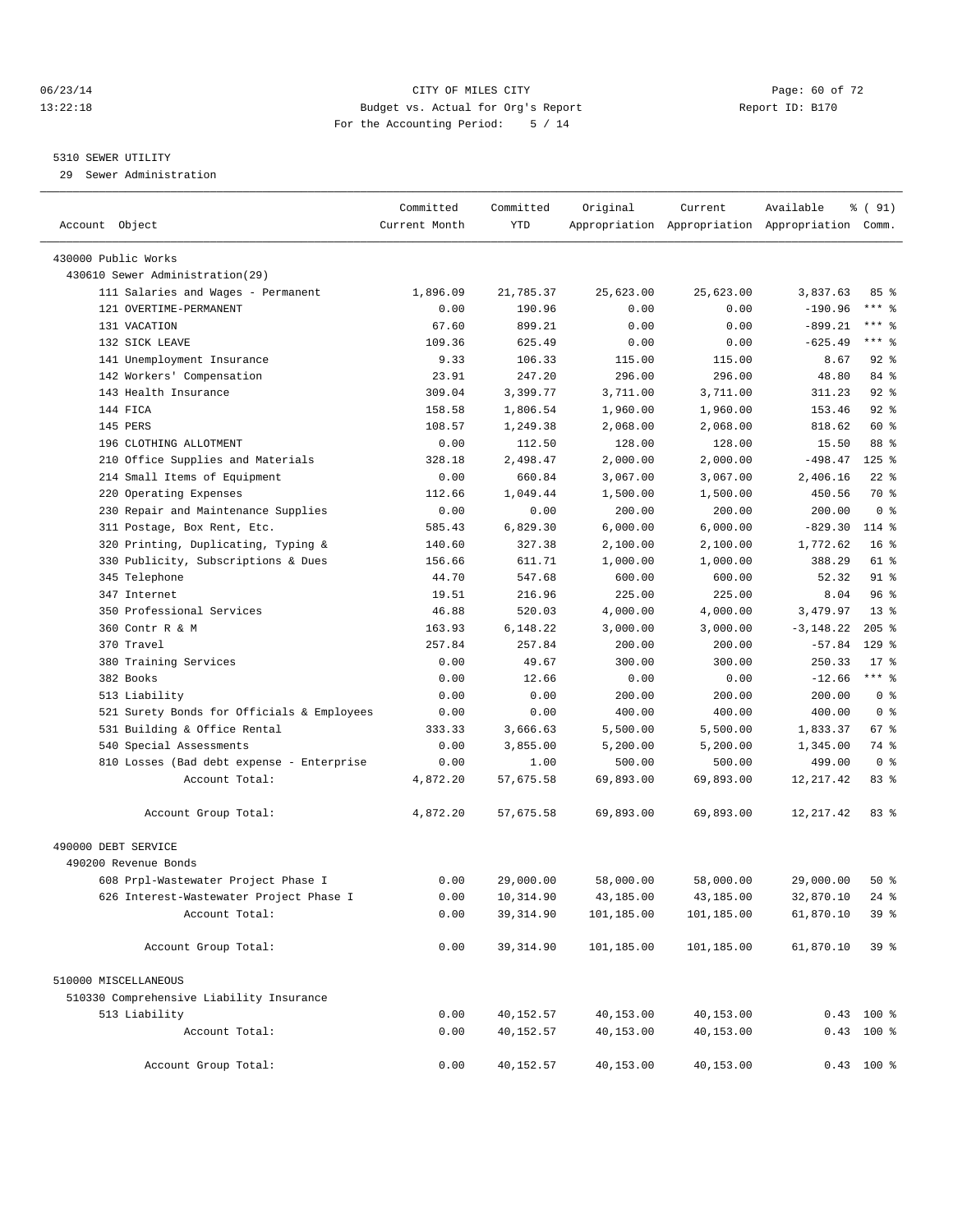#### 06/23/14 Page: 61 of 72 13:22:18 Budget vs. Actual for Org's Report Report ID: B170 For the Accounting Period: 5 / 14

## 5310 SEWER UTILITY

29 Sewer Administration

| Object                                                                                                  | Committed     | Committed  | Original      | Current       | Available         | $\frac{1}{6}$ (91) |
|---------------------------------------------------------------------------------------------------------|---------------|------------|---------------|---------------|-------------------|--------------------|
| Account                                                                                                 | Current Month | <b>YTD</b> | Appropriation | Appropriation | Appropriation     | Comm.              |
| 520000 OTHER FINANCING USES<br>521000 Interfund Operating Transfers Out<br>820 Transfers to Other Funds | 3,418.85      | 42,578.85  | 41,026.00     | 41,026.00     | $-1,552.85$ 104 % |                    |
| Account Total:                                                                                          | 3,418.85      | 42,578.85  | 41,026.00     | 41,026.00     | $-1.552.85$ 104 % |                    |
| Account Group Total:                                                                                    | 3,418.85      | 42,578.85  | 41,026.00     | 41,026.00     | $-1.552.85$ 104 % |                    |
| Organization Total:                                                                                     | 8,291.05      | 179,721.90 | 252, 257, 00  | 252, 257, 00  | 72,535.10         | 71 %               |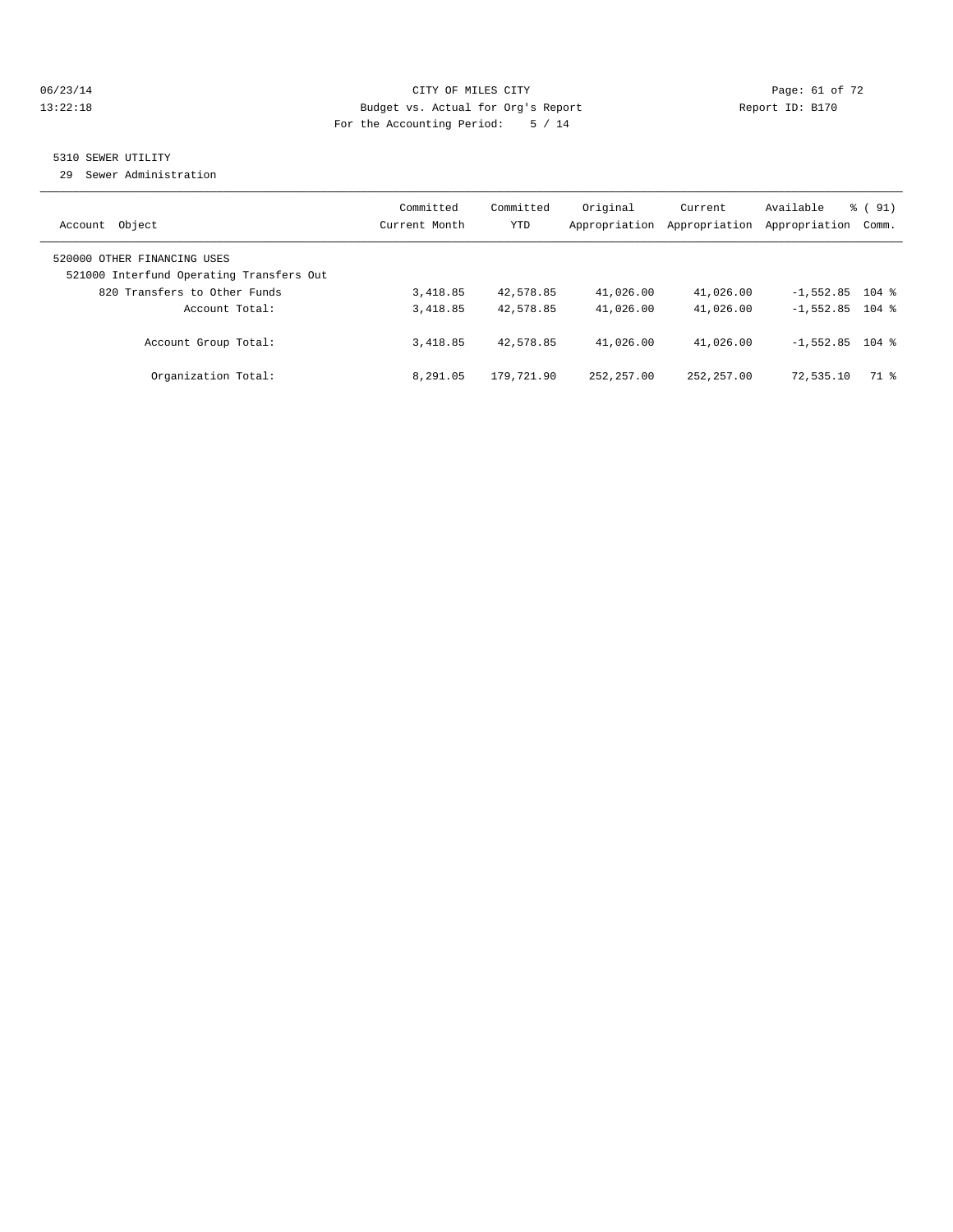06/23/14 Page: 62 of 72 13:22:18 Budget vs. Actual for Org's Report Report ID: B170 For the Accounting Period: 5 / 14

————————————————————————————————————————————————————————————————————————————————————————————————————————————————————————————————————

#### 5310 SEWER UTILITY

31 Sewer Lines

|                |                                              | Committed     | Committed  | Original   | Current                                         | Available       | % ( 91)                   |
|----------------|----------------------------------------------|---------------|------------|------------|-------------------------------------------------|-----------------|---------------------------|
| Account Object |                                              | Current Month | <b>YTD</b> |            | Appropriation Appropriation Appropriation Comm. |                 |                           |
|                | 430000 Public Works                          |               |            |            |                                                 |                 |                           |
|                | 430610 Sewer Administration(29)              |               |            |            |                                                 |                 |                           |
|                | 513 Liability                                | 386.13        | 386.13     | 0.00       | 0.00                                            | $-386.13$       | $***$ 2                   |
|                | Account Total:                               | 386.13        | 386.13     | 0.00       | 0.00                                            | $-386.13$       | *** 음                     |
|                |                                              |               |            |            |                                                 |                 |                           |
|                | 430630 Sewer Collection and Transmission(31) |               |            |            |                                                 |                 |                           |
|                | 111 Salaries and Wages - Permanent           | 8,896.20      | 93,479.30  | 114,383.00 | 114,383.00                                      | 20,903.70       | $82$ $%$                  |
|                | 121 OVERTIME-PERMANENT                       | 434.77        | 6,090.70   | 10,598.00  | 10,598.00                                       | 4,507.30        | 57%                       |
|                | 131 VACATION                                 | 206.38        | 6,117.95   | 15,773.00  | 15,773.00                                       | 9,655.05        | 39%                       |
|                | 132 SICK LEAVE                               | 73.28         | 2,776.58   | 7,093.00   | 7,093.00                                        | 4,316.42        | 39 %                      |
|                | 133 OTHER LEAVE PAY                          | 0.00          | 0.00       | 2,738.00   | 2,738.00                                        | 2,738.00        | 0 <sup>8</sup>            |
|                | 134 HOLIDAY PAY                              | 41.72         | 2,271.05   | 4,558.00   | 4,558.00                                        | 2,286.95        | 50%                       |
|                | 141 Unemployment Insurance                   | 43.43         | 500.35     | 698.00     | 698.00                                          | 197.65          | 72 %                      |
|                | 142 Workers' Compensation                    | 471.21        | 4,833.89   | 8,325.00   | 8,325.00                                        | 3,491.11        | 58 %                      |
|                | 143 Health Insurance                         | 2,349.79      | 19,741.60  | 24,493.00  | 24,493.00                                       | 4,751.40        | 81 %                      |
|                | 144 FICA                                     | 728.22        | 8,354.04   | 11,871.00  | 11,871.00                                       | 3,516.96        | 70 %                      |
|                | 145 PERS                                     | 778.94        | 8,919.03   | 44,326.00  | 44,326.00                                       | 35,406.97       | $20*$                     |
|                | 196 CLOTHING ALLOTMENT                       | 0.00          | 420.00     | 475.00     | 475.00                                          | 55.00           | 88 %                      |
|                | 210 Office Supplies and Materials            | 53.05         | 367.72     | 350.00     | 350.00                                          | $-17.72$        | 105 <sup>8</sup>          |
|                | 214 Small Items of Equipment                 | 93.48         | 768.70     | 5,200.00   | 5,200.00                                        | 4,431.30        | 15 <sup>°</sup>           |
|                | 220 Operating Expenses                       | 216.30        | 1,497.04   | 3,000.00   | 3,000.00                                        | 1,502.96        | 50%                       |
|                | 222 Chemicals, Lab & Med Supplies            | 0.00          | 3,686.50   | 3,000.00   | 3,000.00                                        | $-686.50$       | $123$ %                   |
|                | 226 Clothing and Uniforms                    | 90.97         | 364.17     | 700.00     | 700.00                                          | 335.83          | $52$ $%$                  |
|                | 230 Repair and Maintenance Supplies          | 1,126.10      | 3,532.56   | 7,500.00   | 7,500.00                                        | 3,967.44        | 47 %                      |
|                | 231 Gas, Oil, Diesel Fuel, Grease, etc.      | 1,938.22      | 12,745.61  | 11,000.00  | 11,000.00                                       | $-1,745.61$     | $116$ %                   |
|                | 233 Water/Sewer Main Replacement and         | 0.00          | 0.00       | 10,000.00  | 10,000.00                                       | 10,000.00       | 0 <sup>8</sup>            |
|                | 234 Hydrant/Manhole Replacement, Valves      | 0.00          | 6,949.00   | 10,000.00  | 10,000.00                                       | 3,051.00        | 69 %                      |
|                | 241 Consumable Tools                         | 23.77         | 23.77      | 150.00     | 150.00                                          | 126.23          | 16 <sup>8</sup>           |
|                | 311 Postage, Box Rent, Etc.                  | 4.40          | 9.58       | 50.00      | 50.00                                           | 40.42           | 19 <sup>°</sup>           |
|                | 320 Printing, Duplicating, Typing &          | 0.00          | 0.00       | 75.00      | 75.00                                           | 75.00           | 0 <sup>8</sup>            |
|                | 330 Publicity, Subscriptions & Dues          | 101.50        | 217.50     | 125.00     | 125.00                                          | $-92.50$        | 174 %                     |
|                | 334 Memberships, Registrations & Dues        | 0.00          | 189.00     | 150.00     | 150.00                                          | $-39.00$        | $126$ %                   |
|                | 341 Electric Utility Services                | 12.64         | 201.65     | 200.00     | 200.00                                          | $-1.65$         | 101 %                     |
|                | 344 Gas Utility Service                      | 26.39         | 383.12     | 400.00     | 400.00                                          | 16.88           | 96 %                      |
|                | 345 Telephone                                | 34.53         | 435.81     | 550.00     | 550.00                                          | 114.19          | 79 %                      |
|                | 346 Garbage Service                          | 0.00          | 0.00       | 300.00     | 300.00                                          | 300.00          | 0 <sup>8</sup>            |
|                | 347 Internet                                 | 11.40         | 123.40     | 125.00     | 125.00                                          | 1.60            | 99 %                      |
|                | 350 Professional Services                    | 0.00          | 581.38     | 12,000.00  | 12,000.00                                       | 11,418.62       | 5 <sup>°</sup>            |
|                | 356 Purchsed Services (MMIA Div '01)         | 0.00          | 0.00       | 2,000.00   | 2,000.00                                        | $2,000.00$ 0 %  |                           |
|                | 357 Architectual, Engineering Serv Etc.      | 0.00          | 0.00       | 20,000.00  | 20,000.00                                       | 20,000.00       | 0 <sup>8</sup>            |
|                | 360 Contr R & M                              | 337.53        | 3,275.47   | 3,000.00   | 3,000.00                                        | $-275.47$ 109 % |                           |
|                | 363 R&M Vehicles/Equip/Labor-PW              | 652.33        | 28,082.26  | 27,000.00  | 27,000.00                                       | -1,082.26       | $104$ %                   |
|                | 369 Other Repair and Maintenance             | 0.00          | 299.90     | 2,500.00   | 2,500.00                                        | 2,200.10        |                           |
|                | 370 Travel                                   | 0.00          | 59.19      | 400.00     | 400.00                                          | 340.81          | $12$ %<br>15 <sup>°</sup> |
|                | 380 Training Services                        | 0.00          | 105.00     | 500.00     | 500.00                                          | 395.00          | $21$ %                    |
|                |                                              |               |            |            |                                                 |                 |                           |
|                | 382 Books<br>400 BUILDING MATERIALS          | 0.00          | 69.63      | 100.00     | 100.00                                          | 30.37           | 70 %                      |
|                |                                              | 0.00          | 0.00       | 500.00     | 500.00                                          | 500.00          | 0 <sup>8</sup>            |
|                | 512 Insurance on Vehicles & Equipment        | 0.00          | 1,304.99   | 1,305.00   | 1,305.00                                        | 0.01            | 100 %                     |
|                | 513 Liability                                | 0.00          | 4,669.36   | 5,000.00   | 5,000.00                                        | 330.64          | 93%                       |
|                | 532 Land Rental                              | 0.00          | 515.00     | 500.00     | 500.00                                          |                 | $-15.00$ 103 %            |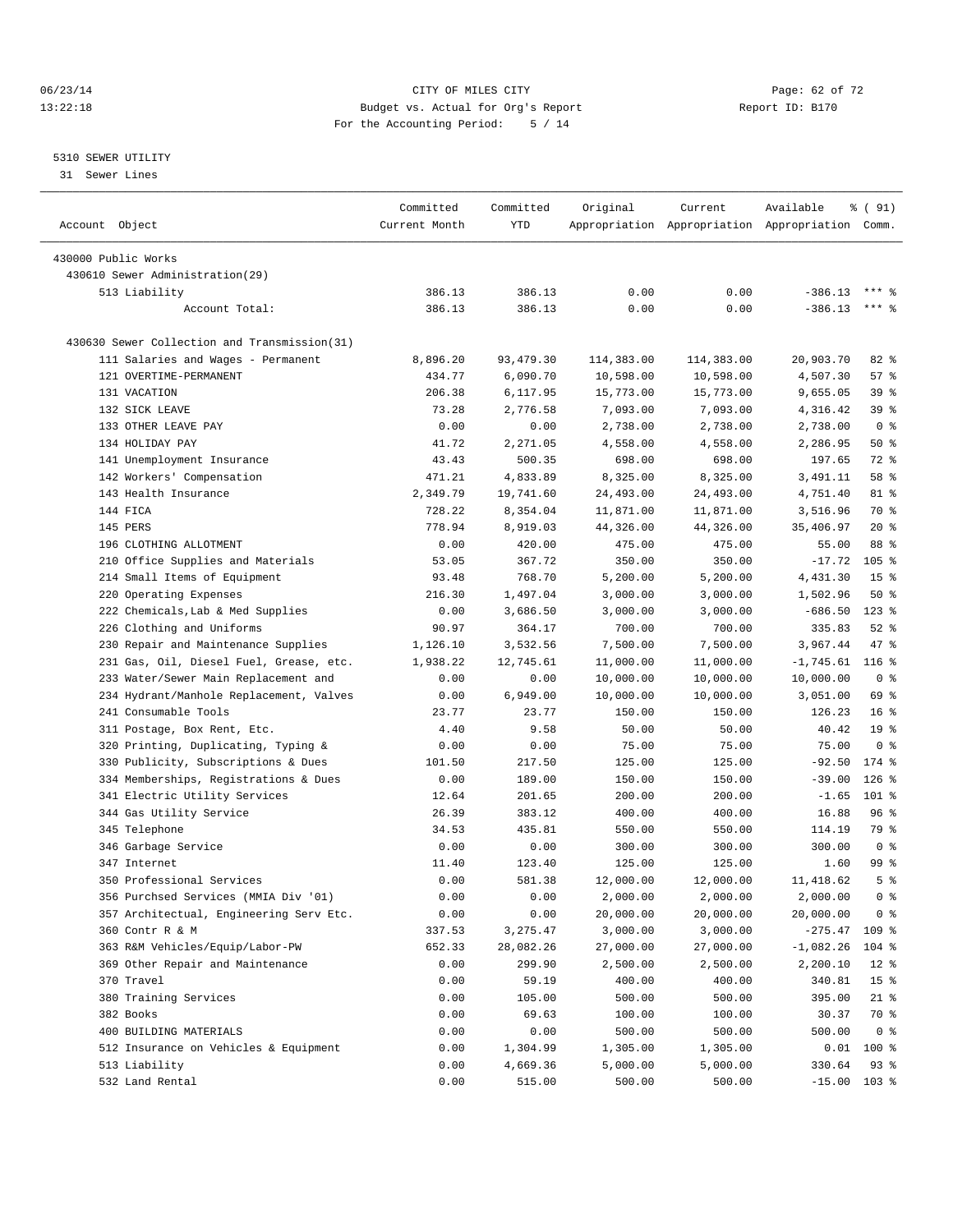#### 06/23/14 Page: 63 of 72 13:22:18 Budget vs. Actual for Org's Report Report ID: B170 For the Accounting Period: 5 / 14

#### 5310 SEWER UTILITY

31 Sewer Lines

| Account Object                           | Committed<br>Current Month | Committed<br>YTD | Original   | Current<br>Appropriation Appropriation | Available<br>Appropriation | $\frac{1}{6}$ (91)<br>Comm. |
|------------------------------------------|----------------------------|------------------|------------|----------------------------------------|----------------------------|-----------------------------|
| 533 Machinery and Equipment Rental       | 0.00                       | 0.00             | 1,000.00   | 1,000.00                               | 1,000.00                   | 0 <sup>8</sup>              |
| 940 Machinery & Equipment                | 0.00                       | 38,610.75        | 159,520.00 | 159,520.00                             | 120,909.25                 | $24$ %                      |
| Account Total:                           | 18,746.55                  | 262,572.55       | 533,531.00 | 533,531.00                             | 270,958.45                 | 49 %                        |
| Account Group Total:                     | 19,132.68                  | 262,958.68       | 533,531.00 | 533,531.00                             | 270,572.32                 | $49*$                       |
| 520000 OTHER FINANCING USES              |                            |                  |            |                                        |                            |                             |
| 521000 Interfund Operating Transfers Out |                            |                  |            |                                        |                            |                             |
| 820 Transfers to Other Funds             | 0.00                       | 0.00             | 16,362.00  | 16,362.00                              | 16,362.00                  | 0 <sup>8</sup>              |
| Account Total:                           | 0.00                       | 0.00             | 16,362.00  | 16,362.00                              | 16,362.00                  | 0 <sup>8</sup>              |
| Account Group Total:                     | 0.00                       | 0.00             | 16,362.00  | 16,362.00                              | 16,362.00                  | 0 <sup>8</sup>              |
| Organization Total:                      | 19,132.68                  | 262,958.68       | 549,893.00 | 549,893.00                             | 286,934.32                 | 48 %                        |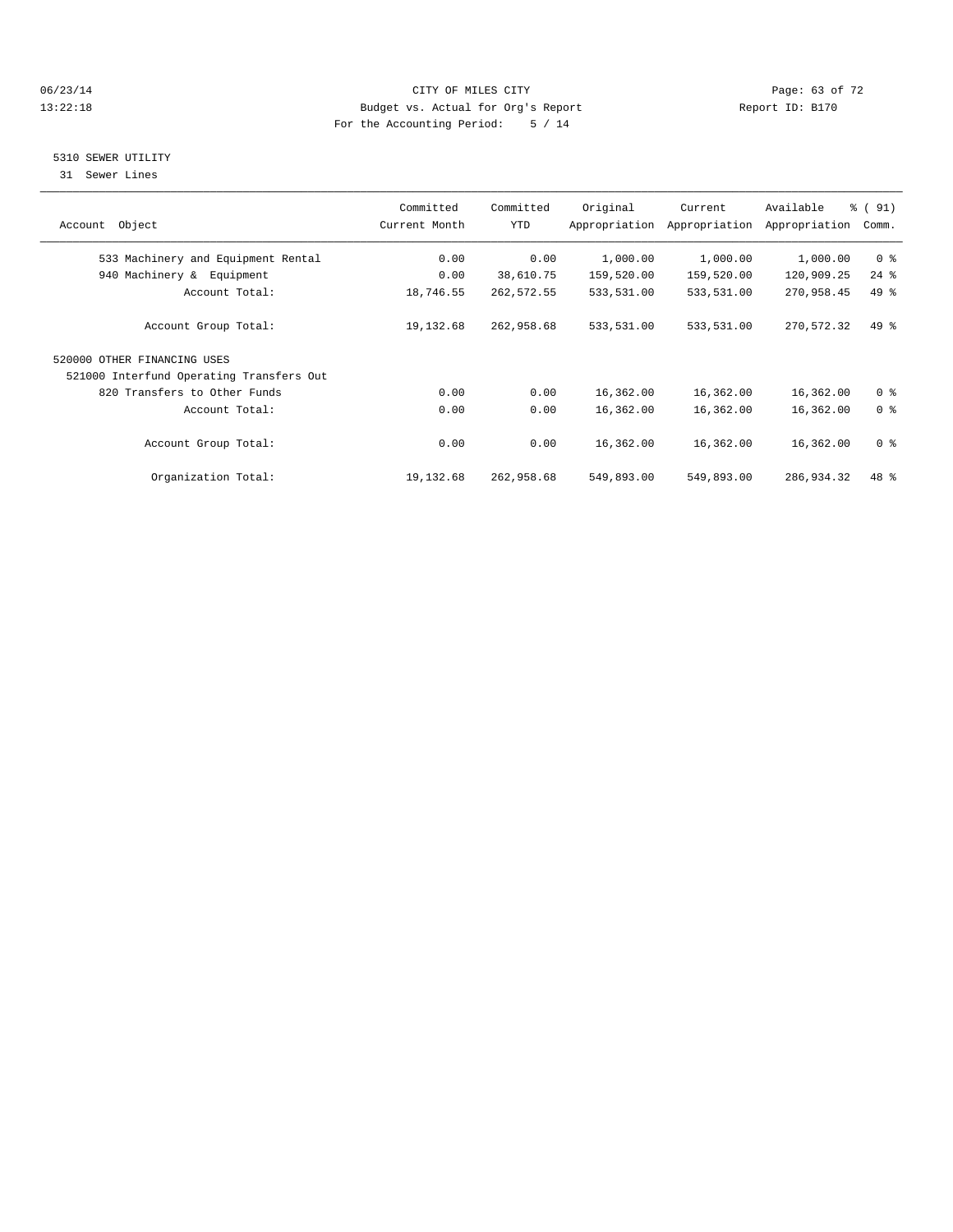#### 06/23/14 Page: 64 of 72 13:22:18 Budget vs. Actual for Org's Report Report ID: B170 For the Accounting Period: 5 / 14

#### 5310 SEWER UTILITY

32 Sewer Lifts

| Account Object |                                                                 | Committed<br>Current Month | Committed<br>YTD | Original          | Current              | Available<br>Appropriation Appropriation Appropriation Comm. | % ( 91)                |
|----------------|-----------------------------------------------------------------|----------------------------|------------------|-------------------|----------------------|--------------------------------------------------------------|------------------------|
|                |                                                                 |                            |                  |                   |                      |                                                              |                        |
|                | 430000 Public Works                                             |                            |                  |                   |                      |                                                              |                        |
|                | 430690 Sewer Lift Stations(32)                                  |                            |                  |                   |                      |                                                              |                        |
|                | 111 Salaries and Wages - Permanent                              | 4,674.10                   | 47,228.47        | 57,124.00         | 57,124.00            | 9,895.53                                                     | 83%                    |
|                | 121 OVERTIME-PERMANENT                                          | 106.10                     | 1,985.98         | 3,134.00          | 3,134.00             | 1,148.02                                                     | 63 %                   |
|                | 131 VACATION                                                    | 213.11                     | 3,568.83         | 4,206.00          | 4,206.00             | 637.17                                                       | 85%                    |
|                | 132 SICK LEAVE                                                  | 10.29                      | 968.15           | 1,840.00          | 1,840.00             | 871.85                                                       | $53$ $%$               |
|                | 133 OTHER LEAVE PAY                                             | 0.00                       | 278.84           | 705.00            | 705.00               | 426.16                                                       | 40 %                   |
|                | 134 HOLIDAY PAY                                                 | 0.00                       | 1,105.61         | 1,133.00          | 1,133.00             | 27.39                                                        | 98 %                   |
|                | 141 Unemployment Insurance                                      | 22.50                      | 248.89           | 306.00            | 306.00               | 57.11                                                        | 81 %                   |
|                | 142 Workers' Compensation                                       | 297.92                     | 2,954.33         | 3,568.00          | 3,568.00             | 613.67                                                       | 83 %                   |
|                | 143 Health Insurance                                            | 933.89                     | 9,480.62         | 11,207.00         | 11,207.00            | 1,726.38                                                     | 85%                    |
|                | 144 FICA                                                        | 353.95                     | 3,916.55         | 5,213.00          | 5,213.00             | 1,296.45                                                     | 75 %                   |
|                | 145 PERS                                                        | 403.77                     | 4,449.78         | 5,499.00          | 5,499.00             | 1,049.22                                                     | 81 %                   |
|                | 196 CLOTHING ALLOTMENT                                          | 0.00                       | 202.50           | 236.00            | 236.00               | 33.50                                                        | 86 %                   |
|                | 210 Office Supplies and Materials                               | 0.00                       | 100.86           | 100.00            | 100.00               | $-0.86$                                                      | 101 %                  |
|                | 214 Small Items of Equipment                                    | 0.00                       | 0.00             | 43,000.00         | 43,000.00            | 43,000.00                                                    | 0 <sup>8</sup>         |
|                | 220 Operating Expenses                                          | 76.21                      | 660.73           | 1,000.00          | 1,000.00             | 339.27                                                       | 66 %                   |
|                | 222 Chemicals, Lab & Med Supplies                               | 0.00                       | 51.26            | 3,000.00          | 3,000.00             | 2,948.74                                                     | 2 <sub>8</sub>         |
|                | 226 Clothing and Uniforms<br>Repair and Maintenance Supplies    | 0.00                       | 76.99            | 100.00            | 100.00               | 23.01                                                        | 77.8                   |
| 230            |                                                                 | 1,281.38                   | 2,152.67         | 5,500.00          | 5,500.00<br>2,500.00 | 3,347.33<br>728.93                                           | 39 %                   |
|                | 231 Gas, Oil, Diesel Fuel, Grease, etc.<br>241 Consumable Tools | 160.94<br>0.00             | 1,771.07<br>0.00 | 2,500.00<br>50.00 | 50.00                | 50.00                                                        | 71 %<br>0 <sup>8</sup> |
|                |                                                                 | 0.00                       | 10.88            | 50.00             | 50.00                | 39.12                                                        | $22$ %                 |
|                | 311 Postage, Box Rent, Etc.<br>341 Electric Utility Services    | 972.23                     | 11,550.97        | 11,000.00         | 11,000.00            | $-550.97$                                                    | 105 %                  |
|                | 344 Gas Utility Service                                         | 85.12                      | 1,017.27         | 1,500.00          | 1,500.00             | 482.73                                                       | 68 %                   |
|                | 345 Telephone                                                   | 0.00                       | 0.00             | 500.00            | 500.00               | 500.00                                                       | 0 <sup>8</sup>         |
|                | 347 Internet                                                    | 0.00                       | 0.00             | 230.00            | 230.00               | 230.00                                                       | 0 <sup>8</sup>         |
|                | 352 Wtr/Swr Lab Testing                                         | 0.00                       | 132.87           | 250.00            | 250.00               | 117.13                                                       | 53%                    |
|                | 360 Contr R & M                                                 | 20.48                      | 80.48            | 2,500.00          | 2,500.00             | 2,419.52                                                     | 3 <sup>8</sup>         |
|                | 363 R&M Vehicles/Equip/Labor-PW                                 | 0.00                       | 23.91            | 0.00              | 0.00                 | $-23.91$                                                     | $***$ $%$              |
|                | 369 Other Repair and Maintenance                                | 0.00                       | 0.00             | 1,000.00          | 1,000.00             | 1,000.00                                                     | 0 <sup>8</sup>         |
|                | 370 Travel                                                      | 0.00                       | 109.86           | 500.00            | 500.00               | 390.14                                                       | $22$ %                 |
|                | 380 Training Services                                           | 0.00                       | 96.96            | 500.00            | 500.00               | 403.04                                                       | 19 <sup>°</sup>        |
|                | 382 Books                                                       | 0.00                       | 0.00             | 50.00             | 50.00                | 50.00                                                        | 0 <sup>8</sup>         |
|                | 400 BUILDING MATERIALS                                          | 0.00                       | 0.00             | 100.00            | 100.00               | 100.00                                                       | 0 <sup>8</sup>         |
|                | 511 Insurance on Buildings                                      | 0.00                       | 470.79           | 471.00            | 471.00               | 0.21                                                         | $100*$                 |
|                | 513 Liability                                                   | 0.00                       | 0.00             | 3,750.00          | 3,750.00             | 3,750.00                                                     | 0 <sup>8</sup>         |
|                | 532 Land Rental                                                 | 0.00                       | 0.00             | 500.00            | 500.00               | 500.00                                                       | 0 <sup>8</sup>         |
|                | 533 Machinery and Equipment Rental                              | 0.00                       | 0.00             | 150.00            | 150.00               | 150.00                                                       | 0 <sup>8</sup>         |
|                | 940 Machinery & Equipment                                       | 0.00                       | 1,923.44         | 153,191.00        | 153,191.00           | 151, 267.56                                                  | 1 <sup>8</sup>         |
|                | Account Total:                                                  | 9,611.99                   | 96,619.56        | 325,663.00        | 325,663.00           | 229,043.44                                                   | 30 %                   |
|                |                                                                 |                            |                  |                   |                      |                                                              |                        |
|                | Account Group Total:                                            | 9,611.99                   | 96,619.56        | 325,663.00        | 325,663.00           | 229,043.44                                                   | $30*$                  |
|                | Organization Total:                                             | 9,611.99                   | 96,619.56        | 325,663.00        | 325,663.00           | 229,043.44                                                   | 30%                    |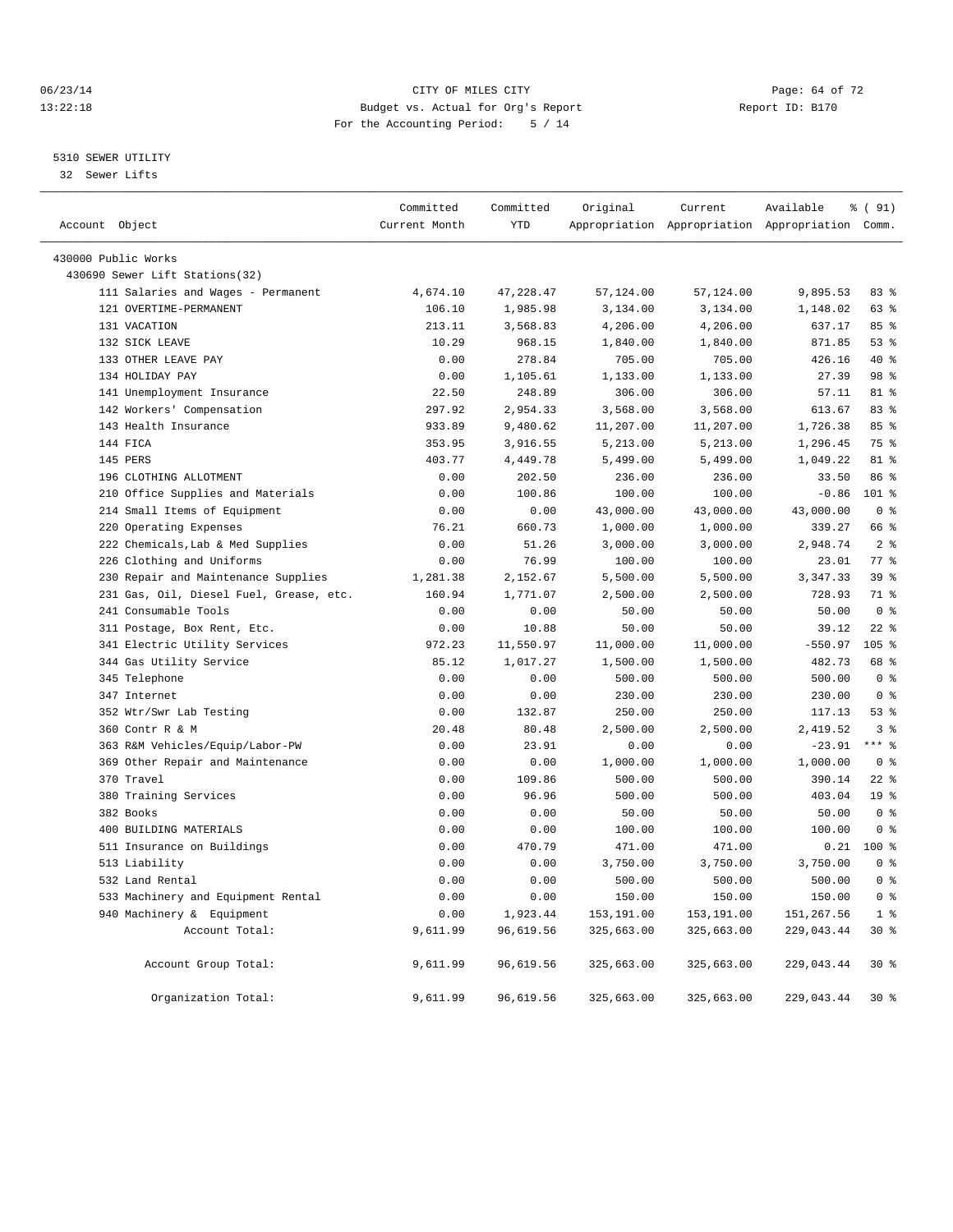#### 06/23/14 Page: 65 of 72 13:22:18 Budget vs. Actual for Org's Report Report ID: B170 For the Accounting Period: 5 / 14

————————————————————————————————————————————————————————————————————————————————————————————————————————————————————————————————————

#### 5310 SEWER UTILITY

33 Sewer Plant

|                                           | Committed     | Committed  | Original     | Current      | Available                                       | $\frac{1}{6}$ (91) |
|-------------------------------------------|---------------|------------|--------------|--------------|-------------------------------------------------|--------------------|
| Account Object                            | Current Month | YTD        |              |              | Appropriation Appropriation Appropriation Comm. |                    |
|                                           |               |            |              |              |                                                 |                    |
| 430000 Public Works                       |               |            |              |              |                                                 |                    |
| 430640 Sewer Treatment and Disposal(33)   |               |            |              |              |                                                 |                    |
| 111 Salaries and Wages - Permanent        | 7,428.89      | 74,759.49  | 90,664.00    | 90,664.00    | 15,904.51                                       | 82 %               |
| 121 OVERTIME-PERMANENT                    | 159.01        | 2,978.29   | 6,848.00     | 6,848.00     | 3,869.71                                        | $43$ %             |
| 131 VACATION                              | 319.66        | 5,841.10   | 6,309.00     | 6,309.00     | 467.90                                          | $93$ $%$           |
| 132 SICK LEAVE                            | 15.43         | 1,645.53   | 2,810.00     | 2,810.00     | 1,164.47                                        | 59 %               |
| 133 OTHER LEAVE PAY                       | 0.00          | 418.26     | 1,170.00     | 1,170.00     | 751.74                                          | 36%                |
| 134 HOLIDAY PAY                           | 0.00          | 1,658.53   | 2,167.00     | 2,167.00     | 508.47                                          | 77.8               |
| 141 Unemployment Insurance                | 35.60         | 394.00     | 495.00       | 495.00       | 101.00                                          | 80 %               |
| 142 Workers' Compensation                 | 468.71        | 4,650.17   | 5,873.00     | 5,873.00     | 1,222.83                                        | 79 %               |
| 143 Health Insurance                      | 1,447.08      | 14,730.22  | 16,922.00    | 16,922.00    | 2,191.78                                        | 87%                |
| 144 FICA                                  | 562.37        | 6,222.10   | 8,413.00     | 8,413.00     | 2,190.90                                        | 74 %               |
| 145 PERS                                  | 639.43        | 7,045.57   | 8,874.00     | 8,874.00     | 1,828.43                                        | 79 %               |
| 196 CLOTHING ALLOTMENT                    | 0.00          | 315.00     | 351.00       | 351.00       | 36.00                                           | 90%                |
| 210 Office Supplies and Materials         | 0.00          | 141.77     | 150.00       | 150.00       | 8.23                                            | 95%                |
| 214 Small Items of Equipment              | 0.00          | 59.99      | 8,500.00     | 8,500.00     | 8,440.01                                        | 1 <sup>8</sup>     |
| 220 Operating Expenses                    | 135.20        | 1,122.80   | 3,000.00     | 3,000.00     | 1,877.20                                        | 37%                |
| 222 Chemicals, Lab & Med Supplies         | 2,657.22      | 7,148.91   | 7,000.00     | 7,000.00     | $-148.91$                                       | 102 %              |
| 226 Clothing and Uniforms                 | 101.60        | 230.60     | 500.00       | 500.00       | 269.40                                          | 46 %               |
| 230 Repair and Maintenance Supplies       | 165.00        | 2,687.46   | 5,000.00     | 5,000.00     | 2,312.54                                        | 54 %               |
| 231 Gas, Oil, Diesel Fuel, Grease, etc.   | 128.83        | 1,709.71   | 2,000.00     | 2,000.00     | 290.29                                          | 85%                |
| 241 Consumable Tools                      | 0.00          | 11.96      | 50.00        | 50.00        | 38.04                                           | $24$ %             |
| 300 PURCHASED SERVICES                    | 0.00          | 0.00       | 750.00       | 750.00       | 750.00                                          | 0 <sup>8</sup>     |
| 311 Postage, Box Rent, Etc.               | 2.49          | 32.78      | 100.00       | 100.00       | 67.22                                           | 338                |
| 320 Printing, Duplicating, Typing &       | 0.00          | 0.00       | 100.00       | 100.00       | 100.00                                          | 0 <sup>8</sup>     |
| 330 Publicity, Subscriptions & Dues       | 0.00          | 0.00       | 100.00       | 100.00       | 100.00                                          | 0 <sup>8</sup>     |
| 334 Memberships, Registrations & Dues     | 64.00         | 428.00     | 700.00       | 700.00       | 272.00                                          | 61 %               |
| 341 Electric Utility Services             | 4,883.70      | 55,396.95  | 49,000.00    | 49,000.00    | $-6, 396.95$                                    | $113*$             |
| 342 Water Utility Services                | 72.51         | 806.30     | 1,000.00     | 1,000.00     | 193.70                                          | 81 %               |
| 343 Sewer Utility Services                | 43.67         | 480.37     | 300.00       | 300.00       | $-180.37$                                       | $160*$             |
| 345 Telephone                             | 32.57         | 411.72     | 800.00       | 800.00       | 388.28                                          | $51$ %             |
| 346 Garbage Service                       | 0.00          | 47.41      | 250.00       | 250.00       | 202.59                                          | 19 <sup>°</sup>    |
| 347 Internet                              | 45.60         | 501.60     | 250.00       | 250.00       | $-251.60$                                       | $201$ %            |
| 350 Professional Services                 | 0.00          | 421.75     | 500.00       | 500.00       | 78.25                                           | 84 %               |
| 352 Wtr/Swr Lab Testing                   | 2,083.20      | 8,782.71   | 10,000.00    | 10,000.00    | 1,217.29                                        | 88 %               |
| 357 Architectual, Engineering Serv Etc.   | 616.40        | 4,701.10   | 5,000.00     | 5,000.00     | 298.90                                          | 94 %               |
| 360 Contr R & M                           | 115.45        | 1,123.17   | 7,500.00     | 7,500.00     | 6,376.83                                        | 15 <sup>8</sup>    |
| 363 R&M Vehicles/Equip/Labor-PW           | 155.05        | 2,129.01   | 8,000.00     | 8,000.00     | 5,870.99                                        | $27$ %             |
| 370 Travel                                | 0.00          | 446.82     | 750.00       | 750.00       | 303.18                                          | 60 %               |
| 380 Training Services                     | 0.00          | 403.42     | 750.00       | 750.00       | 346.58                                          | 54 %               |
| 382 Books                                 | 0.00          | 0.00       | 200.00       | 200.00       | 200.00                                          | 0 <sup>8</sup>     |
| 400 BUILDING MATERIALS                    | 0.00          | 0.00       | 100.00       | 100.00       | 100.00                                          | 0 <sup>8</sup>     |
| 511 Insurance on Buildings                | 0.00          | 6,497.73   | 6,498.00     | 6,498.00     | 0.27                                            | 100 %              |
| 512 Insurance on Vehicles & Equipment     | 0.00          | 212.14     | 212.00       | 212.00       | $-0.14$                                         | 100 %              |
| 513 Liability                             | 0.00          | 0.00       | 2,000.00     | 2,000.00     | 2,000.00                                        | 0 <sup>8</sup>     |
| 533 Machinery and Equipment Rental        | 0.00          | 0.00       | 2,000.00     | 2,000.00     | 2,000.00                                        | 0 <sup>8</sup>     |
| 810 Losses (Bad debt expense - Enterprise | 0.00          | 0.00       | 2,000.00     | 2,000.00     | 2,000.00                                        | 0 <sup>8</sup>     |
| 920 Buildings                             | 0.00          | 0.00       | 8,008,805.00 | 8,008,805.00 | 8,008,805.00                                    | $0$ %              |
| 940 Machinery & Equipment                 | 1,144.82      | 439,051.58 | 8,800,805.00 | 8,800,805.00 | 8, 361, 753. 42                                 | 5 <sup>°</sup>     |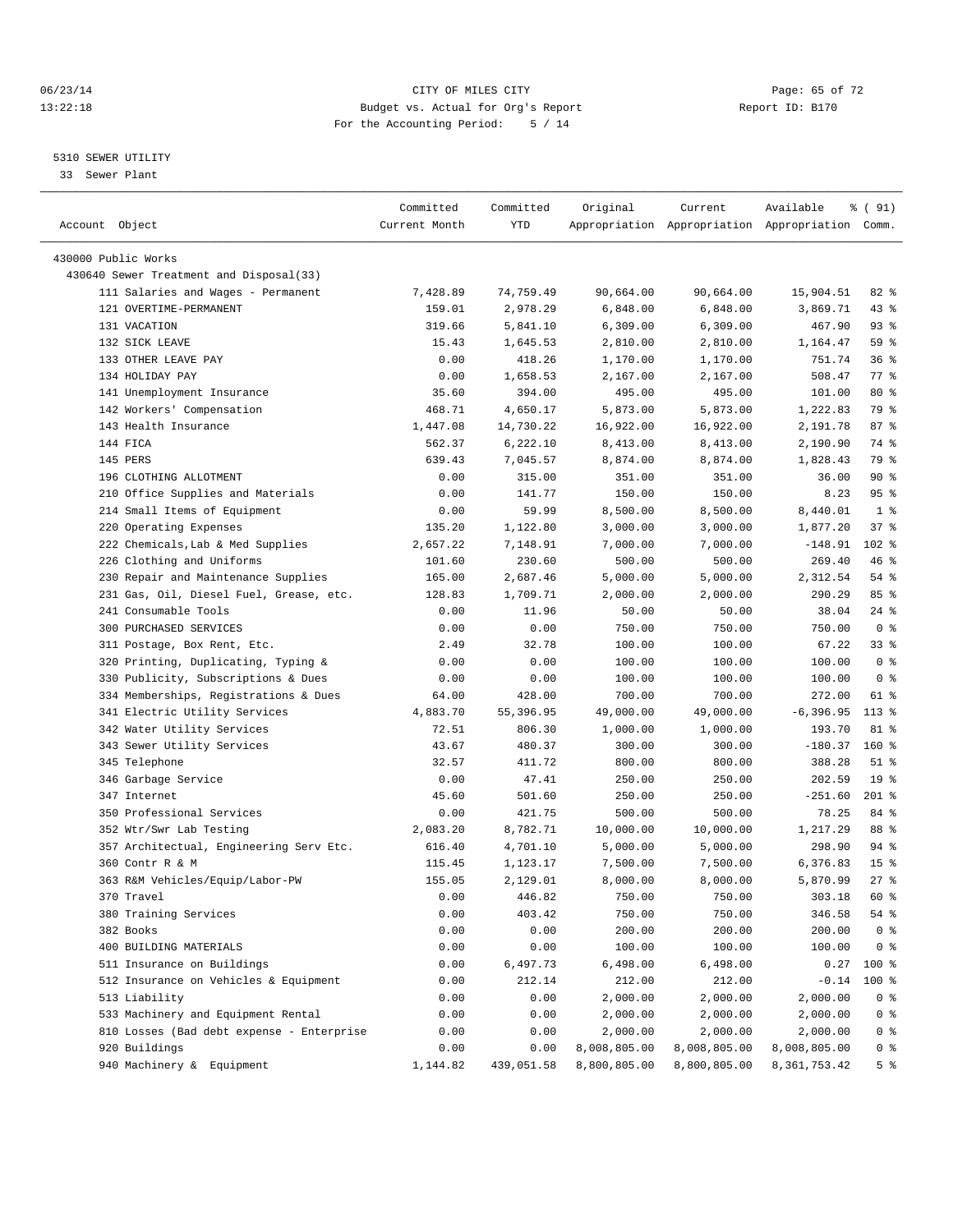#### 06/23/14 Page: 66 of 72 13:22:19 Budget vs. Actual for Org's Report Report ID: B170 For the Accounting Period: 5 / 14

#### 5310 SEWER UTILITY

33 Sewer Plant

| Account Object                                                          | Committed<br>Current Month | Committed<br><b>YTD</b> | Original                                                         | Current  | Available<br>Appropriation Appropriation Appropriation | $\frac{1}{6}$ (91)<br>Comm. |
|-------------------------------------------------------------------------|----------------------------|-------------------------|------------------------------------------------------------------|----------|--------------------------------------------------------|-----------------------------|
| Account Total:                                                          | 23,523.49                  |                         | 655,646.02 17,085,566.00 17,085,566.00 16,429,919.98             |          |                                                        | 4%                          |
| Account Group Total:                                                    | 23,523.49                  |                         | 655,646.02 17,085,566.00 17,085,566.00 16,429,919.98             |          |                                                        | $4 \text{ }$                |
| 520000 OTHER FINANCING USES<br>521000 Interfund Operating Transfers Out |                            |                         |                                                                  |          |                                                        |                             |
| 820 Transfers to Other Funds                                            | 0.00                       | 0.00                    | 6,420.00                                                         | 6,420.00 | 6,420.00                                               | 0 <sup>8</sup>              |
| Account Total:                                                          | 0.00                       | 0.00                    | 6,420.00                                                         | 6,420.00 | 6,420.00                                               | 0 <sup>8</sup>              |
| Account Group Total:                                                    | 0.00                       | 0.00                    | 6,420.00                                                         | 6,420.00 | 6,420.00                                               | 0 <sup>8</sup>              |
| Organization Total:                                                     | 23,523.49                  |                         | 655,646.02 17,091,986.00 17,091,986.00 16,436,339.98             |          |                                                        | $4 \text{ }$                |
|                                                                         |                            |                         |                                                                  |          |                                                        |                             |
| Fund Total:                                                             |                            |                         | 60,559.21 1,194,946.16 18,219,799.00 18,219,799.00 17,024,852.84 |          |                                                        | 7 %                         |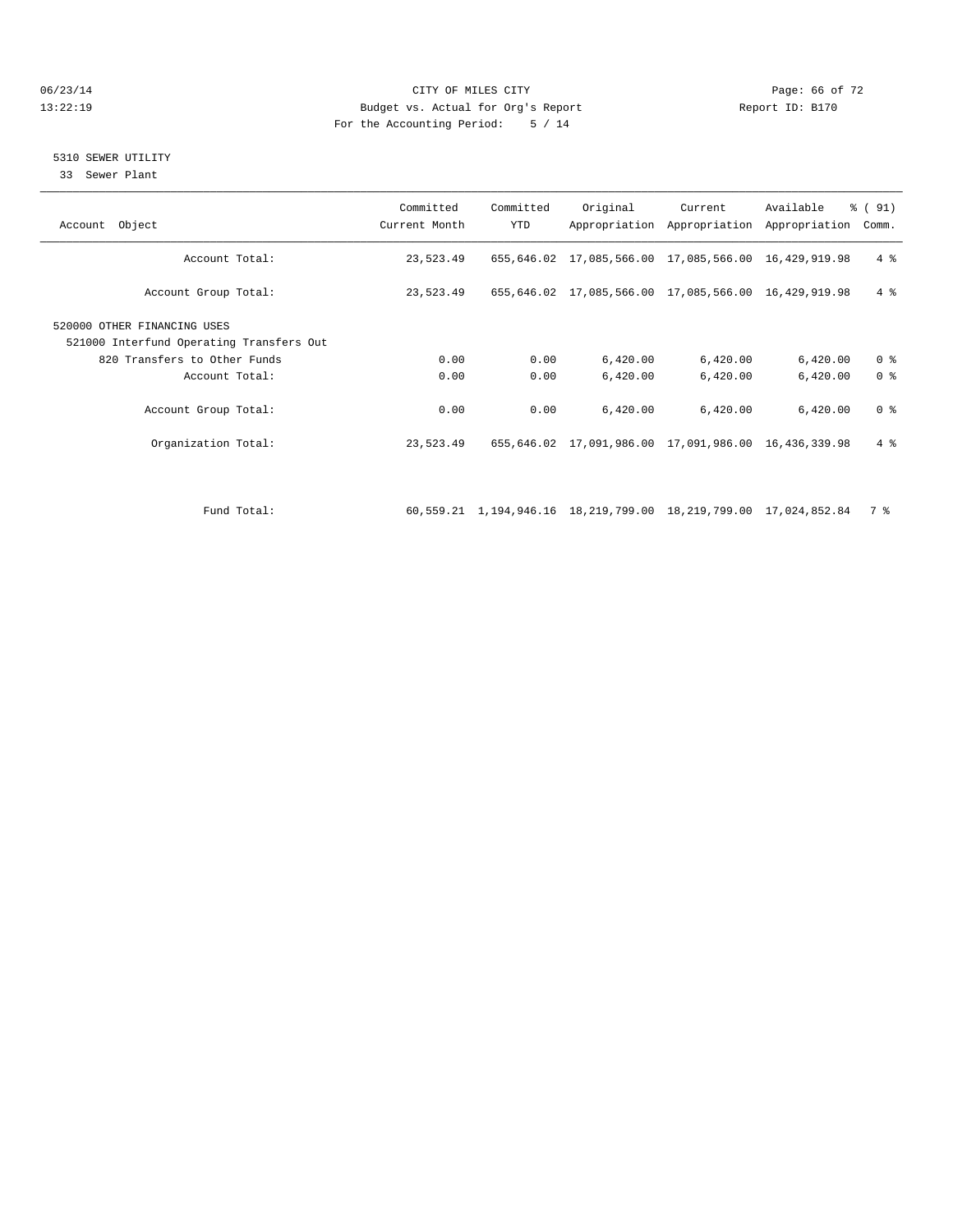#### 06/23/14 Page: 67 of 72 13:22:19 Budget vs. Actual for Org's Report Report ID: B170 For the Accounting Period: 5 / 14

#### 5510 AMBULANCE FUND

10 Ambulance

|                                             | Committed     | Committed   | Original   | Current    | Available                                       | % (91)           |
|---------------------------------------------|---------------|-------------|------------|------------|-------------------------------------------------|------------------|
| Account Object                              | Current Month | <b>YTD</b>  |            |            | Appropriation Appropriation Appropriation Comm. |                  |
| 420000 PUBLIC SAFETY                        |               |             |            |            |                                                 |                  |
| 420730 Emergency Medical Services-Ambulance |               |             |            |            |                                                 |                  |
| 111 Salaries and Wages - Permanent          | 13,561.19     | 195, 154.41 | 263,767.00 | 177,064.00 | $-18,090.41$ 110 %                              |                  |
| 112 SALARIES AND WAGES - PART PAID          | 0.00          | 2,020.06    | 4,000.00   | 4,000.00   | 1,979.94                                        | $51$ %           |
| 121 OVERTIME-PERMANENT                      | 7,562.56      | 75,973.35   | 60,000.00  | 60,000.00  | $-15,973.35$                                    | $127$ %          |
| 131 VACATION                                | 136.61        | 10,064.25   | 8,800.00   | 8,800.00   | $-1, 264.25$                                    | 114 %            |
| 132 SICK LEAVE                              | 781.42        | 11,255.95   | 10,000.00  | 10,000.00  | $-1, 255.95$ 113 %                              |                  |
| 133 OTHER LEAVE PAY                         | 0.00          | 9.61        | 950.00     | 950.00     | 940.39                                          | 1 <sup>8</sup>   |
| 134 HOLIDAY PAY                             | 0.00          | 5,295.67    | 7,000.00   | 7,000.00   | 1,704.33                                        | 76 %             |
| 141 Unemployment Insurance                  | 99.19         | 1,292.30    | 1,178.00   | 788.00     | $-504.30$                                       | $164$ %          |
| 142 Workers' Compensation                   | 733.04        | 8,549.99    | 9,199.00   | 6,151.00   | $-2,398.99$                                     | 139.8            |
| 143 Health Insurance                        | 2,428.16      | 34, 482. 25 | 44,680.00  | 30,133.00  | $-4, 349.25$                                    | 114 %            |
| 144 FICA                                    | 318.85        | 4,279.79    | 3,795.00   | 2,538.00   | $-1,741.79$                                     | 169 %            |
| 147 Firemen's Pension                       | 1,976.84      | 27,943.38   | 37,574.00  | 25,123.00  | $-2,820.38$                                     | 111 %            |
| 210 Office Supplies and Materials           | 70.56         | 623.73      | 1,000.00   | 1,000.00   | 376.27                                          | 62 %             |
| 214 Small Items of Equipment                | 0.00          | 3,703.85    | 3,000.00   | 3,000.00   | $-703.85$                                       | $123$ $%$        |
| 220 Operating Expenses                      | 167.74        | 3,423.46    | 4,000.00   | 4,000.00   | 576.54                                          | 86 %             |
| 222 Chemicals, Lab & Med Supplies           | 1,283.31      | 7,339.40    | 8,000.00   | 8,000.00   | 660.60                                          | 92%              |
| 230 Repair and Maintenance Supplies         | 0.00          | 5,886.98    | 5,000.00   | 5,000.00   | $-886.98$                                       | 118 <sup>°</sup> |
| 231 Gas, Oil, Diesel Fuel, Grease, etc.     | 2,040.70      | 14, 433.18  | 15,000.00  | 15,000.00  | 566.82                                          | 96%              |
| 241 Consumable Tools                        | 0.00          | 0.00        | 50.00      | 50.00      | 50.00                                           | 0 <sup>8</sup>   |
| 300 PURCHASED SERVICES                      | 0.00          | 0.00        | 2,000.00   | 2,000.00   | 2,000.00                                        | 0 <sup>8</sup>   |
| 311 Postage, Box Rent, Etc.                 | 0.00          | 29.29       | 250.00     | 250.00     | 220.71                                          | $12*$            |
| 320 Printing, Duplicating, Typing &         | 0.00          | 143.92      | 200.00     | 200.00     | 56.08                                           | $72$ $%$         |
| 341 Electric Utility Services               | 96.87         | 1,695.28    | 2,500.00   | 2,500.00   | 804.72                                          | 68 %             |
| 342 Water Utility Services                  | 25.06         | 264.59      | 400.00     | 400.00     | 135.41                                          | 66 %             |
| 343 Sewer Utility Services                  | 13.98         | 156.35      | 200.00     | 200.00     | 43.65                                           | 78 %             |
| 344 Gas Utility Service                     | 33.75         | 441.21      | 1,500.00   | 1,500.00   | 1,058.79                                        | 29%              |
| 345 Telephone                               | 107.01        | 1,640.80    | 1,800.00   | 1,800.00   | 159.20                                          | $91$ %           |
| 346 Garbage Service                         | 0.00          | 493.41      | 700.00     | 700.00     | 206.59                                          | 70 %             |
| 347 Internet                                | 28.24         | 310.64      | 350.00     | 350.00     | 39.36                                           | 89 %             |
| 350 Professional Services                   | 3,212.57      | 36,584.90   | 30,000.00  | 30,000.00  | $-6,584.90$                                     | $122$ $%$        |
| 360 Contr R & M                             | 0.00          | 904.46      | 1,000.00   | 1,000.00   | 95.54                                           | $90*$            |
| 364 R&M Vehicles - Fire/Amb                 | 1,719.47      | 7,028.68    | 6,000.00   | 6,000.00   | $-1,028.68$                                     | 117 %            |
| 370 Travel                                  | 133.00        | 591.43      | 1,912.00   | 1,912.00   | 1,320.57                                        | 31.8             |
| 380 Training Services                       | 364.16        | 364.16      | 1,768.00   | 1,768.00   | 1,403.84                                        | $21$ %           |
| 382 Books                                   | 0.00          | 0.00        | 200.00     | 200.00     | 200.00                                          | 0 <sup>8</sup>   |
| 400 BUILDING MATERIALS                      | 0.00          | 0.00        | 500.00     | 500.00     | 500.00                                          | 0 <sup>8</sup>   |
| 512 Insurance on Vehicles & Equipment       | 0.00          | 2,115.48    | 2,116.00   | 2,116.00   |                                                 | $0.52$ 100 %     |
| 810 Losses (Bad debt expense - Enterprise   | 27, 423.35    | 133,929.04  | 70,000.00  | 70,000.00  | $-63,929.04$                                    | 191 %            |
| 811 Contractual Allowances (Ambl)           | 15,230.69     | 188,904.36  | 180,000.00 | 180,000.00 | $-8,904.36$                                     | $105$ %          |
| Account Total:                              | 79,548.32     | 787, 329.61 | 790,389.00 | 671,993.00 | $-115, 336.61$                                  | 117 %            |
| Account Group Total:                        | 79,548.32     | 787, 329.61 | 790,389.00 | 671,993.00 | $-115,336.61$ 117 %                             |                  |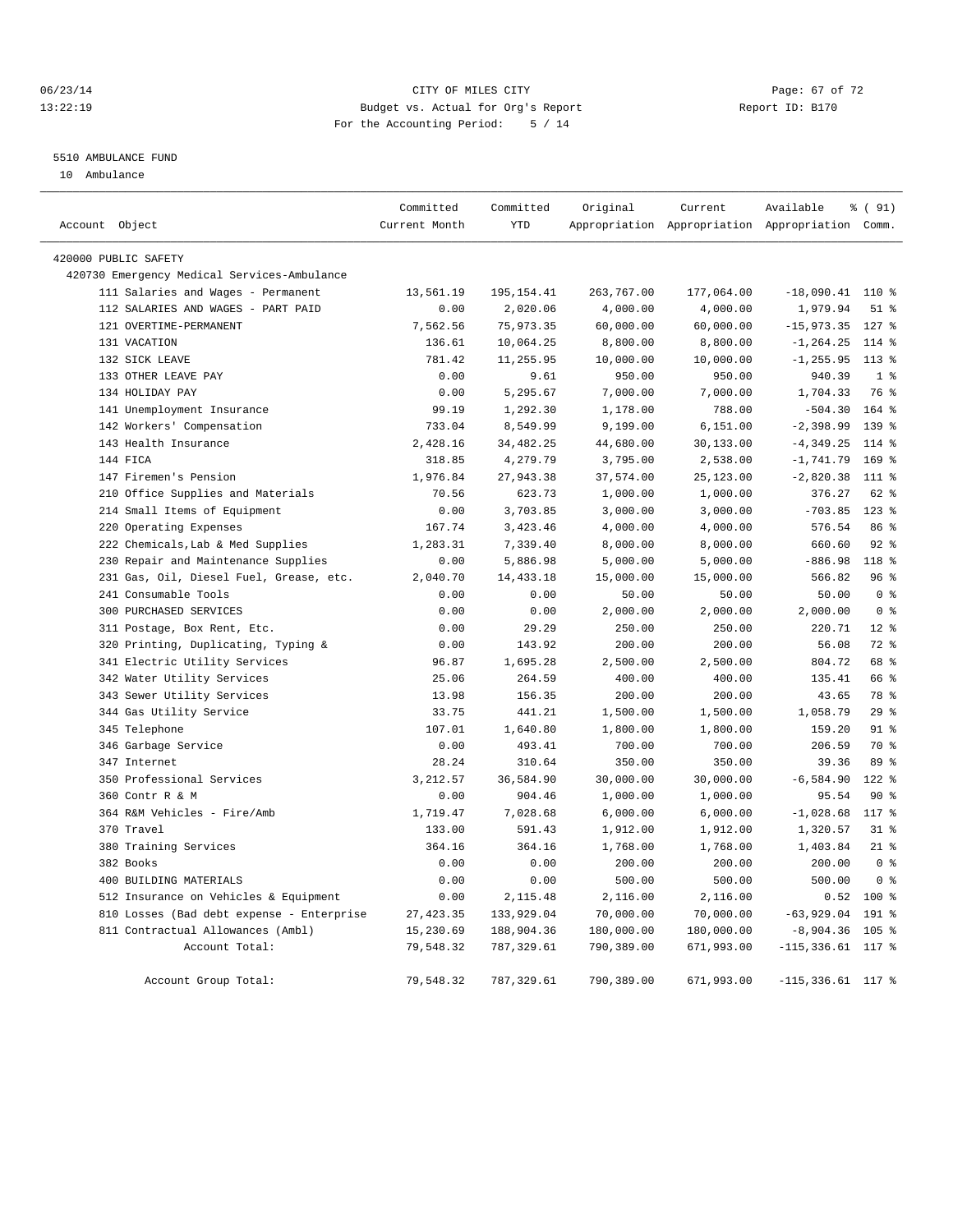#### 06/23/14 Page: 68 of 72 13:22:19 Budget vs. Actual for Org's Report Report ID: B170 For the Accounting Period: 5 / 14

### 5510 AMBULANCE FUND

10 Ambulance

| Account Object                           | Committed<br>Current Month | Committed<br><b>YTD</b> | Original   | Current.   | Available<br>Appropriation Appropriation Appropriation Comm. | % (91)          |
|------------------------------------------|----------------------------|-------------------------|------------|------------|--------------------------------------------------------------|-----------------|
| 490000 DEBT SERVICE                      |                            |                         |            |            |                                                              |                 |
| 490500 Other Debt Service Payments       |                            |                         |            |            |                                                              |                 |
| 602 Prpl-Ambulance                       | 0.00                       | 25, 317.93              | 26,161.00  | 26,161.00  | 843.07                                                       | 97%             |
| 629 Interest-Ambulance                   | 0.00                       | 842.79                  | 843.00     | 843.00     | 0.21                                                         | $100*$          |
| Account Total:                           | 0.00                       | 26,160.72               | 27,004.00  | 27,004.00  | 843.28                                                       | 97 <sup>8</sup> |
| Account Group Total:                     | 0.00                       | 26,160.72               | 27,004.00  | 27,004.00  | 843.28                                                       | 97%             |
| 510000 MISCELLANEOUS                     |                            |                         |            |            |                                                              |                 |
| 510330 Comprehensive Liability Insurance |                            |                         |            |            |                                                              |                 |
| 513 Liability                            | 0.00                       | 8,433.96                | 8,434.00   | 8,434.00   | 0.04                                                         | $100*$          |
| Account Total:                           | 0.00                       | 8,433.96                | 8,434.00   | 8,434.00   |                                                              | $0.04$ 100 %    |
| Account Group Total:                     | 0.00                       | 8,433.96                | 8,434.00   | 8,434.00   |                                                              | $0.04$ 100 %    |
| 520000 OTHER FINANCING USES              |                            |                         |            |            |                                                              |                 |
| 521000 Interfund Operating Transfers Out |                            |                         |            |            |                                                              |                 |
| 820 Transfers to Other Funds             | 2,059.67                   | 32,656.37               | 34,716.00  | 34,716.00  | 2,059.63                                                     | 94 %            |
| Account Total:                           | 2,059.67                   | 32,656.37               | 34,716.00  | 34,716.00  | 2,059.63                                                     | $94$ $%$        |
| Account Group Total:                     | 2,059.67                   | 32,656.37               | 34,716.00  | 34,716.00  | 2,059.63                                                     | $94$ $%$        |
| Organization Total:                      | 81,607.99                  | 854,580.66              | 860,543.00 | 742,147.00 | $-112, 433.66$ 115 %                                         |                 |
|                                          |                            |                         |            |            |                                                              |                 |
| Fund Total:                              | 81,607.99                  | 854,580.66              | 860,543.00 | 742,147.00 | $-112,433.66$ 115 %                                          |                 |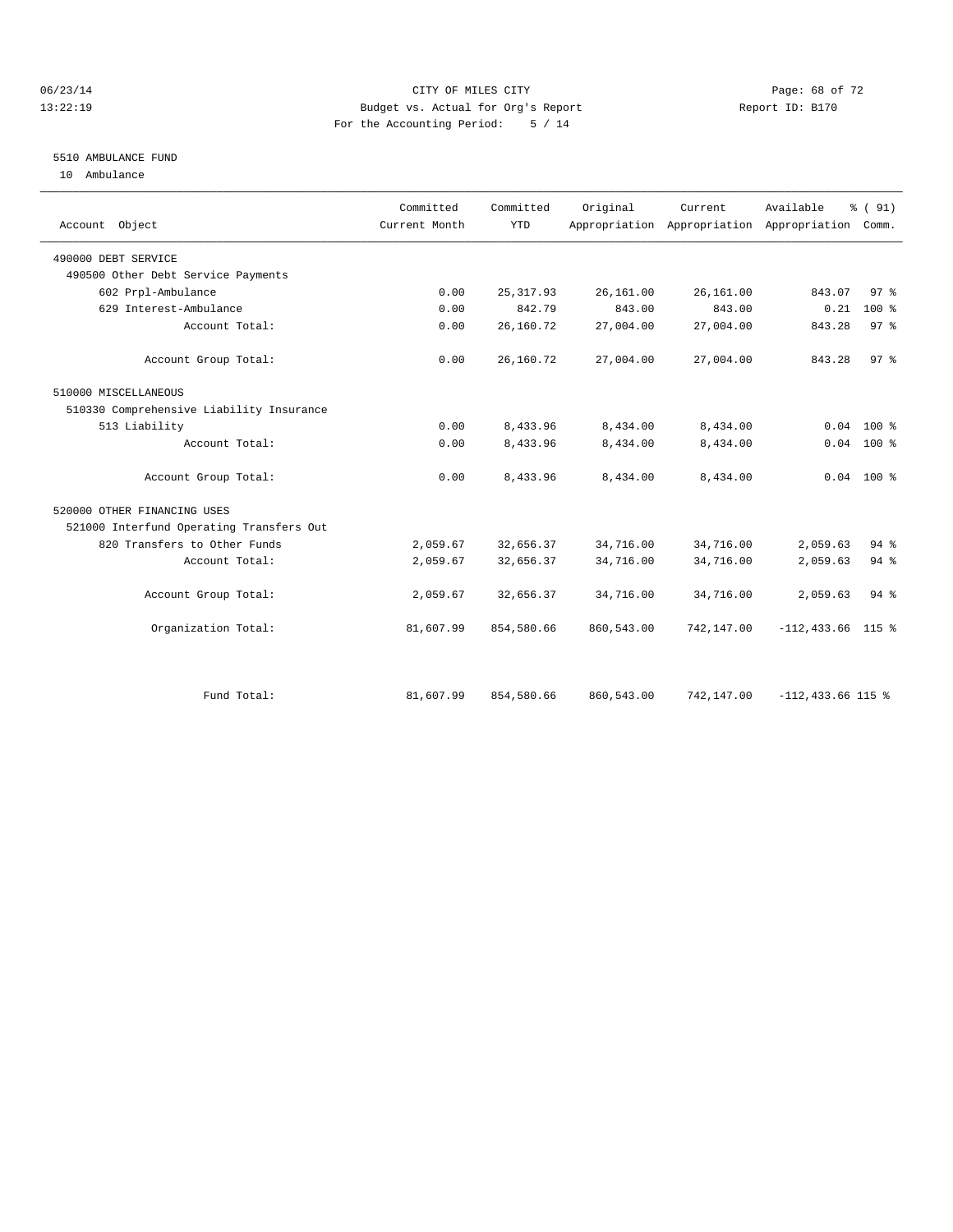#### 06/23/14 Page: 69 of 72 13:22:19 Budget vs. Actual for Org's Report Report ID: B170 For the Accounting Period: 5 / 14

————————————————————————————————————————————————————————————————————————————————————————————————————————————————————————————————————

#### 5610 AIRPORT OPERATING

87 Airport

|                                            | Committed      | Committed             | Original           | Current               | Available                                       | ៖ ( 91)             |
|--------------------------------------------|----------------|-----------------------|--------------------|-----------------------|-------------------------------------------------|---------------------|
| Account Object                             | Current Month  | YTD                   |                    |                       | Appropriation Appropriation Appropriation Comm. |                     |
|                                            |                |                       |                    |                       |                                                 |                     |
| 430000 Public Works                        |                |                       |                    |                       |                                                 |                     |
| 430300 Airport (87)                        |                |                       |                    |                       | 28,336.00                                       |                     |
| 111 Salaries and Wages - Permanent         | 6,692.83       | 95,488.00             | 123,824.00         | 123,824.00            |                                                 | $77$ $\frac{6}{9}$  |
| 121 OVERTIME-PERMANENT                     | 0.00           | 2,901.82              | 4,511.00           | 4,511.00              | 1,609.18                                        | 64 %<br>$***$ 8     |
| 131 VACATION                               | 2,265.65       | 9,929.89              | 0.00               | 0.00                  | $-9,929.89$                                     | $***$ $_{8}$        |
| 132 SICK LEAVE<br>133 OTHER LEAVE PAY      | 300.75<br>0.00 | 3,804.75<br>249.47    | 0.00<br>4,498.00   | 0.00<br>4,498.00      | $-3,804.75$<br>4,248.53                         | 6 %                 |
| 134 HOLIDAY PAY                            | 0.00           | 2,607.91              | 0.00               | 0.00                  | $-2,607.91$                                     | $***$ 8             |
| 141 Unemployment Insurance                 | 41.67          | 519.09                | 598.00             | 598.00                | 78.91                                           | 87%                 |
| 142 Workers' Compensation                  | 484.80         | 5,921.47              | 6,327.00           | 6,327.00              | 405.53                                          | 94 %                |
| 143 Health Insurance                       |                |                       | 14,844.00          |                       |                                                 | 83 %                |
| 144 FICA                                   | 0.00<br>708.32 | 12,366.50<br>8,824.90 |                    | 14,844.00             | 2,477.50                                        | 87%                 |
| 145 PERS                                   | 747.24         | 9,279.11              | 10,162.00          | 10,162.00<br>9,558.00 | 1,337.10<br>278.89                              | $97$ $%$            |
| 196 CLOTHING ALLOTMENT                     | 0.00           | 375.00                | 9,558.00<br>300.00 | 300.00                | $-75.00$                                        | $125$ %             |
| 210 Office Supplies and Materials          | 124.96         | 2,523.46              | 700.00             | 700.00                | $-1,823.46$                                     | $360$ %             |
| 214 Small Items of Equipment               | 0.00           | 568.39                | 2,000.00           | 2,000.00              | 1,431.61                                        | $28$ %              |
| 220 Operating Expenses                     | 204.00         | 1,955.37              | 3,000.00           | 3,000.00              | 1,044.63                                        | 65 %                |
| 230 Repair and Maintenance Supplies        | 284.00         | 10,056.81             | 18,000.00          | 18,000.00             | 7,943.19                                        | 56%                 |
| 231 Gas, Oil, Diesel Fuel, Grease, etc.    | 693.75         | 12,085.06             | 8,000.00           | 8,000.00              | $-4,085.06$                                     | 151 %               |
| 237 Aviation Fuel                          | 36,534.49      | 277,432.98            | 300,000.00         | 300,000.00            | 22,567.02                                       | $92$ $%$            |
| 239 Tires, Tubes Etc.                      | 0.00           | 1,940.07              | 2,000.00           | 2,000.00              | 59.93                                           | 97%                 |
| 250 Supplies for Resale                    | 0.00           | 316.19                | 1,000.00           | 1,000.00              | 683.81                                          | $32$ $%$            |
| 311 Postage, Box Rent, Etc.                | 0.00           | 243.34                | 250.00             | 250.00                | 6.66                                            | 97%                 |
| 319 Other Communication and Transportation | 40.74          | 379.40                | 350.00             | 350.00                | $-29.40$                                        | 108 %               |
| 330 Publicity, Subscriptions & Dues        | 0.00           | 49.85                 | 100.00             | 100.00                | 50.15                                           | 50%                 |
| 334 Memberships, Registrations & Dues      | 0.00           | 179.65                | 250.00             | 250.00                | 70.35                                           | 72 %                |
| 341 Electric Utility Services              | 2,067.43       | 10,378.73             | 11,000.00          | 11,000.00             | 621.27                                          | 94 %                |
| 344 Gas Utility Service                    | 1,349.82       | 7,362.01              | 5,000.00           | 5,000.00              | $-2, 362.01$                                    | 147 %               |
| 345 Telephone                              | 237.02         | 2,194.88              | 3,000.00           | 3,000.00              | 805.12                                          | 73 %                |
| 347 Internet                               | 50.60          | 418.57                | 450.00             | 450.00                | 31.43                                           | 93%                 |
| 350 Professional Services                  | 62,500.00      | 183,002.63            | 43,900.00          | 43,900.00             | $-139, 102.63$                                  | 417 %               |
| 360 Contr R & M                            | 0.00           | 5,245.00              | 4,000.00           | 4,000.00              | $-1, 245.00$                                    | $131$ $\frac{1}{8}$ |
| 363 R&M Vehicles/Equip/Labor-PW            | 430.78         | 1,732.03              | 2,000.00           | 2,000.00              | 267.97                                          | 87%                 |
| 367 Plumbing, Heating, Electrical          | 0.00           | 1,293.52              | 3,500.00           | 3,500.00              | 2,206.48                                        | 37%                 |
| 370 Travel                                 | 0.00           | 1,005.33              | 0.00               | 0.00                  | $-1,005.33$                                     | $***$ $%$           |
| 380 Training Services                      | 0.00           | 0.00                  | 500.00             | 500.00                | 500.00                                          | 0 <sup>8</sup>      |
| 511 Insurance on Buildings                 | 0.00           | 2,813.13              | 2,813.00           | 2,813.00              | $-0.13$                                         | $100$ %             |
| 512 Insurance on Vehicles & Equipment      | 0.00           | 1,767.75              | 1,768.00           | 1,768.00              | 0.25                                            | 100 %               |
| 530 Rent                                   | 0.00           | 16,650.00             | 22,000.00          | 22,000.00             | 5,350.00                                        | 76 %                |
| 940 Machinery & Equipment                  | 0.00           | 0.00                  | 15,000.00          | 15,000.00             | 15,000.00                                       | 0 <sup>8</sup>      |
| Account Total:                             | 115,758.85     | 693,862.06            | 625,203.00         | 625,203.00            | $-68,659.06$ 111 %                              |                     |
| Account Group Total:                       | 115,758.85     | 693,862.06            | 625, 203.00        | 625,203.00            | $-68,659.06$ 111 %                              |                     |
|                                            |                |                       |                    |                       |                                                 |                     |
| 490000 DEBT SERVICE                        |                |                       |                    |                       |                                                 |                     |
| 490500 Other Debt Service Payments         |                |                       |                    |                       |                                                 |                     |
| 641 Principal - Aeronautics Loan 08        | 0.00           | 4,921.00              | 4,921.00           | 4,921.00              |                                                 | $0.00$ 100 %        |
| 642 Interest - Aeronautics Loan 08         | 0.00           | 891.93                | 892.00             | 892.00                |                                                 | $0.07$ 100 %        |
| Account Total:                             | 0.00           | 5,812.93              | 5,813.00           | 5,813.00              |                                                 | $0.07$ 100 %        |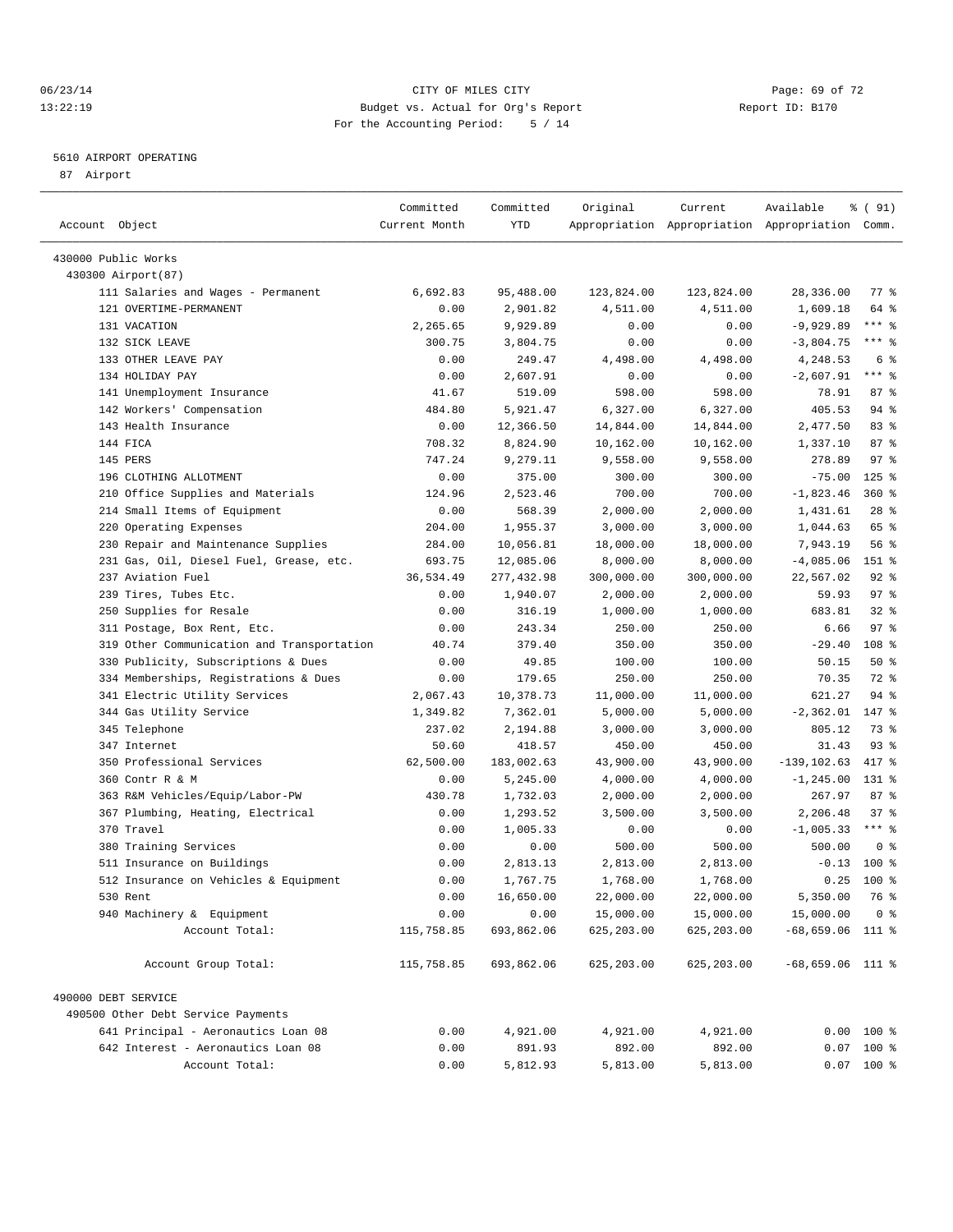#### 06/23/14 Page: 70 of 72 13:22:19 Budget vs. Actual for Org's Report Report ID: B170 For the Accounting Period: 5 / 14

#### 5610 AIRPORT OPERATING

87 Airport

| Account Object                           | Committed<br>Current Month | Committed<br><b>YTD</b> | Original   | Current<br>Appropriation Appropriation Appropriation | Available          | % (91)<br>Comm. |
|------------------------------------------|----------------------------|-------------------------|------------|------------------------------------------------------|--------------------|-----------------|
| Account Group Total:                     | 0.00                       | 5,812.93                | 5,813.00   | 5,813.00                                             |                    | $0.07$ 100 %    |
| 510000 MISCELLANEOUS                     |                            |                         |            |                                                      |                    |                 |
| 510330 Comprehensive Liability Insurance |                            |                         |            |                                                      |                    |                 |
| 513 Liability                            | 0.00                       | 0.00                    | 5,800.00   | 5,800.00                                             | 5,800.00           | 0 <sup>8</sup>  |
| Account Total:                           | 0.00                       | 0.00                    | 5,800.00   | 5,800.00                                             | 5,800.00           | 0 <sup>8</sup>  |
| Account Group Total:                     | 0.00                       | 0.00                    | 5,800.00   | 5,800.00                                             | 5,800.00           | 0 <sup>8</sup>  |
| 520000 OTHER FINANCING USES              |                            |                         |            |                                                      |                    |                 |
| 521000 Interfund Operating Transfers Out |                            |                         |            |                                                      |                    |                 |
| 820 Transfers to Other Funds             | 1,280.69                   | 14,087.59               | 15,368.00  | 15,368.00                                            | 1,280.41           | $92$ $%$        |
| Account Total:                           | 1,280.69                   | 14,087.59               | 15,368.00  | 15,368.00                                            | 1,280.41           | $92$ $%$        |
| Account Group Total:                     | 1,280.69                   | 14,087.59               | 15,368.00  | 15,368.00                                            | 1,280.41           | $92$ $%$        |
| Organization Total:                      | 117,039.54                 | 713,762.58              | 652,184.00 | 652,184.00                                           | $-61,578.58$ 109 % |                 |
|                                          |                            |                         |            |                                                      |                    |                 |
| Fund Total:                              | 117,039.54                 | 713,762.58              | 652,184.00 | 652,184.00                                           | $-61,578.58$ 109 % |                 |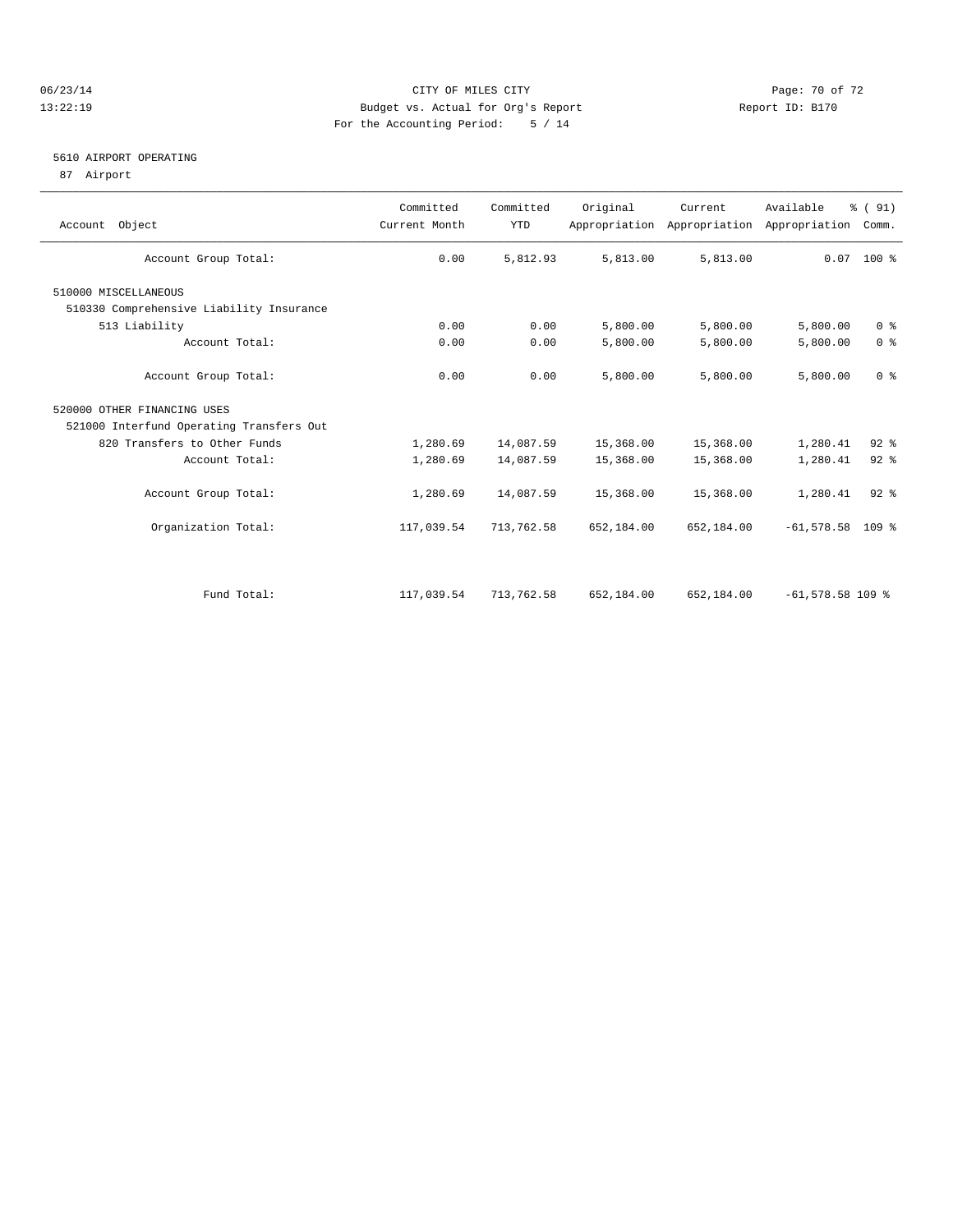#### 06/23/14 Page: 71 of 72 13:22:19 Budget vs. Actual for Org's Report Report ID: B170 For the Accounting Period: 5 / 14

————————————————————————————————————————————————————————————————————————————————————————————————————————————————————————————————————

#### 6040 PUBLIC WORKS

910 Public Works City Garage

|                                                              | Committed     | Committed  | Original           | Current                                         | Available  | % ( 91)               |  |
|--------------------------------------------------------------|---------------|------------|--------------------|-------------------------------------------------|------------|-----------------------|--|
| Account Object                                               | Current Month | YTD        |                    | Appropriation Appropriation Appropriation Comm. |            |                       |  |
|                                                              |               |            |                    |                                                 |            |                       |  |
| 430000 Public Works                                          |               |            |                    |                                                 |            |                       |  |
| 430220 Operations                                            |               |            |                    | 69,915.00                                       |            | 98 %                  |  |
| 111 Salaries and Wages - Permanent<br>121 OVERTIME-PERMANENT | 6,290.77      | 68,538.15  | 69,915.00          |                                                 | 1,376.85   |                       |  |
|                                                              | 0.00          | 1,365.32   | 1,000.00           | 1,000.00                                        | $-365.32$  | $137$ $%$             |  |
| 131 VACATION                                                 | 109.29        | 4,382.50   | 6,000.00           | 6,000.00                                        | 1,617.50   | 73 %                  |  |
| 132 SICK LEAVE                                               | 170.43        | 2,277.43   | 4,000.00           | 4,000.00                                        | 1,722.57   | 57%<br>0 <sup>8</sup> |  |
| 133 OTHER LEAVE PAY<br>134 HOLIDAY PAY                       | 0.00          | 0.00       | 1,000.00           | 1,000.00                                        | 1,000.00   | 5 <sup>°</sup>        |  |
|                                                              | 0.00          | 159.44     | 3,000.00<br>383.00 | 3,000.00                                        | 2,840.56   | 91 %                  |  |
| 141 Unemployment Insurance<br>142 Workers' Compensation      | 29.57         | 346.64     |                    | 383.00                                          | 36.36      | 90%                   |  |
|                                                              | 344.02        | 4,004.81   | 4,453.00           | 4,453.00                                        | 448.19     |                       |  |
| 143 Health Insurance<br>144 FICA                             | 1,237.00      | 13,607.00  | 14,844.00          | 14,844.00                                       | 1,237.00   | $92$ $%$<br>89 %      |  |
|                                                              | 495.55        | 5,814.28   | 6,507.00           | 6,507.00                                        | 692.72     |                       |  |
| 145 PERS                                                     | 530.24        | 6,191.60   | 6,864.00           | 6,864.00                                        | 672.40     | 90%                   |  |
| 196 CLOTHING ALLOTMENT                                       | 0.00          | 300.00     | 300.00             | 300.00                                          | 0.00       | 100 %                 |  |
| 210 Office Supplies and Materials                            | 0.00          | 301.40     | 500.00             | 500.00                                          | 198.60     | 60 %                  |  |
| 214 Small Items of Equipment                                 | 0.00          | 10,253.60  | 11,900.00          | 11,900.00                                       | 1,646.40   | 86 %                  |  |
| 220 Operating Expenses                                       | 41.24         | 935.20     | 1,800.00           | 1,800.00                                        | 864.80     | $52$ $%$              |  |
| 222 Chemicals, Lab & Med Supplies                            | 0.00          | 222.85     | 150.00             | 150.00                                          | $-72.85$   | 149 %                 |  |
| 226 Clothing and Uniforms                                    | 0.00          | 0.00       | 400.00             | 400.00                                          | 400.00     | 0 <sup>8</sup>        |  |
| 230 Repair and Maintenance Supplies                          | 0.00          | 24.99      | 600.00             | 600.00                                          | 575.01     | 4%                    |  |
| 231 Gas, Oil, Diesel Fuel, Grease, etc.                      | 0.00          | 312.85     | 1,200.00           | 1,200.00                                        | 887.15     | 26 %                  |  |
| 241 Consumable Tools                                         | 0.00          | 0.00       | 100.00             | 100.00                                          | 100.00     | 0 <sup>8</sup>        |  |
| 341 Electric Utility Services                                | 236.03        | 4,469.27   | 5,000.00           | 5,000.00                                        | 530.73     | 89 %                  |  |
| 342 Water Utility Services                                   | 98.09         | 1,092.39   | 1,300.00           | 1,300.00                                        | 207.61     | 84 %                  |  |
| 343 Sewer Utility Services                                   | 60.43         | 664.73     | 750.00             | 750.00                                          | 85.27      | 89 %                  |  |
| 344 Gas Utility Service                                      | 68.24         | 2,069.33   | 1,800.00           | 1,800.00                                        | $-269.33$  | $115$ %               |  |
| 345 Telephone                                                | 35.66         | 448.06     | 750.00             | 750.00                                          | 301.94     | 60 %                  |  |
| 346 Garbage Service                                          | 0.00          | 71.12      | 300.00             | 300.00                                          | 228.88     | $24$ %                |  |
| 347 Internet                                                 | 57.54         | 616.27     | 200.00             | 200.00                                          | $-416.27$  | 308 <sup>8</sup>      |  |
| 360 Contr R & M                                              | 0.00          | 792.00     | 3,500.00           | 3,500.00                                        | 2,708.00   | 23%                   |  |
| 370 Travel                                                   | 0.00          | 0.00       | 200.00             | 200.00                                          | 200.00     | 0 <sup>8</sup>        |  |
| 380 Training Services                                        | 0.00          | 0.00       | 100.00             | 100.00                                          | 100.00     | 0 <sup>8</sup>        |  |
| 513 Liability                                                | 0.00          | 0.00       | 1,561.00           | 1,561.00                                        | 1,561.00   | 0 <sup>8</sup>        |  |
| Account Total:                                               | 9,804.10      | 129,261.23 | 150,377.00         | 150,377.00                                      | 21, 115.77 | 86 %                  |  |
| Account Group Total:                                         | 9,804.10      | 129,261.23 | 150,377.00         | 150,377.00                                      | 21,115.77  | 86 %                  |  |
| 510000 MISCELLANEOUS                                         |               |            |                    |                                                 |            |                       |  |
| 510330 Comprehensive Liability Insurance                     |               |            |                    |                                                 |            |                       |  |
| 513 Liability                                                | 0.00          | 1,426.89   | 1,427.00           | 1,427.00                                        |            | $0.11$ 100 %          |  |
| Account Total:                                               | 0.00          | 1,426.89   | 1,427.00           | 1,427.00                                        |            | $0.11$ 100 %          |  |
|                                                              |               |            |                    |                                                 |            |                       |  |
| Account Group Total:                                         | 0.00          | 1,426.89   | 1,427.00           | 1,427.00                                        |            | $0.11$ 100 %          |  |
| 520000 OTHER FINANCING USES                                  |               |            |                    |                                                 |            |                       |  |
| 521000 Interfund Operating Transfers Out                     |               |            |                    |                                                 |            |                       |  |
| 820 Transfers to Other Funds                                 | 0.00          | 0.00       | 10,961.00          | 10,961.00                                       | 10,961.00  | 0 <sup>8</sup>        |  |
| Account Total:                                               | 0.00          | 0.00       | 10,961.00          | 10,961.00                                       | 10,961.00  | 0 <sup>8</sup>        |  |